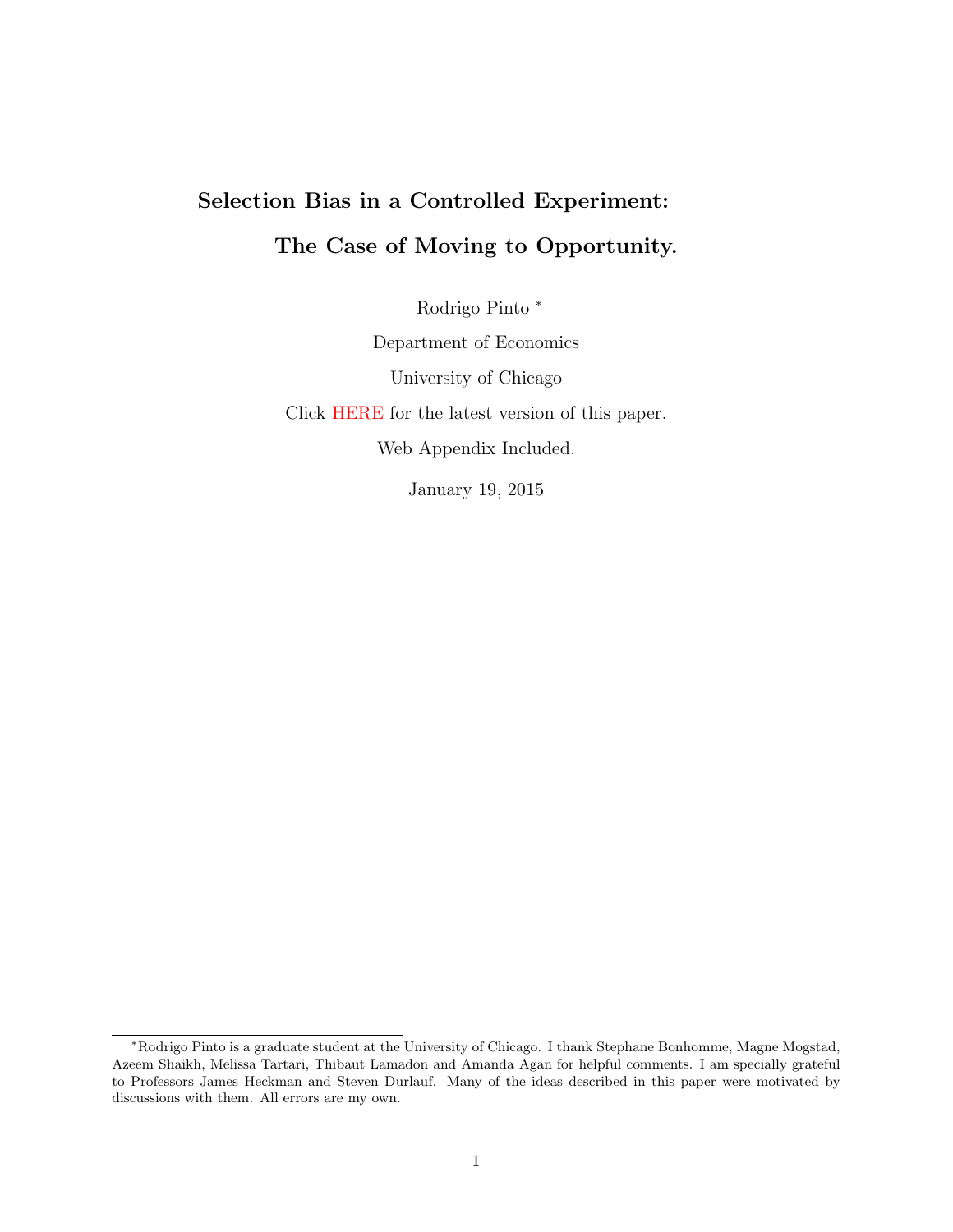#### Abstract

The Moving to Opportunity (MTO) is a social experiment designed to evaluate the effects of neighborhoods on the economic and social outcomes of disadvantaged families in the United States. It targeted over 4,000 families living in high poverty housing projects during the years of 1994–1997 across five U.S. cities. MTO randomly assigned voucher subsidies that incentivize families to relocate from high poverty housing projects to better neighborhoods. Nearly half of the families assigned to vouchers moved. Although the MTO randomization is well suited to evaluate the causal effects of offering vouchers to families, it is less clear how randomized vouchers might be used to assess the causal effects of neighborhoods on outcomes. I exploit the experimental design of the MTO to nonparametrically identify the causal effects of neighborhood relocation on socioeconomic outcomes. My identification strategy employs revealed preference analysis and combines it with tools of causal inference developed in the literature on Causal Bayesian Networks. I find that neighborhood relocation has statistically significant causal effects on labor market outcomes. I decompose the widely reported treatment-on-thetreated parameter - the voucher's effect divided by the compliance rate for the voucher – into components that are unambiguously interpreted in terms of neighborhood effects. The method that I develop is general and applies broadly to unordered choice models with categorical instrumental variables and multiple treatments.

Keywords: Moving to Opportunity, Randomization, Selection Bias, Social Experiment; Causal Inference.

JEL codes: H43, I18, I38. J38.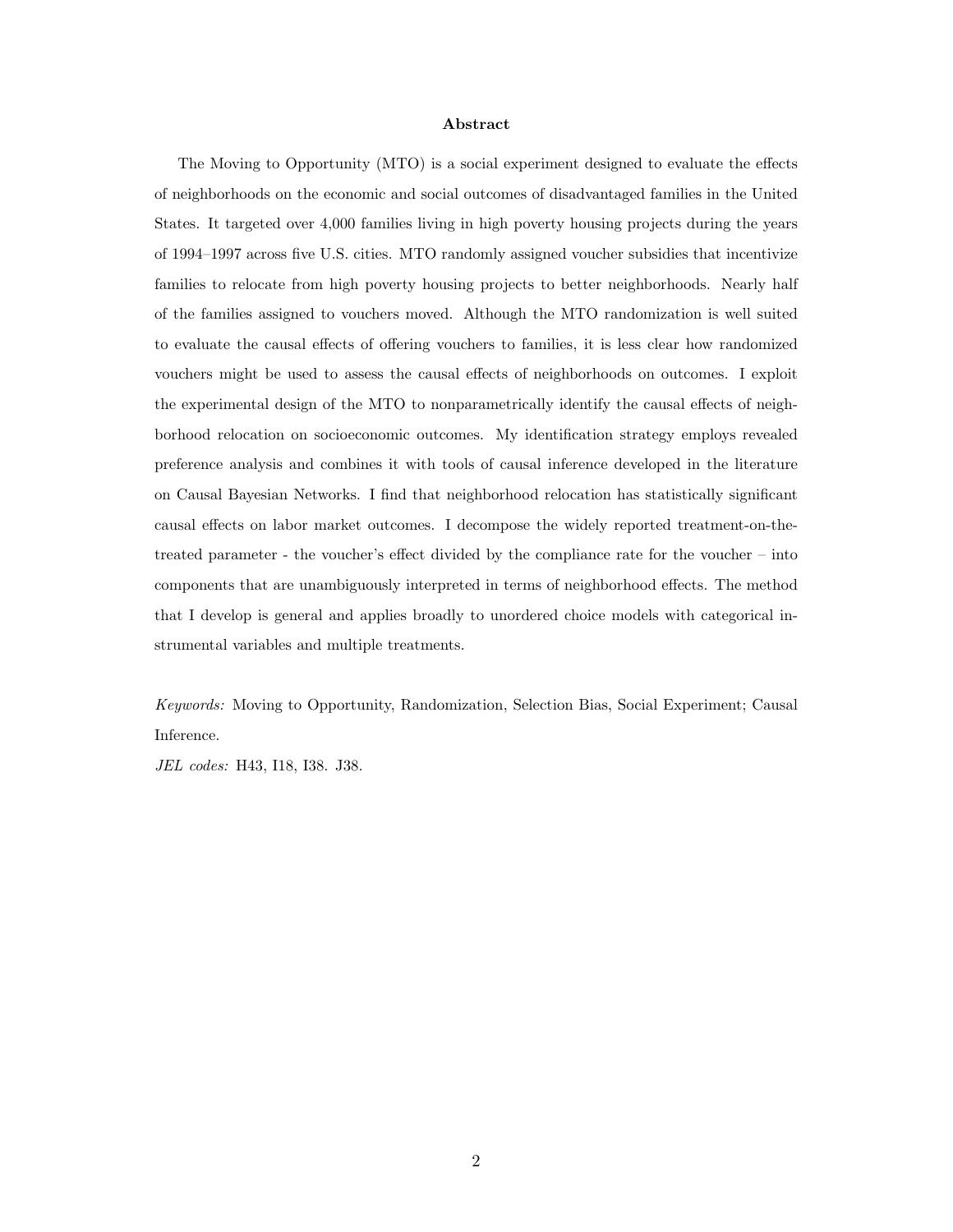# <span id="page-2-0"></span>1 Introduction

Willian J. Wilson's influential book [\(1987\)](#page-61-0) studies the power of neighborhoods in shaping the life outcomes of individuals in the United States. His work has spawned a large literature that relates the decline of inner city neighborhoods to the life outcomes of their residents [\(Sampson et al.,](#page-60-0) [2002\)](#page-60-0). According to this literature, the strong correlation between a neighborhood's quality and the well-being of residents can be attributed in part to the effects of neighborhood characteristics on family outcomes.

In a seminal work, [Durlauf](#page-57-0) [\(2004\)](#page-57-0) investigates the theoretical and empirical difficulties of evaluating of neighborhood effects. He explains that residential sorting poses a fundamental problem for assessing the causal effects of neighborhood quality. The characteristics that foster economic prosperity of the residents of affluent neighborhoods also affect their choice of residential location. This residential sorting is a source of selection bias that impairs causal inference about a neighborhood's characteristics and the socioeconomic outcomes of its residents.

The potential social benefits of neighborhood effects stimulated a variety of housing policies that operate by relocating poor families living in distressed neighborhoods to better ones. Although a large body of literature examines these housing programs (e.g., [van Ham et al.](#page-61-1) [\(2012\)](#page-61-1)), the causal link between the neighborhood characteristics and resident's outcomes has seldom been assessed [\(Bergstrom and van Ham,](#page-56-0) [2012;](#page-56-0) [Curley,](#page-57-1) [2005;](#page-57-1) [Sampson et al.,](#page-60-0) [2002\)](#page-60-0). This paper contributes to this literature by defining and quantifying neighborhood causal effects that account for residential sorting. I solve the econometric problems generated by neighborhood self-selection using a novel method that explores the economic incentives built into the Moving to Opportunity (MTO) Project.

MTO is a housing experiment that used the method of randomized controlled trials to investigate the consequences of relocating families from America's most distressed neighborhoods to low poverty communities [\(Orr et al.,](#page-60-1) [2003\)](#page-60-1). The project targeted over 4,000 households living in high poverty housing projects during the years of 1994 to 1997 across five U.S. cities (Baltimore, Boston, Chicago, Los Angeles, and New York).

The MTO project randomly assigned tenant-based vouchers that could be used to subsidize housing costs if the family agreed to relocate. Eligible families who volunteered to participate in the project were placed in one of three assignment groups: control (30% of the sample), experimental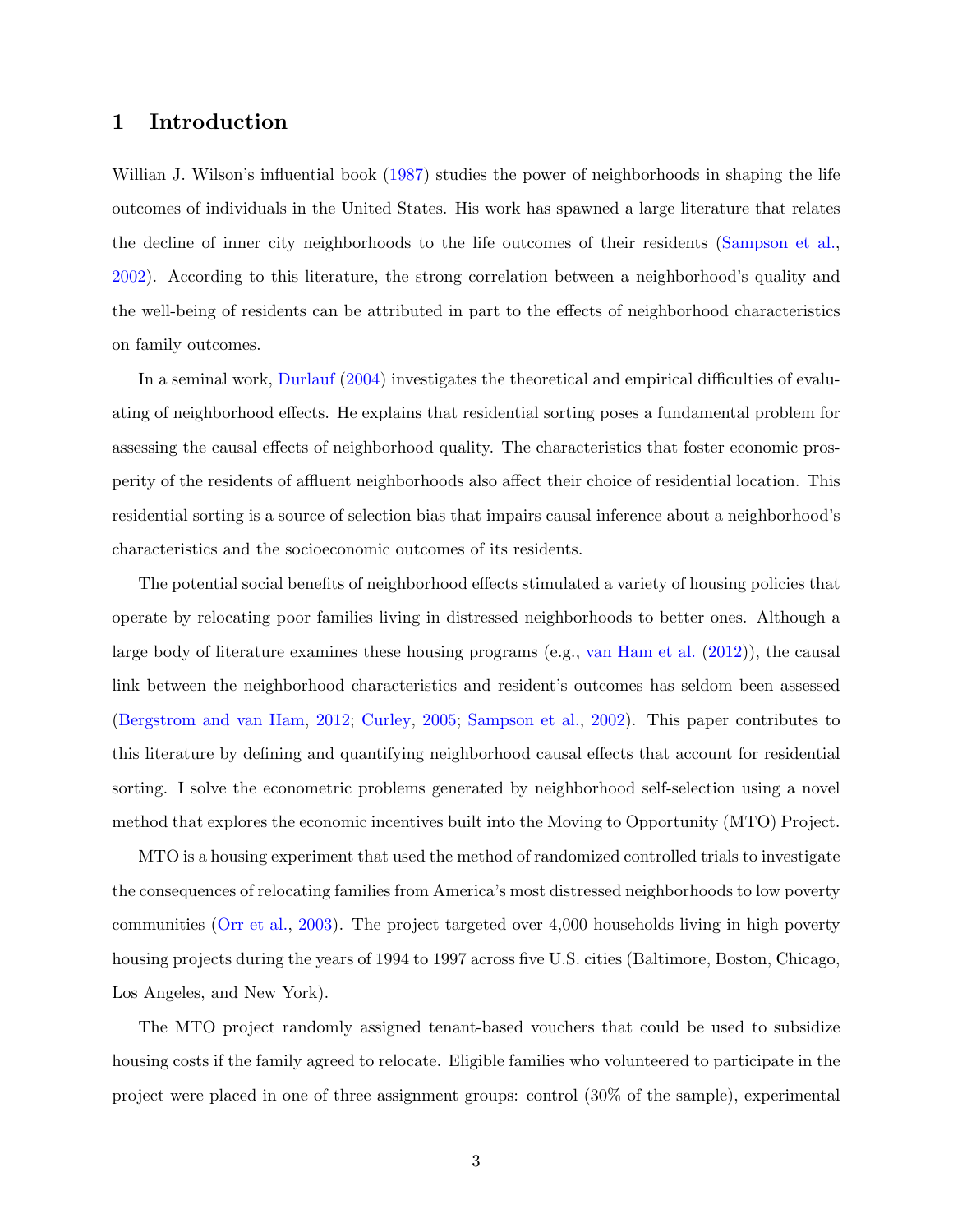(40% of the sample), or Section 8 (30% of the sample). Families assigned to the control group were offered no voucher, while those assigned to the experimental group could use their vouchers to lease a unit in a low poverty neighborhood<sup>[1](#page-3-0)</sup>. Families assigned to the Section 8 group could use their vouchers to lease a unit in either low or high poverty neighborhoods.[2](#page-3-1) MTO vouchers did not force neighborhood relocation but rather created incentives to move. Nearly 50% of experimental families and 60% of Section 8 families used the voucher to relocate.

Figure [1](#page-4-0) describes the relocation decisions faced by families according to their assignment groups. Families assigned to the control group decided between not moving, moving to a low poverty neighborhood, or moving to a high poverty neighborhood without the incentive of a voucher. Those assigned to the experimental group who used the voucher had to relocate to a low poverty neighborhood. The experimental families that did not use the voucher faced the same choices as the control families. Families assigned to the Section 8 group that used the voucher could relocate to either low or high poverty neighborhoods. The Section 8 families that did not use the voucher faced the same choices as the control families.

An influential literature exploits the experimental design of MTO to evaluate the intentionto-treat  $(ITT)$  and the treatment-on-the-treated  $(TOT)$  effects.<sup>[3](#page-3-2)</sup> Those parameters have a clear interpretation. The ITT evaluates the causal effect of being offered a voucher. The ITT effect for the experimental (or Section 8) voucher is identified by the difference between the average outcome of experimental (or Section 8) families and the average outcome of control families. [Kling et al.](#page-59-0)  $(2005)$  explain that the TOT is a [Bloom](#page-56-1) [\(1984\)](#page-56-1) estimator that evaluates the causal effect of being offered a voucher for the families that relocate using the voucher (i.e., the voucher compliers).<sup>[4](#page-3-3)</sup> The TOT effect for each type of voucher is obtained from the ratio of its ITT divided by the voucher compliance rate.

<span id="page-3-0"></span>The ITT and TOT have a clear source of identification and are nonparametric, they are not

<sup>&</sup>lt;sup>1</sup>A neighborhood is classified as low poverty if less than 10% of its households are considered poor according to the income poverty threshold of the US 1990 Census. See Section [2](#page-12-0) for details.

<span id="page-3-1"></span><sup>2</sup>Section 8 is a well-known public housing program created by the Housing Act of 1937 (Title 42 of US Code, subchapter 1437f). It allows low-income families to rent dwellings in the private housing market by subsidizing a fraction of the families' rent. Section 8 is financed by the federal funds of the US Department of Housing and Urban Development (HUD) and is administered locally by the public housing agencies (PHAs). Section 8 benefits approximately 3 million low-income households nationwide.

<span id="page-3-2"></span><sup>3</sup>Examples of this literature are [Gennetian et al.](#page-57-2) [\(2012\)](#page-57-2); [Hanratty et al.](#page-58-0) [\(2003\)](#page-58-0); [Katz et al.](#page-59-1) [\(2001,](#page-59-1) [2003\)](#page-59-2); [Kling](#page-59-3) [et al.](#page-59-3) [\(2007,](#page-59-3) [2005\)](#page-59-0); [Ladd and Ludwig](#page-59-4) [\(2003\)](#page-59-4); [Leventhal and Brooks-Gunn](#page-59-5) [\(2003\)](#page-59-5); [Ludwig et al.](#page-59-6) [\(2005,](#page-59-6) [2001\)](#page-60-2).

<span id="page-3-3"></span><sup>&</sup>lt;sup>4</sup>Under the weak assumption of no average effect of being *offered* the MTO voucher on those who do not use the voucher.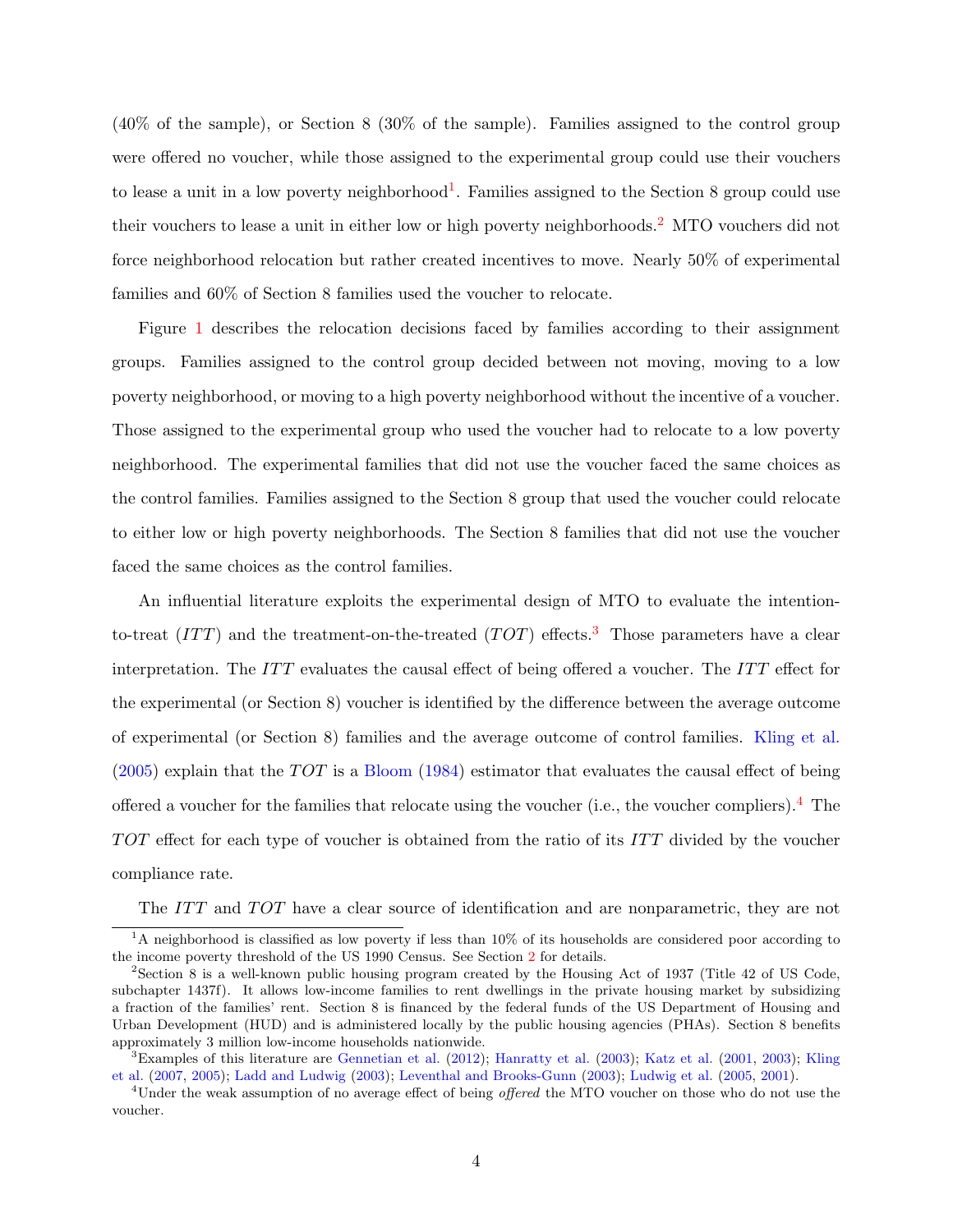

# <span id="page-4-0"></span>Figure 1: Neighborhood Relocation by Voucher Assignment and Compliance

Notes: This figure describes the possible decision patterns of families in MTO that resulted from voucher assignment and family compliance. Families assigned to the control group could decide to not move, to move to a low poverty neighborhood or to move to a high poverty neighborhood. Families assigned to experimental or Section 8 groups that did not use the voucher to relocate faced the same choices. These families could still move to low or high poverty neighborhood without using the subsidy rendered by the voucher. Experimental compliers could only move to low poverty neighborhoods. Section 8 compliers could move to either high or low poverty neighborhoods.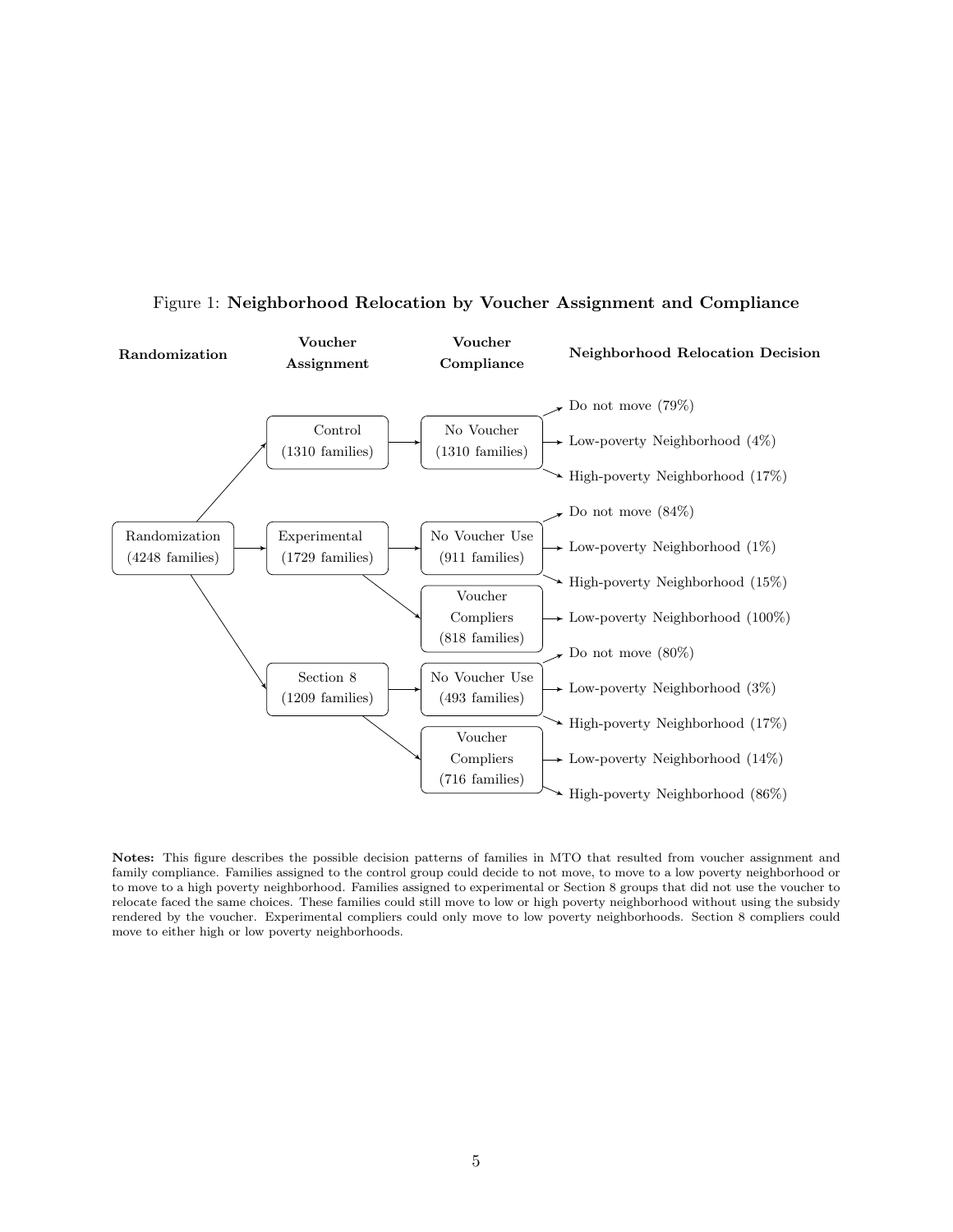functional dependent nor rely on distribution assumptions. Also,  $ITT$  and  $TOT$  are most useful to investigate the effects of offering rent subsidizing vouchers to families. Yet it is not clear how to interpret the these parameters in terms of the causal effects of neighborhood relocation.  $5$ 

The goal of this research is to nonparametrically identify the causal effects of *neighborhood relocation* on labor market outcomes under simple assumptions.<sup>[6](#page-5-1)</sup> I consider a stylized version of the MTO intervention in which the vouchers play the role of instrumental variables for the choice of neighborhood at the intervention onset, and families decide among three neighborhoods alternatives: (1) housing projects targeted by MTO; (2) low poverty neighborhoods; and (3) high poverty neighborhoods. These neighborhood alternatives correspond respectively to three relocation decisions: (1) not to relocate; (2) to relocate to a low poverty neighborhood; or (3) to relocate to a high poverty neighborhood. Counterfactual outcomes are defined as the potential outcomes generated by fixing relocation decisions for population members. Neighborhood causal effects are defined by dif-ferences in counterfactual outcomes among the three neighborhoods categories listed above.<sup>[7](#page-5-2)</sup> The average neighborhood effect associated with low poverty relocation compares the counterfactual outcome in which all MTO families relocate to low poverty neighborhoods and the counterfactual outcome wherein no family relocates. Similar reasoning applies to the average neighborhood effect associated with the high poverty relocation arm of the experiment.

Those who attempt to nonparametrically identify neighborhood effects in MTO face a major challenge: MTO vouchers are insufficient to identify the expected outcomes for all possible counterfactual relocation decisions. This challenge is an instance of a more familiar identification problem of choice models in which the variation of the instrumental variable is insufficient to render identification of treatment effects. I address the MTO identification problem by combining economic

<span id="page-5-0"></span> $5$ [Clampet-Lundquist and Massey](#page-57-3) [\(2008\)](#page-57-3), for instance, caution that the  $TOT$  is not well suited for the evaluation of neighborhood effects because it does not account for the selection bias generated by compliance with the vouchers. [Clampet-Lundquist and Massey](#page-57-3) [\(2008\)](#page-57-3) state that:

<sup>&</sup>quot;. . . compliance with the terms of the program was highly selective... a variable measuring assignment to the treatment group (the ITT estimate) or the use of the non-experimental TOT estimate can successfully measure the effects of the policy initiative, but is not well suited to capturing neighborhood effects."

[Aliprantis](#page-56-2) [\(2014\)](#page-56-2) agrees with [Clampet-Lundquist and Massey](#page-57-3) [\(2008\)](#page-57-3). According to his work, the  $TOT$  parameter requires strong model restrictions to render a clear causal interpretation of neighborhood effects.

<span id="page-5-1"></span> ${}^{6}$ In [\(Pinto,](#page-60-3) [2014\)](#page-60-3), I focus on a structural model that requires stronger assumptions but explores the MTO data in greater detail.

<span id="page-5-2"></span><sup>7</sup> Counterfactual outcomes are defined as potential outcomes generated by the causal operation of fixing the neighborhood choice at some value among the possible alternative (see [Heckman and Pinto](#page-58-1) [\(2014b\)](#page-58-1) for a discussion on causality). Each neighborhood choice correspond to a relocation decision. I use the terms neighborhood effects and relocation effects interchangeably.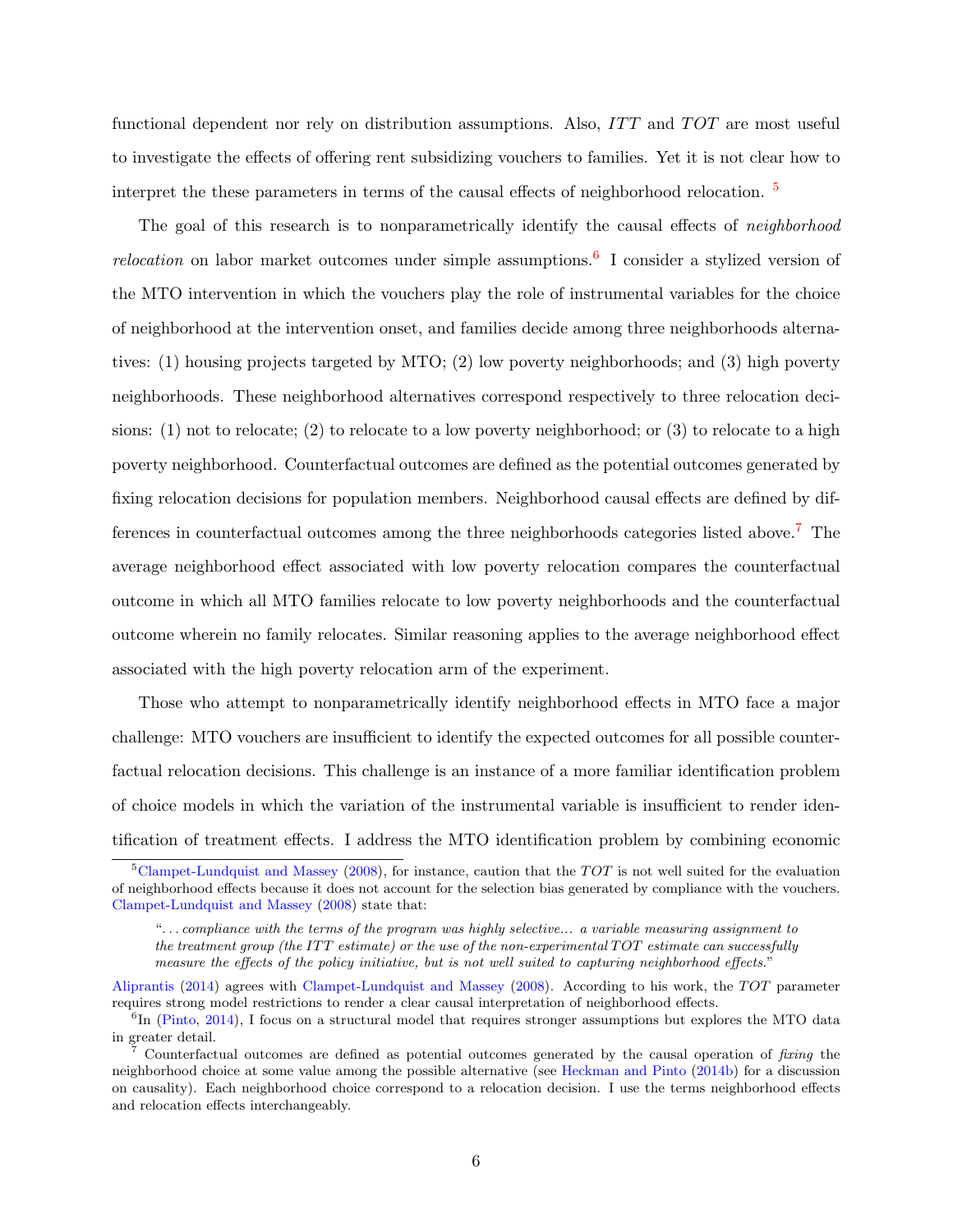theory and tools of causal inference to exploit the experimental variation of MTO. Nevertheless the method that I develop is general and applies broadly to unordered choice models with categorical instrumental variables and multiple treatments.

I employ economic reasoning such as the Strong Axiom of Revealed Preferences to identify a set of counterfactual relocation choices that are economically justifiable. This approach allows me identify (1) the distribution of patterns of unobserved counterfactual of a range of counterfactual outcomes and bounds for the causal effects of neighborhood relocation. Then I extend the analysis of [Kling et al.](#page-59-3) [\(2007\)](#page-59-3) to achieve point identification of neighborhood causal effects. [Kling et al.](#page-59-3) [\(2007\)](#page-59-3) use data on a neighborhood's poverty level as a metric that summarizes a bundle of unobserved variables that are associated with neighborhood quality. Their study evaluates the impact of a neighborhood's poverty level on the outcomes of residents using a parametric two-stage least squares procedure that employs MTO vouchers as instrumental variables. I demonstrate that a weaker version their assumptions can be used to nonparametrically point identify (1) the neighborhood causal effects conditioned on counterfactual relocation decisions and (2) the average causal effect of neighborhood relocation.

My identification strategy explores concepts from Causal Bayesian Networks [\(Lauritzen,](#page-59-7) [1996;](#page-59-7) [Pearl,](#page-60-4) [2009\)](#page-60-4) not commonly used in economics. Specifically, I exploit the assumption that the overall quality of a neighborhood is not directly caused by the unobserved family variables even though neighborhood quality correlates with these unobserved family variables due to neighborhood sorting. I show that this assumption is testable and can be used to achieve point identification. I test and no not reject this assumption.

My analysis produces fresh insights into the MTO project. I contribute to analyses of the MTO by identifying parameters not previously estimated in MTO studies that lead to clear causal interpretations. I partition the sample of MTO families into unobserved subsets associated with economically justified counterfactual relocation choices and estimate the causal effects of neighborhood relocation conditioned on these partition sets.

My analysis focuses on labor market outcomes and concurs with the previous studies that show no statistically significant TOT effects. That said, by focusing on relocation effects rather than voucher effects I obtain sharper results than my predecessors. I conclude that the causal effect of relocating from housing projects to low poverty neighborhood generates statistically significant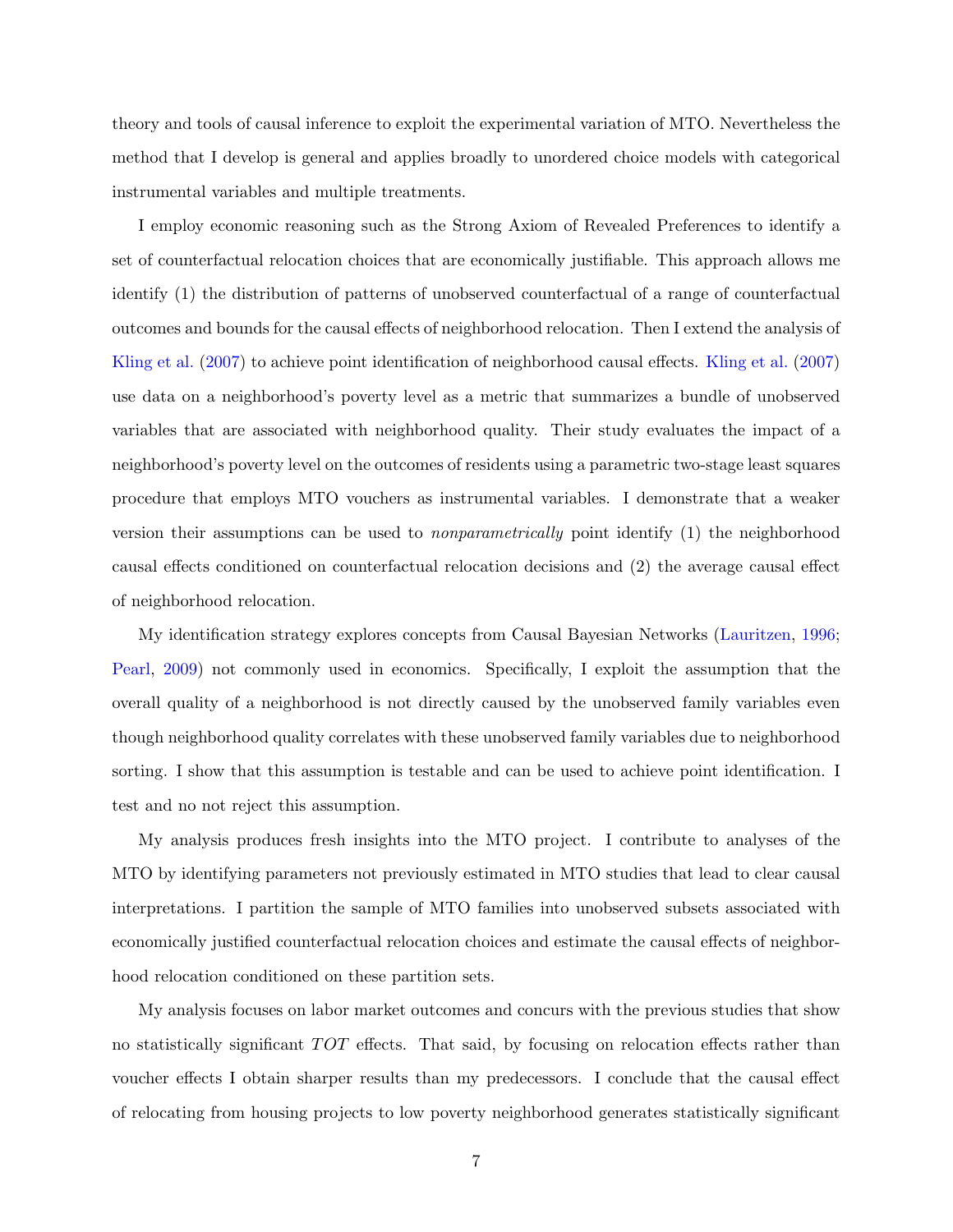results on labor market outcomes. The causal effect of relocation is  $65\%$  higher than the  $TOT$  effect for adult earnings. Both parameters are estimated conditioned on the sites of the intervention.  $8$ 

This paper proceeds as follows. Section [1.1](#page-7-1) explains the identification problem faced in the MTO program. I motivate the discussion using the familiar choice model in which the treatment and the instrumental variable are binary indicators. Section [2](#page-12-0) presents a description of the MTO project. In Section [3,](#page-18-0) I develop my methodology. In Section [3.1,](#page-18-1) I describe the economic model that frames the relocation decision as a utility maximization problem. Section [3.2](#page-21-0) examines the necessary and sufficient conditions to nonparametrically identify the treatment effects generated by a general unordered choice model with categorical instrumental variables and multiple treatments. Section [3.3](#page-30-0) identifies the neighborhoods causal effects conditioned on counterfactual relocation decisions. Sections [3.4](#page-32-0) and [3.5](#page-34-0) investigate properties of the choice model being used such as separability and monotonicity. Section  $3.6$  decomposes the  $TOT$  into a weighted average of interpretable causal effects of neighborhood relocation. Section [3.7](#page-38-0) presents the point identification of the causal effects of relocation by response-types. Section [4](#page-44-0) presents empirical results and Section [5](#page-54-0) summarizes my findings.

# <span id="page-7-1"></span>1.1 Investigating the Identification Problem of MTO

I use a familiar binary choice model to clarify the nature of the identification problem in the MTO project. Consider a simplified housing experiment that randomly assigns families to a voucher group and to a no voucher group. Let  $Z_{\omega} \in \{0,1\}$  denote a voucher indicator such that  $Z_{\omega} = 0$ if family  $\omega$  does not receives a voucher and  $Z_{\omega} = 1$  if family  $\omega$  receives it. Let  $T_{\omega}$  denote the relocation decision of family  $\omega$  where  $T_{\omega} = 0$  if family  $\omega$  does not relocate and  $T_{\omega} = 1$  if family ω relocates. Define  $T<sub>ω</sub>(z)$  as the indicator for the counterfactual relocation decision that family ω would choose had it been assigned to voucher  $z \in \{0,1\}$ . Let  $(Y_\omega(0), Y_\omega(1))$  denote the potential counterfactual outcomes when relocation decision  $T_{\omega}$  is fixed at zero (no relocation) and at one (relocation occurs). The observed outcome for family  $\omega$  is given by  $Y_{\omega} = Y_{\omega}(0)(1 - T_{\omega}) + Y_{\omega}(1)T_{\omega}$ . The model is completed by invoking the standard assumption that the instrumental variable  $Z_{\omega}$  is independent of counterfactual variables, i.e.  $(Y_{\omega}(0), Y_{\omega}(1), T_{\omega}(0), T_{\omega}(1)) \perp Z_{\omega}$ , where  $\perp \perp$  denotes independence.

<span id="page-7-0"></span><sup>8</sup> Elsewhere [\(Pinto,](#page-60-3) [2014\)](#page-60-3) I examine a wider selection of outcomes plus additional aspects of the MTO study.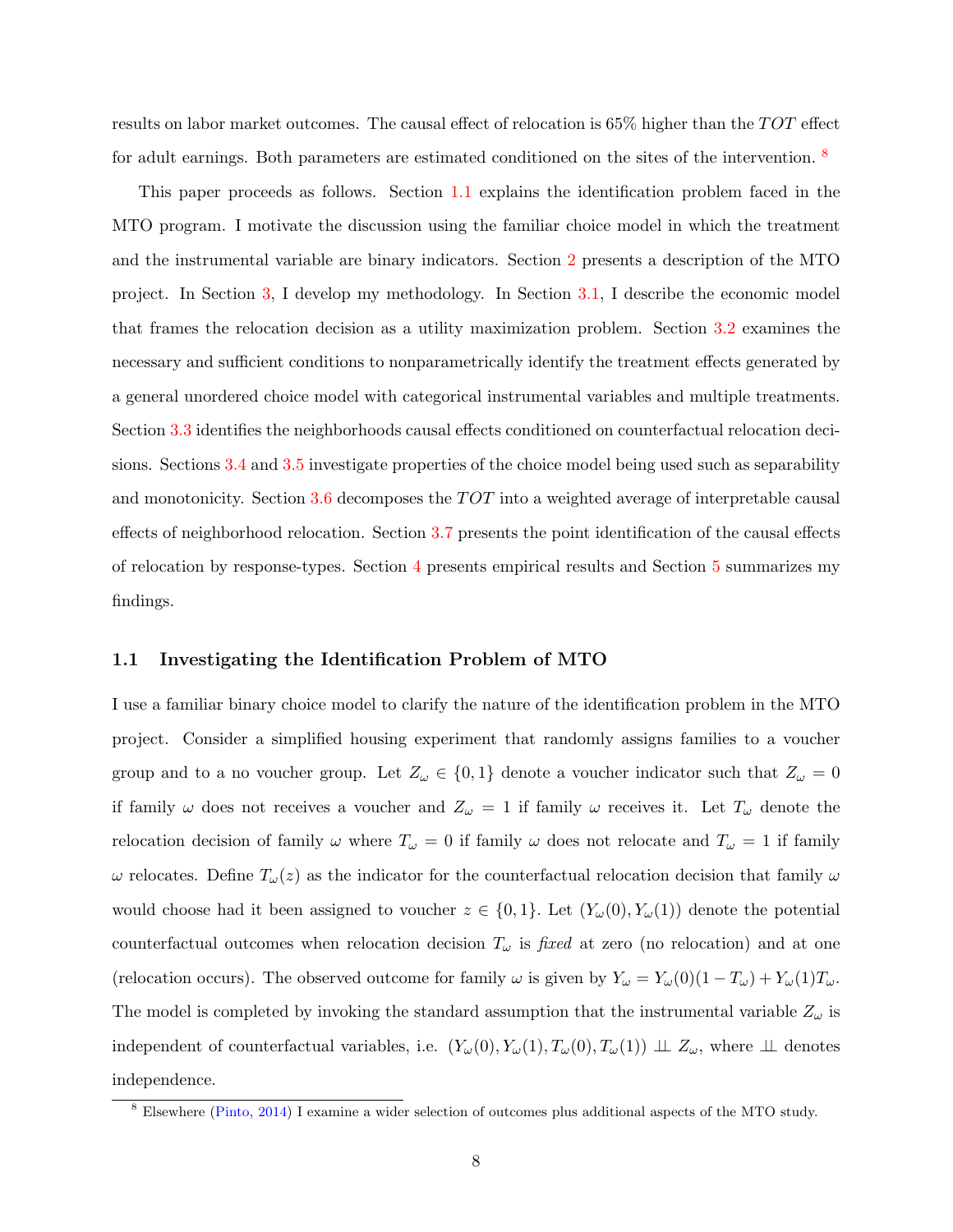A key concept in my identification analysis is the response variable  $S_{\omega}$ , which I define as the unobserved vector of potential relocation decisions that family  $\omega$  would choose if voucher assignments were set to zero and to one, i.e.,  $S_{\omega} = [T_{\omega}(0), T_{\omega}(1)]^{1.9}$  $S_{\omega} = [T_{\omega}(0), T_{\omega}(1)]^{1.9}$  $S_{\omega} = [T_{\omega}(0), T_{\omega}(1)]^{1.9}$   $S_{\omega} = [0, 1]^{1}$  means that family  $\omega$  does not relocate if assigned no voucher  $(T_\omega(0) = 0)$  but would relocate if assigned a voucher  $(T_\omega(1) = 1)$  and  $S_{\omega} = [1, 0]$ ' means that family  $\omega$  relocates if assigned no voucher  $(T_{\omega}(0) = 1)$  but would not relocate if assigned a voucher  $(T_\omega(1) = 0)$  $(T_\omega(1) = 0)$  $(T_\omega(1) = 0)$ . Table 1 describes the four vectors of potential response-types that  $S_{\omega}$  can take. [Angrist et al.](#page-56-3) [\(1996\)](#page-56-3) term these response-types as: never takers  $(S_{\omega} = [0, 0]^{\prime})$ , compliers  $(S_\omega = [0,1]^{\prime})$ , always takers  $(S_\omega = [1,1]^{\prime})$ , and defiers  $(S_\omega = [1,0]^{\prime})$ . I later show that the response variable  $S_{\omega}$  can be interpreted as a coarse partition of the variables generating unobserved heterogeneity across families in an unordered choice model with multiple treatments.

<span id="page-8-1"></span>Table 1: Possible Response-types for the Binary Relocation Choice with Binary Voucher

| Voucher           | Voucher          | Relocation                 |                |           | Response-types                                                                                                          |          |
|-------------------|------------------|----------------------------|----------------|-----------|-------------------------------------------------------------------------------------------------------------------------|----------|
| Types             |                  | Assignment Counterfactuals | Never Takers   | Compliers | Always Takers                                                                                                           | Defiers  |
| No Voucher        | $Z_{\omega} = 0$ | $T_{\omega}(0)$            | $\overline{0}$ |           |                                                                                                                         |          |
| Voucher Recipient | $Z_{\omega} = 1$ | $T_{\omega}(1)$            | $\overline{0}$ |           |                                                                                                                         | $\theta$ |
|                   |                  | Response variable          |                |           | $S_{\omega} = [0,0]^{\prime}$ $S_{\omega} = [0,1]^{\prime}$ $S_{\omega} = [1,1]^{\prime}$ $S_{\omega} = [1,0]^{\prime}$ |          |

In this simplified model, the ITT, i.e.  $E(Y_{\omega}|Z_{\omega}=1) - E(Y_{\omega}|Z_{\omega}=0)$ , can be expressed as the weighted sum of the causal effect of relocation compared to no relocation for compliers  $(S_\omega = [0,1])$ and the causal effect of not relocating compared to relocation for defiers  $(S_{\omega} = [1, 0])$ , that is: <sup>[10](#page-8-2)</sup>

<span id="page-8-3"></span>
$$
ITT = \underbrace{E(Y_{\omega}(1) - Y_{\omega}(0)|S_{\omega} = [0,1]')}_{\text{causal effect for compilers}} \underbrace{P(S_{\omega} = [0,1]')}_{\text{compliers probability}} + \underbrace{E(Y_{\omega}(0) - Y_{\omega}(1)|S_{\omega} = [1,0]')}_{\text{causal effect for defines probability}}
$$
(1)

The observed propensity score difference between voucher assignments identifies the difference between compliers and defiers probabilities:

<span id="page-8-0"></span> $9$  Different concepts of the response-type variable have been used in the literature. [Robins and Greenland](#page-60-5) [\(1992\)](#page-60-5) explored the concept of a vector of counterfactual choices, [Frangakis and Rubin](#page-57-4) [\(2002\)](#page-57-4) coined the term "principal stratification." Both use the language of counterfactuals to express the concept of response-types. [Balke and Pearl](#page-56-4) [\(1994\)](#page-56-4) used "response variable" while [Heckerman and Shachter](#page-58-2) [\(1995\)](#page-58-2) used "mapping variable" and [Heckman and](#page-58-1) [Pinto](#page-58-1) [\(2014b,](#page-58-1)[c\)](#page-58-3) used the term strata variable for  $S_{\omega}$ . In these works, the response variable is generated by a causal model. This is the approach adopted here.

<span id="page-8-2"></span> $10$ See Appendix [B](#page-77-0) for proofs of these claims.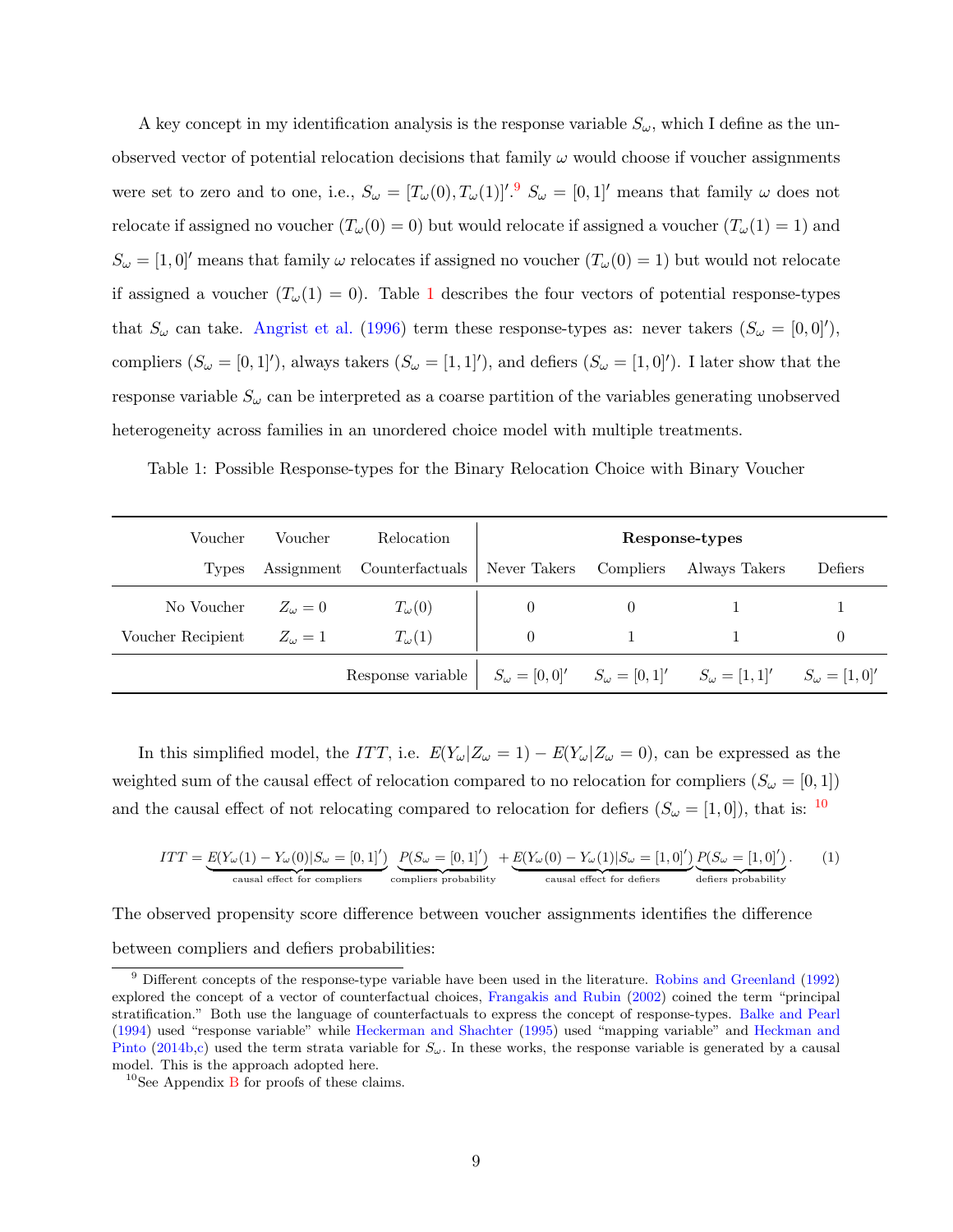<span id="page-9-0"></span>
$$
\underbrace{P(T_{\omega}=1|Z_{\omega}=1)-P(T_{\omega}=1|Z_{\omega}=0)}_{\text{difference of propensity scores between vouchers}}=\underbrace{P(S_{\omega}=[0,1]')-P(S_{\omega}=[1,0]')}_{\text{probability difference between compilers and defers}}.\tag{2}
$$

The causal interpretation of the ratio between  $ITT(1)$  $ITT(1)$  and the propensity score difference [\(2\)](#page-9-0) hinges on assumptions that reduce the number of response-types. For example, the [Bloom](#page-56-1) [\(1984\)](#page-56-1) approach assumes that only voucher recipients can relocate, i.e.  $P(T_{\omega} = 1 | Z_{\omega} = 0) = 0$ , which implies no defiers or always takers. Under this assumption,  $TOT$  identifies the causal effect of neighborhood relocation for compliers:

$$
TOT = \frac{ITT}{P(T_{\omega} = 1 | Z_{\omega} = 1)} = \frac{E(Y_{\omega}(1) - Y_{\omega}(0) | S_{\omega} = [0, 1]') P(S_{\omega} = [0, 1]')}{P(S_{\omega} = [0, 1]')} = E(Y_{\omega}(1) - Y_{\omega}(0) | S_{\omega} = [0, 1]'),
$$

where the first equality defines  $TOT$  and the second equality comes from Equations  $(1)-(2)$  $(1)-(2)$  $(1)-(2)$  under the assumption that  $P(T_\omega = 1 | Z_\omega = 0)$  and  $P(S_\omega = [1, 0]')$  are equal to zero.

[Imbens and Angrist](#page-59-8) [\(1994\)](#page-59-8) define the Local Average Treatment Effect ( $LATE$ ), defined as ITT  $(1)$  divided by the difference of propensity scores  $(2)$ . LATE assumes no defiers which generates the identification of the causal effect of neighborhood relocation for compliers:

$$
LATE = \frac{ITT}{P(T_{\omega} = 1 | Z_{\omega} = 1) - P(T_{\omega} = 1 | Z_{\omega} = 0)} = E(Y_{\omega}(1) - Y_{\omega}(0) | S_{\omega} = [0, 1]'), \text{ if } P(S_{\omega} = [1, 0]') = 0.
$$

MTO differs from the simplified model just discussed. It assigns families to three randomized groups (control, experimental, and Section 8) and allows for three relocation choices (no relocation, low poverty neighborhoods, and high poverty neighborhoods). Notationally, I use  $Z_{\omega} = z_1$  to denote no voucher (control group),  $Z_{\omega} = z_2$  to denote the experimental voucher and  $Z_{\omega} = z_3$ to denote the Section 8 voucher. I use  $T_{\omega} = 1$  to denote no relocation,  $T_{\omega} = 2$  for low poverty neighborhood relocation,  $T_{\omega} = 3$  for high poverty neighborhood relocation. Let  $T_{\omega}(z)$  denote the relocation decision that family  $\omega$  would choose if assigned voucher  $z \in \{z_1, z_2, z_3\}.$ 

The response-type of the MTO family  $\omega$  is represented by the unobserved three-dimensional vector  $S_{\omega} = [T_{\omega}(z_1), T_{\omega}(z_2), T_{\omega}(z_3)]'$  whose elements denote the counterfactual relocation decision that family  $\omega$  would take if assigned to the control group  $z_1$ , the experimental group  $z_2$ , and the Section 8 group  $z_3$ . For example, if family  $\omega$  is of response-type  $S_{\omega} = [3, 2, 3]'$ , the family relocates to a high poverty neighborhood if assigned to the control group  $(T_\omega(z_1) = 3)$ , relocates to a low poverty neighborhood if assigned to the experimental group  $(T_\omega(z_2) = 2)$ , and relocates to a high poverty neighborhood  $(T_\omega(z_3) = 3)$  if assigned a Section 8 voucher.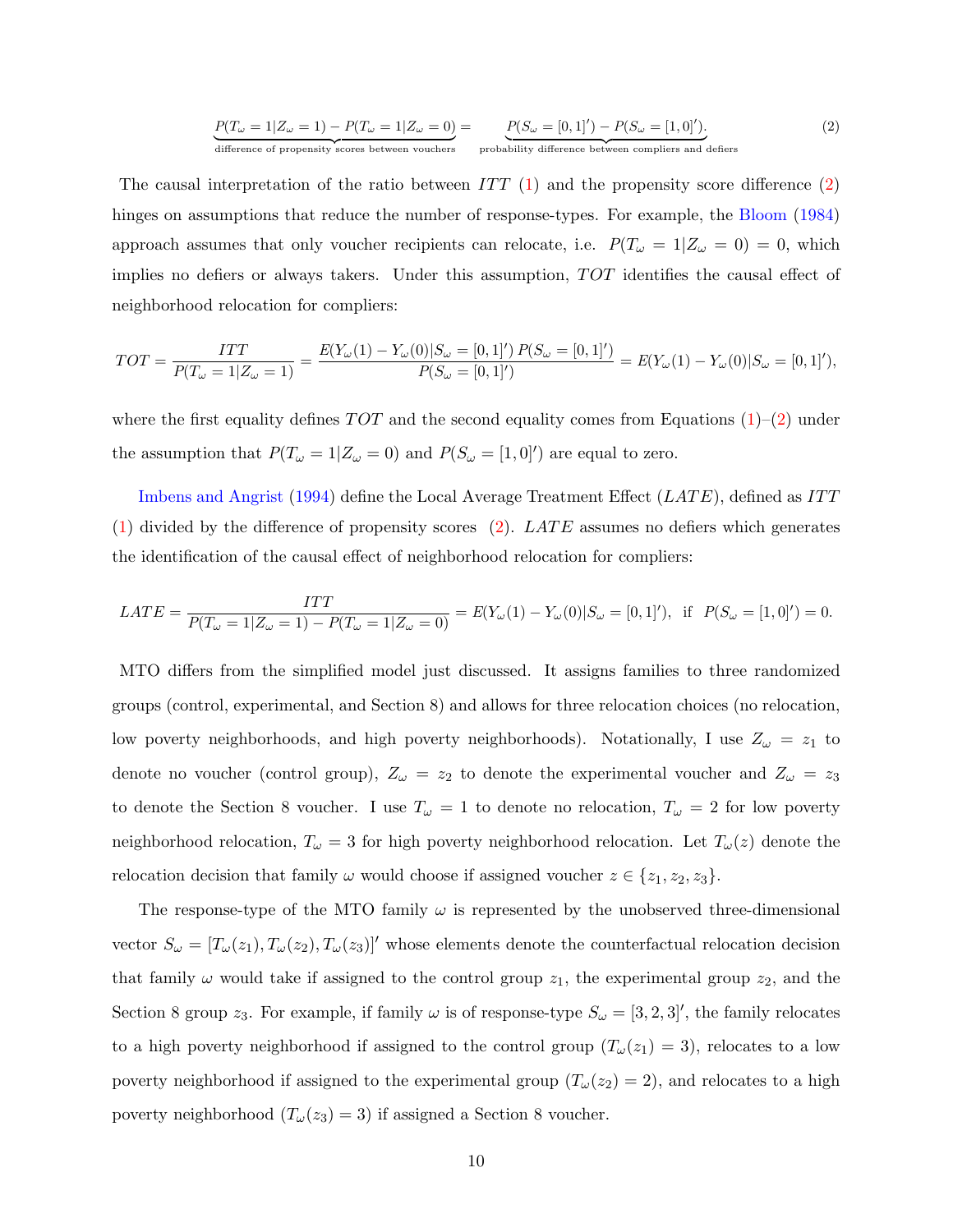The support of  $S_{\omega}$  is given by the combination of all of the possible values that each element  $T_{\omega}(z)$  takes for  $z \in \{z_1, z_2, z_3\}$ . For instance,  $T_{\omega}(z_1)$  can take three possible values: one, two, or three. For each value of  $T_{\omega}(z_1)$ ,  $T_{\omega}(z_2)$  can also take the same three values. This generates nine possible relocation patterns by voucher assignment. Further, for each value of  $T_{\omega}(z_1)$  and  $T_{\omega}(z_2)$ ,  $T_{\omega}(z_3)$  can also take the same three values, thus generating the 27 possible response-types. These response-types summarize the unobserved heterogeneity across families and are depicted in Table [2](#page-10-0) in lexicographic order. Thus suppose a family  $\omega$  is of response-type  $s_2 = [1, 1, 2]$ , then this family would chose not to relocate if assigned to either control group or the experimental group, i.e.  $T_{\omega}(z_1) = 1$  and  $T_{\omega}(z_2) = 1$ , but would relocate to a low poverty neighborhood if assigned to the Section 8 group, i.e.  $T_{\omega}(z_3) = 2$ .

Table 2: MTO Possible Response-types

<span id="page-10-0"></span>

|              |                                                                                                                                    |  |  |  |  |  | Possible Response-types (lexicographic ordering) |  |  |
|--------------|------------------------------------------------------------------------------------------------------------------------------------|--|--|--|--|--|--------------------------------------------------|--|--|
|              | Voucher Z Assignments $ s_1 \ s_2 \ s_3 \ s_4 \ s_5 \ s_6 \ s_7 \ s_8 \ s_9 \ s_{10} \ \cdots \ s_{24} \ s_{25} \ s_{26} \ s_{27}$ |  |  |  |  |  |                                                  |  |  |
|              | Control $Z = z_1$   1 1 1 1 1 1 1 1 1 2 ··· 3 3 3 3                                                                                |  |  |  |  |  |                                                  |  |  |
| Experimental | $Z = z_2$   1 1 1 2 2 2 3 3 3 1 $\cdots$ 2 3 3 3                                                                                   |  |  |  |  |  |                                                  |  |  |
| Section 8    | $Z=z_3$   1 2 3 1 2 3 1 2 3 1 $\cdots$ 3 1 2 3                                                                                     |  |  |  |  |  |                                                  |  |  |

Like in the simplified model, the  $ITT$  evaluates a weighted sum of the causal effects of neighborhood relocation across a subset of response-types. For instance the  $ITT$  that compares the experimental voucher (z<sub>2</sub>) with the no voucher assignment (z<sub>1</sub>), i.e.,  $E(Y_{\omega}|Z_{\omega}=z_2) - E(Y_{\omega}|Z_{\omega}=z_1)$ can be expressed as a weighted sum of relocation causal effects across all response-types  $S_{\omega}$  whose first element  $(T_\omega(z_1))$  and second element  $(T_\omega(z_2))$  differ. Table [3](#page-11-0) extracts the 18 response-types of Table [2](#page-10-0) that fall into this category. The large number of response-types not only prevents the identification of relocation effects but also impairs interpretation of the  $ITT$  parameter in terms of relocation effects. I classify the these 18 response-types of Table [3](#page-11-0) into six blocks according to the counterfactual relocation choice for control assignment  $T_{\omega}(z_1)$  and experimental group assignment  $T_{\omega}(z_2)$ . Block 1 compares low poverty relocation  $T_{\omega}(z_2) = 2$  and no relocation  $T_{\omega}(z_1) = 1$ , while Block 3 makes the opposite comparison. The same contrast occurs between Blocks 2 and 5 and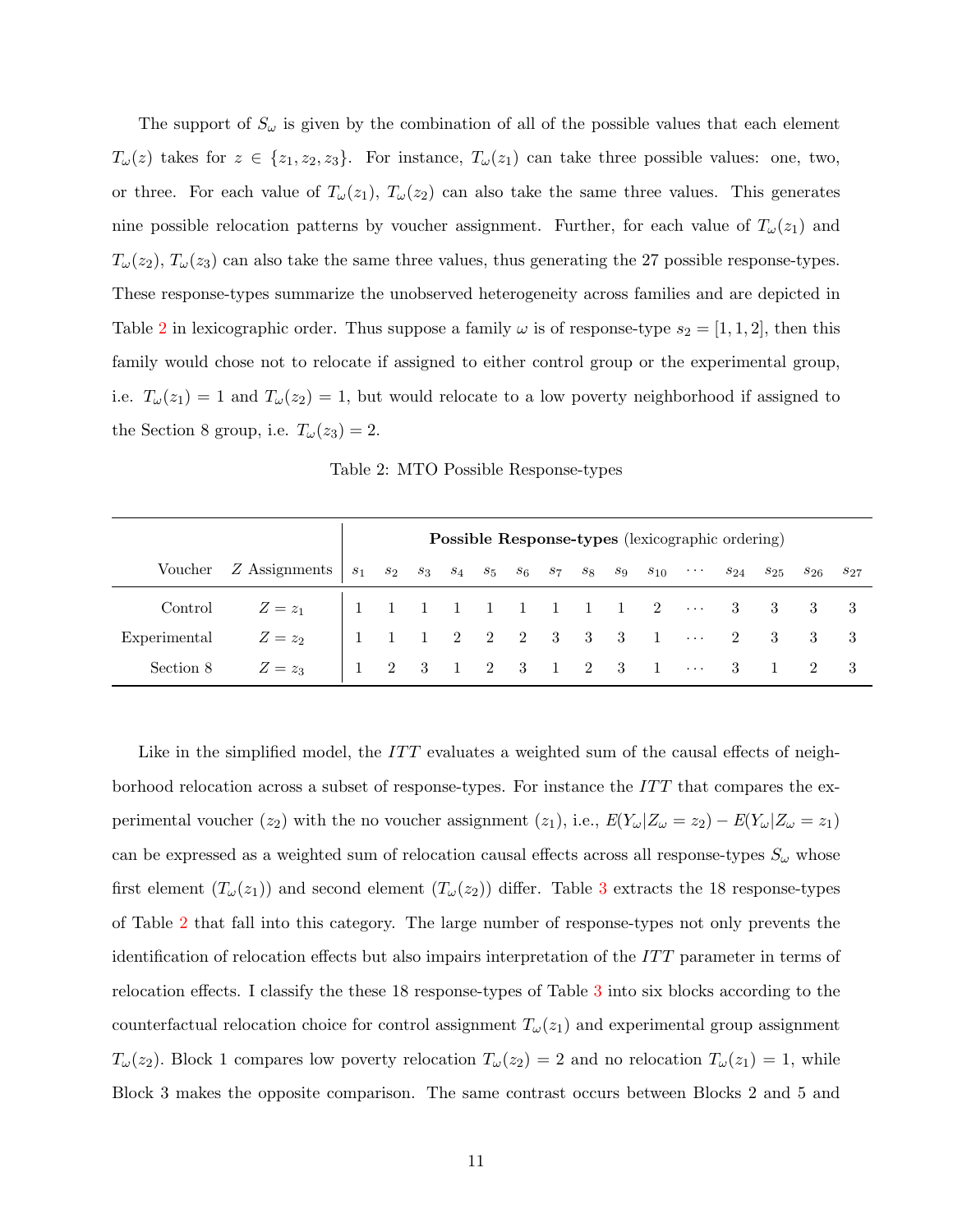|                                      |                               |                | Block <sup>-</sup>                                  |                     |       | Block 2                                             |       |          | Block 3                                                |          |          | Block 4                                                |             |          | Block 5                                                |          |          | Block 6                                                |          |
|--------------------------------------|-------------------------------|----------------|-----------------------------------------------------|---------------------|-------|-----------------------------------------------------|-------|----------|--------------------------------------------------------|----------|----------|--------------------------------------------------------|-------------|----------|--------------------------------------------------------|----------|----------|--------------------------------------------------------|----------|
| Voucher<br>Assignment                |                               | $s_4$          | $T_{\omega}(z_1)=1$<br>$T_{\omega}(z_2)=2$<br>$s_5$ | $s_6$               | $s_7$ | $T_{\omega}(z_1)=1$<br>$T_{\omega}(z_2)=3$<br>$s_8$ | $s_9$ | $s_{10}$ | $T_{\omega}(z_1)=2$<br>$T_{\omega}(z_2)=1$<br>$s_{11}$ | $s_{12}$ | $s_{16}$ | $T_{\omega}(z_1)=2$<br>$T_{\omega}(z_2)=3$<br>$s_{17}$ | $s_{18}$    | $s_{19}$ | $T_{\omega}(z_1)=3$<br>$T_{\omega}(z_2)=1$<br>$s_{20}$ | $s_{21}$ | $s_{22}$ | $T_{\omega}(z_1)=3$<br>$T_{\omega}(z_2)=2$<br>$s_{23}$ | $s_{24}$ |
| Control<br>Experimental<br>Section 8 | $Z=z_1$<br>$Z=z_2$<br>$Z=z_3$ | $\overline{2}$ |                                                     | $\overline{2}$<br>3 | -3    | 3                                                   |       |          |                                                        |          | ▵<br>3   | 3                                                      | 2<br>3<br>3 |          |                                                        |          |          | 3<br>$\overline{2}$                                    | 2<br>3   |

<span id="page-11-0"></span>Table 3: Relevant Response-types for the  $ITT$  of Experimental Voucher  $(z_2)$  vs. No Voucher  $(z_1)$ 

between Blocks 4 and 6.

The econometric model underlying MTO is an unordered choice model with a categorical instrumental variable and multiple treatments. This paper examines the necessary and sufficient conditions for nonparametrically identifying the treatment effects for this class of models. I show that the identification of relocation effects in MTO relates to the identification strategy of the simplified model previously discussed. Specifically, the identification of relocation effects in both models hinges on assumptions that reduce the number of possible response-types.

Some response-types of MTO are unlikely to occur. For example, if  $S_{\omega} = [2, 1, 1]$ , family  $\omega$ chooses to relocate to a low poverty neighborhood with no voucher  $(T_{\omega}(z_1) = 2)$  but does not relocate if assigned an experimental voucher  $(T_{\omega}(z_2) = 1)$ . This is an implausible decision pattern as the experimental voucher subsidizes relocation to low poverty neighborhoods. If  $S_{\omega} = [1, 2, 1]$ , then family  $\omega$  chooses to relocate to a low poverty neighborhood under the experimental voucher  $(T_{\omega}(z_2) = 2)$ , but chooses not to relocate under the Section 8 voucher  $(T_{\omega}(z_3) = 1)$ . However, both the Section 8 and the experimental vouchers subsidize relocation to low poverty neighborhoods, which makes  $T_{\omega}(z_3) = 1$  unlikely.

A natural way to examine the identification of neighborhood effects in the MTO is to extend the monotonicity condition of [Imbens and Angrist](#page-59-8) [\(1994\)](#page-59-8) to the case of three unordered treatment choices. Web Appendix [H](#page-92-0) examines this idea. An extended monotonicity condition that accounts for the relocation incentives generated by MTO vouchers would generate 17 response-types and does not render the identification of relocation causal effects.

My approach uses revealed preference analysis to systematically reduce the number of responsetypes. I model the family's choice of relocation as a utility maximization problem and use the Strong Axiom of Revealed Preferences to reduce the 27 possible response-types of the MTO into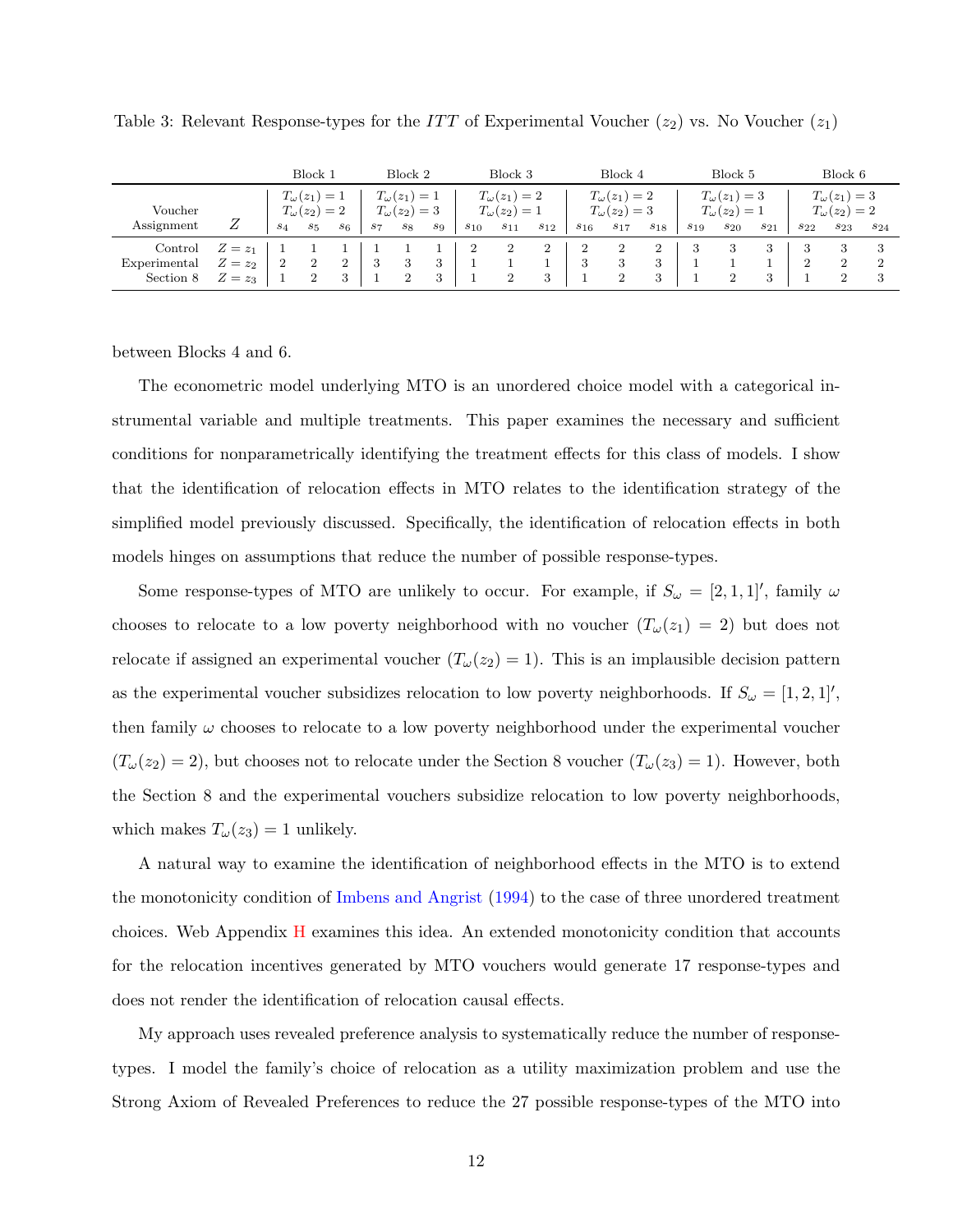<span id="page-12-1"></span>

|              |                        |       |                           |   |             | Response-types |       |    |
|--------------|------------------------|-------|---------------------------|---|-------------|----------------|-------|----|
|              | Voucher $Z$ Assignment | $s_1$ | $s_2$                     |   | $s_3$ $s_4$ | $s_5$          | $s_6$ | 57 |
| Control      | $Z=z_1$                |       | $\overline{\phantom{a}2}$ | 3 |             |                |       |    |
| Experimental | $Z=z_2$                |       |                           |   |             |                |       |    |
| Section 8    | $Z=z_3$                |       |                           |   |             |                |       |    |

Table 4: Economically Justifiable MTO Response-types

the 7 response-types shown in Table [4.](#page-12-1) This allows for the identification of: (a) the response-type distribution, (b) the distribution of pre-intervention variables conditional on each response-type, (c) a range of counterfactual outcomes and (d) bounds for the relocation causal effects. I also express the TOT parameter that compares the experimental and control groups as a weighted average of two causal effects: the effect of relocating to a low poverty neighborhood versus not relocating, and the effect of relocating to a low poverty neighborhood versus relocating to a high poverty neighborhood.

# <span id="page-12-0"></span>2 MTO: Experimental Design and Background

The MTO is a housing experiment implemented by the Department of Housing and Urban Development (HUD) between June 1994 and July 1998. It was designed to investigate the social and economic consequences of relocating poor families from America's most distressed urban neighborhoods to low poverty communities.

The experiment targeted low-income households living in public housing or Section 8 projectbased housing located in disadvantaged inner city neighborhoods in five US cities – Baltimore, Boston, Chicago, Los Angeles, and New York. The eligible households consisted of families with children under 18 years of age that lived in areas with very high poverty rates (40% or more). The final sample consisted of 4, 248 families, two-thirds of whom were African-American. The remaining were mostly Hispanic.<sup>[11](#page-12-2)</sup> Three-quarters of the families were on welfare and less than half of the household heads had graduated from high school. Nearly all of the households (92%) were headed by a female and had an average of three children [\(Orr et al.,](#page-60-1) [2003\)](#page-60-1).

<span id="page-12-2"></span><sup>&</sup>lt;sup>11</sup>The initial sample consist of 4,608 families, but it was restricted to 4,248 families in order to assure that at least four years had passed for all of the families surveyed by the interim study.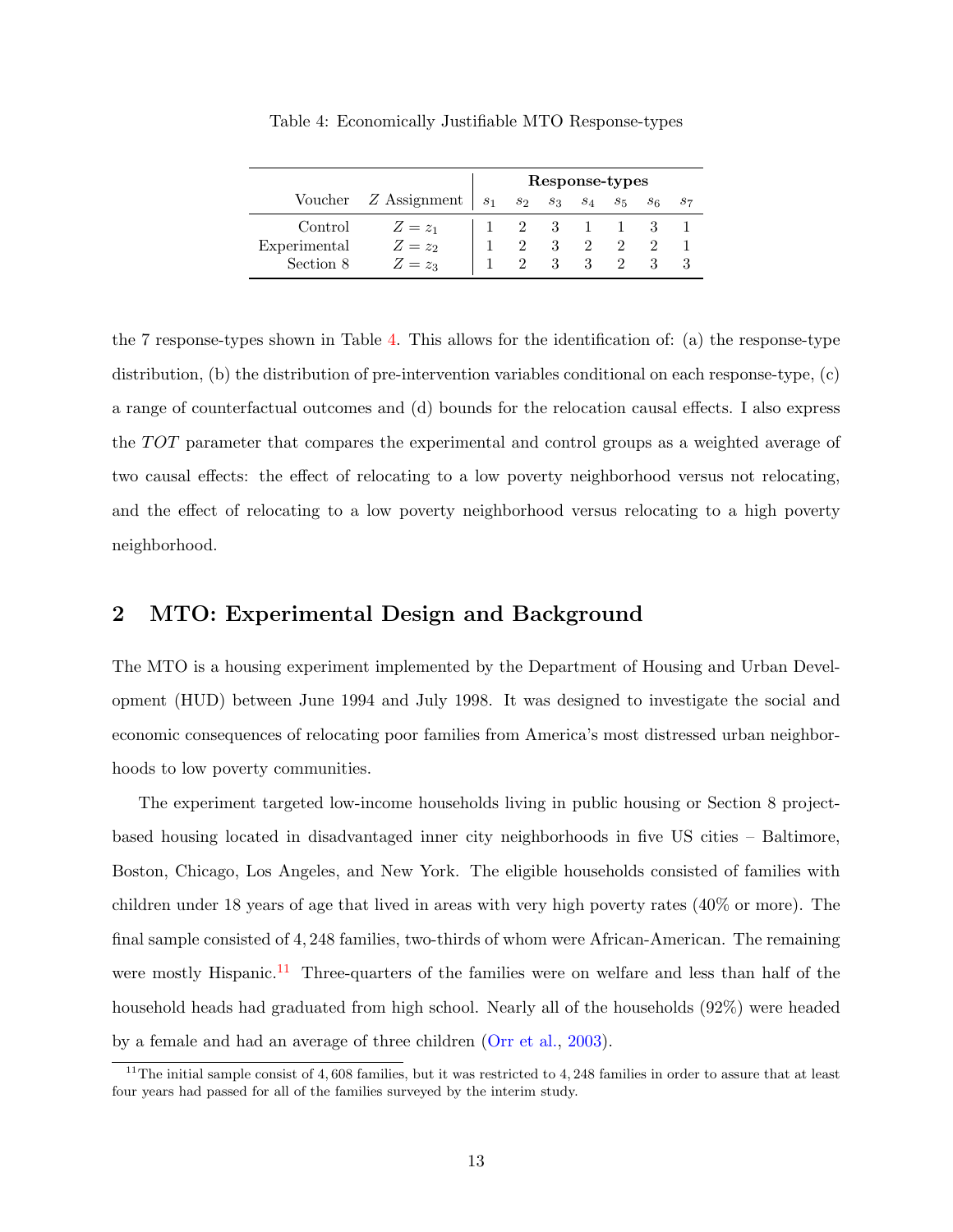The MTO experiment used the RCT method to assign vouchers that could be used as rent subsidies for families who sought to relocate. Each family was assigned by lottery to one of the three groups:

- 1. Control group : members were not offered vouchers but continued to live in public housing or received some previous project-based housing assistance.
- 2. Experimental group : members were offered housing vouchers that could be used to lease a unit in a low poverty neighborhood.
- 3. Section 8 group : members were offered Section 8 vouchers with no geographical restriction. Families could use their vouchers to move to low or high poverty neighborhoods of their own choosing.

The low poverty neighborhoods were those whose fraction of poor households was below 10% according to the 1990 US Census.  $12$  By the time of the relocation, about half of the neighborhood destinations of the participants who used the experimental voucher had poverty rates below 10%, although most had poverty rates were below 20% percent [\(Orr et al.,](#page-60-1) [2003\)](#page-60-1).

The experimental families who complied with the voucher requirements were requested to live for a period of one year in low poverty areas in order to retain their vouchers. After this period, the families could use the voucher to relocate without geographical constraints. Less than two percent of the families that move using the vouchers returned to their original neighborhood.

The vouchers consisted of a tenant-based subsidy, wherein HUD paid rent of an eligible dwelling directly to the landlord. The voucher beneficiary was requested to pay 30% of the household's monthly adjusted gross income for rent and utilities.<sup>[13](#page-13-1)</sup>

The experimental group's average compliance rate was 47%, while the compliance rate for Section 8 vouchers was 59%. Table [5](#page-14-0) shows that the compliance rates differ by site for both experimental and Section 8 vouchers.

<span id="page-13-0"></span> $12$  The poverty levels were computed as the ratio of the number of poor residents calculated as the sum of the 1990 US Census variables P1170013–P1170024 (which account for 12 age groups) divided by the total number of residents calculated as the sum of the 1990 US Census variables P1170001– P1170012 and P1170013-P1170024.

<span id="page-13-1"></span><sup>&</sup>lt;sup>13</sup> The subsidy amounts were calculated based on the Applicable Payment Standard (APS) criteria set by HUD. The rental subsidy differed depending on the number of bedrooms in the dwelling and family size. The eligible units comprised all of the houses and apartments available for rent that complied with the APS criteria. The landlords of an eligible dwelling could not discriminate against a voucher recipient who met the same requirements as a renter without a voucher. The lease was renewed automatically unless the owner (or the voucher recipient) stated otherwise in a written notice.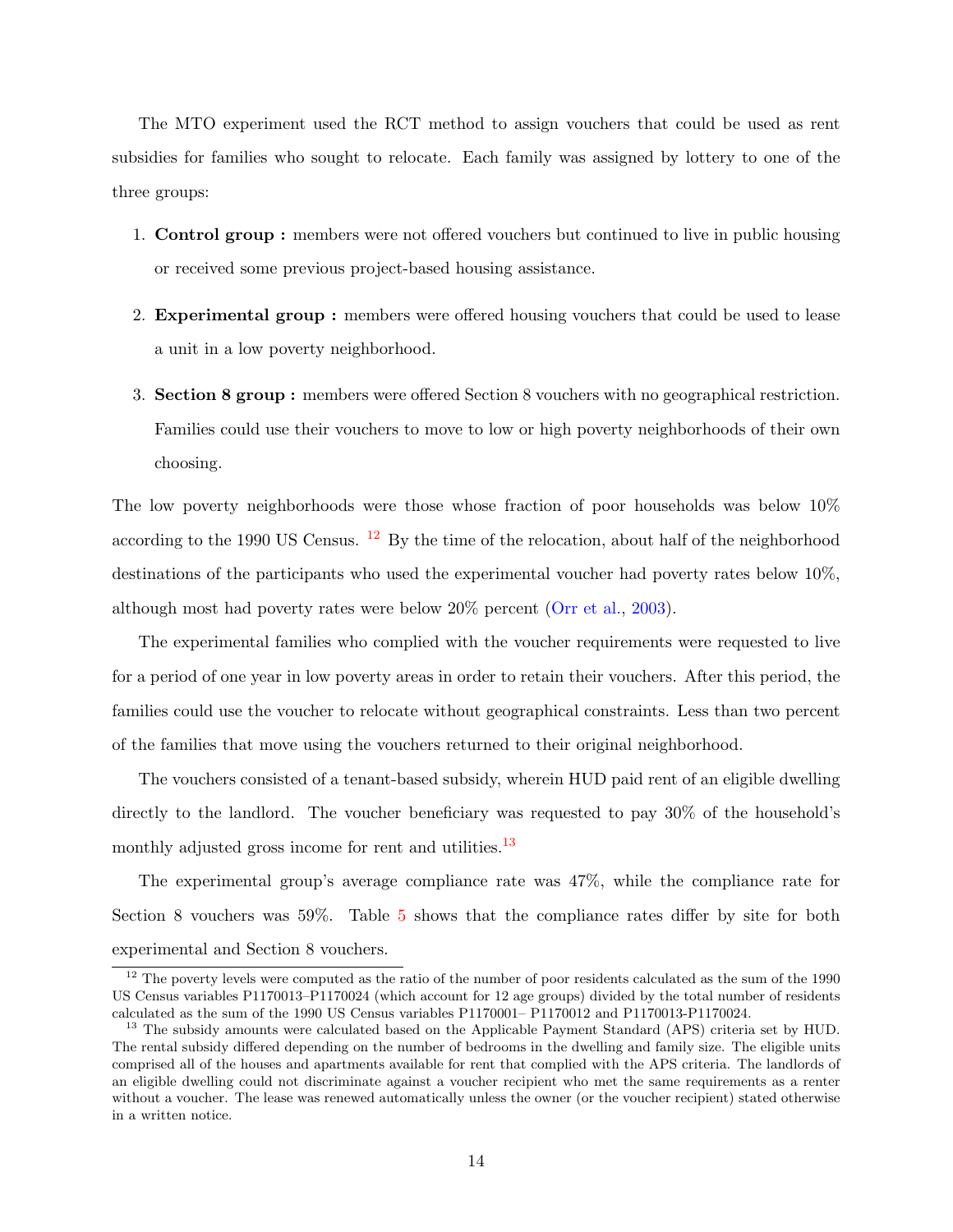# Table 5: Compliance Rates by Site

<span id="page-14-0"></span>

| Site                                      | All Sites | Baltimore |      | Boston Chicago | Los Angeles New York |        |
|-------------------------------------------|-----------|-----------|------|----------------|----------------------|--------|
| Experimental Compliance Rate $\vert$ 47 % |           | 58 %      | 46 % | 34 %           | 67%                  | 45%    |
| Section 8 Compliance Rate                 | $59\ \%$  | 72 %      | 48 % | 66 %           | 77 %                 | $49\%$ |

This tables presents the fraction of voucher recipients that actually used the voucher (compliance rate) for relocation by site.

A baseline survey was conducted at the onset of the intervention, after which families were recontacted in 1997 and 2000. An impact interim evaluation conducted in 2002 (four to seven years after enrollment) assessed six study domains: (1) mobility, housing, and neighborhood; (2) physical and mental health; (3) child educational achievement; (4) youth delinquency; (5) employment and earnings; and  $(6)$  household income and public assistance.<sup>[14](#page-14-1)</sup> The MTO Long Term Evaluation consists of data collected between 2008 and 2010.

Table [6](#page-15-0) presents a statistical description of the MTO baseline variables surveyed before any relocation decisions. Columns 2–6 of Table [6](#page-15-0) show that, apart from sampling variations, the variables are reasonably balanced across the voucher assignments. However, Columns 7–9 and 10– 12 show that the means of the baseline variables differ significantly depending on the relocation choices. Table [6](#page-15-0) shows evidence that families with fewer social connections are more likely to move using the voucher. Families whose household head is not married, do not have teenage siblings, and have fewer friends in the neighborhood are more likely to use the voucher to move. Living in an unsafe neighborhood is an incentive for relocating using vouchers. In contrast, families that had lived in the same neighborhood for more than five years were less likely to use the vouchers. Web Appendix [C](#page-79-0) estimates the distribution of the poverty of the neighborhoods for the MTO families by voucher assignment and their relocation decision.

My goal is to solve the statistical problems that impede the nonparametric identification of neighborhood effects. To this end I consider a stylized version of the MTO intervention that allows exploitation of the exogenous variation in the MTO voucher assignments to identify the effects of neighborhood relocations.

At the onset of the intervention, a family has three location options: (1) to not relocate, (2) to relocate to a low poverty neighborhood, or (3) to relocate to a high poverty neighborhood. A

<span id="page-14-1"></span><sup>&</sup>lt;sup>14</sup> See [Gennetian et al.](#page-57-2) [\(2012\)](#page-57-2); [Orr et al.](#page-60-1) [\(2003\)](#page-60-1) for detailed descriptions of the intervention and the available data.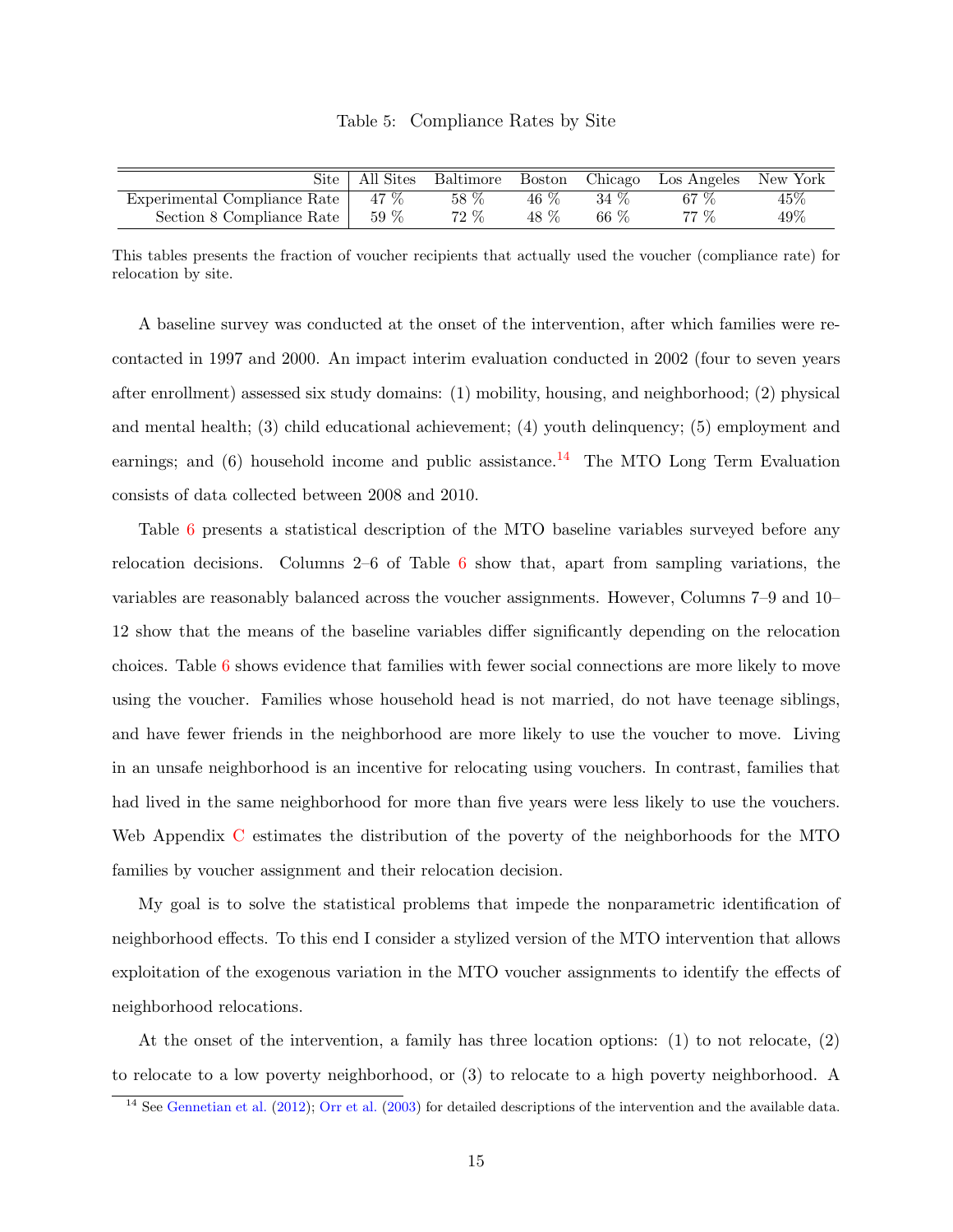| ֖֖֖֖֖֖֖֧ׅׅׅׅ֪֪֪ׅ֪֪ׅ֪֪֪ׅ֚֚֚֚֚֚֚֚֚֚֚֚֚֚֚֚֚֚֚֚֚֚֚֬֝֝֬֝֬֓֞֓֝֓֓֞֬<br>1<br>ׇ֘֝֬֕<br>J<br>Ì<br>í            |
|------------------------------------------------------------------------------------------------------|
| 5<br>-<br>-<br>-                                                                                     |
| ו<br>ו<br>İ<br>١                                                                                     |
| ו<br>ו<br>$\frac{1}{2}$<br>.<br>.<br>.<br>;                                                          |
| $\sim$ $\sim$ $\sim$<br>$\overline{a}$                                                               |
| .<br>( <br>$\mathbf{I}$<br>I<br>- 1<br>- 1<br>- 1<br>.<br>.<br>.<br>ï<br>j                           |
|                                                                                                      |
| <br> <br> <br>֧֧֧֧֧֧֧֧֧֧֛֪ׅ֦֧֧֧֧֧֛֪ׅ֪֛֪֛֪֛֛֪֛֛֪֛֛֪֛֛֚֚֚֚֝֝֬֝֬֝֬֝֬֝֬֝֬֝֓֝֬֝֬֝֬֝֬֝֬֝֬֝֬֝֬֝֬֝֬֝֬֝֬<br>ł |
| $\overline{ }$<br>$\frac{1}{2}$<br>r<br>E                                                            |

<span id="page-15-0"></span>

|                                         |                   |          | Full Sample   |         |               |              | <b>Experimental</b> Group |                   |           | <b>Section 8 Group</b> |                         |
|-----------------------------------------|-------------------|----------|---------------|---------|---------------|--------------|---------------------------|-------------------|-----------|------------------------|-------------------------|
|                                         | Control           |          | Experimental  |         | Section 8     | Used         |                           | Did not Use       | Used      |                        | Did not Use             |
|                                         | Group             |          | minus Control |         | minus Control | Voucher      |                           | minus Voucher Use | Voucher   |                        | minus Voucher Use       |
|                                         | Mean              | Diff     | $p$ -val      | Diff    | $p$ -val      | Mean         | Diff                      | $p$ -val          | Mean      | Diff                   | $p\text{-}\mathbf{val}$ |
| Variable                                | $\mathbf{\Omega}$ | S        | 4             | ĩ0      | $\circ$       | $\mathbb{N}$ | $\infty$                  | $\circ$           | $\square$ | Ξ                      | 12                      |
| Family                                  |                   |          |               |         |               |              |                           |                   |           |                        |                         |
| Disable Household Member                | 0.15              | $0.01\,$ | 0.31          | 0.00    | 0.82          | 0.15         | 0.04                      | 0.34              | 0.13      | 0.06                   | 0.23                    |
| No teens (ages 13-17) at baseline       | 0.63              | $-0.03$  | 0.12          | $-0.01$ | 0.55          | 0.65         | $-0.10$                   | 0.00              | $0.66\,$  | $-0.11$                | 0.00                    |
| Household size is 2 or smaller          | 0.21              | 0.01     | 0.48          | 0.01    | 0.39          | 0.26         | $-0.08$                   | 0.04              | 0.23      | $-0.03$                | 0.56                    |
| Neighborhood                            |                   |          |               |         |               |              |                           |                   |           |                        |                         |
| Victim last $6$ months $(\rm baseline)$ | 0.41              | 0.01     | 0.41          | 0.01    | 0.45          | 0.45         | $-0.05$                   | 0.08              | 0.45      | $-0.06$                | 0.09                    |
| Living in neighborhood $> 5$ yrs.       | 0.60              | 0.00     | 0.97          | 0.02    | 0.28          | 0.59         | 0.03                      | 0.17              | 0.59      | $0.08\,$               | 0.00                    |
| Chat with neighbor                      | 0.53              | $-0.01$  | 0.60          | $-0.03$ | 0.19          | 0.50         | $0.05\,$                  | 0.04              | 0.51      | $-0.01$                | 77                      |
| Watch for neighbor children             | 0.57              | $-0.02$  | 0.31          | $-0.03$ | 0.16          | 0.51         | 0.07                      | 0.00              | 0.55      | $-0.03$                | $0.36\,$                |
| Unsafe at night (baseline)              | 0.50              | $-0.02$  | 0.27          | $-0.00$ | 1.00          | 0.52         | $-0.08$                   | 0.00              | 0.54      | $-0.10$                | 0.00                    |
| Moved due to gangs                      | 0.78              | $-0.01$  | 0.52          | $-0.02$ | 0.24          | 0.79         | $-0.04$                   | 0.00              | 0.78      | $-0.04$                | 0.00                    |
| Schooling                               |                   |          |               |         |               |              |                           |                   |           |                        |                         |
| Has a GED (baseline)                    | 0.20              | $-0.03$  | 0.04          | 0.00    | 0.81          | 0.18         | $-0.03$                   | 0.46              | 0.20      | $-0.00$                | 0.98                    |
| Completed high school                   | 0.35              | $0.04\,$ | 0.01          | 0.01    | 747           | 0.41         | $-0.02$                   | 0.57              | 0.39      | $-0.06$                | $0.10\,$                |
| Enrolled in school (baseline)           | 0.16              | 0.00     | 0.95          | 0.02    | 0.22          | 0.19         | $-0.07$                   | $0.10\,$          | 0.19      | $-0.04$                | 0.45                    |
| Never married (baseline)                | 0.62              | $-0.00$  | 0.97          | $-0.02$ | 0.36          | 0.66         | $-0.06$                   | 0.00              | $\,0.63$  | $-0.05$                | 0.02                    |
| Teen pregnancy                          | 0.25              | 0.01     | 0.41          | 0.01    | 0.69          | 0.27         | $-0.02$                   | 0.49              | 0.29      | $-0.09$                | 0.05                    |
| Missing GED and H.S. diploma            | 0.07              | $-0.01$  | 0.12          | $-0.01$ | 0.54          | 0.04         | 0.03                      | 0.50              | 0.06      | 0.01                   | 0.80                    |
| Sociability                             |                   |          |               |         |               |              |                           |                   |           |                        |                         |
| No family in the neighborhood           | 0.65              | $-0.02$  | 0.35          | 0.00    | $1.00\,$      | 0.65         | $-0.03$                   | 0.06              | 0.65      | $-0.01$                | 75.0                    |
| Respondent reported no friends          | 0.41              | $-0.00$  | 0.78          | $-0.01$ | 0.56          | 0.44         | $-0.06$                   | 0.02              | 0.41      | $-0.02$                | 0.48                    |
| Welfare/economics                       |                   |          |               |         |               |              |                           |                   |           |                        |                         |
| AFDC/TANF Recipient                     | 0.74              | 0.02     | 0.34          | 0.00    | 0.85          | 0.78         | $-0.04$                   | 0.00              | 0.78      | $-0.08$                | 0.00                    |
| Car Owner                               | $0.17\,$          | $-0.01$  | $0.65\,$      | $-0.01$ | 0.43          | 0.19         | $-0.04$                   | 0.26              | 0.17      | $-0.04$                | 0.48                    |
| Adult Employed (baseline)               | 0.25              | 0.02     | 0.28          | 0.01    | 0.75          | 0.26         | 0.01                      | 0.84              | 0.27      | $-0.03$                | 0.51                    |

baseline variables conditional on Voucher assignments. Column 2 presents the control mean. Columns 3 presents the difference in means between the Experimental and Control groups. Columns 4 shows the double-sided single-hypothesis p-value associated with the equality in means test. Inference is based on the bootstrap method. Columns 5-6 compare the Section 8 group with the control group in the same fashion as columns 3-4. Columns 7-9 examine baseline variables for the experimental group conditional on the choice of voucher compliance. Column 7 presents the variable mean conditioned on voucher compliance. Column 8 gives the difference in means between the families assigned to the Experimental voucher that did not use the voucher and the ones that used the voucher for relocation. Columns 9 shows the double sided p-value associated with the equality in means This table presents a statistical description of MTO baseline variables by group assignment and compliance decision. By baseline variables I mean pre-program variables surveyed at the onset of the intervention before neighborhood relocation. Columns 2-6 present the arithmetic means for selected This table presents a statistical description of MTO baseline variables by group assignment and compliance decision. By baseline variables I mean pre-program variables surveyed at the onset of the intervention before neighborhood relocation. Columns 2–6 present the arithmetic means for selected baseline variables conditional on Voucher assignments. Column 2 presents the control mean. Columns 3 presents the difference in means between the Experimental and Control groups. Columns 4 shows the double-sided single-hypothesis p-value associated with the equality in means test. Inference is based on the bootstrap method. Columns 5–6 compare the Section 8 group with the control group in the same fashion as columns 3–4. Columns 7–9 examine baseline variables for the experimental group conditional on the choice of voucher compliance. Column 7 presents the variable mean use the voucher and the ones that used the voucher for relocation. Columns 9 shows the double sided p-value associated with the equality in means conditioned on voucher compliance. Column 8 gives the difference in means between the families assigned to the Experimental voucher that did not test. Columns 10-12 analyze the families assigned to the Section 8 group in the same fashion as columns  $7-9$ . test. Columns 10–12 analyze the families assigned to the Section 8 group in the same fashion as columns 7–9.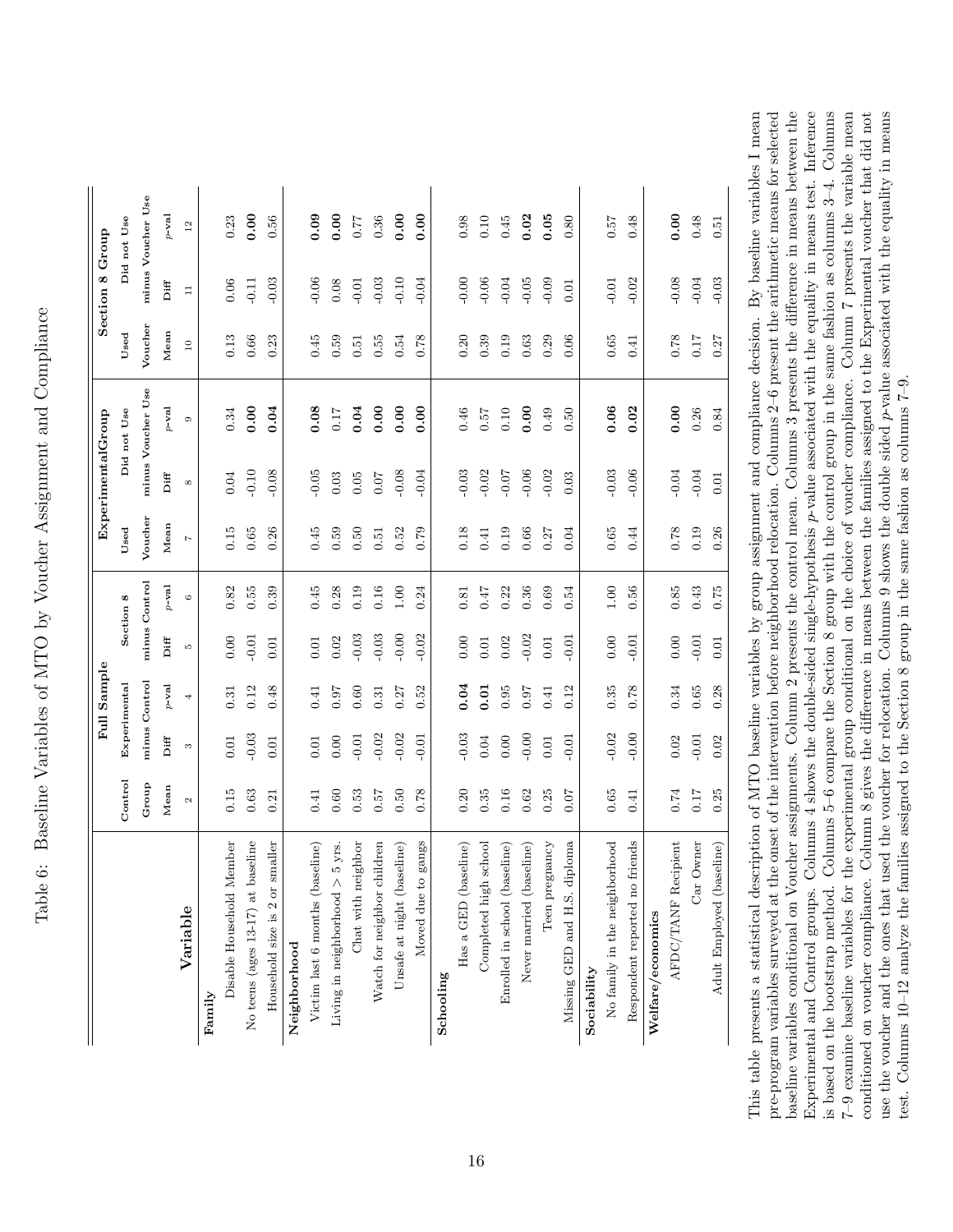relocation choice can be interpreted as a bundle that consists of the relocation choice at the onset of the intervention plus the neighborhood mobility pattern associated with this relocation choice.

MTO vouchers play the role of instrumental variables because of their impact on neighborhood choice. That is, vouchers impact family outcomes by affecting the family's choice of neighborhood relocation. Voucher assignment is assumed to be independent of the counterfactual outcomes generated by fixing the relocation decisions, even though voucher assignments are not independent of observed outcomes conditioned on relocation choice. Thus, voucher income effects cannot explain the difference in the outcome distribution of the families who relocate to a low poverty neighborhood whether they use their vouchers or not. This difference is explained by the confounding effects of the unobserved family variables that affect both the choice of neighborhood relocation.

To exploit the exogenous variation of randomized vouchers, it is necessary to summarize the patterns of neighborhood relocation of the MTO families into the three relocation alternatives just described. The MTO data from the interim evaluation classifies participating families into three categories: families that do not move, families that move using the voucher, and families that move without using the voucher.<sup>[15](#page-16-0)</sup> I use this classification to allocate the choice of no relocation to families that do not move, and the choice of low poverty relocation to the families that move using the experimental voucher. I use poverty levels of the 1990 U.S. Census to classify the relocation choice of families that move using the Section 8 voucher into low or high poverty neighborhood.

It remains to classify the relocation choice of control families that move plus the experimental and Section 8 families that move without using the voucher. To this end, I investigate the cumulative distribution of the numbers of days from the onset of the intervention until the first move for families that relocate. This distribution is presented in Table [7.](#page-17-0)

<span id="page-16-0"></span><sup>&</sup>lt;sup>15</sup>This classification refers to the variable "m–movepatt1" of the MTO data documentation for the interim evaluation.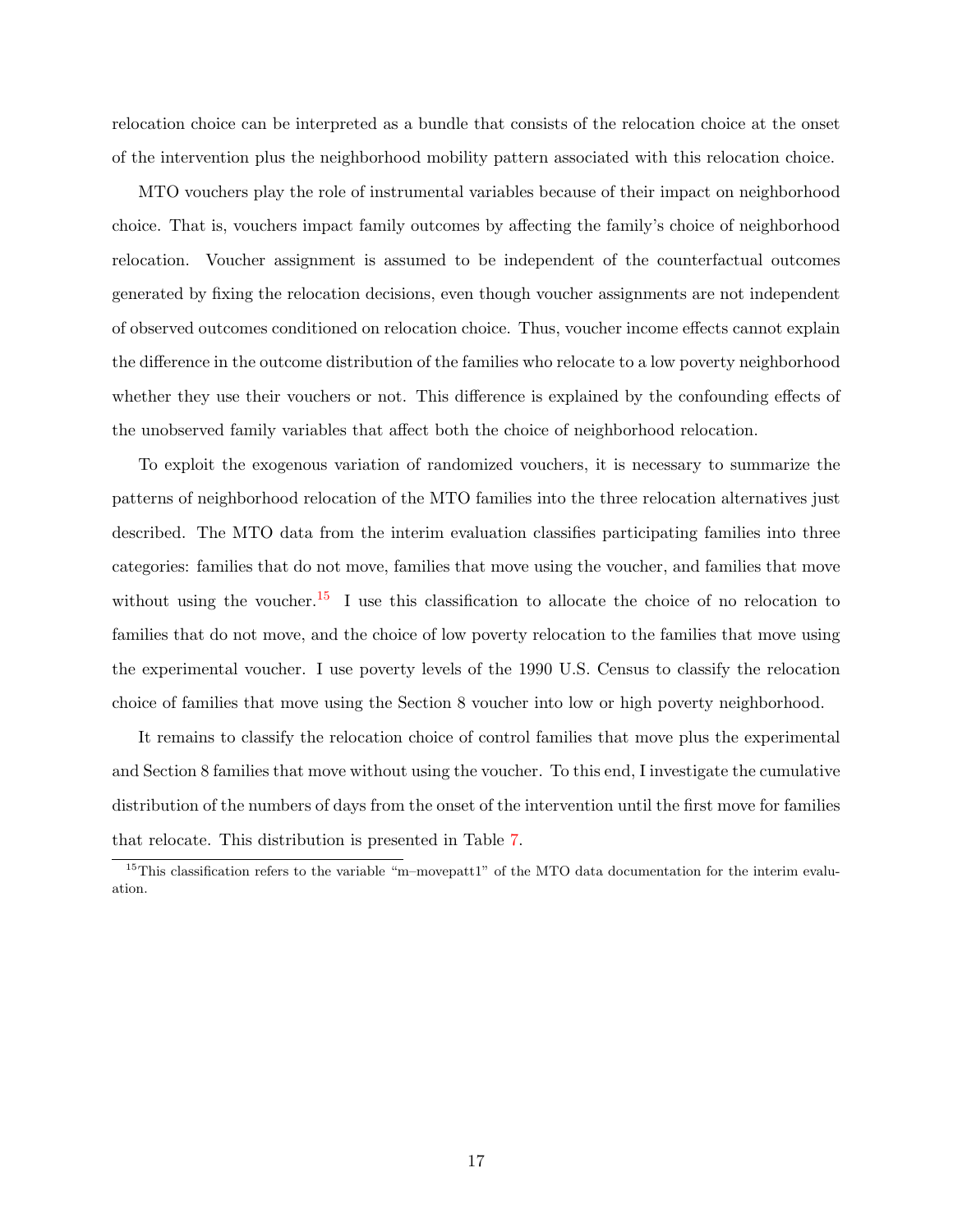|            | Move using the Voucher |           |                | No Voucher Use |           |
|------------|------------------------|-----------|----------------|----------------|-----------|
| Days until | Experimental           | Section 8 | Control        | Experimental   | Section 8 |
| First Move | $\overline{2}$         | 3         | $\overline{4}$ | 5              | 6         |
| 50         | 0.04                   | 0.06      | 0.03           | 0.03           | 0.03      |
| 70         | 0.11                   | 0.14      | 0.04           | 0.04           | 0.05      |
| 90         | 0.20                   | 0.27      | 0.05           | 0.06           | 0.08      |
| 110        | 0.30                   | 0.39      | 0.07           | 0.07           | 0.09      |
| 130        | 0.40                   | 0.54      | 0.08           | 0.08           | 0.11      |
| 150        | 0.49                   | 0.64      | 0.11           | 0.10           | 0.13      |
| 170        | 0.59                   | 0.76      | 0.12           | 0.11           | 0.14      |
| 200        | 0.71                   | 0.88      | 0.14           | 0.13           | 0.18      |
| 250        | 0.80                   | 0.95      | 0.18           | 0.15           | 0.24      |
| 375        | 0.90                   | 0.98      | 0.27           | 0.23           | 0.34      |
| 525        | 0.95                   | 0.99      | 0.41           | 0.40           | 0.45      |

<span id="page-17-0"></span>Table 7: Cumulative Distribution of Days from Onset until First Move

This table shows the cumulative distribution of days from the intervention onset until first move for MTO participating families that move conditional on voucher assignment and voucher usage. The first column gives days until first move. Columns 2–3 provide the cumulative distribution for the families that move using the experimental and Section 8 vouchers. Next column gives the cumulative distribution of days until first move for families assigned to the control group that move. The remaining two columns give the cumulative distribution for families assigned to the experimental group and Section 8 group that move without using the vouchers.

Columns 2–3 provide the cumulative distribution for the families that move using the experimental and Section 8 vouchers. Their relocation decision has already been defined. My quest is to ascribe relocation choices for the families that move without using vouchers. Those families are represented in Columns 4–6 of Table [7.](#page-17-0)

A simple approach is to estimate a threshold for the number of days until first move such that the cumulative distribution of days until first move of the families that do not use the voucher matches the respective distribution for the families that move using the vouchers.<sup>[16](#page-17-1)</sup> The families that move before this threshold are considered to have relocated. Next, I use the poverty level in the 1990 US Census to classify classify the relocation choice of families that move using the Section 8 voucher into low or high poverty neighborhood according to the 10% criteria in the MTO design.

<span id="page-17-1"></span> $16P$ into [\(2014\)](#page-60-3) models the relocation classification as an unobserved categorical variable and estimates the probability of relocation alternatives for the families that relocate without using vouchers.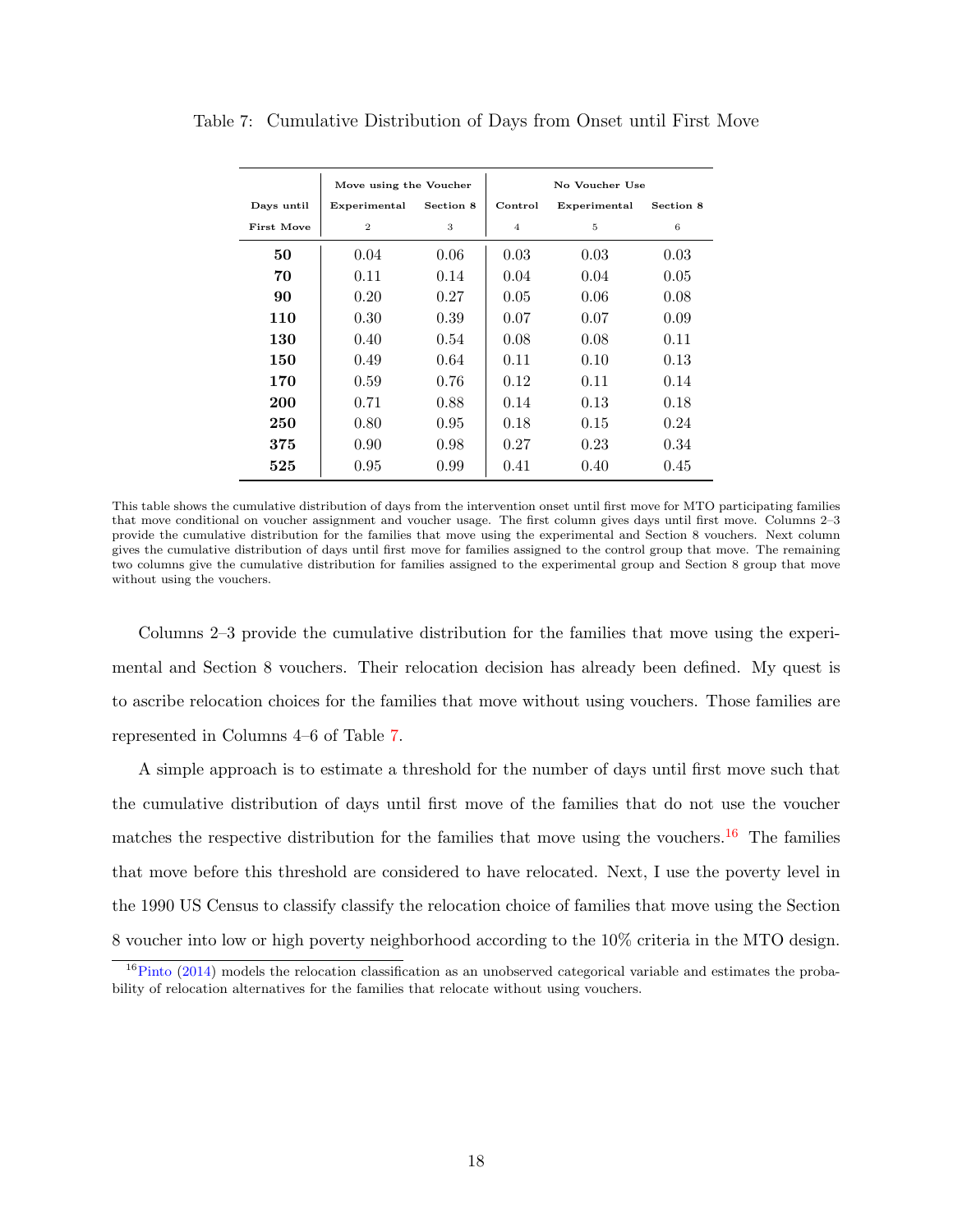# <span id="page-18-0"></span>3 An Economic Model for the MTO Program

Randomized controlled trials (RCTs) are often called the gold standard for policy evaluation. In the case of the MTO, the randomization of the vouchers allows for the evaluation of the causal effects of voucher assignment. Yet this randomization does not identify the causal effects of the neighborhood relocations. To assess those, I need to address the potential selection bias generated by the family's relocation decision.

# <span id="page-18-1"></span>3.1 An Economic Model for Neighborhood Relocation

I express a family's choice of neighborhood relocation as a utility maximization problem. I use the real valued function  $u_{\omega}(k, t)$  to represent the rational preferences for family  $\omega$  over its consumption goods  $k \in \text{supp}(K)$  (including dwelling characteristics) and the relocation decision t. The argument t of the utility function accounts for the nonpecuniary preferences of the relocation such that  $t = 1$ stands for not relocating,  $t = 2$  for relocating to a low poverty neighborhood, and  $t = 3$  for relocating to a high poverty neighborhood.

The impact of the MTO vouchers is captured by allowing the family's budget set to vary according to the voucher assignment and the relocation decision. Namely,  $W_{\omega}(z, t) \subset \text{supp}(K)$  is the budget set of family  $\omega$  under relocation decision  $t \in \{1, 2, 3\}$  and MTO voucher  $z \in \{z_1, z_2, z_3\}$ where  $z_1$  stands for no voucher (control group),  $z_2$  stands for the experimental voucher, and  $z_3$  for the Section 8 voucher.

The choice of relocation for family  $\omega$  under MTO voucher z is given by:

<span id="page-18-2"></span>
$$
C_{\omega}(z) = \underset{t \in \{1,2,3\}}{\arg \max} \left( \max_{k \in W_{\omega}(z,t)} u_{\omega}(k,t) \right)
$$
(3)

where the bundle of optimal consumption goods and the choice of relocation  $t \in \{1, 2, 3\}$  given a voucher assignment  $z \in \text{supp}(Z)$  for family  $\omega$  is  $[k_{\omega}(z, t), t]$ . Equation [\(3\)](#page-18-2) implies that if  $C_{\omega}(z)$  =  $t \in \{1, 2, 3\}$ , then the bundle  $[k_{\omega}(z, t), t]$  is preferred to  $[k_{\omega}(z, t'), t']$  where t' is a relocation choice in  $\{1, 2, 3\}$  other than t.

 $S_{\omega}$  is termed a response variable and denotes the unobserved three-dimensional vector of decisions to relocate that occur if family  $\omega$  is assigned respectively to the control group  $(z_1)$ , experi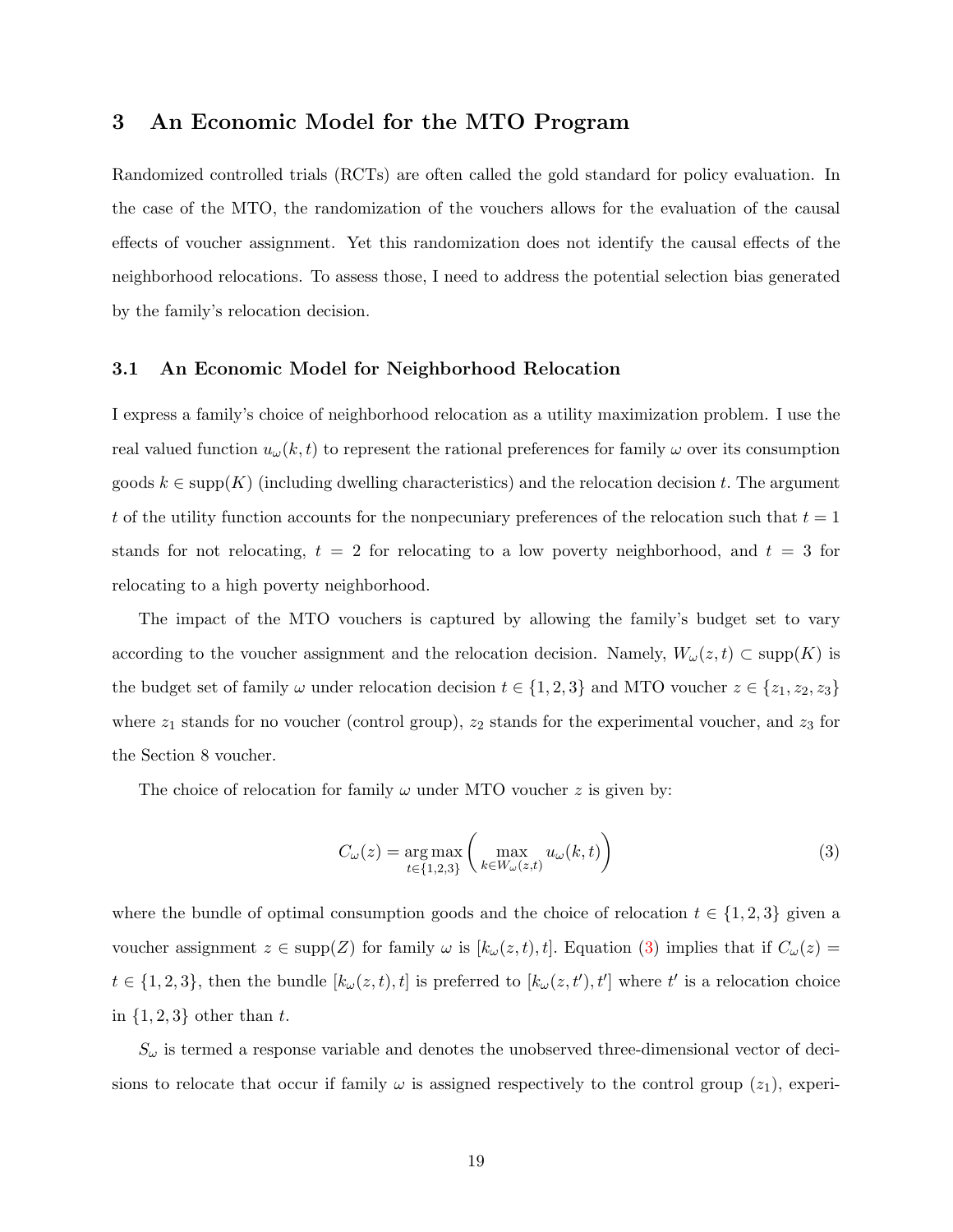mental group  $(z_2)$ , or the Section 8  $(z_3)$  group:

$$
S_{\omega} = [C_{\omega}(z_1), C_{\omega}(z_2), C_{\omega}(z_3)]'
$$
 (4)

where  $\text{supp}(S) = \{s_1, s_2, \ldots, s_{N_S}\}\$  denote support of  $S_\omega$  and a value  $s \in \text{supp}(S)$  is termed a response-type. Each element  $C_{\omega}(z)$ ;  $z \in \{z_1, z_2, z_3\}$  of  $S_{\omega}$  can take a value in  $\{1, 2, 3\}$ . There are a total of  $3 \cdot 3 \cdot 3 = 27$  possible response-types in supp(S) as explained in the Introduction [1.](#page-2-0) The remainder of this section uses economic reasoning such as the Strong Axiom of Revealed Preference to investigates which of the possible response-types are economically justified.

The MTO vouchers subsidize the rent of an eligible dwelling when that rent is in excess of 30% of the family's monthly income. Housing subsidies allow families to afford consumption bundles that would exceed the family's available income if the subsidy were not available. Furthermore, the Section 8 subsidy can be used in both low and high poverty neighborhoods. The experimental voucher subsidy is restricted to low poverty neighborhood relocations. These statements can be translated into the following budget restrictions:

<span id="page-19-2"></span>Assumption A-1. Budget Restrictions:

<span id="page-19-1"></span><span id="page-19-0"></span>
$$
W_{\omega}(z_1, 2) \subset W_{\omega}(z_2, 2) = W_{\omega}(z_3, 2), \tag{5}
$$

$$
W_{\omega}(z_1,3) = W_{\omega}(z_2,3) \subset W_{\omega}(z_3,3). \tag{6}
$$

Equation [\(5\)](#page-19-0) states the budget set relations for families that relocate to low poverty neighborhoods  $(t = 2)$ . The family's budget set under the experimental and Section 8 vouchers is bigger than under no voucher. Equation  $(6)$  characterizes the budget sets of families that move to high poverty neighborhoods  $(t = 3)$ . A Section 8 voucher increases the family's budget set compared to no voucher or an experimental voucher.

I assume that the family's budget set does not change across relocation choices if the family is not offered a voucher (control group). I also assume that the family's budget set is the same for the relocation choices for which the experimental or Section 8 vouchers do not apply. Formally: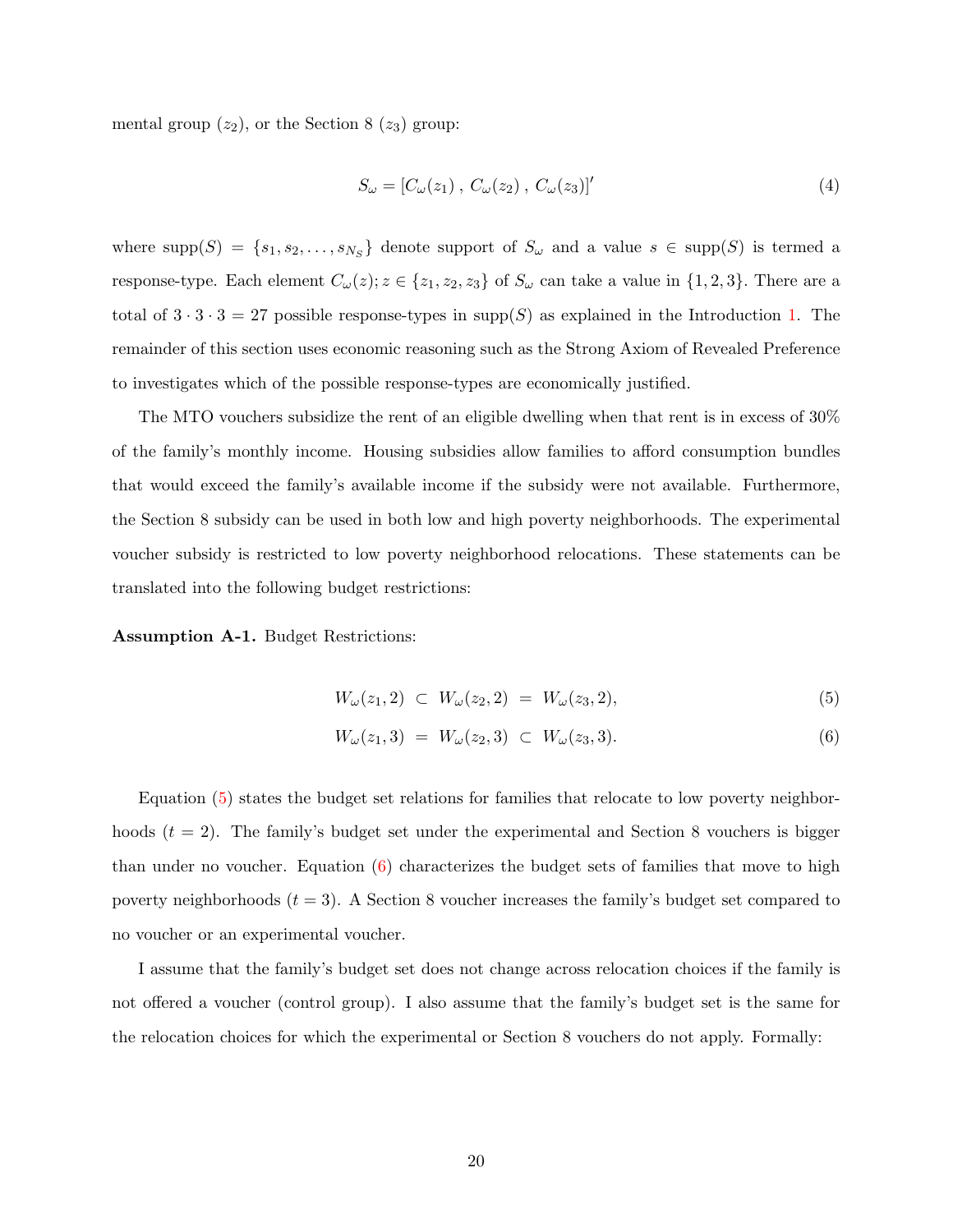<span id="page-20-0"></span>Assumption A-2. Budget Equalities:

$$
W_{\omega}(z_1,1) = W_{\omega}(z_1,2) = W_{\omega}(z_1,3) = W_{\omega}(z_2,1) = W_{\omega}(z_2,3) = W_{\omega}(z_3,1).
$$

The following lemma applies the strong axiom of revealed preferences (SARP) to translate the budget restrictions in Assumptions  $\mathbf{A}\text{-}1-\mathbf{A}\text{-}2$  into constraints on the Choice Rule [\(3\)](#page-18-2):

<span id="page-20-2"></span>Lemma L-1. If preferences are rational and if the agent is not indifferent to relocation choices, then, under Assumptions  $A-1-A-2$  $A-1-A-2$  $A-1-A-2$ , the family Choice Rules  $C_{\omega}$  must satisfy the following assertions:

> 1.  $C_{\omega}(z_1) = 2 \Rightarrow C_{\omega}(z_2) = 2$  and  $C_{\omega}(z_3) \neq 1$ ,  $2. C_{\omega}(z_1) = 3 \Rightarrow C_{\omega}(z_2) \neq 1$  and  $C_{\omega}(z_3) \neq 1$ , 3.  $C_{\omega}(z_2) = 1 \Rightarrow C_{\omega}(z_1) = 1$  and  $C_{\omega}(z_3) \neq 2$ ,  $4. C_{\omega}(z_2) = 3 \Rightarrow C_{\omega}(z_1) = 3$  and  $C_{\omega}(z_3) = 3$ , 5.  $C_{\omega}(z_3) = 1 \Rightarrow C_{\omega}(z_1) = 1$  and  $C_{\omega}(z_2) = 1$ , 6.  $C_{\omega}(z_3) = 2 \Rightarrow C_{\omega}(z_2) = 2.$

Proof. [See Mathematical Appendix.](#page-62-0)

I further assume that a neighborhood is a normal good. This assumption means that if a family decides to relocate to a low or high poverty neighborhood under no subsidy, then the family does not change its decision if a subsidy is offered for the chosen relocation. Notationally this assumption translates to:

<span id="page-20-3"></span>**Assumption A-3.** The neighborhood is a normal good, that is, for each family  $\omega$ , and for  $z, z', t \in$  $\{z_1, z_2, z_3\}$ , if  $C_{\omega}(z) = t$  and  $W_{\omega}(z, t)$  is a proper subset of  $W_{\omega}(z', t)$  then  $C_{\omega}(z') = t$ .

Theorem **[T-1](#page-20-1)** uses Lemma **[L-1](#page-20-2)**, and Assumption **[A-3](#page-20-3)** to reduce the number of potential response-types from 27 to 7:

<span id="page-20-1"></span>**Theorem T-1.** Under Assumptions  $A-I-A-3$  $A-I-A-3$ , the set of possible response-types is given by:

 $\Box$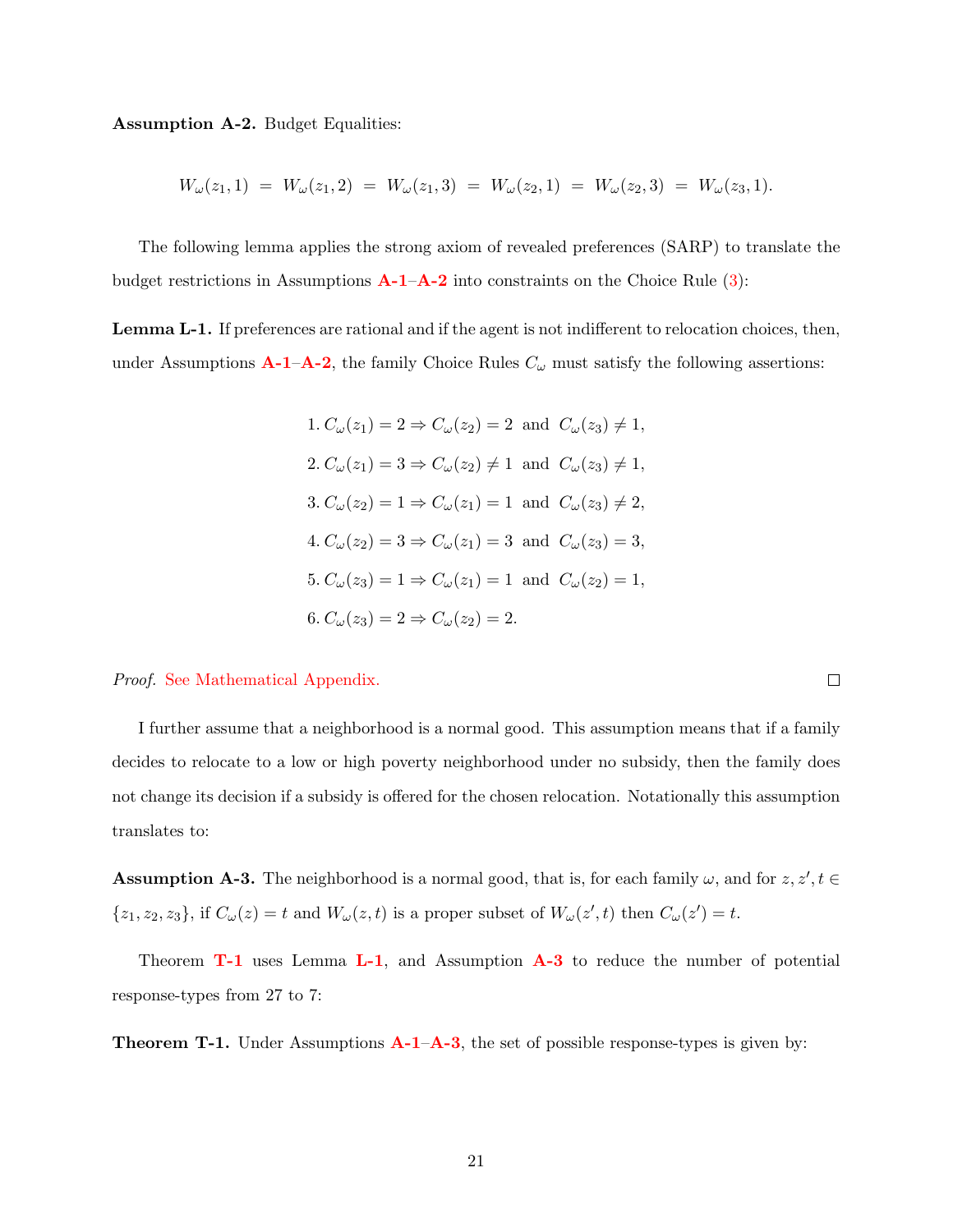|              |                                                                | <b>Possible Response-types</b>                                     |  |  |  |
|--------------|----------------------------------------------------------------|--------------------------------------------------------------------|--|--|--|
|              | Voucher Z Assignment $s_1$ $s_2$ $s_3$ $s_4$ $s_5$ $s_6$ $s_7$ |                                                                    |  |  |  |
|              | Control $Z=z_1$                                                |                                                                    |  |  |  |
| Experimental | $Z=z_2$                                                        | $\begin{array}{ccccccccc}\n1 & 2 & 3 & 2 & 2 & 2 & 1\n\end{array}$ |  |  |  |
| Section 8    | $Z=z_3$                                                        | $1 \quad 2 \quad 3 \quad 3 \quad 2 \quad 3 \quad 3$                |  |  |  |

This table shows the possible values that the response variable  $S_{\omega}$  can take under the restrictions of Choice Rules  $C_{\omega}$  presented in Lemma [L-1](#page-20-2) and Assumption [A-3](#page-20-3).

# Proof. [See Mathematical Appendix.](#page-63-0)

Next I use the concept of response-types to develop a general instrumental variable model (IV) that describes the MTO intervention.

# <span id="page-21-0"></span>3.2 A General Instrumental Variable Model for MTO Experiment

The results described here apply to any unordered choice model with categorical instrumental variables and multiple treatments.

A general IV model is described by four main variables,  $V_\omega, Z_\omega, T_\omega$  and  $Y_\omega$ , defined in the common probability space  $(\Omega, \mathscr{F}, P)$  in which  $Y_\omega \in \Omega$  denotes a measurement of the random variable Y for family  $\omega$ . These variables are described as follows:

- 1.  $Z_{\omega}$  denotes an observed categorical instrumental variable.
- 2.  $T_{\omega}$  denotes an observed categorical treatment.
- 3.  $Y_\omega$  denotes an observed post-treatment outcome.
- 4.  $V_{\omega}$  denotes an unobserved random vector affecting both the treatment and the outcome.

In the case of the MTO,  $Z_{\omega}$  denotes the voucher assigned to family  $\omega$  that takes its value from the support  $\text{supp}(Z) = \{z_1, z_2, z_3\}$ , where  $z_1$  stands for the control group,  $z_2$  for the experimental group, and  $z<sub>3</sub>$  for the Section 8 group. I use the term instrumental variable or assigned voucher interchangeably. Treatment  $T_{\omega}$  denotes the relocation decision whose support is supp $(T) = \{1, 2, 3\}$ , where  $T_{\omega} = 1$  stands for not relocating,  $T_{\omega} = 2$  for relocating to a low poverty neighborhood, and  $T_{\omega} = 3$  for relocating to a high poverty neighborhood. I use the terms treatment and relocation

 $\Box$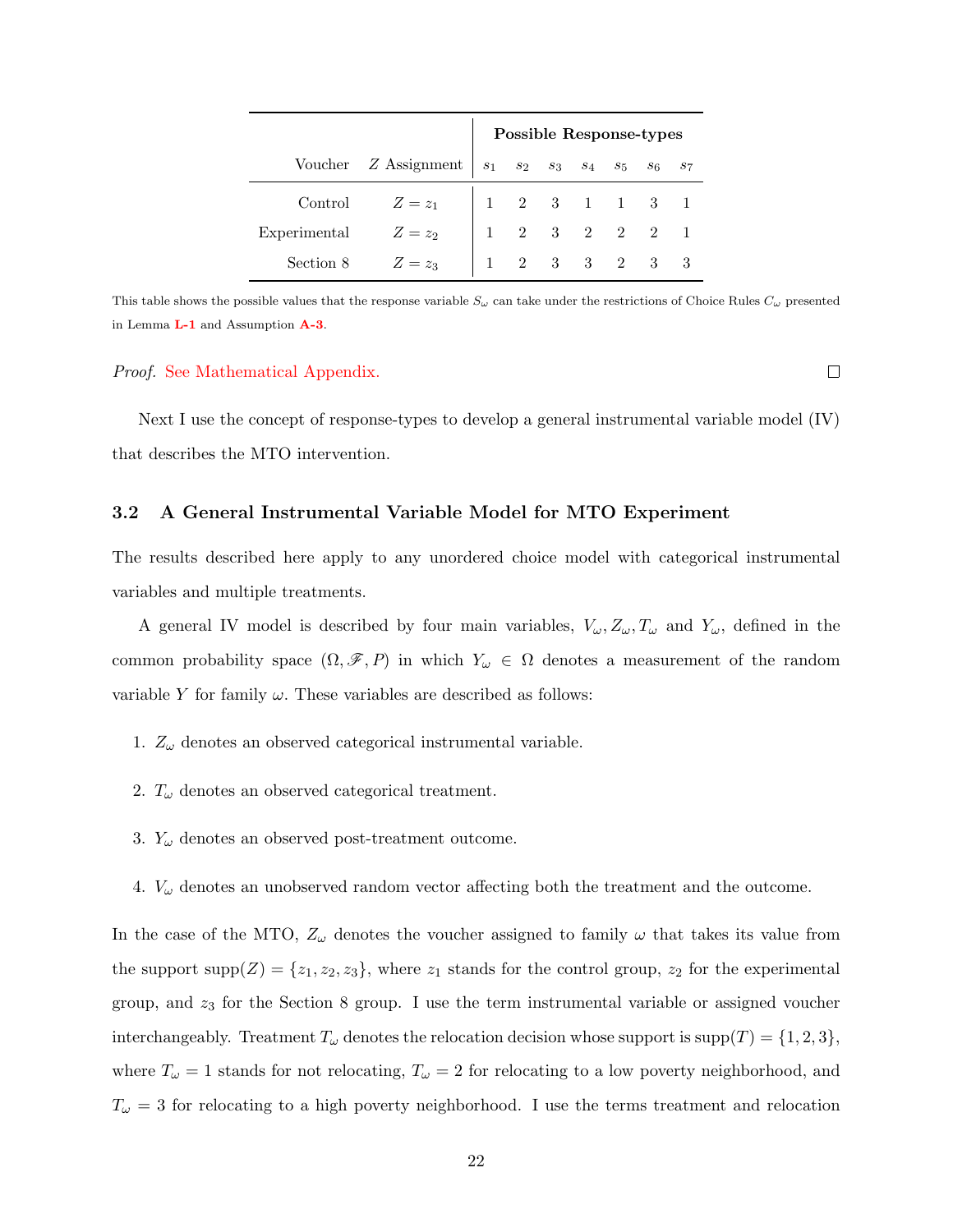choices interchangeably. The random vector  $V_{\omega}$  represents all of the unobserved characteristics of family  $\omega$  that affect the outcome  $Y_{\omega}$  and the relocation choice  $T_{\omega}$ . Therefore, the distribution of the outcome conditioned on the relocation choices might differ due to the differences in the conditional distribution of  $V_\omega$  instead of the relocation itself. The  $V_\omega$  is often called a confounding variable, and it is the source of the selection bias in the IV model.

I denote the observed pre-program variables by  $X_{\omega}$ . For the sake of notational simplicity, they are not explicitly included in the model. All of the analyses described in this subsection can be understood as conditional on any pre-program variables that I need to control for.

The following structural equations govern the causal relations among the variables of this model:[17](#page-22-0)

<span id="page-22-1"></span>
$$
Y_{\omega} = f_Y(T_{\omega}, V_{\omega}, \epsilon_{\omega}).
$$
\n(7)

<span id="page-22-2"></span>
$$
T_{\omega} = f_T(Z_{\omega}, V_{\omega}).\tag{8}
$$

The arguments of Equations [\(7\)](#page-22-1)–[\(8\)](#page-22-2) are said to cause  $Y_\omega$  and  $T_\omega$  respectively. Equation (7) states that outcome  $Y_\omega$  is caused by relocation decision  $T_\omega$ , the unobserved variable  $V_\omega$ , and by an error term  $\epsilon_{\omega}$  that is independent of any variable other than  $Y_{\omega}$ ; that is,  $\epsilon_{\omega} \perp (V_{\omega}, Z_{\omega}, T_{\omega})$ . Equation [\(8\)](#page-22-2) states that the relocation decision  $T_{\omega}$  is caused by the voucher  $Z_{\omega}$  and the vector of the family's unobserved characteristics  $V_{\omega}$ . I suppress the error term in Equation [\(8\)](#page-22-2) to simplify the notation. The lack of an error term does not constitute a model restriction because  $V_{\omega}$  has an arbitrary dimension and can subsume the supposed error term.

A key property generated by the MTO randomization is that the vouchers are independent of the family's unobserved characteristics:

<span id="page-22-4"></span>
$$
Z_{\omega} \perp \!\!\!\perp V_{\omega}.\tag{9}
$$

The model is completed by the following regularity conditions:

<span id="page-22-3"></span>**Assumption A-4.** The expectation of  $Y_\omega$  exists, that is,  $E(|Y_\omega|) < \infty$ .

<span id="page-22-0"></span> $17$ By structural I mean that the equations that have the autonomy property of [Frisch](#page-57-5) [\(1938\)](#page-57-5), i.e., a stable mechanism that is represented by a deterministic function that remains invariant under the external manipulation of its arguments.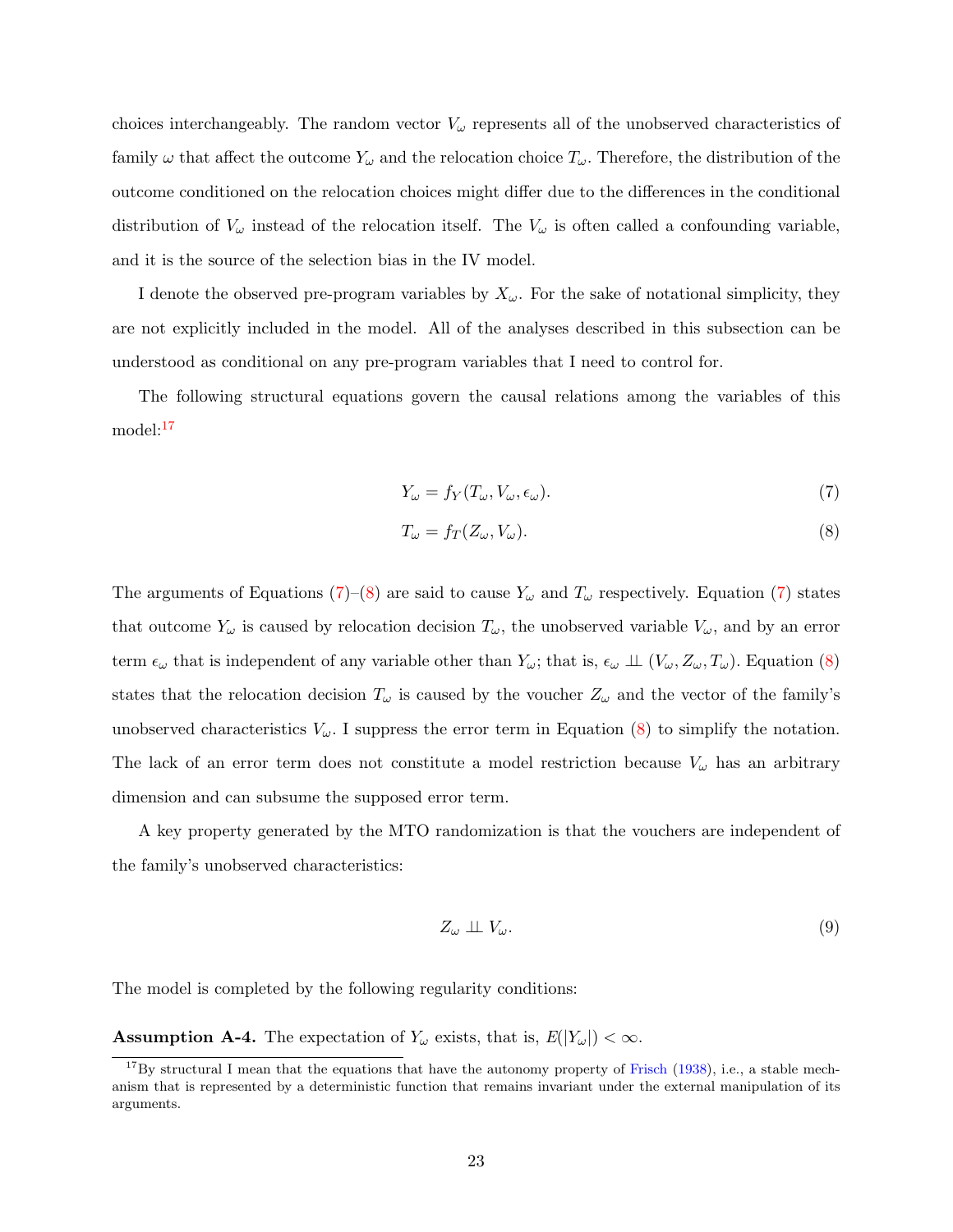# Figure 2: General IV Model



This figure represents the MTO Model as a DAG. Arrows represent direct causal relations. Circles represent unobserved variables. Squares represent observed variables.  $Y$  is the observed outcome.  $T$  an observed neighborhood decision that causes outcome Y. V is an unobserved confounding variable generating selection bias and causing  $T$  and  $Y$ .  $Z$  is the MTO voucher assignment that plays the role of instrumental variable that causes the relocation decision T.

# <span id="page-23-0"></span>Assumption A-5.  $P(Z_{\omega} = z | X_{\omega}) > 0 \ \forall \ z \in \text{supp}(Z) \text{ and } P(T_{\omega} = t | X_{\omega}) > 0 \ \forall \ t \in \text{supp}(T)$ .

Assumption [A-4](#page-22-3) assures that the mean treatment parameters are well defined. Assumption [A-](#page-23-0)[5](#page-23-0) assures that the families are randomized to each MTO voucher with a positive probability and that some families pick each relocation choice.

Figure [8](#page-97-0) uses the nomenclature of Bayesian networks [\(Lauritzen,](#page-59-7) [1996\)](#page-59-7) to represent the IV model as a Directed Acyclic Graph (DAG). In the figure, causal relations are indicated by directed arrows, unobserved variables are represented by circles, and squares represent observed variables. In a DAG, error disturbances typically are implied rather than depicted.

The IV model defined by Equations  $(7)-(9)$  $(7)-(9)$  $(7)-(9)$  is more general than standard representation of the well-known Generalized Roy Model for unordered choices described in [Heckman et al.](#page-58-4) [\(2006,](#page-58-4) [2008\)](#page-58-5); [Heckman and Vytlacil](#page-58-6) [\(2007\)](#page-58-6) and Heckman and Urzúa [\(2010\)](#page-58-7). Both the general IV model and the Roy model allow for a categorical treatment, and both impose no restriction on the random vector of the unobserved variables that impact the outcome. In contrast to Equation  $(8)$ , the standard form of the Generalized Roy model assumes that the treatment choice  $T_{\omega}$  is governed by a function that is separable from the instrumental variables  $Z_{\omega}$  and the unobserved variables  $V_{\omega}$ . Notationally, the standard form of the Generalized Roy model distinguishes the random vector of the unobserved variables that cause the outcome  $Y_\omega$  from the unobserved variables that cause  $T_\omega$ . The General IV model assumes no specific functional form for Equations  $(7)-(8)$  $(7)-(8)$  $(7)-(8)$  nor does it impose any restriction on the dimension of  $V_\omega$ . Thus, for sake of notational simplicity, I use unobserved random vector  $V_\omega$ for both the outcome and the treatment equations.

A counterfactual outcome is generated by fixing the treatment variable  $T_{\omega}$  to  $t \in \text{supp}(T)$ [\(Haavelmo,](#page-57-6) [1944;](#page-57-6) [Heckman and Pinto,](#page-58-1) [2014b\)](#page-58-1). By fixing I mean setting the argument  $T_{\omega}$  of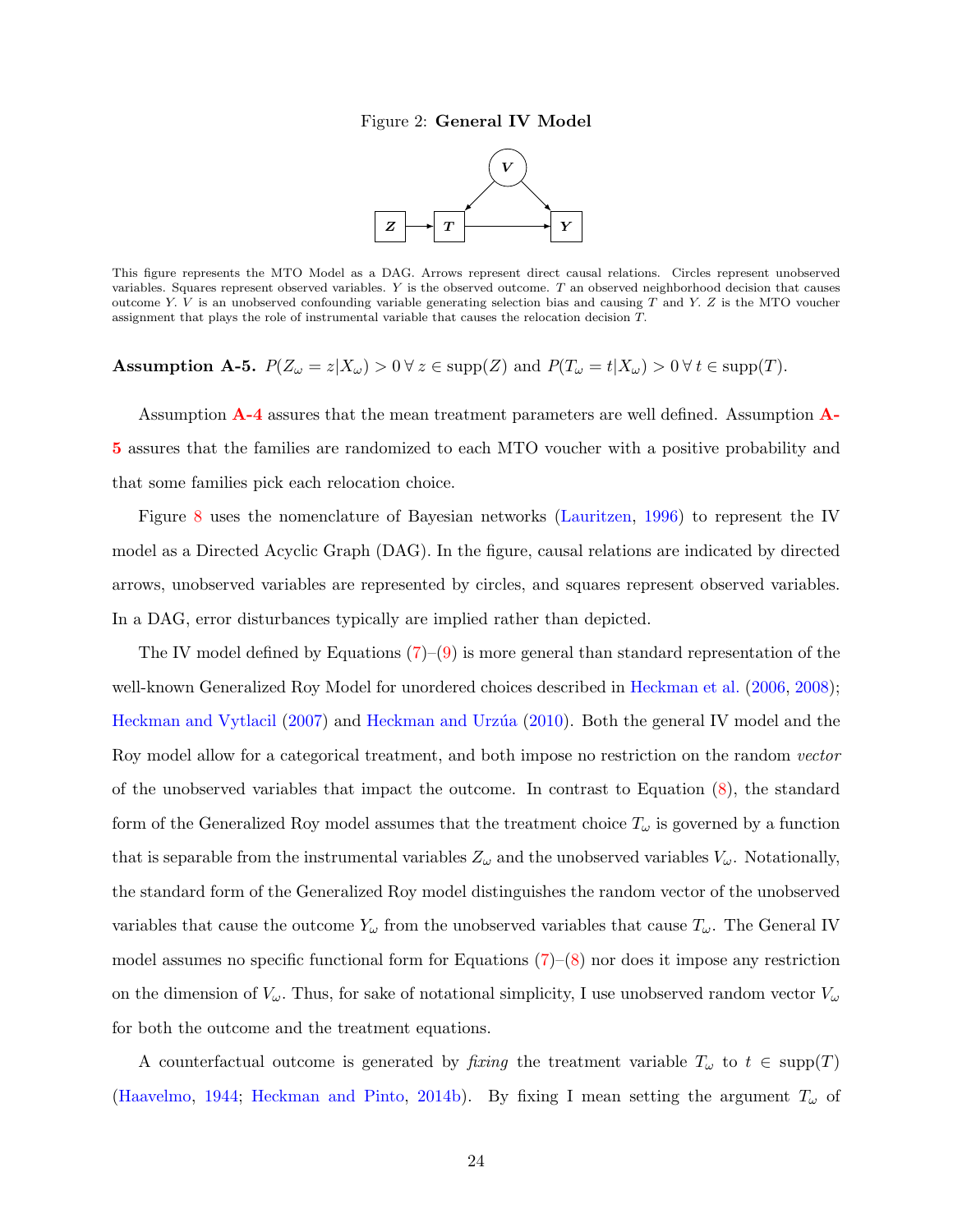Equation [\(7\)](#page-22-1) to a value  $t \in \text{supp}(T)$ , that is:

<span id="page-24-0"></span>
$$
Y_{\omega}(t) = f_Y(t, V_{\omega}, \epsilon_{\omega}); \ t \in \text{supp}(T). \tag{10}
$$

The average causal effect comparing treatment choices t against  $t'$  on outcome  $Y_\omega$  is defined as  $E(Y_{\omega}(t) - Y_{\omega}(t'))$ ;  $t, t' \in \text{supp}(T)$  and the observed outcome  $Y_{\omega}$  can be expressed as:

<span id="page-24-2"></span>
$$
Y_{\omega} = \sum_{t \in \text{supp}(T)} Y_{\omega}(t) \cdot \mathbf{1}[T_{\omega} = t] \tag{11}
$$

where  $\mathbf{1}[\psi]$  is an indicator function that equals one if  $\psi$  is true and zero otherwise. Under this notation, the potential treatment choice  $T_{\omega}$  when instrument  $Z_{\omega}$  is fixed at  $z \in \text{supp}(Z)$  is given by  $T_{\omega}(z) = f_T(z, V_{\omega}); z \in \text{supp}(Z)$ . I use Equation [\(10\)](#page-24-0), Relation [\(9\)](#page-22-4) and the independence properties of error term  $\epsilon_{\omega}$  to state the following counterfactual independence relations:

<span id="page-24-3"></span><span id="page-24-1"></span>
$$
Z_{\omega} \perp \!\!\!\perp Y_{\omega}(t) \text{ and } Y_{\omega}(t) \perp \!\!\!\perp T_{\omega}|V_{\omega}. \tag{12}
$$

A consequence of the first relation of  $(12)$  is that the vouchers can only cause outcome  $Y_\omega$  through its impact on the relocation decision  $T_{\omega}$ . This property characterizes  $Z_{\omega}$  as an instrumental variable for the treatment  $T_{\omega}$ . The second relation of [\(12\)](#page-24-1) assigns a matching property to the variable  $V_{\omega}$ . That is, if  $V_{\omega}$  were known, then the outcome's counterfactual expectation could be evaluated by:

$$
E(Y_{\omega}|T_{\omega}=t,V_{\omega})=E\bigg(\sum_{t\in \text{supp}(T)}Y_{\omega}(t)\cdot \mathbf{1}[T_{\omega}=t]|T_{\omega}=t,V_{\omega}\bigg)=E(Y_{\omega}(t)|T_{\omega}=t,V_{\omega})=E(Y_{\omega}(t)|V_{\omega})
$$

where the first equality comes from  $(11)$  and the last one from  $(12)$ .

The response variable  $S_{\omega}$  in subsection [3.1](#page-18-1) denotes the unobserved vector of the counterfactual treatments  $T_{\omega}$  when the instrument  $Z_{\omega}$  is fixed at  $z_1, z_2$ , or  $z_3$ . Notationally,  $S_{\omega}$  is expressed by:

$$
S_{\omega} = [T_{\omega}(z_1), T_{\omega}(z_2), T_{\omega}(z_3)]' = [f_T(z_1, V_{\omega}), f_T(z_2, V_{\omega}), f_T(z_3, V_{\omega})]' = f_S(V_{\omega}).
$$
 (13)

Equation [\(13\)](#page-24-3) shows that  $S_{\omega}$  is a function of the unobserved variables  $V_{\omega}$  and therefore does not add new information to the model. The relocation decision indicator  $T_{\omega}$  can be written in terms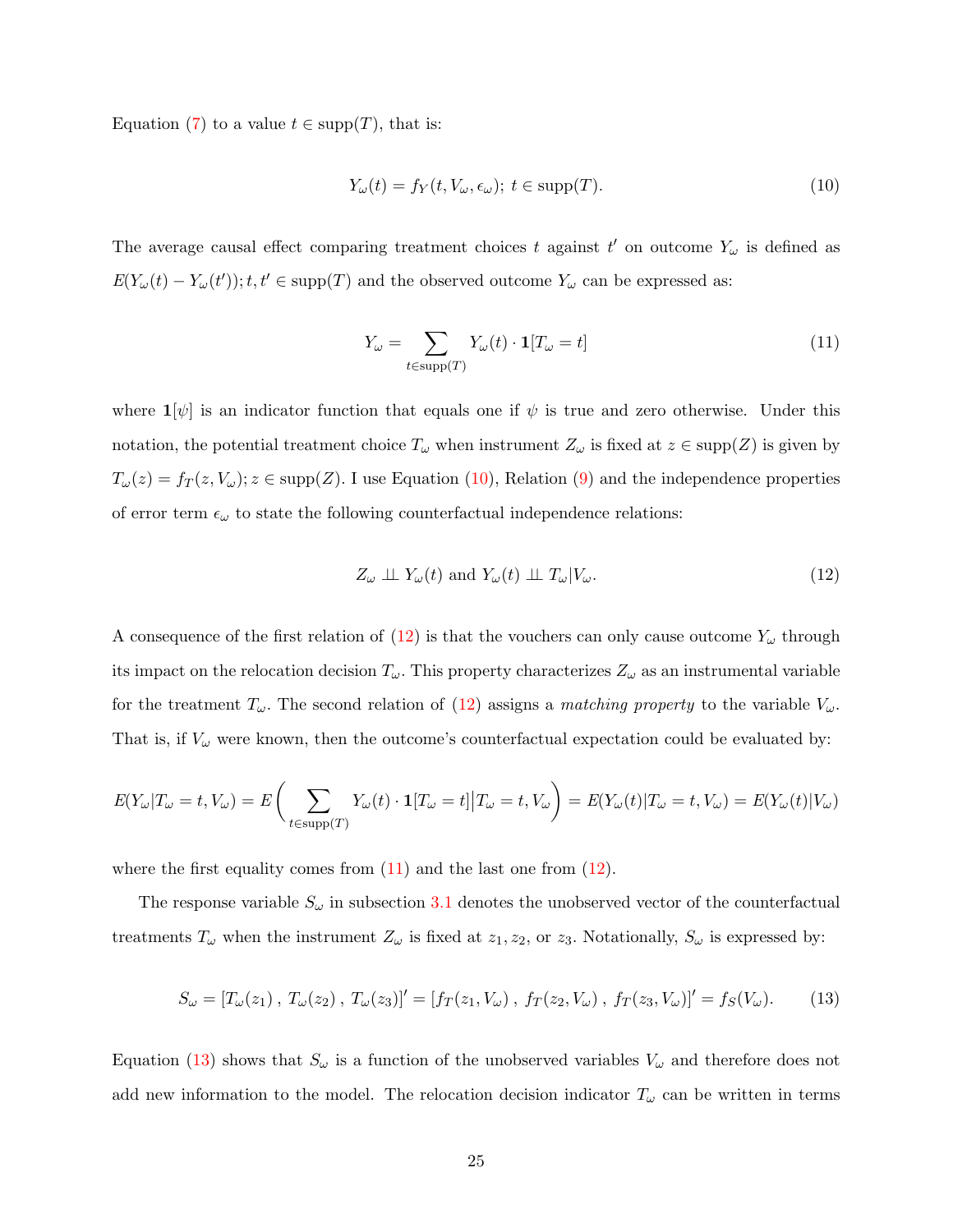#### Figure 3: General IV Model with Response Variable S



This figure shows the MTO model with the response variable S as a DAG. Arrows represent direct causal relations. Circles represent unobserved variables. Squares represent observed variables. Y is the observed outcome. T an observed neighborhood decision that causes outcome Y. V is an unobserved confounding variable that generates the selection bias and causes the response variable S and Y. Z is the MTO voucher assignment that plays the role of the instrumental variable that causes the relocation decision T.

of the response variable  $S_{\omega}$  as:

$$
T_{\omega} = [\mathbf{1}[Z_{\omega} = z_1], \mathbf{1}[Z_{\omega} = z_2], \mathbf{1}[Z_{\omega} = z_3]] \cdot S_{\omega}.
$$
\n
$$
(14)
$$

 $\Box$ 

A useful consequence of [\(79\)](#page-98-0) is that the treatment choice  $T_{\omega}$  is deterministically conditioned on the instrumental variable  $Z_{\omega}$  and the unobserved response variable  $S_{\omega}$ . The IV model with response variable  $S_{\omega}$  is represented as a DAG in Figure [10.](#page-101-0)

The next lemma states three useful relations of the response variable  $S_{\omega}$ :

<span id="page-25-0"></span>**Lemma L-2.** The following relations hold for the IV model of Equations  $(7)-(8)$  $(7)-(8)$  $(7)-(8)$ :

$$
S_{\omega} \perp \!\!\!\perp Z_{\omega}, Y_{\omega} \perp \!\!\!\perp Z_{\omega}|(S_{\omega}, T_{\omega}) \text{ and } Y_{\omega}(t) \perp \!\!\!\perp T_{\omega}|S_{\omega}.
$$

#### Proof. [See Mathematical Appendix.](#page-63-1)

The first relation in **[L-2](#page-25-0)** states that the voucher  $Z_{\omega}$  is independent of the potential choice of relocation in  $S_{\omega}$ . The second relation states that the outcomes and the assigned vouchers are independent when they are conditioned on the neighborhood decision  $T_{\omega}$  and the unobserved response variable  $S_{\omega}$ . The last relation states that  $S_{\omega}$  shares the same matching property of  $V_{\omega}$ . Indeed, relocation choice  $T_{\omega}$  only depends on  $Z_{\omega}$  when conditioned on the response variable  $S_{\omega}$ . And  $Z_{\omega}$  is independent of unobserved variables  $V_{\omega}$  generating bias. Conceptually,  $S_{\omega}$  solves the problem of the confounding effects of the unobserved variables  $V_\omega$  by generating a coarse partition of the sample space such that the distribution of  $V_\omega$  is the same across the relocation choices  $T_\omega$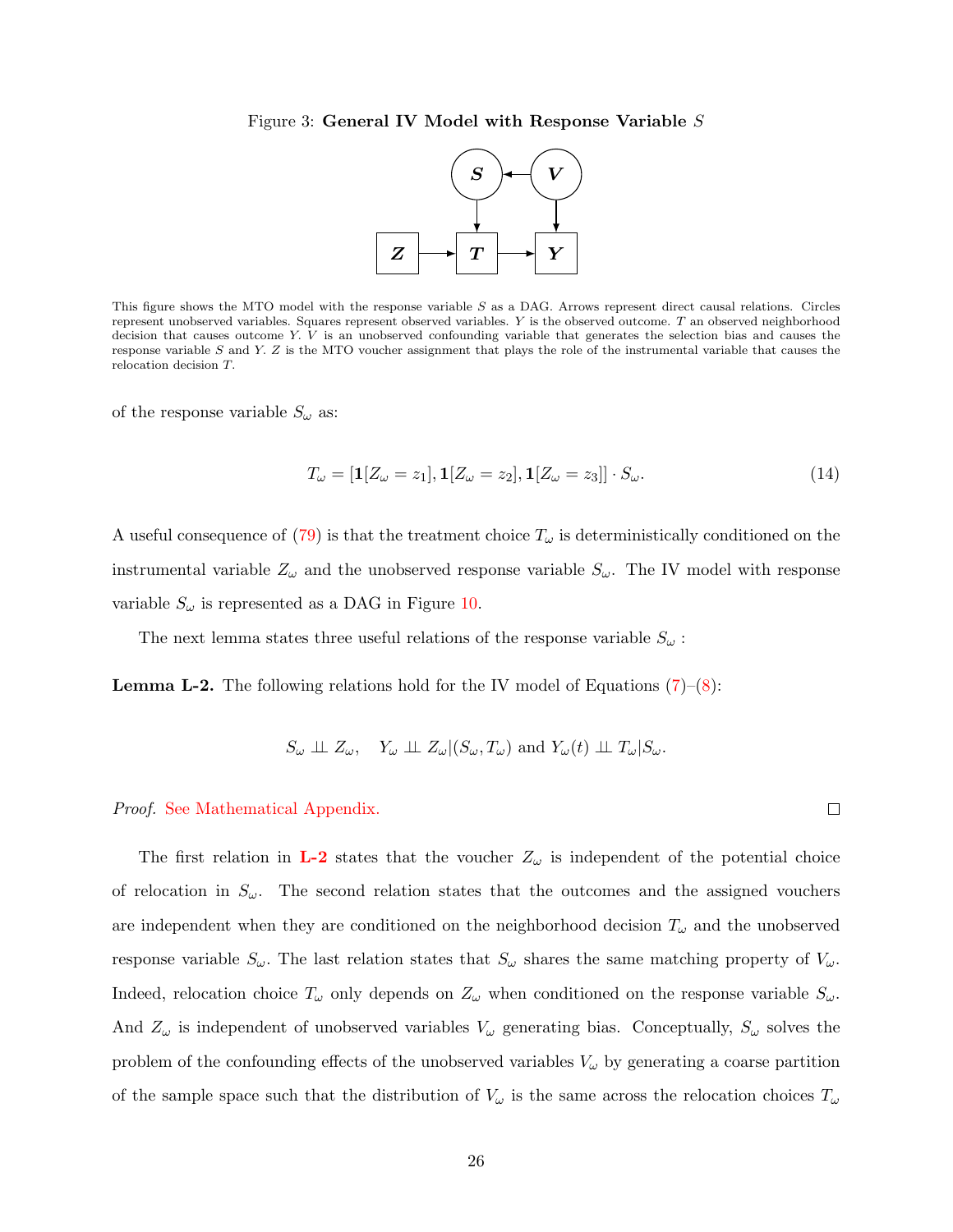within the partitions generated by  $S_{\omega}$ . Most important, the matching property of  $S_{\omega}$  allows the evaluation of the counterfactual outcomes by conditioning on  $S_{\omega}$ :

$$
E(Y_{\omega}|T_{\omega}=t,S_{\omega})=E\left(\sum_{t\in \text{supp}(T)}Y_{\omega}(t)\cdot \mathbf{1}[T_{\omega}=t]|S_{\omega},T_{\omega}=t\right)=E(Y_{\omega}(t)|S_{\omega},T_{\omega}=t)=E(Y_{\omega}(t)|S_{\omega}=s)
$$

where the first equality comes from  $(11)$  and the last one from  $L-2$ .

The matching property of  $S_{\omega}$  motivates the definition of the average treatment effect of the responses (RATE), that is, the causal effect of  $T_{\omega}$  on  $Y_{\omega}$  when  $T_{\omega}$  is fixed at t compared to t' that is conditioned on response-type  $S_{\omega} = s \in \text{supp}(S)$ :

$$
RATE_s(t, t') = E(Y_\omega(t) - Y_\omega(t')|S_\omega = s) = E(Y_\omega|T_\omega = t, S_\omega = s) - E(Y_\omega|T_\omega = t', S_\omega = s). \tag{15}
$$

The subscript s in Equation [\(15\)](#page-26-0) denotes an element  $s \in \text{supp}(S)$ . I also use set  $\tau \subset \text{supp}(S)$ as subscript to denote  $RATE_\tau(t, t') = E(Y_\omega(t) - Y_\omega(t') | S_\omega \in \tau)$ . If  $P(T_\omega = t | S_\omega = s) > 0$  and  $P(T_{\omega} = t' | S_{\omega} = s) > 0$  for all  $s \in \text{supp}(S), t, t' \in \text{supp}(T)$ , then the average treatment effect  $(ATE)$ can be expressed as a weighted average of  $RATEs$ :

<span id="page-26-1"></span><span id="page-26-0"></span>
$$
ATE(t, t') = E(Y_{\omega}(t) - Y_{\omega}(t')) = \sum_{s \in \text{supp}(S)} RATE_s(t, t') P(S_{\omega} = s).
$$
\n(16)

From Equations [\(15\)](#page-26-0)–[\(16\)](#page-26-1), the identification of the causal effects of  $T_{\omega}$  on  $Y_{\omega}$  relies on the evaluation of the unobserved quantities  $E(Y_{\omega}|T_{\omega}=t, S_{\omega}=s)$ ,  $P(S_{\omega}=s) \forall s \in \text{supp}(S), t \in \text{supp}(T)$ based on the observed quantities  $E(Y_{\omega}|T_{\omega} = t, Z_{\omega} = z), P(T_{\omega} = t, Z_{\omega} = z); t \in \text{supp}(T), z \in$  $\text{supp}(Z)$ . The next theorem uses the relations of Lemma  $L-2$  to express these unobserved quantities in terms of the observed ones:

**Theorem T-2.** The following equation holds for the IV model of Equations  $(7)-(8)$  $(7)-(8)$  $(7)-(8)$ :

$$
E(Y_{\omega} \cdot \mathbf{1}[T_{\omega} = t]|Z_{\omega}) = \sum_{s \in \text{supp}(S)} \mathbf{1}[T_{\omega} = t|S_{\omega} = s, Z_{\omega}] E(Y|T_{\omega} = t, S_{\omega} = s) P(S_{\omega} = s).
$$
 (17)

Proof. [See Mathematical Appendix.](#page-65-0)

Equation [\(17\)](#page-26-2) expresses the unobserved outcome expectations conditioned on the response-

<span id="page-26-2"></span> $\Box$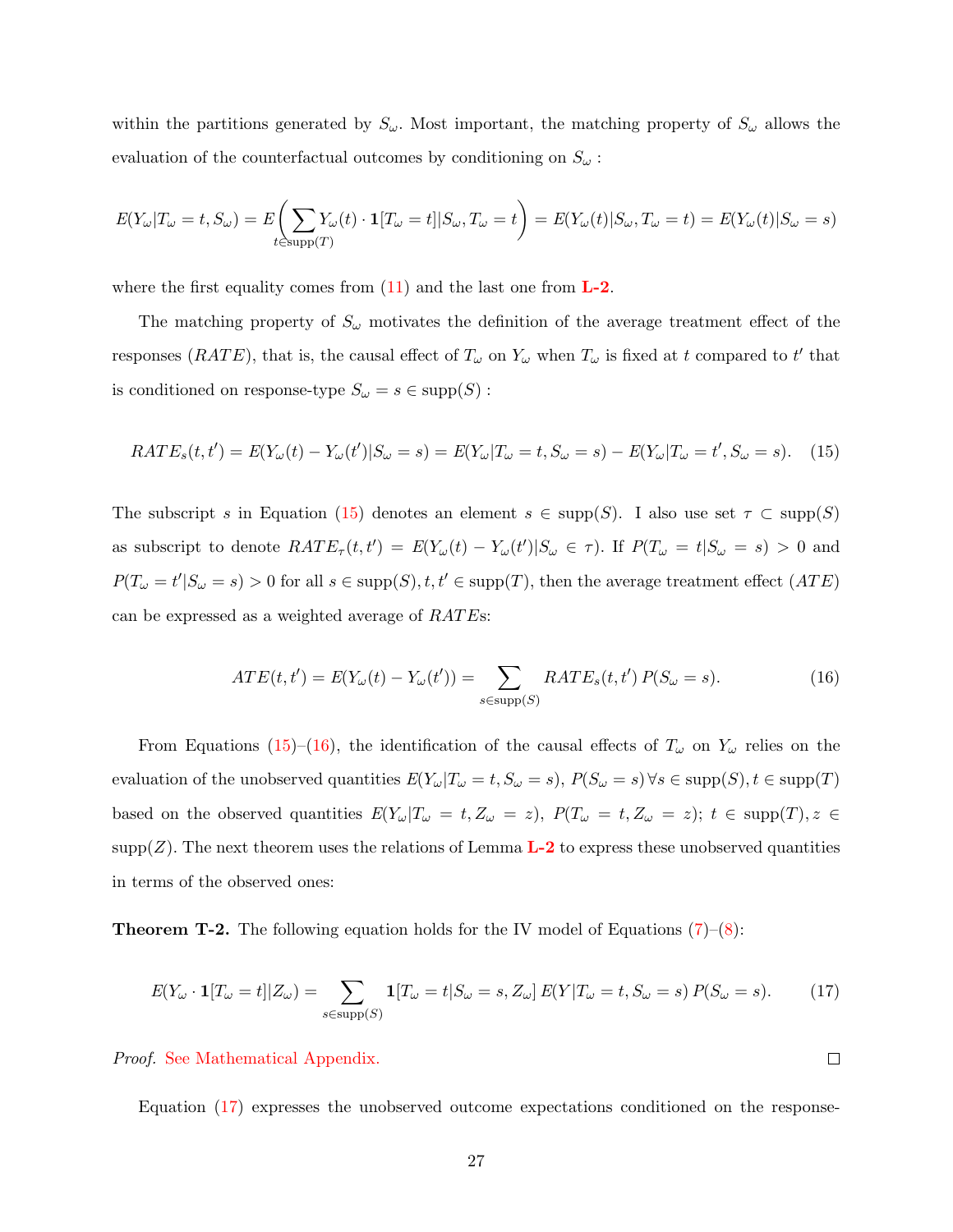types in terms of the observed expectations of the outcomes and the voucher assignments. If I set outcome  $Y_\omega$  as a constant, then Equation [\(17\)](#page-26-2) generates the following equality:

<span id="page-27-0"></span>
$$
P(T_{\omega} = t | Z_{\omega} = z) = \sum_{s \in \text{supp}(S)} \mathbf{1}[T_{\omega} = t | S_{\omega} = s, Z_{\omega} = z] P(S_{\omega} = s).
$$
 (18)

Equation [\(18\)](#page-27-0) expresses the response-type probabilities  $P(S_\omega = s); s \in \text{supp}(S)$  in terms of the propensity scores  $P(T_{\omega} = t | Z_{\omega} = z); t \in \{1, 2, 3\}, z \in \{z_1, z_2, z_3\}.$ 

The left-hand sides of Equations  $(18)$ – $(17)$  are observed, the right-hand sides are not. It is helpful to transcribe the linear equations of  $(18)$ – $(17)$  into matrix algebra in order to investigate conditions for identifying treatment effects. The support of  $S_{\omega}$  is a matrix **A** that is denoted by  $\boldsymbol{A} = [s_1, \ldots, s_{N_S}]$ ; supp $(S) = \{s_1, \ldots s_{N_S}\}$ . I express the element in the *i*-th row and *j*-th column of a matrix **A** as  $A[i, j] = (T_{\omega} | Z_{\omega} = z_i, S_{\omega} = s_j); i \in \{1, 2, 3\}, j \in \{1, ..., N_S\}$ . I use  $A_t$  for the |A|-dimensional binary matrix that is defined by  $A_t[i, j] = \mathbf{1}[A[i, j] = t]$ . As a short hand notation, I use  $A[i, \cdot]$  for the *i*-th row,  $A[\cdot, j]$  for the *j*-th column and  $A_t = 1[A = t]$  to denote  $A_t$ . The matrix  $A<sub>S</sub>$  denotes the binary matrix that is generated by stacking the matrices  $A<sub>t</sub>$  as t takes the values of 1,2, and 3. The matrix  $A_D$  denotes the binary matrix generated by setting the matrices  $A_t$  as t takes the values of 1,2, and 3 as a diagonal block matrix, that is:

$$
A_S = \begin{bmatrix} A_1 \\ A_2 \\ A_3 \end{bmatrix}, \quad A_D = \begin{bmatrix} A_1 & 0 & 0 \\ 0 & A_2 & 0 \\ 0 & 0 & A_3 \end{bmatrix}
$$
 (19)

where **0** is a matrix of element zeros with the same dimension of  $A_t$ . The matrix  $A_S$  has  $|\text{supp}(Z)| \cdot$  $|\text{supp}(T)|$  rows and  $N_S$  columns. The matrix  $A_D$  also has  $|\text{supp}(Z)| \cdot |\text{supp}(T)|$  rows but  $N_S$ .  $|\text{supp}(T)|$  columns.

The following matrix notation stacks the observed and the unobserved parameters into vectors. The  $P_Z(t)$  denotes the vector of observed propensity scores  $P(T_\omega = t | Z_\omega)$  when  $Z_\omega$  ranges in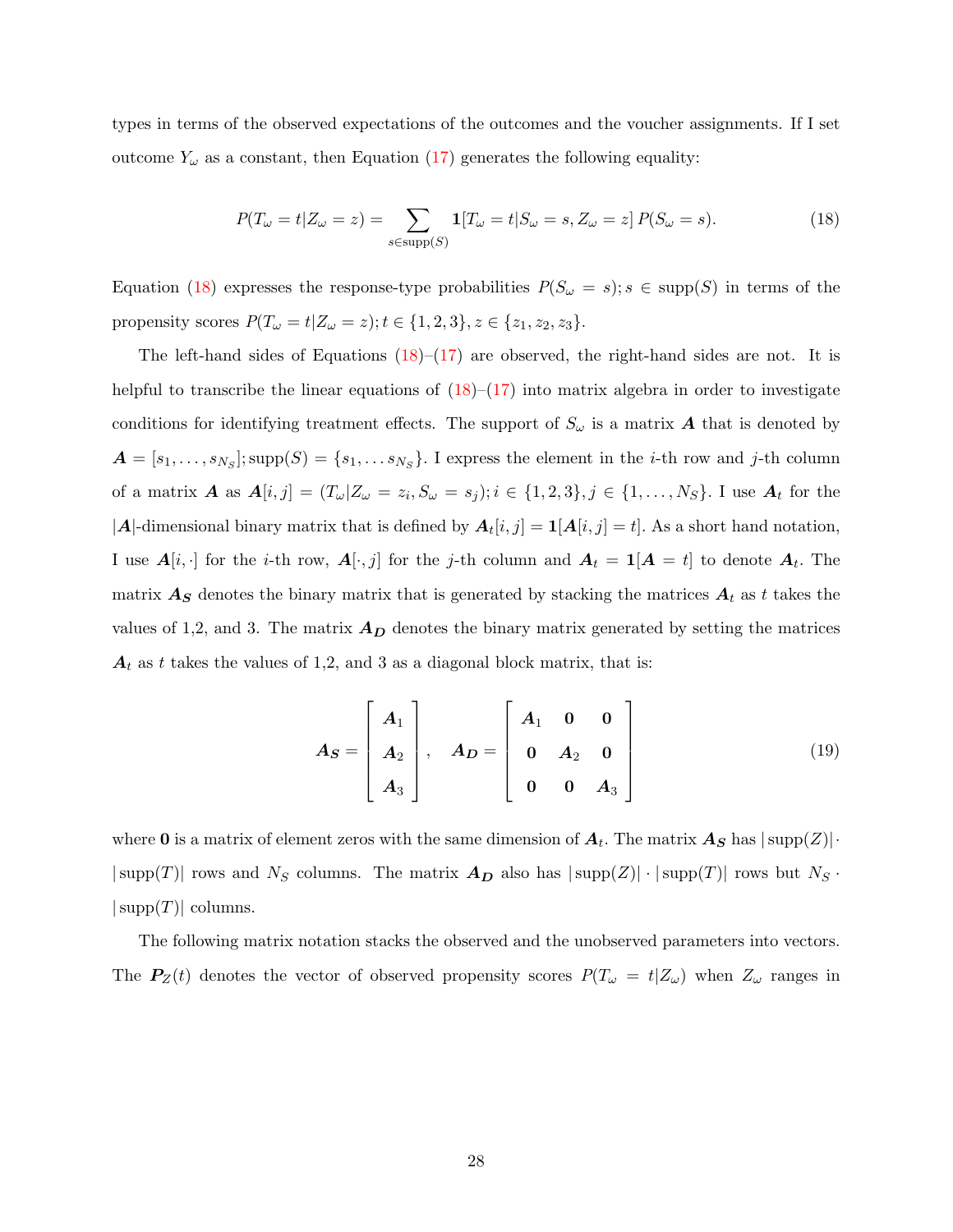$\{z_1,z_2,z_3\},$  and  $\textbf{\textit{P}}_{\textbf{\textit{Z}}}$  stacks vectors  $\textbf{\textit{P}}_{\textbf{\textit{Z}}}(t)$  as  $t$  ranges in  $\{1,2,3\}$  :

$$
\begin{aligned} \mathbf{P}_Z(t) &= [P(T_\omega = t | Z_\omega = z_1), P(T_\omega = t | Z_\omega = z_2), P(T_\omega = t | Z_\omega = z_3)]', \\ \mathbf{P}_Z &= [\mathbf{P}_Z(1)^\prime \,, \, \mathbf{P}_Z(2)^\prime \,, \, \mathbf{P}_Z(3)^\prime]. \end{aligned} \tag{20}
$$

Vectors  $\mathbf{Q}_Z(t)$  and  $\mathbf{Q}_Z$  focus on the outcome expectations in the same manner as  $\mathbf{P}_Z(t)$ , and  $P(T_\omega=t|Z_\omega)$  focuses on the propensity scores:

$$
\begin{aligned} \mathbf{Q}_Z(t) &= \left[ E(Y_\omega | T_\omega = t, Z_\omega = z_1), E(Y_\omega | T_\omega = t, Z_\omega = z_2), E(Y_\omega | T_\omega = t, Z_\omega = z_3) \right]' \odot \mathbf{P}_{Z_\omega}(t), \\ \mathbf{Q}_Z &= \left[ \mathbf{Q}_Z(1)' \,, \, \mathbf{Q}_Z(2)' \,, \, \mathbf{Q}_Z(3)' \right], \end{aligned} \tag{21}
$$

where  $\odot$  denotes the Hadamard product.<sup>[18](#page-28-0)</sup> The vector of the unobserved response-type probabilities is denoted by  $P_S$ . The vectors of the outcome expectations that are conditional on the responsetypes are given by  $\boldsymbol{Q}_{S}(t)$  and  $\boldsymbol{Q}_{S}$ :

$$
\mathbf{P}_S = [P(S_{\omega} = s_1), \dots, P(S_{\omega} = s_{N_S})]',
$$
  
\n
$$
\mathbf{Q}_S(t) = [E(Y_{\omega} | T_{\omega} = t, S_{\omega} = s_1), \dots, E(Y_{\omega} | T_{\omega} = t, S_{\omega} = s_{N_S})]' \odot \mathbf{P}_S,
$$
  
\n
$$
\mathbf{Q}_S = [\mathbf{Q}_S(1)', \mathbf{Q}_S(2)', \mathbf{Q}_S(3)'].
$$

Under this notation, Equations  $(18)$ – $(17)$  can be rewritten as:

<span id="page-28-2"></span><span id="page-28-1"></span>
$$
P_Z = A_S P_S, \t\t(22)
$$

$$
Q_Z = A_D Q_S. \tag{23}
$$

Equations  $(22)-(23)$  $(22)-(23)$  $(22)-(23)$  can be used to generate bounds and to identify counterfactual estimates. To this end,  $C^+$  denotes the Moore-Penrose pseudoinverse<sup>[19](#page-28-3)</sup> of the matrix  $C$ .

$$
CC^{+}C = C
$$
  
\n
$$
C^{+}CC^{+} = C^{+}
$$
  
\n
$$
(CC^{+})' = CC^{+}
$$
  
\n
$$
(C^{+}C)' = C^{+}C
$$

<span id="page-28-0"></span><sup>18</sup>Element-wise multiplication.

<span id="page-28-3"></span><sup>&</sup>lt;sup>19</sup> A  $n \times m$  matrix  $C^+$  is the Moore-Penrose inverse of a matrix C if: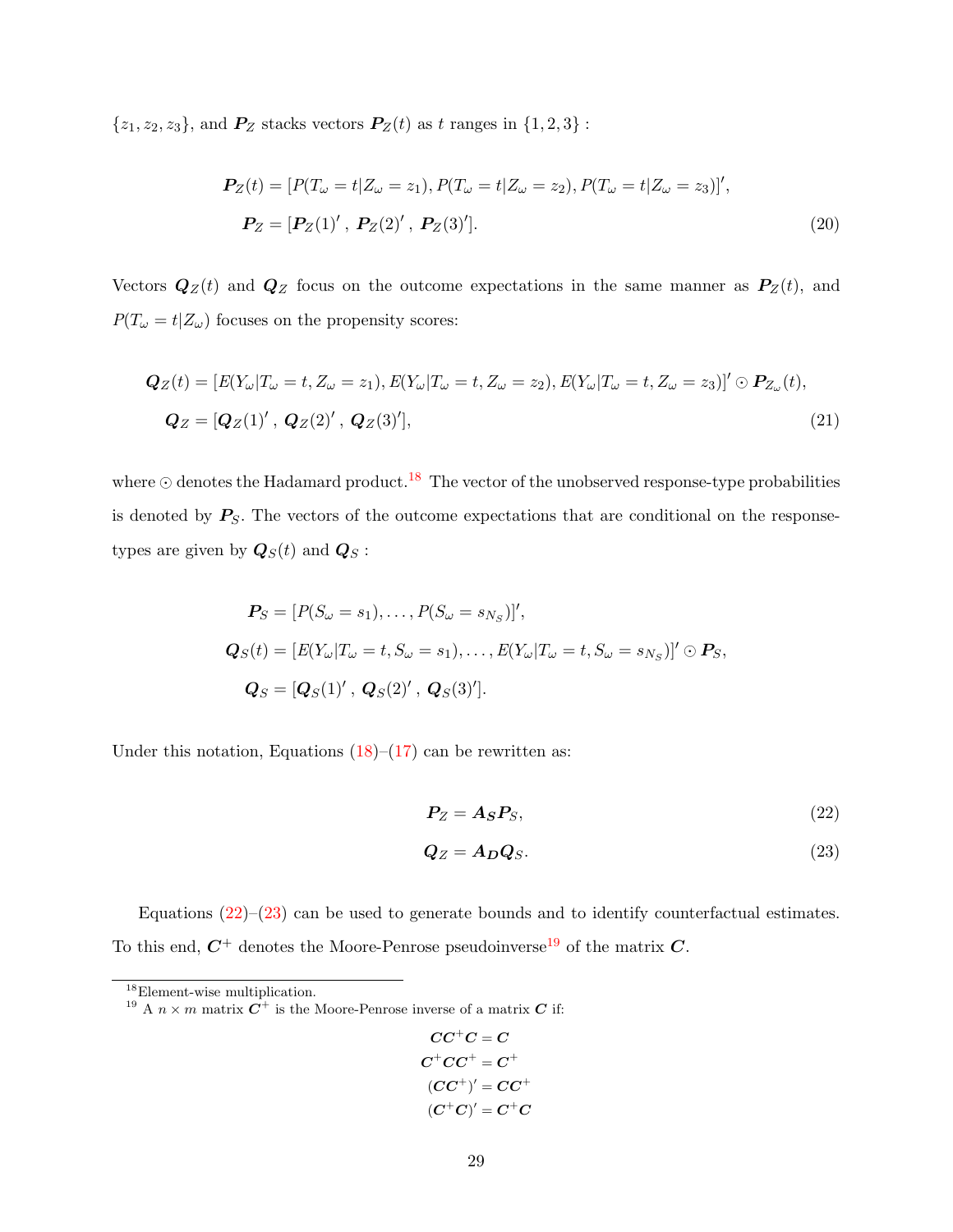<span id="page-29-0"></span>**Theorem T-3.** Consider the IV model of Equations  $(7)-(8)$  $(7)-(8)$  $(7)-(8)$ . If  $\lambda$  is a real-valued vector of dimension  $N_S$  such that  $(I_{N_S} - A_S^+ A_S)' \lambda = 0$ , then  $\lambda' P_S$  is identified. And, if  $\lambda$  is a real-valued vector of dimension  $\kappa = N_S \cdot |\text{supp}(T)|$  such that  $(I_{\kappa} - A_D^+ A_D)^{\prime} \lambda = 0$ , then  $\lambda' Q_S$  is identified.

Proof. [See Mathematical Appendix.](#page-0-0)

Corollary [T-3](#page-29-0) is not restricted to the case of the MTO but holds for unordered choice models with categorical instruments and multiple treatments. It simplifies the identification of causal effects as it only depends on the binary properties of the matrices  $A_{\mathbf{S}}$  and  $A_{\mathbf{D}}$ .

For instance, suppose  $A_S$  has a full column-rank. Then  $(I_{N_S} - A_S^+ A_S)'$  is equal to a matrix with all its entries being zero, and  $\lambda' P_S$  is identified for any vector of dimension  $N_S$ . In particular,  $\lambda' P_S$  is identified when  $\lambda$  is set to each vector of the identity matrix. Therefore all of the responsetype probabilities are identified if  $A<sub>S</sub>$  has a full rank. A consequence of corollary **[T-3](#page-29-0)** is that the identification of the response-type probabilities does not render the identification of the causal effects, because the full-rank of  $A<sub>S</sub>$  does not imply that  $A<sub>D</sub>$  has a full rank. On the other hand, if  $A_D$  has a full rank, then  $A_S$  also has full rank.

The binary-treatment, binary-instrument model mentioned in this paper's introduction exemplifies the concepts discussed here. This binary model generates four response-types: never takers  $(s_\omega = [0,0]^{\prime})$ , compliers  $(s_\omega = [0,1]^{\prime})$ , always takers  $(s_\omega = [1,1]^{\prime})$ , and defiers  $(s_\omega = [1,0]^{\prime})$ . The monotonicity assumption of [Imbens and Angrist](#page-59-8) [\(1994\)](#page-59-8) eliminates the defiers from this set of possible response-types. Under this assumption, the response-type matrices  $A, A_S$  and  $A_D$  for the binary-treatment model are given by:

$$
\boldsymbol{A} = \begin{bmatrix} 0 & 0 & 1 \\ 0 & 1 & 1 \end{bmatrix}, \ \boldsymbol{A}_{\boldsymbol{S}} = \begin{bmatrix} \boldsymbol{A}_0 \\ \boldsymbol{A}_1 \end{bmatrix} = \begin{bmatrix} 1 & 1 & 0 \\ 1 & 0 & 0 \\ 0 & 0 & 1 \\ 0 & 1 & 1 \end{bmatrix}, \ \boldsymbol{A}_{\boldsymbol{D}} = \begin{bmatrix} \boldsymbol{A}_0 & \boldsymbol{0} \\ \boldsymbol{0} & \boldsymbol{A}_1 \end{bmatrix} = \begin{bmatrix} 1 & 1 & 0 & 0 & 0 & 0 \\ 1 & 0 & 0 & 0 & 0 & 0 \\ 0 & 0 & 0 & 0 & 1 & 1 \\ 0 & 0 & 0 & 0 & 1 & 1 \end{bmatrix}. \tag{24}
$$

The column-rank of  $A_S$  in [\(24\)](#page-29-1) is rank $(A_S) = 3$ . Thus,  $A_S$  has a full rank, and all of the response-types probabilities (never takers, compliers, and always takers) are identified. The matrix  $A_D$  has six columns and rank $(A_D) = 4$ . Therefore, it does not have a full rank. However, the The Moore-Penrose matrix always exists and is unique. Moreover, if C is square and  $det(C) \neq 0$ , then  $C^+ = C^{-1}$ .

<span id="page-29-1"></span> $\Box$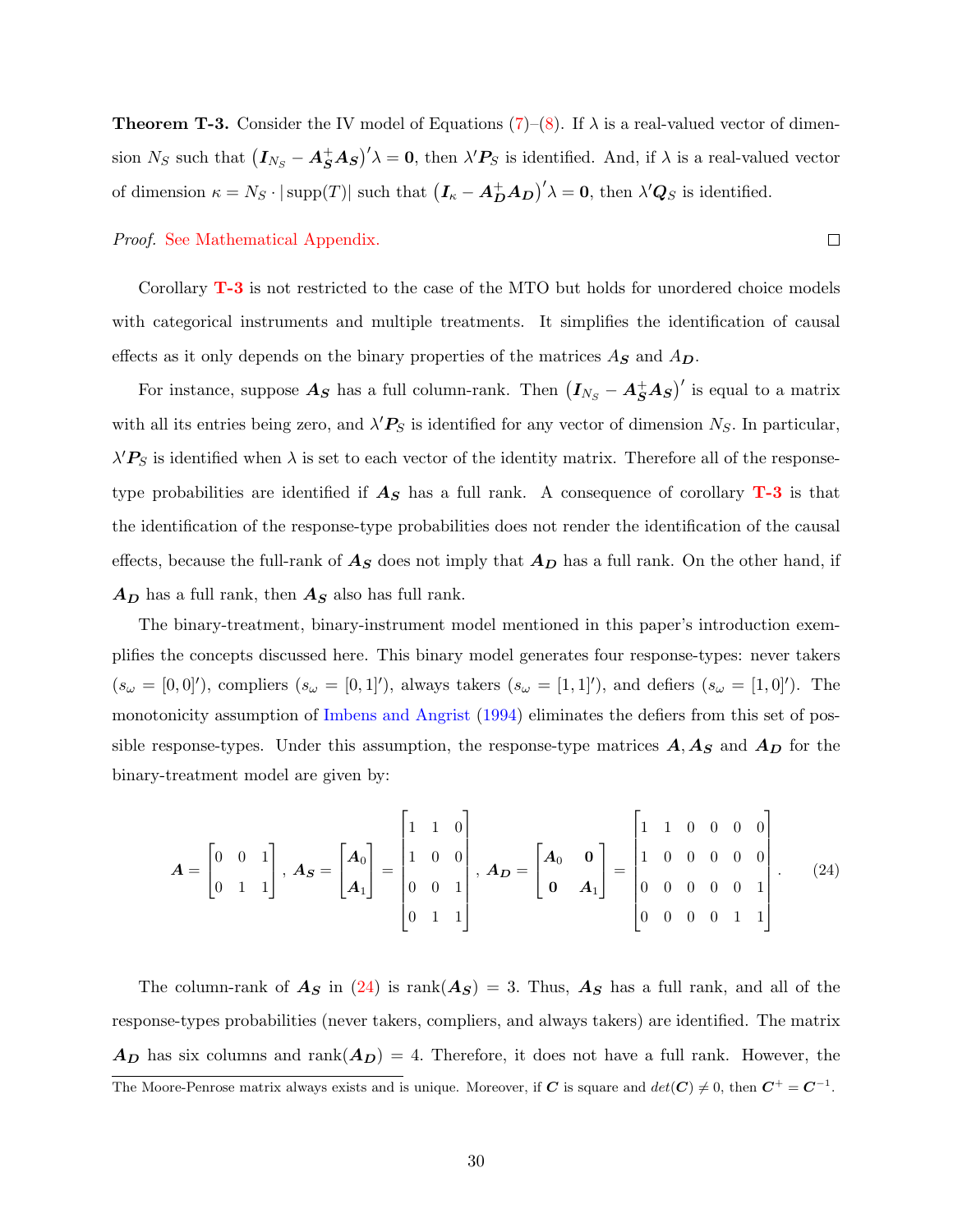matrix  $A_D$  in [\(24\)](#page-29-1) is such that  $(I_6 - A_D^+ A_D)^{\prime} \lambda = 0$  for  $\lambda = [0, -1, 0, 1, 0]^{\prime}$ . Therefore, according to **[T-3](#page-29-0)**,  $\lambda' Q_S$  is identified for  $\lambda = [0, -1, 0, 1, 0]$ . For this value of  $\lambda$ , I have:

$$
\lambda' \mathbf{Q}_S = \left( E(Y_\omega | T_\omega = 1, S_\omega = [0, 1]') - E(Y_\omega | T_\omega = 0, S_\omega = [0, 1]') \right) P(S_\omega = [0, 1]'),
$$

and therefore the causal effect for the compliers, i.e.  $S_{\omega} = [0, 1]$ , is identified.

Corollary **[T-3](#page-29-0)** translates the identification requirements of the IV model's causal effects into a search for the assumptions under which the matrices  $A<sub>S</sub>$  and  $A<sub>D</sub>$  have full ranks. A challenge with this approach is that while the number of possible values that the instrument or treatment takes grows linearly, the number of possible response-types grows exponentially. Specifically, while the number of rows in  $A_S$  is given by  $|\text{supp}(Z)|$  times  $|\text{supp}(T)|$ , the number of possible columns, that is, the number of possible response-types, is given by  $|\text{supp}(Z)|$  raised by  $|\text{supp}(T)|$ . Thus, matrix  $A<sub>S</sub>$  is typically a matrix whose column dimension far exceeds its row dimension. But the rank of a matrix is less or equal to its row dimension. As a consequence, a necessary condition for achieving identification is a reduction in the number of columns in  $A<sub>S</sub>$ , i.e. the response-types, in order to decrease the gap between the row and column dimensions of  $A_{S}$ .

The next subsection uses corollary  $T-3$  and the response-types of  $T-1$  to identify the causal effects of the relocation.

# <span id="page-30-0"></span>3.3 Identifying Counterfactual Expectations

The response matrix of  $T-1$  consists of seven economically justifiable response-types generated by the MTO design. The response-types  $s_1, s_2$ , and  $s_3$  of **[T-1](#page-20-1)** refer to the families whose relocation choices do not vary across the voucher assignments:  $s_1$  stands for families that never relocate,  $s_2$ for families that always relocate to low poverty neighborhoods and,  $s<sub>3</sub>$  for families that always relocate to high poverty neighborhoods. The variation in the voucher assignments cannot be used to evaluate the causal effects of the relocation of those response-types because the choice does not change across the voucher assignments.

The response-type  $s_4$  refers to compliers in the sense that a family does not move if no voucher is assigned, moves to a low poverty neighborhood under the experimental voucher, or moves to a high poverty neighborhood under the Section 8 voucher. The remaining response-types also refer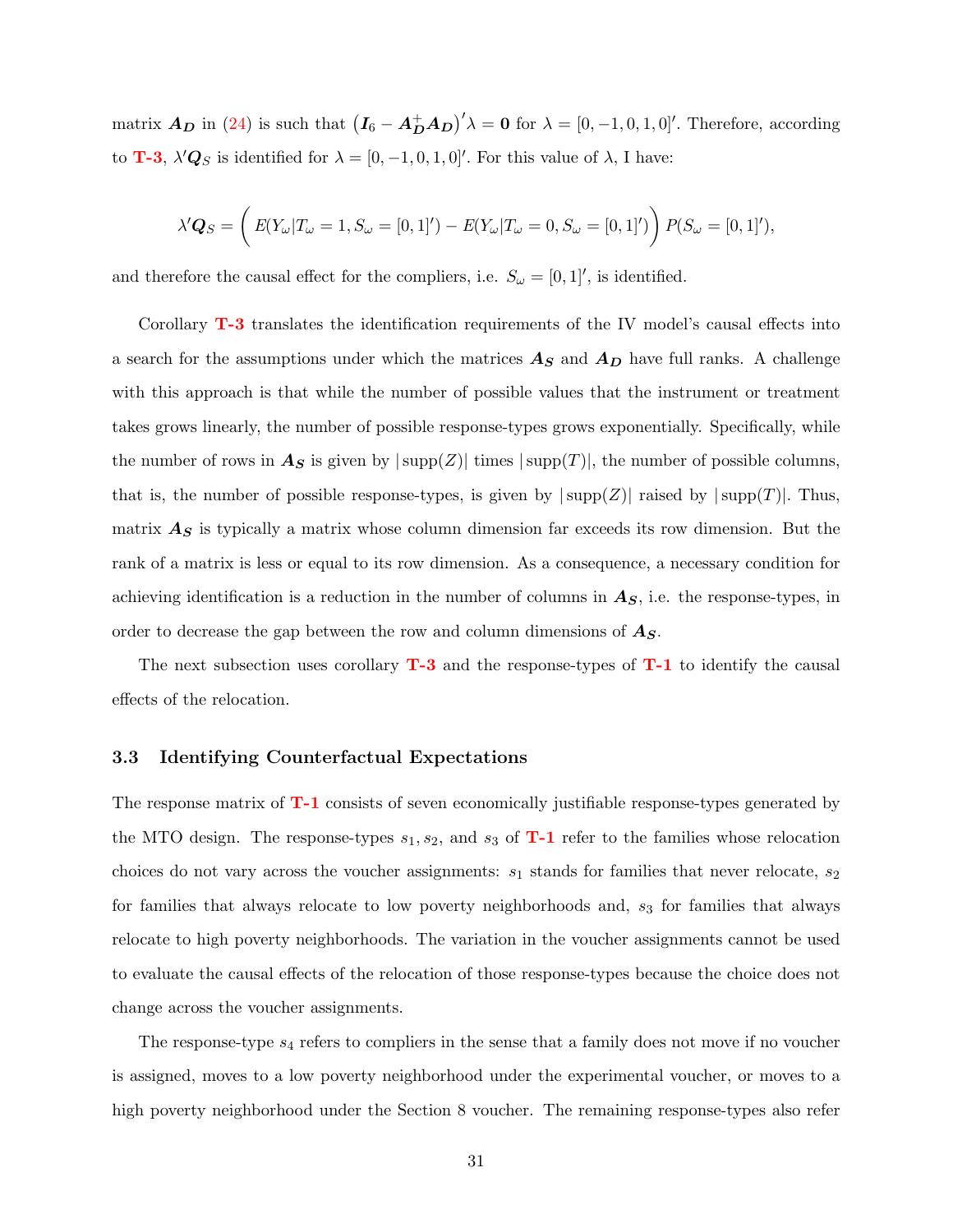to the families whose relocation choices vary according to the voucher assignments.

The causal effect of moving to a low poverty neighborhood  $(T_\omega = 2)$  versus not moving  $(T_\omega = 1)$ can be evaluated only for response-types that can make these relocation choices, that is,  $s_4$  and  $s_5$ :

$$
RATE_{\{s_4, s_5\}}(2, 1) = E(Y_{\omega} | T_{\omega} = 2, S_{\omega} \in \{s_4, s_5\}) - E(Y_{\omega} | T_{\omega} = 1, S_{\omega} \in \{s_4, s_5\})
$$
(25)  

$$
= \frac{RATE_{s_4}(2, 1) P(S_{\omega} = s_4) + RATE_{s_5}(2, 1) P(S_{\omega} = s_5)}{P(S_{\omega} = s_4) + P(S_{\omega} = s_5)}
$$

But, the causal effect of moving to a high poverty neighborhood versus not moving can only be evaluated for response-types  $s_4$  and  $s_7$ :

$$
RATE_{\{s_4, s_7\}}(3, 1) = E(Y_{\omega} | T_{\omega} = 3, S_{\omega} \in \{s_4, s_7\}) - E(Y | T_{\omega} = 1, S_{\omega} \in \{s_4, s_7\})
$$
(26)  

$$
= \frac{RATE_{s_4}(3, 1) P(S_{\omega} = s_4) + RATE_{s_7}(3, 1) P(S_{\omega} = s_7)}{P(S_{\omega} = s_4) + P(S_{\omega} = s_7)}
$$

The next theorem describes the parameters that can be identified by the response-types of matrix [T-1](#page-20-1):

<span id="page-31-0"></span>Theorem T-4. Under Assumptions [A-1](#page-19-2)–[A-3](#page-20-3):

- 1. Response-type Probabilities  $P_S$ , that is  $P(S_\omega = s)$ ;  $\forall s \in \text{supp}(S)$ , are identified.
- 2. The following outcome expectations that are conditioned on the response-types and the relocation choice are identified:

| No Relocation                                | Low Poverty Neighborhood                     | High Poverty Neighborhood                   |
|----------------------------------------------|----------------------------------------------|---------------------------------------------|
| $E(Y_{\omega}(1) S_{\omega}=s_1)$            | $E(Y_{\omega}(2) S_{\omega}=s_2)$            | $E(Y_{\omega}(3) S_{\omega}=s_3)$           |
| $E(Y_{\omega}(1) S_{\omega}=s_7)$            | $E(Y_{\omega}(2) S_{\omega}=s_5)$            | $E(Y_{\omega}(3) S_{\omega}=s_6)$           |
| $E(Y_{\omega}(1) S_{\omega}\in \{s_4,s_5\})$ | $E(Y_{\omega}(2) S_{\omega}\in \{s_4,s_6\})$ | $E(Y_{\omega}(3) S_{\omega}\in\{s_4,s_7\})$ |

3. For any variable  $X_{\omega}$  such that  $X_{\omega} \perp \perp T_{\omega} | S_{\omega}$  holds,  $E(X_{\omega}|S_{\omega} = s)$  is identified for all  $s \in$  $supp(S)$ .

# Proof. [See Mathematical Appendix.](#page-65-1)

Item (1) of Theorem  $T-4$  shows that the response-type probabilities  $P<sub>S</sub>$  are identified. This identification result is consequence of the response-types in  $T-1$  for which response matrix  $A_S$  has

 $\Box$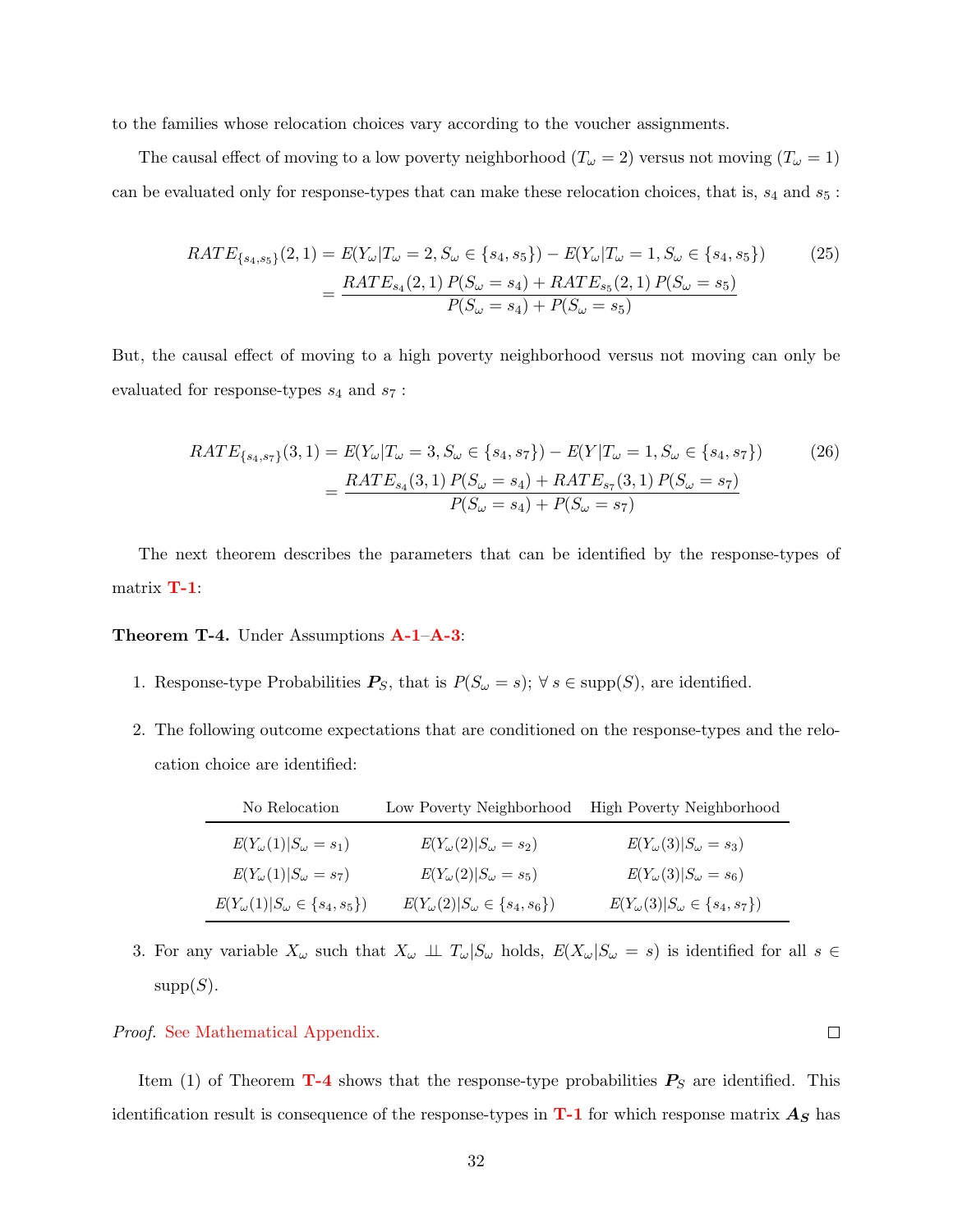full column rank. Response-types probabilities can be evaluated through Equation [\(22\)](#page-28-1) by using the Moore-Penrose pseudo-inverse of matrix  $A_{\mathcal{S}}$ :

$$
P_S = A_S^+ P_Z = \begin{bmatrix} 1 & 1 & 7 & 1 & 1 & -2 & 1 & 1 & -2 \\ -2 & 1 & 1 & 7 & 1 & 1 & -2 & 1 & 1 \\ 1 & -2 & 1 & 1 & -2 & 1 & 1 & 7 & 1 \\ 3 & -6 & 3 & 3 & 3 & -6 & -6 & 3 & 3 \\ 3 & 0 & -3 & -6 & 0 & 6 & 3 & 0 & -3 \\ -3 & 3 & 0 & -3 & 3 & 0 & 6 & -6 & 0 \\ 0 & 6 & -6 & 0 & -3 & 3 & 0 & -3 & 3 \end{bmatrix} \cdot \frac{P_Z}{9};
$$
(27)

Furthermore, if a matrix  $A<sub>S</sub>$  has full rank, then its Moore-Penrose pseudo-inverse can be computed as  $A_S^+ = (A_S'A_S)^{-1}A_S'$ . In other words,  $A_S^+$  is equal to the closed-form expression of an Ordinary Least Square that uses the vectors of  $A<sub>S</sub>$  for covariates. Hence the estimated values of the responsetype probabilities can be interpreted as the coefficients of a linear regression that uses the propensity scores as dependent variables and the response-types indicators of  $\mathbf{A}_{\mathbf{S}}$  of as regressors.

Item (2) of Theorem [T-4](#page-31-0) lists the counterfactual outcome expectations identified according to the response matrix of  $T-1$ .

Item (3) states that the conditional expectation of the pre-intervention variables are identified for all of the response-types. Table [A.8](#page-93-0) of Web Appendix [G](#page-92-1) shows the estimates for the preintervention variables variables described in subsection [2](#page-12-0) by response-types.

The response matrix of  $T-1$  also allows the mapping of the content of the  $TOT$  parameter in terms of the causal effects of the relocation. This feature is discussed in subsection [3.6.](#page-36-0)

The identification results of Theorem [T-4](#page-31-0) are pivoted in the economic behavior of MTO families. This analysis can be placed in the economic literature that examines the impact of individual rational behavior on observed data [\(Blundell et al.,](#page-56-5) [2003,](#page-56-5) [2008,](#page-56-6) [2014;](#page-57-7) [Kline and Tartari,](#page-59-9) [2014;](#page-59-9) [McFadden,](#page-60-6) [2005;](#page-60-6) [McFadden and Richter,](#page-60-7) [1991\)](#page-60-7). Web Appendix [E](#page-84-0) presents a brief discussion of this literature. [Kitamura et al.](#page-59-10) [\(2014\)](#page-59-10) suggest a nonparametric test that verifies whether the observed empirical data on prices and consumption are consistent with rational agents. Web Appendix [E](#page-84-0) maps the identification presented here into their framework.

# <span id="page-32-0"></span>3.4 Separability

[Aliprantis and Richter](#page-56-7) [\(2014\)](#page-56-7) examine MTO through an ordered choice model in which families decide among neighborhoods that differ on a quality index. They assume that the family choice is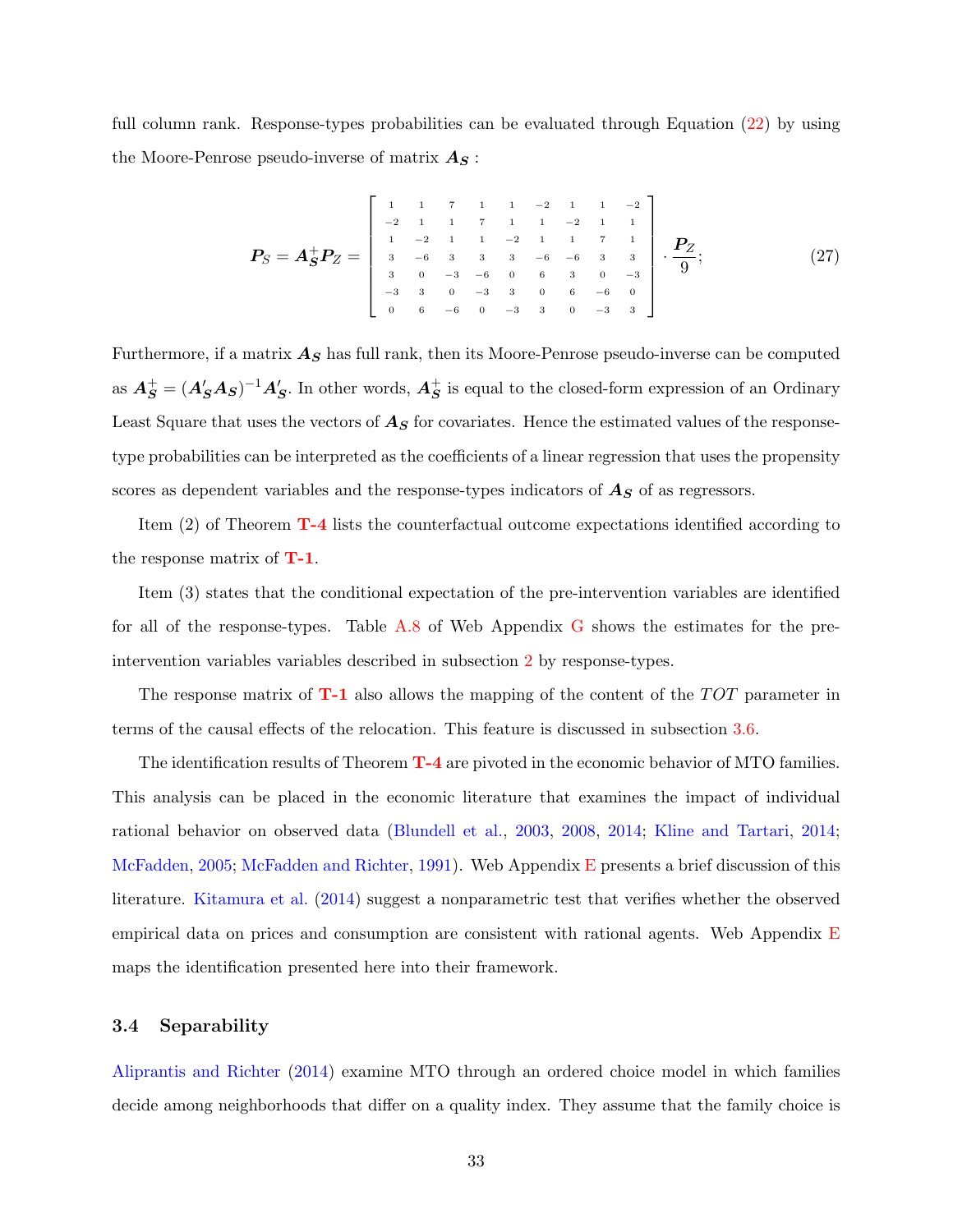governed by additive-separable functions of unobserved family characteristics.<sup>[20](#page-33-0)</sup> Their work is inline with [Heckman et al.](#page-58-4) [\(2006,](#page-58-4) [2008\)](#page-58-5), who also use separability conditions to achieve identification.

In this paper, I assume that family choices are economically rational,  $2<sup>1</sup>$  which, in turn, generates the following separability condition:

<span id="page-33-2"></span>**Theorem T-5.** Under Assumptions **[A-1](#page-19-2)–[A-3](#page-20-3)**, the relocation decision  $T_{\omega}$  is separable in  $V_{\omega}$  and  $Z_{\omega}$ , that is, there are functions  $\varphi : \text{supp}(V) \times \text{supp}(T) \to \mathbb{R}$  and  $\zeta : \text{supp}(Z) \times \text{supp}(T) \to \mathbb{R}$  such that  $P\left(T_{\omega} = \sum_{t \in \text{supp}(T)} t \cdot \mathbf{1}[\varphi(V_{\omega}, t) + \zeta(Z_{\omega}, t) \geq 0]\right) = 1.$ 

Proof. [See Mathematical Appendix.](#page-66-0)

[Vytlacil](#page-61-2) [\(2002\)](#page-61-2) investigates the duality between a separability condition and response-types in the binary choice model. He shows that the monotonicity condition of [Angrist et al.](#page-56-3) [\(1996\)](#page-56-3) is a sufficient and necessary condition to obtain a separable function of treatment assignments in the case of a binary treatment. Intuitively stated, the response matrix of a choice model with binary treatment in which monotonicity holds contains the same information content generated by a separable function of treatment assignments.

Vytlacil's equivalence is not applicable for the case of multiple choices of MTO. The response matrix **[T-1](#page-20-1)** is a sufficient but not a necessary condition to obtain the separability condition **[T-](#page-33-2)**[5](#page-33-2). Otherwise stated, the response matrix of [T-1](#page-20-1) contains more information than the separability condition [T-5](#page-33-2). Indeed, the number of response matrices generated by combinations of 7 responsetypes taken from the 27 possible ones totals 888.030. Among those, 66 response matrices satisfy the separability condition  $T - 5$  – including the economically justified response matrix of  $T - 1$ .<sup>[22](#page-33-3)</sup> All these matrices share a property called lonesum. Next Section shows that this property allows for an equivalence result addressing general notions of monotonicity and separability for choice models with multiple treatments.

 $\Box$ 

<span id="page-33-0"></span><sup>&</sup>lt;sup>20</sup>They also assume that the unobserved characteristics of families can be modeled by a three-dimensional vector of normally distributed random variables. They identify an outcome expectation that is conditioned on one of the these three unobserved variables.

<span id="page-33-1"></span> $^{21}$ By rational I mean preferences that generate an ordering of goods that is both transitive and complete.

<span id="page-33-3"></span> $^{22}$  Web Appendix [D](#page-80-0) presents these 66 response matrices.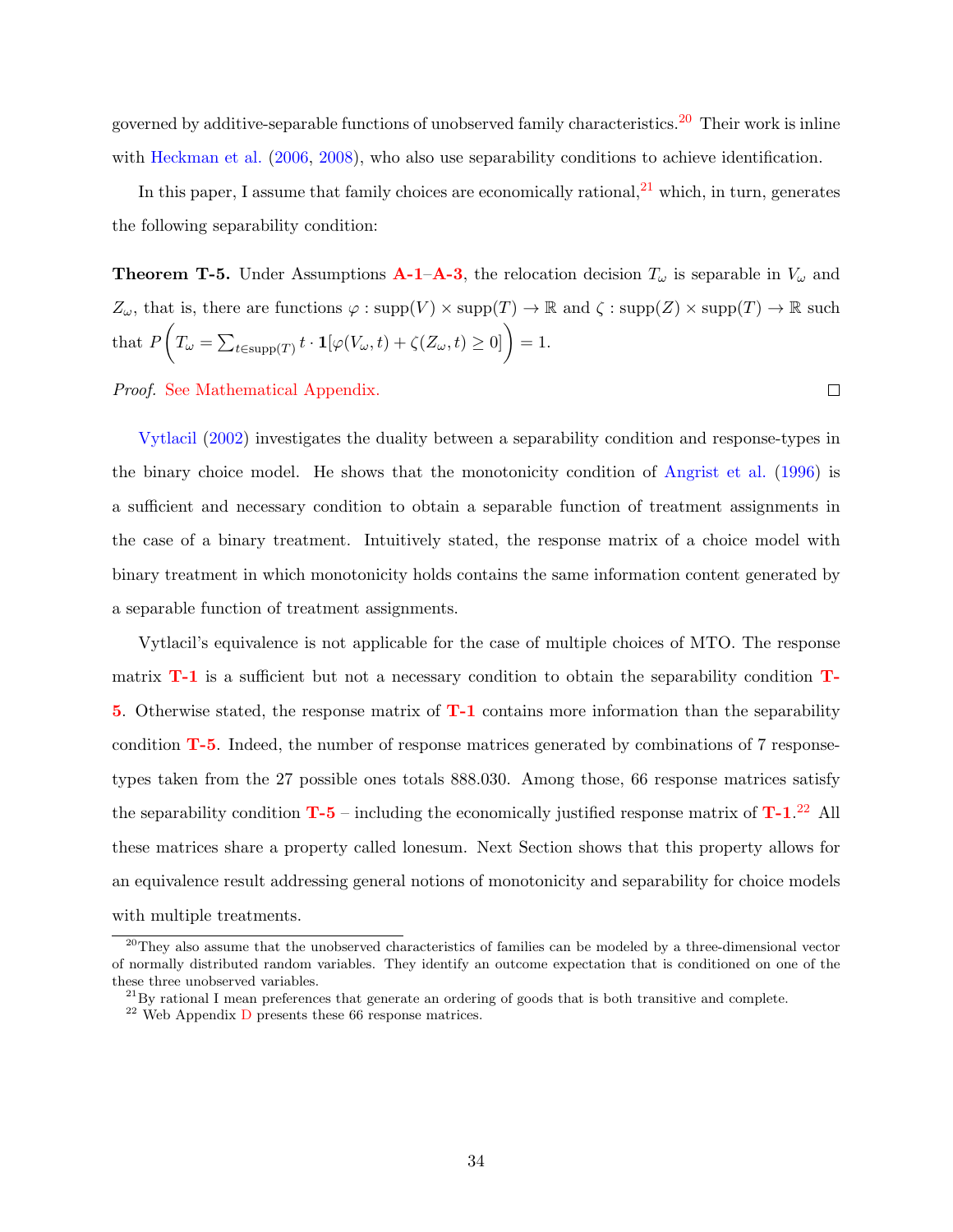# <span id="page-34-0"></span>3.5 Useful Property of Response-types – An Equivalence Result

The Separability  $T-5$  result can be traced to a useful property of the response matrix in  $T-1$ . Namely, each binary matrix  $A_1, A_2$  and  $A_3$  associated with **[T-1](#page-20-1)** is uniquely recovered by its row and column sums. Binary matrices of this type are termed lonesum [\(Brualdi,](#page-57-8) [1980;](#page-57-8) [Ryser,](#page-60-8) [1957\)](#page-60-8). I show that this lonesum property renders a range of identification results in unordered models with categorical instrumental variables and multiple choices. I also state an equivalence result that links this lonesum property to generalized concepts of separability and monotonicity.

Some notation is necessary. Let  $r_{i,t} = \sum_{j=1}^{N_S} A_t[i,j]$  be the sum of the *i*-th row and  $c_{j,t}$  $\sum_{i=1}^{N_Z} A_t[i,j]$  be the sum of the j-th line of the binary matrix  $A_t$ . Let  $r'_{1,t} \leq \cdots \leq r'_{N_S,t}$  be the ordered values of  $r_{1,t}, \dots, r_{N_S,t}$ , then the maximal of a matrix  $A_t$  is the  $|A_t|$ -dimensional matrix whose *i*-th row is given by  $r'_{i,t}$  elements one followed by elements zero. Two matrices are said to be equivalent if one can be transformed into another by a row or column permutations.

Table [8](#page-34-1) presents the row and column sums of matrix  $A_2$ . To show that matrix  $A_2$  is lonesum, consider reordering the columns and rows of matrix  $A_2$  based on increasing values of column and decreasing values of row sums. The reordered matrix is shown in Table [9](#page-35-0) and it is equal to the maximal of  $A_2$ . Namely, the matrix rows are described by elements one followed by elements zero and thereby fully characterized by the row sum. Thus  $A_2$  is lonesum as the matrix reordering and matrix characterisation were based only on rows and columns sums. The same feature occurs for matrices  $\mathbf{A}_1$  and  $\mathbf{A}_3$ .

<span id="page-34-1"></span>

| Row Sum | Row Index                           |                     |                | <b>Matrix</b> $A_2 = 1[A = 2]$ |                      |           |           |           |
|---------|-------------------------------------|---------------------|----------------|--------------------------------|----------------------|-----------|-----------|-----------|
| 4<br>2  | $r_{1,2}$<br>$r_{2,2}$<br>$r_{3,2}$ |                     |                |                                | $\theta$<br>$\theta$ |           |           |           |
|         | Column Index<br>Column Sum          | $c_{1,2}$<br>$\cup$ | $c_{2,2}$<br>3 | $c_{3,2}$                      | $c_{4,2}$            | $c_{5,2}$ | $c_{6,2}$ | $c_{7,2}$ |

Table 8: Rows and Columns Sums of Matrix  $A_2$ 

Theorem **[T-6](#page-34-2)** translates the lonesum property into monotonicity and separability properties of the underlying choice model with multiple treatments being examined.

<span id="page-34-2"></span>**Theorem T-6.** Let the Model  $(7)-(8)$  $(7)-(8)$  $(7)-(8)$  and where  $T_{\omega}$  and  $Z_{\omega}$  are categorical variables, and supp $(Z)$  =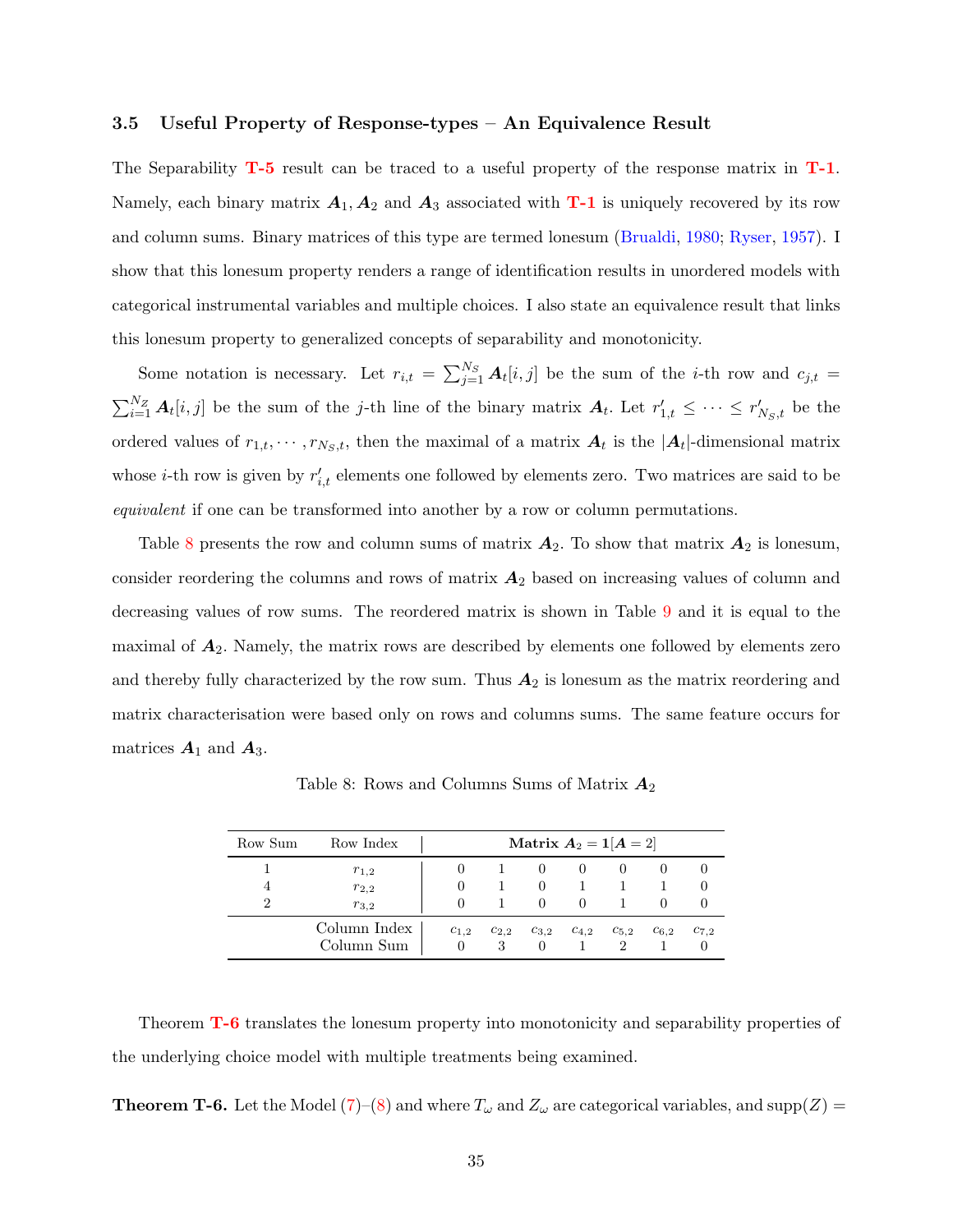| Row Sum | Row Index                  |                            |                          |           |           |                       |           | Reordered Rows and Columns by Sums |
|---------|----------------------------|----------------------------|--------------------------|-----------|-----------|-----------------------|-----------|------------------------------------|
|         | $r_{1,2}$                  |                            |                          | $\cup$    | 0         |                       |           |                                    |
|         | $r_{3,2}$                  |                            |                          | $\theta$  | $\theta$  | $\theta$              |           |                                    |
|         | $r_{2,2}$                  |                            |                          |           |           | $\theta$              |           |                                    |
|         | Column Index<br>Column Sum | $c_{2,2}$<br>$\mathcal{R}$ | $c_{5,2}$<br>$2^{\circ}$ | $c_{4,2}$ | $c_{6.2}$ | $c_{1,2}$<br>$\theta$ | $c_{3,2}$ | $c_{7,2}$                          |

<span id="page-35-0"></span>Table 9: Reordered Matrix  $A_2$  According to Increasing Values of Rows and Columns Sums

 $\{z_1,\ldots,z_{N_Z}\}\$  and the response-type  $S_\omega$  is given by  $S_\omega = [f_T(z_1,V_\omega),\ldots,f_T(z_{N_Z},V_\omega)]$ . Then following statements are equivalent:

- (i) Each response matrix  $A_t$ ;  $t \in \text{supp}(T)$  is lonesum.
- (ii) Each response matrix  $A_t$ ;  $t \in \text{supp}(T)$  is equivalent to its maximal.
- (iii) **Monotonicity:** given  $t \in \text{supp}(T)$ , for all  $v \in \text{supp}(V)$  and for any  $z, z' \in \text{supp}(Z)$ , we must have that:

$$
\begin{aligned} \left(\mathbf{1}[T_{\omega}=t]|Z_{\omega}=z,V_{\omega}=v)\right) &\geq \left(\mathbf{1}[T_{\omega}=t]|Z_{\omega}=z',V_{\omega}=v)\right),\\ \text{or } \left(\mathbf{1}[T_{\omega}=t]|Z_{\omega}=z,V_{\omega}=v)\leq \left(\mathbf{1}[T_{\omega}=t]|Z_{\omega}=z',V_{\omega}=v)\right). \end{aligned}
$$

(iv) Separability: treatment T is separable on V and Z, that is, there exist functions,  $\varphi$ :  $supp(V) \times supp(T) \to \mathbb{R}$  and  $\zeta : supp(Z) \times supp(T) \to \mathbb{R}$  such that

$$
\mathbf{P}\bigg(T_{\omega} = \sum_{t \in \text{supp}(T)} t \cdot \mathbf{1}[\varphi(V_{\omega}, t) + \zeta(Z_{\omega}, t) \ge 0]\bigg) = 1.
$$

(v) Let the utility function of an agent  $\omega \in \Omega$  over  $Z_{\omega}, T_{\omega}$  be represented by a function  $u(T_{\omega}, Z_{\omega}, V_{\omega})$ in R where unobserved variables  $V_{\omega}$  accounts for the agent's preferences. Let the choice of treatment  $T_{\omega}$  of an agent  $\omega$  whose unobserved variables  $V_{\omega}$  takes value  $v \in \text{supp}(V)$ and the instrument  $Z_{\omega}$  takes value  $z \in \text{supp}(Z)$  be  $P(T_{\omega} = f_T(v, z)|V_{\omega} = v, Z_{\omega} = z) = 1$ where  $f_T(v, z) = \arg \max_{t \in \text{supp}(T)} u(t, z, v)$  and  $u(t, z, v)$  takes the additive form  $u(t, z, v) =$  $\varphi(v,t) + \zeta(z,t) + \psi(v,z).$ 

Proof. [See Mathematical Appendix.](#page-67-0)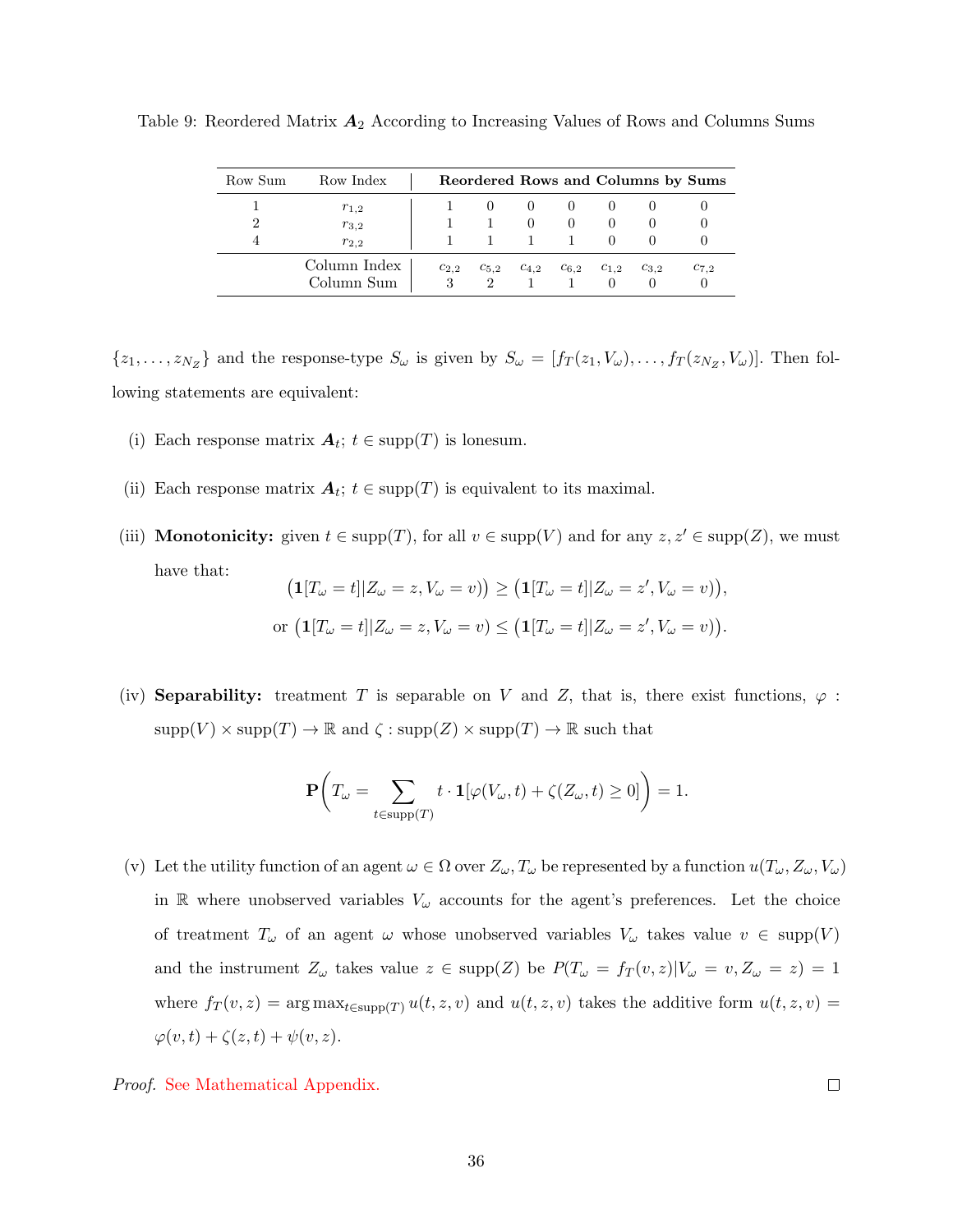In the binary case, Item (iv) of Theorem **[T-6](#page-34-0)** translates to the latent index representation of [Vytlacil](#page-61-0) [\(2002\)](#page-61-0). Item (iii) renders the monotonicity condition of [Imbens and Angrist](#page-59-0) [\(1994\)](#page-59-0), which generates a binary response matrix that is lower triangular (as in Equation  $(24)$ ). Also a binary lower triangular matrix is equivalent to a maximal matrix (by reverting the order of columns) and complies with the lonesum property.

While all response-types represented by the vectors of a response matrix are unique, the vectors of the associated binary matrices  $A_t$  are not. For instance, the vector  $[0, 1, 0]$  of  $A_2$  in Table [8](#page-34-1) is associated with response-types  $s_4$  and  $s_6$ . Let each element of set  $\Sigma(t)$  be the set of response-types associated with each non-zero vector of  $A_t$ . For example,  $\Sigma(2)$  of  $A_2$  in Table [8](#page-34-1) is given by  $\Sigma(2)$  =  $\{\{s_2\}, \{s_5\}, \{s_4, s_6\}\}\.$  A direct consequence of the lonesum property of matrices  $A_t$ ;  $t \in \text{supp}(T)$ , is that  $E(Y_\omega(t)|S_\omega \in \sigma)$  and  $P(S_\omega \in \sigma)$  for all  $\sigma \in \Sigma(t)$  and  $t \in \text{supp}(T)$  are identified.

## <span id="page-36-2"></span>3.6 Interpreting Treatment-on-the-Treated

This subsection investigates the causal interpretation of the  $TOT$  parameter, which is defined here as the ratio of the causal effect on outcome Y from being assigned voucher z versus  $z'$  (ITT) divided by the difference in the propensity score of a relocation choice  $\tau \subset \text{supp}(T)$  that is induced by the voucher change:

<span id="page-36-0"></span>
$$
TOT_{\tau}(z, z') = \frac{E(Y_{\omega}|Z_{\omega} = z) - E(Y_{\omega}|Z_{\omega} = z')}{P(T_{\omega} \in \tau | Z_{\omega} = z) - P(T_{\omega} \in \tau | Z_{\omega} = z')}; \tau \subset \text{supp}(T), z, z' \in \text{supp}(Z). \tag{28}
$$

The denominator of Equation [\(28\)](#page-36-0) differs from the Bloom estimator used in the MTO literature. In Equation [\(28\)](#page-36-0), I use the difference in the propensity of the relocation choice induced by the voucher change instead of the voucher's compliance rate. Empirically, the propensity difference and the compliance rate generate similar values and hence similar estimates.<sup>[23](#page-36-1)</sup> Theoretically, those denominators yield distinct interpretations. [Kling et al.](#page-59-1) [\(2007\)](#page-59-1) explain that the Bloom estimator differs conceptually from the  $LATE$  parameter of [Angrist et al.](#page-56-0) [\(1996\)](#page-56-0) because the endogenous variable examined is the voucher itself rather than the relocation choice. Equation [\(28\)](#page-36-0) generates

<span id="page-36-1"></span><sup>&</sup>lt;sup>23</sup>The experimental group's voucher induces the relocation to a low poverty neighborhood. Thus, the denominator of Equation [\(28\)](#page-36-0) stands for the difference in the fraction of people who relocate to low poverty neighborhoods between the experimental and the control groups. This difference accounts for two types of families that are not assessed by the experimental group's compliance rate: (1) the control families that relocate to low poverty neighborhoods without a voucher, and (2) the few experimental families that relocate to low poverty neighborhoods without using the voucher.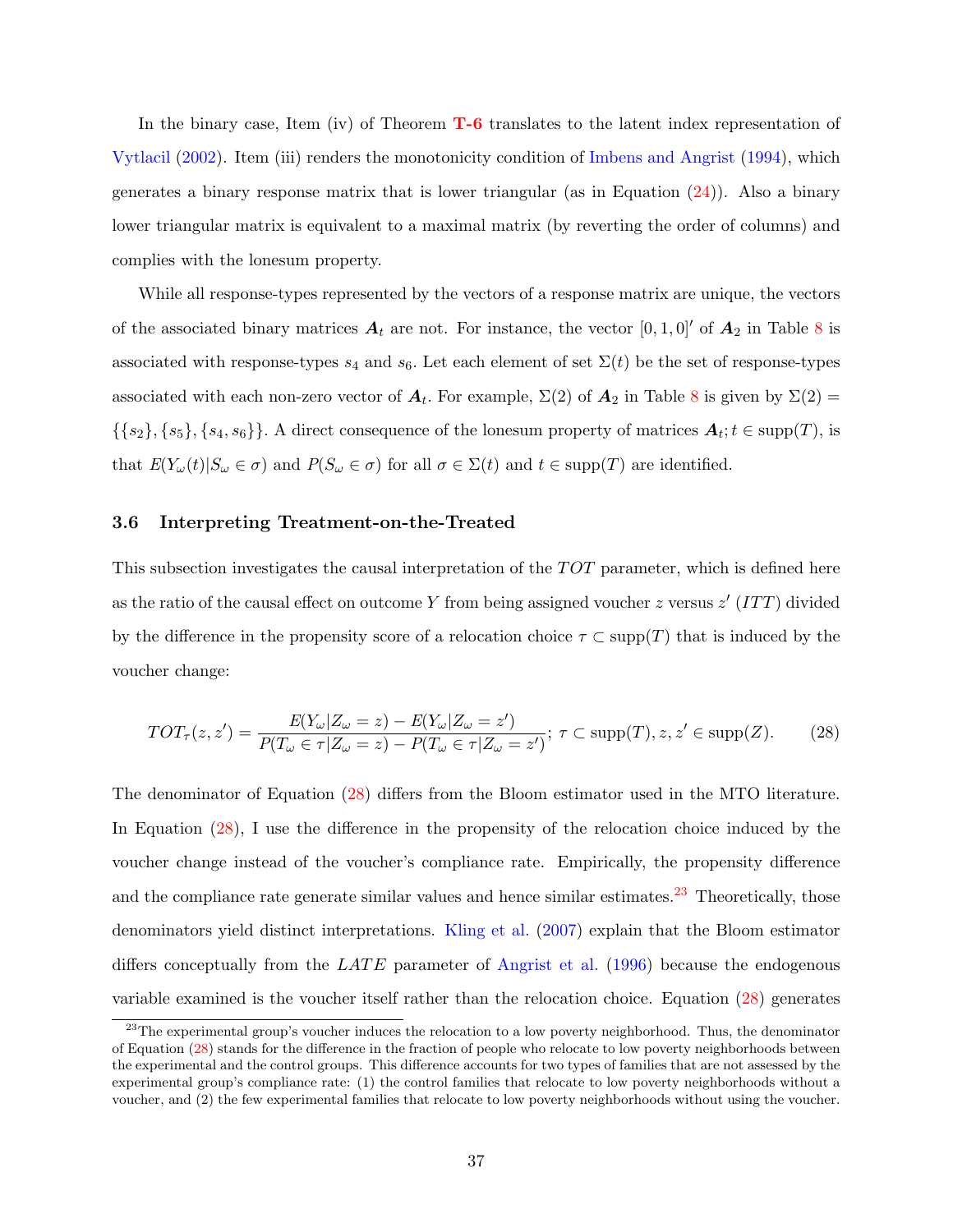the LATE parameter of [Imbens and Angrist](#page-59-0) [\(1994\)](#page-59-0) in the case of a binary treatment and is more suitable to examine the causal effects of the relocation. Henceforth, I use  $TOT$  for the parameter defined in [\(28\)](#page-36-0) and refer to the vouchers' effects divided by the compliance rates as Bloom estimators.

Theorem  $T$ -7 disentangles the  $TOT$  into components associated with the causal effects of the relocation by response-types:

<span id="page-37-0"></span>**Theorem T-7.** If  $z, z' \in \text{supp}(Z)$  and  $\tau \subset \text{supp}(T)$ , then  $TOT_{\tau}(z, z')$  of [\(28\)](#page-36-0) can be expressed as the weighted average of causal effects of the response-types  $RATE_s$ ;  $s \in \text{supp}(S)$ , that is:

$$
TOT_{\tau}(z, z') = \sum_{j=1}^{N_S} (RATE_{s_j}(\mathbf{A}[i, j], \mathbf{A}[i', j]))H_{s_j}
$$
  
such that  $H_{s_j} = \frac{\left(\sum_{t \in \tau} (\mathbf{A}_t[i, j] - \mathbf{A}_t[i', j])\right) P(S_{\omega} = s_j)}{\sum_{j=1}^{N_S} \left(\sum_{t \in \tau} (\mathbf{A}_t[i, j] - \mathbf{A}_t[i', j]) P(S_{\omega} = s_j)\right)}$ 

where  $RATE_s$  is given by [\(15\)](#page-26-0),  $A_t$  as defined in subsection [3.2,](#page-21-0)  $\tau \subset \text{supp}(T)$  denotes the set of choices induced by the change in values of the instrumental variable, and  $H_s$ ;  $s \in \text{supp}(S)$  are positive weights that total one.

### Proof. [See Mathematical Appendix.](#page-72-0)

The TOT that compares the experimental to the control group is denoted by  $TOT_2(z_2, z_1)$  and is defined by the ITT parameter of being assigned the experimental group versus control group, that is,  $E(Y_{\omega}|Z_{\omega}=z_2)-E(Y_{\omega}|Z_{\omega}=z_1)$ , divided by the difference in the propensity to relocate to the low poverty neighborhood across these voucher assignments  $P(T_{\omega} = 2|Z_{\omega} = z_2) - P(T_{\omega} = 2|Z_{\omega} = z_1)$ . According to ([T-7](#page-37-0)) and the response matrix of [T-1](#page-20-0),  $TOT_2(z_2, z_1)$  is given by:

$$
TOT_2(z_2, z_1) = \frac{RATE_{\{s_4, s_5\}}(2, 1) P(S_{\omega} \in \{s_4, s_5\}) + RATE_{s_6}(2, 3) P(S_{\omega} = s_6)}{P(S_{\omega} \in \{s_4, s_5\}) + P(S_{\omega} = s_6)}.
$$
(29)

<span id="page-37-1"></span> $\Box$ 

Equation [\(29\)](#page-37-1) shows that  $TOT_2(z_2, z_1)$  is a weighted average of two causal effects that differ on the relocation choices. Specifically,  $TOT_2(z_2, z_1)$  is a weighted average of: (1) the effect of relocating to a low poverty neighborhood  $(T_\omega = 2)$  versus no relocation  $(T_\omega = 1)$  for response-types  $s_4, s_5$ ; and (2) the effect of relocating to the low poverty neighborhood ( $T_{\omega} = 2$ ) versus the high poverty neighborhood  $(T_{\omega} = 3)$  for the response-type  $s_6$ .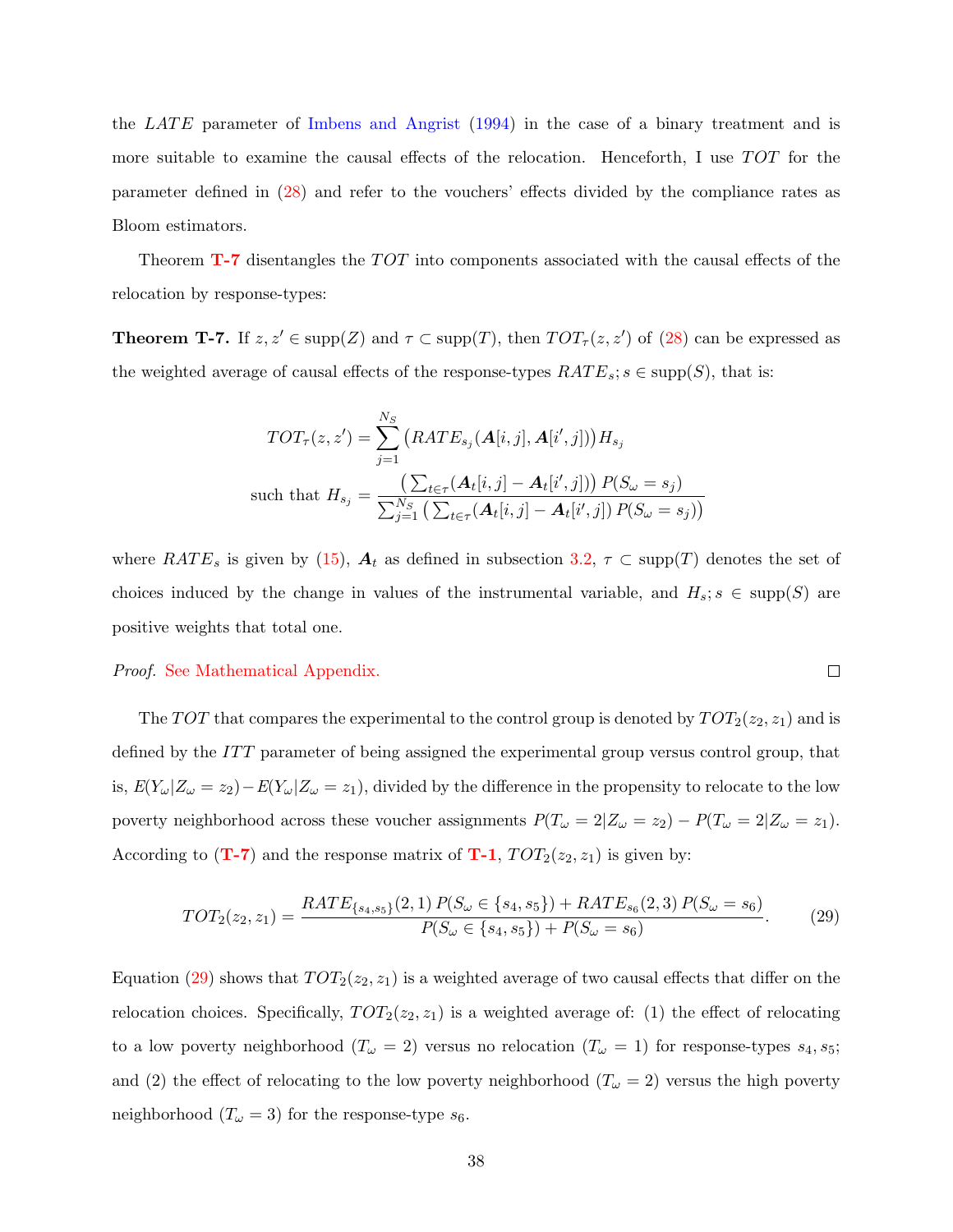The  $TOT$  parameter associated with the Section 8 group is defined as the fraction of the  $ITT$ that compares the Section 8 voucher with no voucher divided by the difference in the propensity to relocate to either a low or a high poverty neighborhood:

$$
TOT_{\{2,3\}}(z_3, z_1) = \frac{RATE_{\{s_4, s_7\}}(3, 1) P(S_{\omega} \in \{s_4, s_7\}) + RATE_{s_5}(2, 1) P(S_{\omega} = s_5)}{P(S_{\omega} \in \{s_4, s_7\}) + P(S_{\omega} = s_5)}
$$
(30)

In this case,  $TOT_{\{2,3\}}(z_3, z_1)$ , compares relocating to the high poverty neighborhood  $(T_\omega = 3)$ and no relocation  $(T_\omega = 1)$  for response-types  $S_\omega \in \{s_4, s_7\}$ , but relocating to the low poverty neighborhood ( $T_{\omega} = 2$ ) versus no-relocation ( $T_{\omega} = 1$ ) for response-type  $S_{\omega} = s_5$ .

### <span id="page-38-0"></span>3.7 Point Identification

Theorem [T-4](#page-31-0) states that economically justified response-types allow for the identification of all of the response-type probabilities (Item 1) and a range of causal parameters (Item 2). In Section [3.6,](#page-36-2) I use these response-types to map the causal content of the  $TOT$  parameter in terms of the causal effects of the relocation.

Nevertheless, these economically justified response-types do not guarantee the point identification of the causal effects of relocation. According to  $\mathbf{T-4}$  $\mathbf{T-4}$  $\mathbf{T-4}$ ,  $RATE_{\{s_4,s_5\}}(2,1)$  of Equation [\(25\)](#page-31-1) is not identified. While  $E(Y_{\omega}|T_{\omega}=1, S_{\omega}\in\{4,5\})$  is identified,  $E(Y_{\omega}|T_{\omega}=2, S_{\omega}\in\{4,5\})$  is not. I cannot disentangle  $E(Y_{\omega}|T_{\omega} = 2, S_{\omega} = 4)$  from the identified parameter  $E(Y_{\omega}|T_{\omega} = 2, S_{\omega} \in \{4, 6\})$ . The causal effect  $RATE_{\{s_4,s_7\}}(3,1)$  of Equation [\(26\)](#page-31-2) is not identified either. While  $E(Y_\omega|T_\omega=1, S_\omega=1)$ s<sub>7</sub>) and  $E(Y_{\omega}|T_{\omega}=3, S_{\omega}\in\{4, 7\})$  are identified,  $E(Y_{\omega}|T_{\omega}=1, S_{\omega}=s_4)$  is not. I cannot disentangle  $E(Y_{\omega}|T_{\omega} = 1, S_{\omega} = s_4)$  from the identified expectation  $E(Y_{\omega}|T_{\omega} = 1, S_{\omega} \in \{4, 5\}).$ 

In this subsection, I investigate additional assumptions that yield the point identification of the causal effects for the response-types. My identification strategy is a product of ideas drawn from the literature on causality and Bayesian networks. I use the available data on the post-intervention characteristics of a neighborhood and the causal relations between these characteristics and the family's unobserved variables. Specifically, I exploit the assumption that the overall quality of the neighborhood is not directly caused by the unobserved variables of a family. Even though the neighborhood quality correlates with the family unobserved variables because of neighborhood sorting.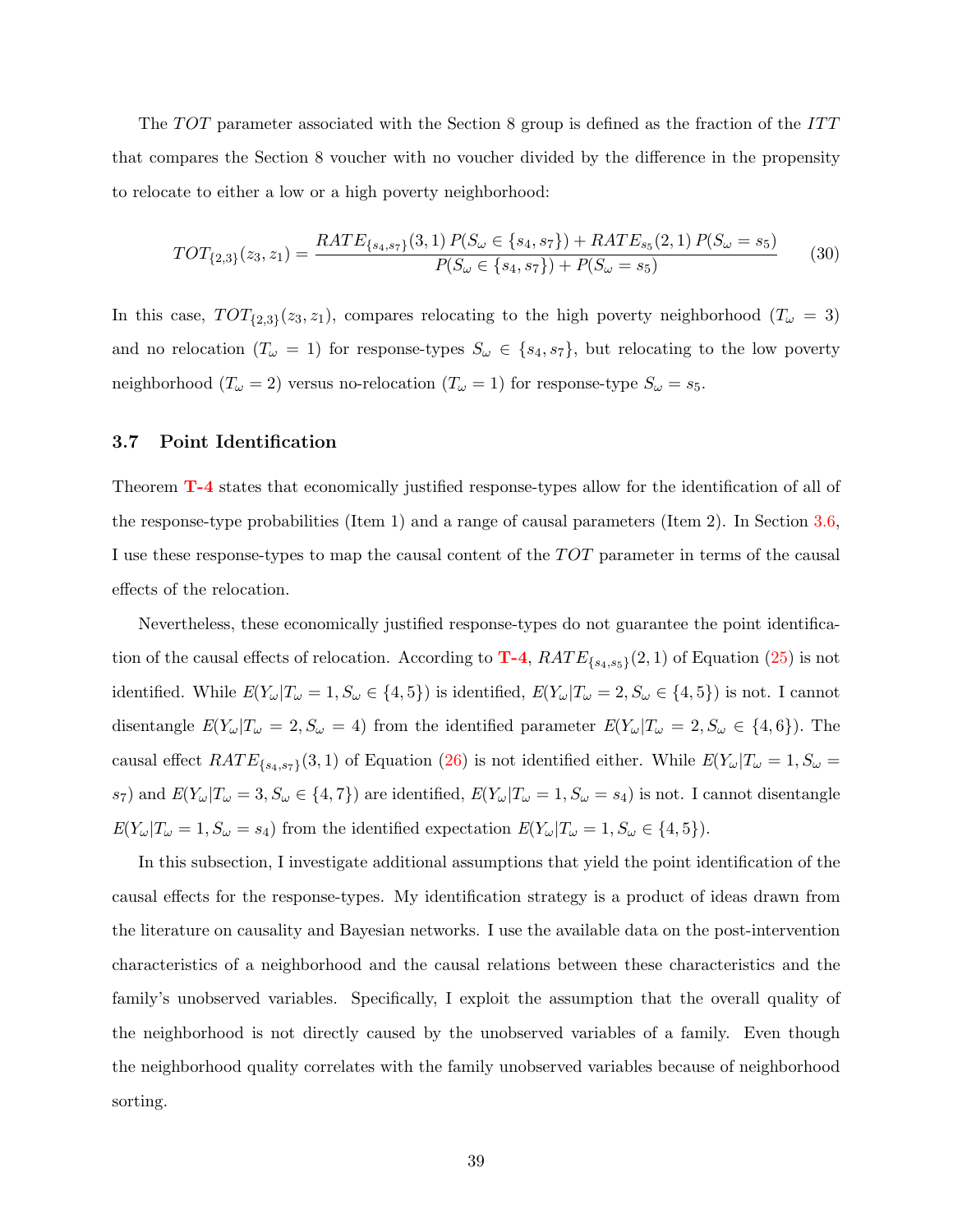Formally, let  $G_{\omega}$  denote the post-intervention characteristics of the neighborhood faced by family  $\omega$  that cause the outcome  $Y_{\omega}$ . I account for  $G_{\omega}$  in the MTO framework by recasting Model [\(7\)](#page-22-0)–[\(8\)](#page-22-1) and [\(13\)](#page-24-0) into the following equations:

<span id="page-39-1"></span>
$$
Y_{\omega} = f_Y(G_{\omega}, V_{\omega}, \epsilon_{\omega}), \qquad (31)
$$

$$
S_{\omega} = [f_T(z_1, V_{\omega}), f_T(z_2, V_{\omega}), f_T(z_3, V_{\omega})] = f_S(V_{\omega}),
$$
\n(32)

$$
G_{\omega} = f_G(T_{\omega}, \xi_{\omega}),\tag{33}
$$

<span id="page-39-2"></span>
$$
T_{\omega} = [\mathbf{1}[Z_{\omega} = z_1], \mathbf{1}[Z_{\omega} = z_2], \mathbf{1}[Z_{\omega} = z_3]] \cdot S_{\omega}
$$
\n(34)

where  $f_T$  is the same as in [\(8\)](#page-22-1) and  $\xi_\omega$  stands for an error term statistically independent of  $Z_{\omega}, V_{\omega}, S_{\omega}, T_{\omega}$ , and  $\epsilon_{\omega}$ . Figure [4](#page-39-0) represents Model [\(31\)](#page-39-1)–[\(34\)](#page-39-2) as a DAG.

### <span id="page-39-0"></span>Figure 4: MTO model with Post-intervention Neighborhood Characteristics



This figure represents Model [\(31\)](#page-39-1)–[\(34\)](#page-39-2) as a DAG. Arrows represent direct causal relations. Circles represent unobserved variables. Squares represent observed variables.  $Y$  is the observed outcome.  $T$  is an observed relocation choice.  $V$  is an unobserved confounding variable that generates a selection bias and causes the response variable S and Y. G denotes the postintervention neighborhood characteristics. Z stands for the MTO vouchers that play the role of the instrumental variable for relocation choice T.

Variable  $G_{\omega}$  in the MTO model [\(31\)](#page-39-1)–[\(34\)](#page-39-2) represents neighborhoods intrinsic characteristics that affect the family outcomes. Examples of these characteristics are the quality of public schools, the supply of local jobs or the level of public safety generated by police patrols. Family unobserved variables  $V_{\omega}$  correlate with these neighborhood characteristics  $G_{\omega}$  as they are linked through the relocation choice  $T_{\omega}$  via the causal path  $V_{\omega} \to S_{\omega} \to T_{\omega} \to G_{\omega}$ . In other words, neighborhood sorting induces a correlation between neighborhood characteristics  $G_{\omega}$  and the family unobserved variables  $V_\omega$ . But family unobserved variables  $V_\omega$  also cause outcomes  $Y_\omega$ . Therefore  $V_\omega$  constitutes a confounding variable generating selection bias that impairs causal inference between observed  $G_{\omega}$  and  $Y_{\omega}$  in the same fashion that  $V_{\omega}$  impairs causal inference between relocation choice  $T_{\omega}$  and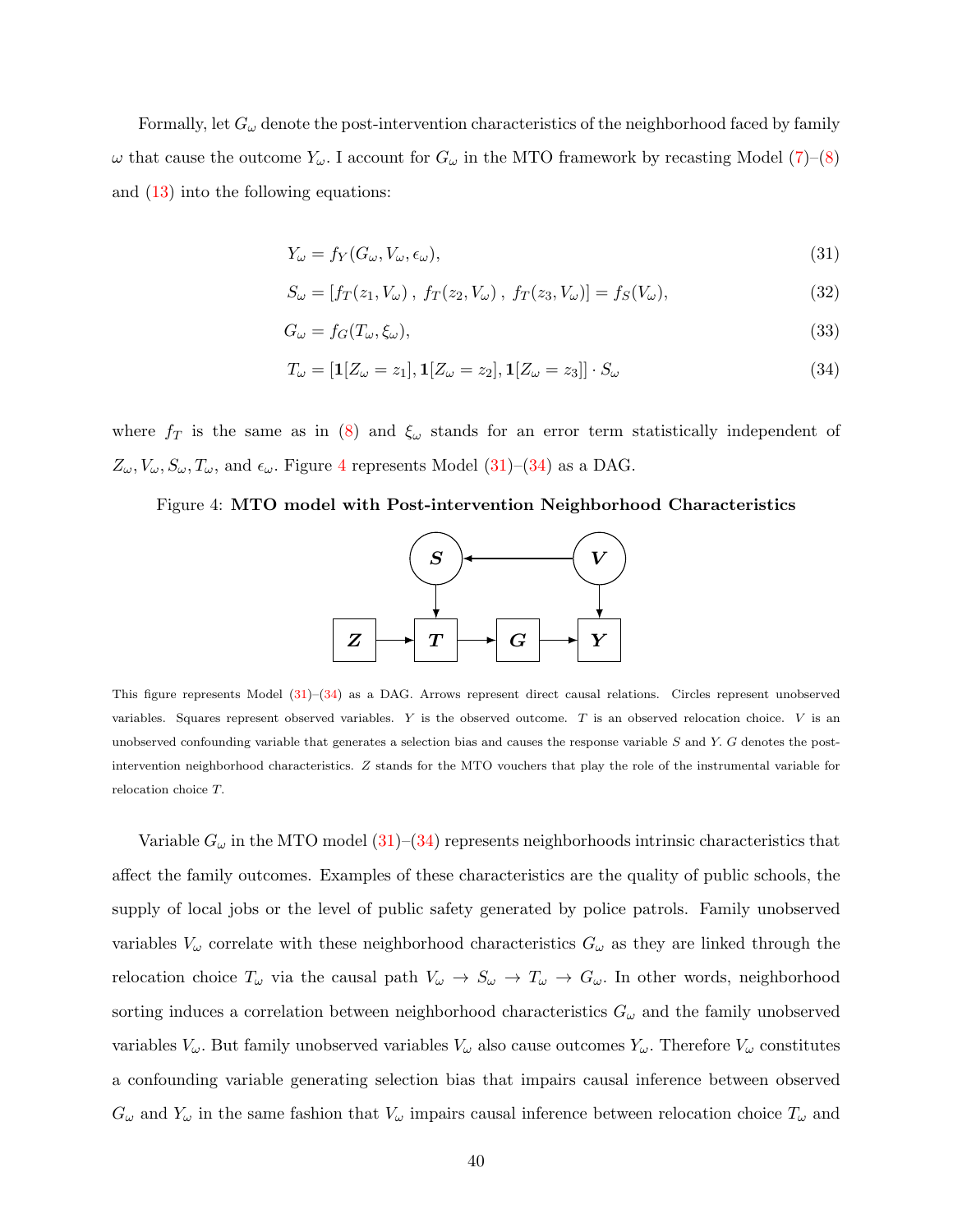outcomes  $Y_\omega$ .

The fact that selection bias plagues the relation between  $G_{\omega}$  and  $Y_{\omega}$  as well as between  $T_{\omega}$ and  $Y_{\omega}$  raises the following question: How does the inclusion of  $G_{\omega}$  in the MTO model help to identify the causal effects of  $T_{\omega}$  on  $Y_{\omega}$  if the relation between  $G_{\omega}$  and  $Y_{\omega}$  is impaired by the same problem we ought to solve? The answer lies in a key property of model  $(31)$ – $(34)$ , namely, the family unobserved variables  $V_{\omega}$  do not *directly* cause neighborhood characteristics  $G_{\omega}$ .

It is helpful to summarize the main identification results of Sections [3.2–](#page-21-0)[3.3](#page-30-0) in order to gain intuition on the identification result of this section. Equation [\(22\)](#page-28-0) shows that the relation between observed propensity scores  $P(T_{\omega} = t | Z_{\omega} = z)$  and unobserved response-type probabilities  $P(S_{\omega} = s)$ is governed by matrix  $A<sub>S</sub>$ , which has full rank and renders the identification of the response-type probabilities. On the other hand, Equation [\(23\)](#page-28-1) shows that the relation between the observed outcome expectations  $E(Y_{\omega}|T_{\omega} = t, Z_{\omega} = z)$  and the unobserved outcome expectations conditioned on response-types  $E(Y_{\omega}|T_{\omega}=t, S_{\omega}=s)$  is governed by matrix  $A_D$ , which does not have full rank and does not generate the point identification of outcome expectations by response-types.

Now, if  $V_{\omega}$  does not *directly* cause neighborhood characteristics  $G_{\omega}$ , then the independence property  $Y_\omega \perp (Z_\omega, T_\omega) | (S_\omega, G_\omega)$  holds (proved in the following Lemma **[L-3](#page-42-0)**). I use this property to show that the relation between the observed outcome expectations  $E(Y_{\omega}|G_{\omega} = g, T_{\omega} = t, Z_{\omega} = z)$ and the unobserved outcome expectations conditioned on response-types  $E(Y_{\omega}|G_{\omega} = g, S_{\omega} = s)$  is governed by matrix  $A_S$  (instead of  $A_D$ ), which renders the identification of the outcome expectation conditioned on response-types  $S_{\omega} = s$  and  $G_{\omega} = g$ .

Another identification insight is given by the analysis of [Pearl](#page-60-0) [\(1995\)](#page-60-0), who studies a similar version of Model [\(31\)](#page-39-1)–[\(34\)](#page-39-2) termed the "Front-door model". His insight can be summarized as follows. First, if  $V_{\omega}$  does not *directly* cause  $G_{\omega}$ , then the relation between relocationship choice  $T_{\omega}$  and observed neighborhood characteristics  $G_{\omega}$  is causal as there is no confounding effect of  $V_{\omega}$ . Moreover,  $T_{\omega}$  is a matching variable for the impact of  $G_{\omega}$  on  $Y_{\omega}$ , in the same fashion that  $S_{\omega}$  is a matching variable for the impact of  $T_{\omega}$  on  $Y_{\omega}$ . By matching variable I mean that  $T_{\omega}$  solves the confounding effect generated by  $V_\omega$  on the relation between  $G_\omega$  on  $Y_\omega$ . As a consequence, the causal effect of  $G_{\omega}$  on  $Y_{\omega}$  can be evaluated by conditioning on  $T_{\omega}$ , which is observed. Thus the causal effect of  $T_{\omega}$  on  $Y_{\omega}$  can be computed as the weighted average of the causal effect of  $G_{\omega}$  on  $Y_{\omega}$  weighted by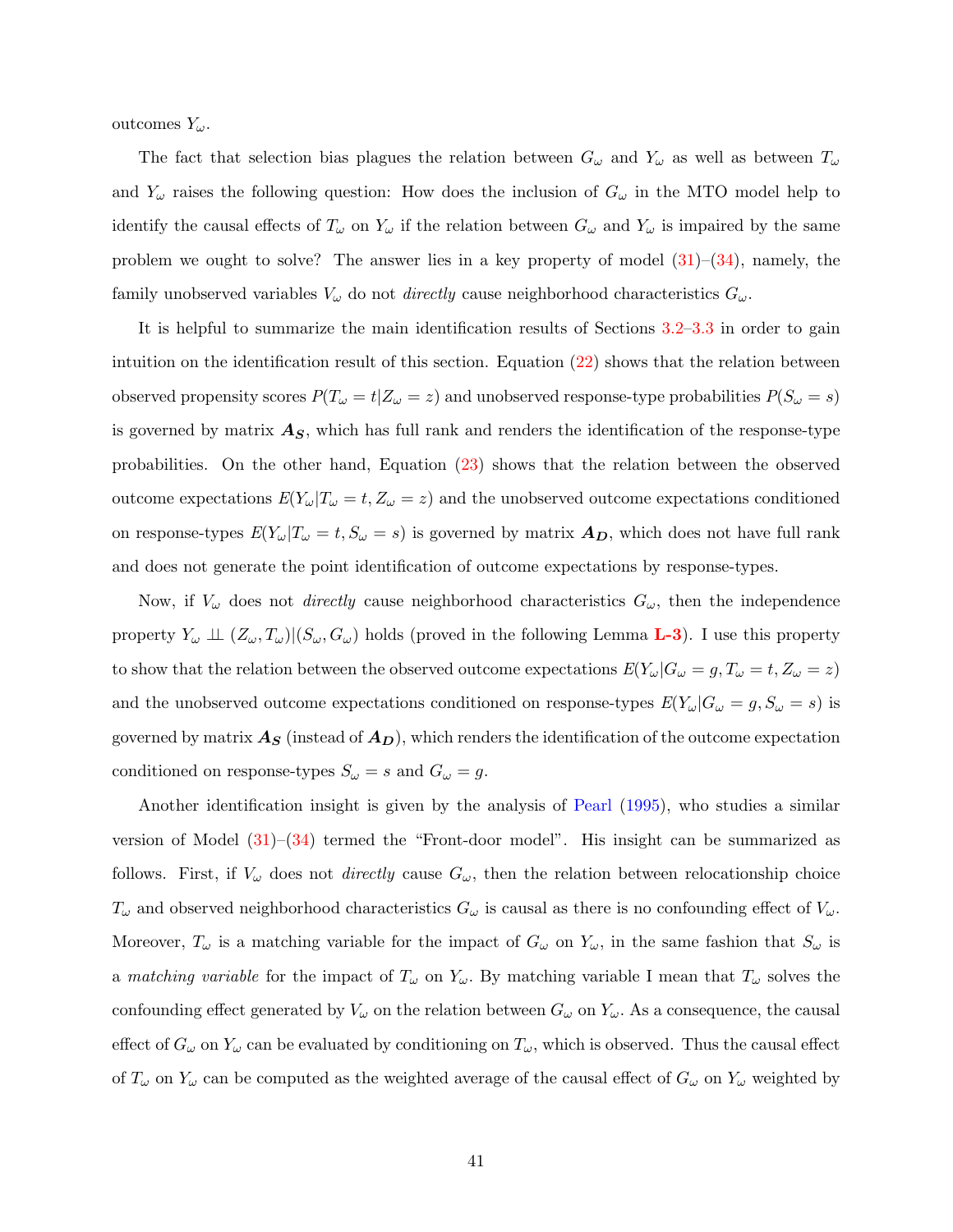the distribution of  $G_{\omega}$  conditioned on  $T_{\omega}$ .<sup>[24](#page-41-0)</sup>

The response variable  $S_{\omega}$  also shares the same matching property of  $T_{\omega}$  for the impact of  $G_{\omega}$ on  $Y_\omega$ . Theorem **[T-10](#page-43-0)** explores this property to identify the average causal effect of  $T_\omega$  on  $Y_\omega$ as a weighted average of the the expectation of  $Y_\omega$  conditioned on  $S_\omega$  and  $G_\omega$  weighted by the distribution of  $G_{\omega}$  conditioned on  $T_{\omega}$ .

A familiar example of the labor economics literature can clarify how the logic of the Front-door identification differs from the standard matching approach. Consider the quest for identifying the causal effect of going to college on income. Let  $Y_\omega$  denote the observed income for an individual  $\omega$  and let  $T_{\omega}$  be a binary indicator that takes the value  $T_{\omega} = 1$  if individual  $\omega$  goes to college and  $T_{\omega} = 0$  otherwise. Let  $V_{\omega}$  represent the unobserved variables, e.g. cognition, that cause both college attendance and income. Therefore  $V_{\omega}$  is the source of selection bias that prevents the evaluation of the causal effects of college on income based on observed data. A standard matching approach assumes a proxy for  $V_\omega$ . For instance, the Stanford-binet IQ score. In this example, it is difficult to conceive a variable that share the properties that  $G_{\omega}$  has in the MTO model [\(31\)](#page-39-1)–[\(34\)](#page-39-2). For this model of college return, it is necessary that a variable that is caused by college attendance causes income but *is not caused* by cognition. This example illustrates that the causal relations of the MTO model  $(31)$ – $(34)$  are more an exception than a rule in microeconomic models.

The potential identifying power of variable  $G_{\omega}$  in the MTO model [\(31\)](#page-39-1)–[\(34\)](#page-39-2) derives from the possibility of using available data on the post-intervention characteristics of the neighborhood as a good proxy for variable  $G_{\omega}$ . The identifying assumption requires that  $G_{\omega}$  is observed.

[Kling et al.](#page-59-1) [\(2007\)](#page-59-1) postulate that neighborhood characteristics (poverty, in their case) can be used as a good proxy for the unobserved neighborhood characteristics that affect the outcomes. They evaluate the impact of the poverty levels on the outcomes through a two-stage least squares (2SLS) model that uses the MTO vouchers by intervention site as the instrumental variables. [Clampet-Lundquist and Massey](#page-57-0) [\(2008\)](#page-57-0) also assume that the poverty levels are among the main driving forces that generate the neighborhood effects. In contrast with the 2SLS method employed by [Kling et al.](#page-59-1) [\(2007\)](#page-59-1), the identification analysis presented here is nonparametric. It is valid when structural equations for the outcome are nonlinear and nonseparable. Moreover, the assumption

<span id="page-41-0"></span><sup>&</sup>lt;sup>24</sup> See [Heckman and Pinto](#page-58-0) [\(2014b\)](#page-58-0) for a discussion of this model and its relation to more standard approaches in economics.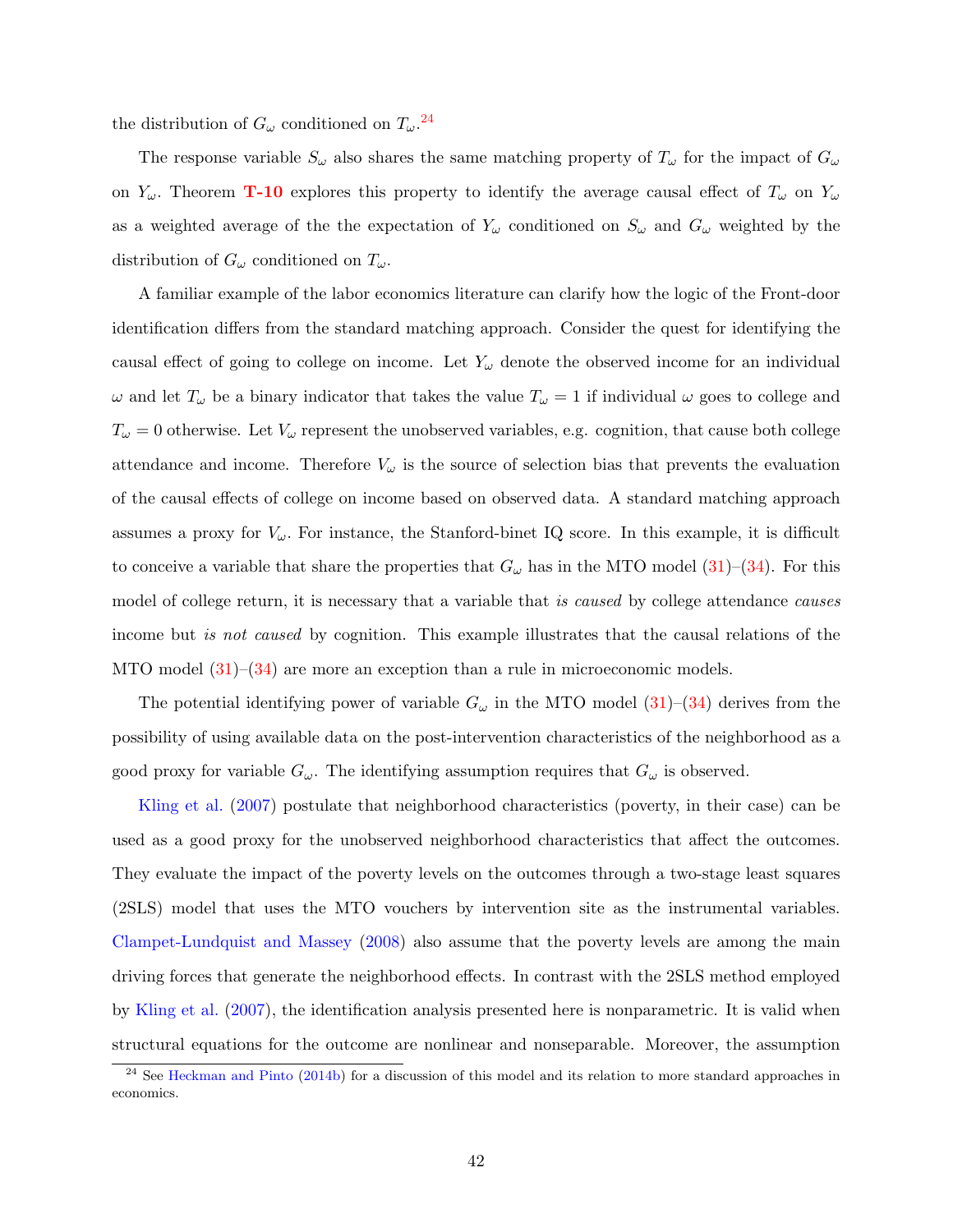that generates the point identification of the causal effects of neighborhood relocation is testable.

Lemma **[L-3](#page-42-0)** shows the independence relations of Model  $(31)-(34)$  $(31)-(34)$  $(31)-(34)$  that are used to identify the unobserved expectations  $E(Y_{\omega}|T_{\omega} = t, S_{\omega} = s)$ :

<span id="page-42-0"></span>**Lemma L-3.** The following relations hold Model  $(31)–(34)$  $(31)–(34)$  $(31)–(34)$ :

$$
S_{\omega} \perp \!\!\!\perp Z_{\omega}, \quad Y_{\omega} \perp \!\!\!\perp (Z_{\omega}, T_{\omega}) | (S_{\omega}, G_{\omega}), \quad G_{\omega} \perp \!\!\!\perp (S_{\omega}, Z_{\omega}) | T_{\omega}.
$$

Proof. [See Mathematical Appendix.](#page-73-0)

The next theorem uses Lemma [L-3](#page-42-0) to state two equations that allow the identification of the outcome counterfactual expectations by response-types.

<span id="page-42-1"></span>**Theorem T-8.** The following equation holds for Model  $(31)$ – $(34)$ :

$$
E(Y_{\omega}|G_{\omega} = g, Z_{\omega} = z_j, T_{\omega} = t) P(T_{\omega} = t | Z_{\omega} = z_j) = \sum_{s_i \in \text{supp}(S)} \mathbf{A}_t[j, i] E(Y | G_{\omega} = g, S_{\omega} = s_i) P(S_{\omega} = s_i).
$$
  

$$
E(Y_{\omega}|T_{\omega} = t, S_{\omega} = s) = \int_{g \in \text{supp}(G)} E(Y | G_{\omega} = g, S_{\omega} = s) dF_{G_{\omega}|T_{\omega} = t}(g), \text{ where}
$$
  

$$
P(T_{\omega} = t | S_{\omega} = s) > 0 \text{ and } F_{G_{\omega}|T_{\omega} = t}(g) = P(G_{\omega} \le g | T_{\omega} = t).
$$

Proof. [See Mathematical Appendix.](#page-74-0)

The equations of Theorem **[T-8](#page-42-1)** are useful in identifying  $E(Y|T_\omega, S_\omega)$ . Let  $Q_Z(g)$  denote the vector of the stacked expectations  $E(Y_{\omega}|G_{\omega} = g, Z_{\omega} = z, T_{\omega} = t) P(T_{\omega} = t | Z_{\omega} = z)$  in the same fashion that  $Q_Z$  in Equation [\(20\)](#page-28-2) stacks the expectations  $E(Y_\omega | T_\omega = t, Z_\omega = z) P(T_\omega = t | Z_\omega = z)$ across the values that  $T_{\omega}$  and  $Z_{\omega}$  take. The  $\mathbf{Q}_{S}(g)$  denotes the vector of the stacked expectations  $E(Y_{\omega}|G_{\omega} = g, S_{\omega} = s)P(S_{\omega} = s)$  across the values  $s \in \text{supp}(S)$ . In this notation, I can express the first equation of  $T-8$  using the following matrix notation:

$$
\mathbf{Q}_Z(g) = \mathbf{A}_S \mathbf{Q}_S(g),\tag{35}
$$

where  $A_S$  is defined by [\(19\)](#page-27-0). According to the response matrix of **[T-1](#page-20-0)**, the rank of  $A_S$  is equal to seven, which is equal to its column dimension. By the same reasoning of **[T-3](#page-29-1)**,  $E(Y|G_\omega = g, S_\omega = s)$ is identified for all  $s \in \text{supp}(S)$  because  $\bm{Q}_S(g)$  can be obtained by  $\bm{A}_{\bm{S}}^+\bm{Q}_Z(g)$ . The second equation of

 $\Box$ 

<span id="page-42-2"></span> $\Box$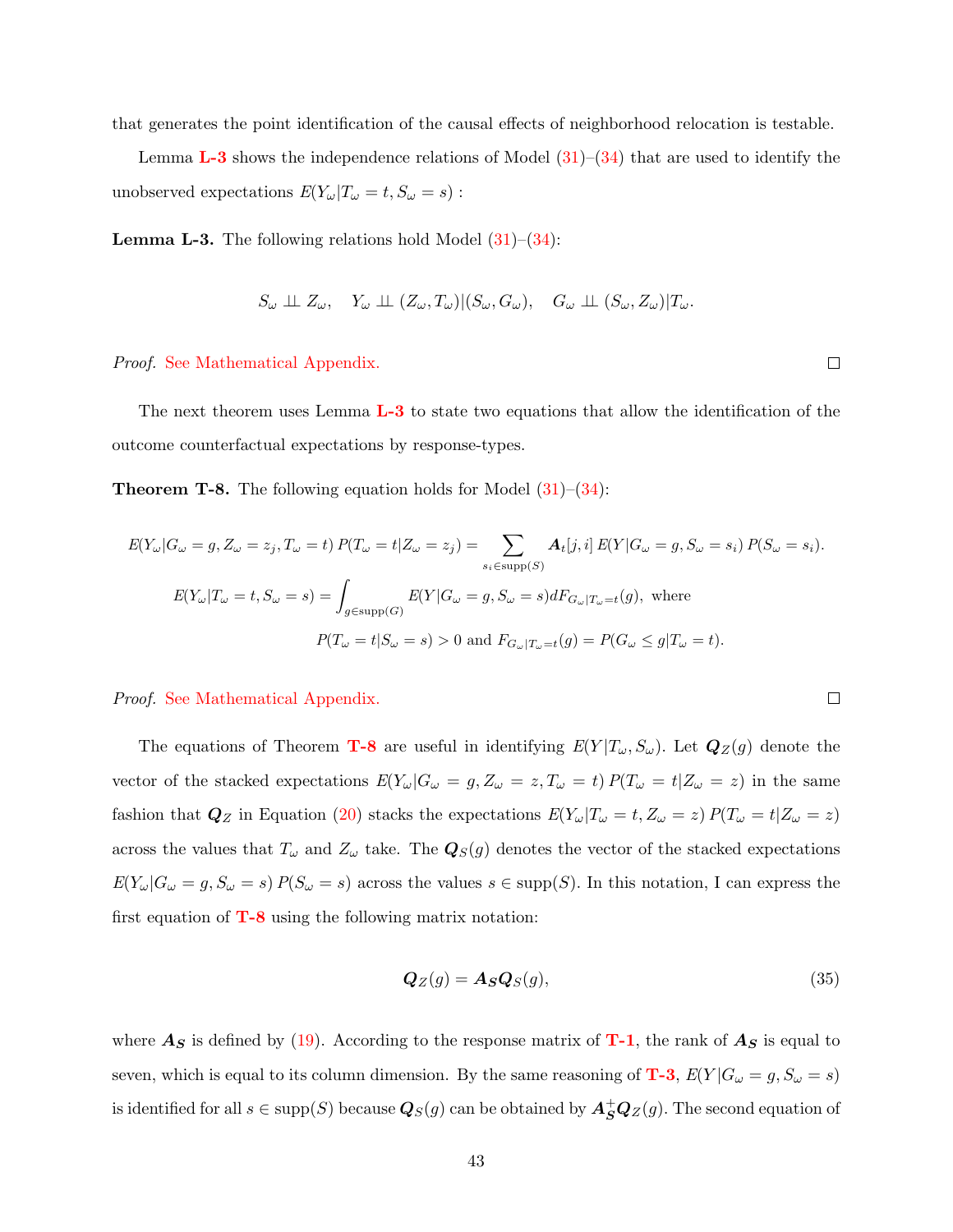Theorem **[T-8](#page-42-1)** shows that  $E(Y_{\omega}|T_{\omega} = t, S_{\omega} = s)$  is a function of the identified parameters  $E(Y|G_{\omega} = t)$  $g, S_{\omega} = s$ ) and the observed probabilities  $P(G_{\omega} \leq g | T_{\omega} = t)$ . Therefore,  $E(Y_{\omega} | T_{\omega} = t, S_{\omega} = s)$  are identified for all  $s \in \text{supp}(S)$  and  $t \in \text{supp}(T)$  such that  $P(T_\omega = t | S_\omega = s) > 0$ . The next theorem formalizes this identification result.

<span id="page-43-1"></span>**Theorem T-9.** Under Assumptions  $\mathbf{A}\text{-}1-\mathbf{A}\text{-}3$  and Model [\(31\)](#page-39-1)–[\(34\)](#page-39-2), the outcome expectations  $E(Y_{\omega}|T_{\omega} = t, S_{\omega} = s)$  are identified for  $s \in \text{supp}(S)$  and  $t \in \text{supp}(T)$  such that  $P(T_{\omega} = t | S_{\omega} = s)$ 0.

### Proof. [See Mathematical Appendix.](#page-74-1)

Theorem **[T-9](#page-43-1)** can be used to determine whether the  $G_{\omega}$ , which represents the available data, are good proxies for the impact of the neighborhood characteristics on outcomes. The specification test of the model consists of comparing the identified causal parameters of [T-4](#page-31-0) with the ones computed using  $G_{\omega}$ . Another testable restriction is given by  $G_{\omega} \perp \!\!\!\perp Z_{\omega} | T_{\omega}$  of Lemma **[L-3](#page-42-0)**. In Web Appendix  $\bf{F}$ , I present the model's specification tests for the labor market outcomes of the interim evaluation. The hypothesis that the observed neighborhood data are good proxies for the impact of the neighborhood characteristics on the outcomes cannot be rejected.

The next theorem an identification result for the average counterfactual outcome of the neighborhood relocation for Model  $(31)–(34)$  $(31)–(34)$  $(31)–(34)$ :

<span id="page-43-0"></span>**Theorem T-10.** Under Assumptions  $\mathbf{A}\text{-}1-\mathbf{A}\text{-}3$ , the counterfactual expectations of the outcomes  $E(Y_\omega(t))$ ;  $t \in \text{supp}(T)$  are identified in Model  $(31)$ – $(34)$  by the following Equation:

$$
E(Y_{\omega}(t)) = \int_{g \in \text{supp}(G)} \left( \sum_{s \in \text{supp}(S)} E(Y|G_{\omega} = g, S_{\omega} = s) P(S_{\omega} = s) \right) \frac{P(T_{\omega} = t|G_{\omega} = g)}{P(T_{\omega} = t)} dF_G(g), \tag{36}
$$

where  $F_G(g) = P(G_\omega \leq g)$ .

### Proof. [See Mathematical Appendix.](#page-74-0)

The Equation [\(36\)](#page-43-2) shows that the counterfactual expectation of the outcome is a function of the unobserved expectations  $E(Y|G_{\omega} = g, S_{\omega} = s)$  and the unobserved probabilities of the responsetypes  $P(S_\omega = s)$ . Those quantities are identified according to Theorems **[T-9](#page-43-1)** and **[T-4](#page-31-0)** respectively. The remaining quantities of Equation [\(36\)](#page-43-2), that is,  $P(T_{\omega} = t | G_{\omega} = g)$ ,  $P(T_{\omega} = t)$  and  $F_G(g)$ , are observed.

<span id="page-43-2"></span> $\Box$ 

 $\Box$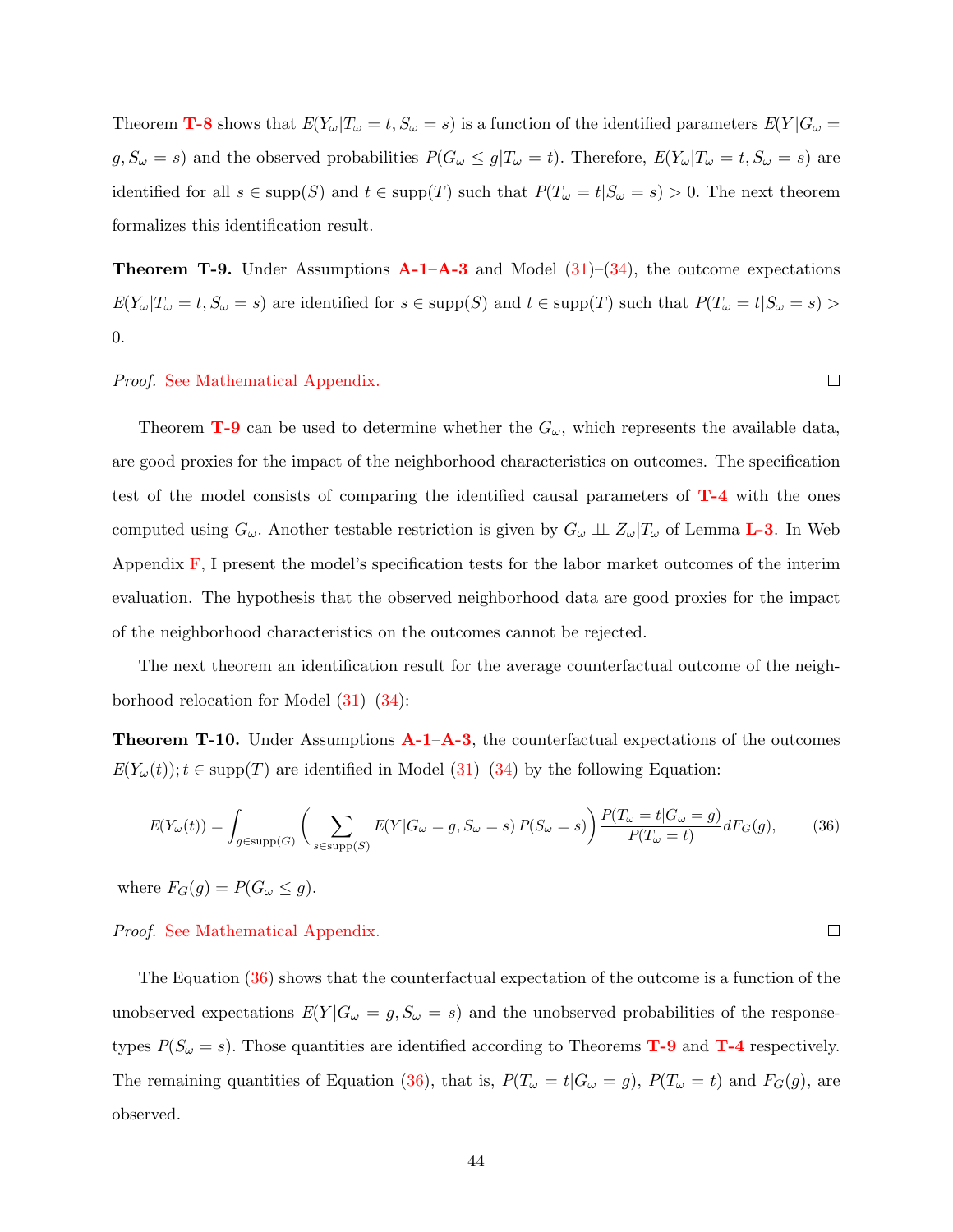Web Appendix [G](#page-92-0) investigates another identification strategy that relies on the work of [Altonji](#page-56-1) [et al.](#page-56-1) [\(2005\)](#page-56-1). Namely,  $RATE_{\{s_4,s_5\}}(2,1)$  can be identified by assuming that  $E(Y_\omega | T_\omega = 2, S_\omega =$  $s_4) = E(Y_\omega | T_\omega = 2, S_\omega \in \{s_4, s_6\})$  and  $RATE_{\{s_4, s_7\}}(3, 1)$  is identified by assuming that  $E(Y_\omega | T_\omega = 1)$  $3, S_{\omega} \in \{s_4, s_7\}$ . Web Appendix [G](#page-92-0) explains how to use Item (3) of Theorem **[T-4](#page-31-0)** to make a causal inference under those assumptions.

The causal analysis using in this paper follows tools commonly used in economics. It is often unnoticed that the causal concept of fixing is an ill-defined concept in statistical theory.<sup>[25](#page-44-0)</sup> This generates some confusion in realms of statistics and economics. For instance, fixing depends on the direction of causal relations while statistical theory lacks directionality. Fixing differs from statistical conditioning in that fixing a variable does not affect the distribution of variables not caused by the variable being fixed. Conditioning, on the other hand, affects the dependency structure of all random variables. Most important, fixing does not comply to range of statistical manipulations such as the law of iterated expectation. In Web Appendix [I,](#page-95-0) I develop a causal framework that harmonizes causal concepts with standard statistical tools. Namely, I develop a causal framework that is fully developed within standard statistical theory and does not require additional mathematical tools to assess causal operations.

# 4 Empirical Analysis

The novel method employed here (see Section [3\)](#page-18-0) sheds new light on the impacts of the MTO project. I evaluate new parameters that have a clear interpretation in terms of the causal effects of neighborhood relocation and that have not previously been estimated in the MTO literature. I also investigate the pre-program variables and the outcomes of MTO families according the seven economically justified response-types described in Table [10.](#page-45-0)

The response-types  $s_1$ ,  $s_2$ , and  $s_3$  consist of families whose relocation decisions are not affected by the voucher assignment. The remaining response-types consist of families whose relocation decision vary according to voucher assignments.

Table [10](#page-45-0) presents the response-type probabilities. It shows that the response-types  $s_1, s_2$ , and  $s_3$  account for  $43\%$  of the MTO families. The exogenous variation in the MTO vouchers cannot be

<span id="page-44-0"></span><sup>25</sup> See [Heckman and Pinto](#page-58-0) [\(2014b\)](#page-58-0) for a recent discussion on fixing.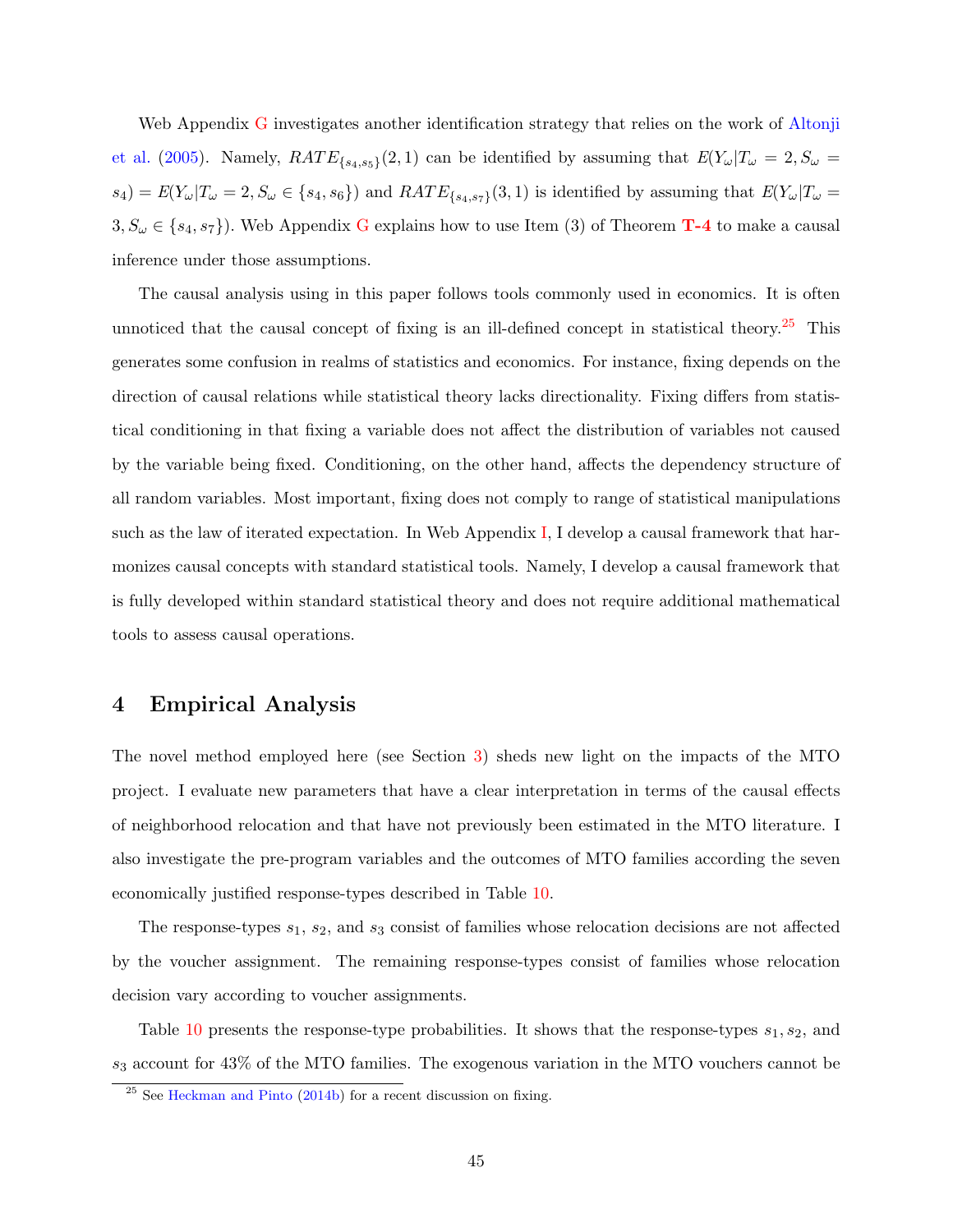used to assess the causal effects of relocating for those families because their relocation choice does not vary by the voucher assignment. In spite of this lack of variation, the comparison of outcome counterfactual expectations among  $s_1,s_2$ , and  $s_3$  is of interest. Suppose that the distribution of family unobserved characteristics that affect outcomes were similar across these response-types. Then large differences in outcome expectations conditioned on these response-types, say  $s_2$  and  $s_1$ , would suggest possible effects of neighborhood relocation.

Table 10: Response-type Probabilities

<span id="page-45-0"></span>

|                                       |  |                | Response-types |     |                           |       |
|---------------------------------------|--|----------------|----------------|-----|---------------------------|-------|
| Voucher $s_1$ $s_2$ $s_3$ $s_4$ $s_5$ |  |                |                |     | $s_6$                     | $S_7$ |
| Control $(z_1)$ 1 2 3 1 1             |  |                |                |     | $\overline{\phantom{a}3}$ |       |
| Experimental $(z_2)$ 1 2              |  |                | 3 2            | - 2 | 2                         |       |
| Section 8 $(z_3)$ 1 2                 |  | 3 <sup>3</sup> | 3 <sup>3</sup> | 2   | - 3                       | 3     |

Response-type Probabilities All Sites 0.31 0.04 0.08 0.31 0.05 0.09 0.12

|                                         |      |      |                      |      | Response-type Probabilities by Site |      |      |
|-----------------------------------------|------|------|----------------------|------|-------------------------------------|------|------|
| Baltimore 0.21                          |      |      | $0.05$ $0.10$ $0.33$ |      | 0.08                                | 0.13 | 0.10 |
| Boston.                                 | 0.39 | 0.05 | 0.08                 | 0.28 | 0.04                                | 0.11 | 0.05 |
| Chicago $0.24$ $0.03$ $0.10$ $0.22$     |      |      |                      |      | 0.01                                | 0.08 | 0.31 |
| Los Angeles $0.15$ $0.03$ $0.06$ $0.45$ |      |      |                      |      | 0.09                                | 0.11 | 0.12 |
| New York                                | 0.45 | 0.04 | 0.05                 | 0.31 | 0.06                                | 0.05 | 0.04 |

This table presents the estimated probabilities of the response-types by site according to Equation [\(27\)](#page-32-0).

The response-types  $s_4, s_5, s_6$ , and  $s_7$  consist of families that change their relocation decisions as the voucher assignment varies. Those response-types represent 57% of the MTO sample and comprise the families that generate the policy conclusions of the MTO vouchers.

Families of type  $s_4$  are the most responsive to MTO voucher policy. Those families do not relocate if no voucher is offered, relocate to a low poverty neighborhood if given the experimental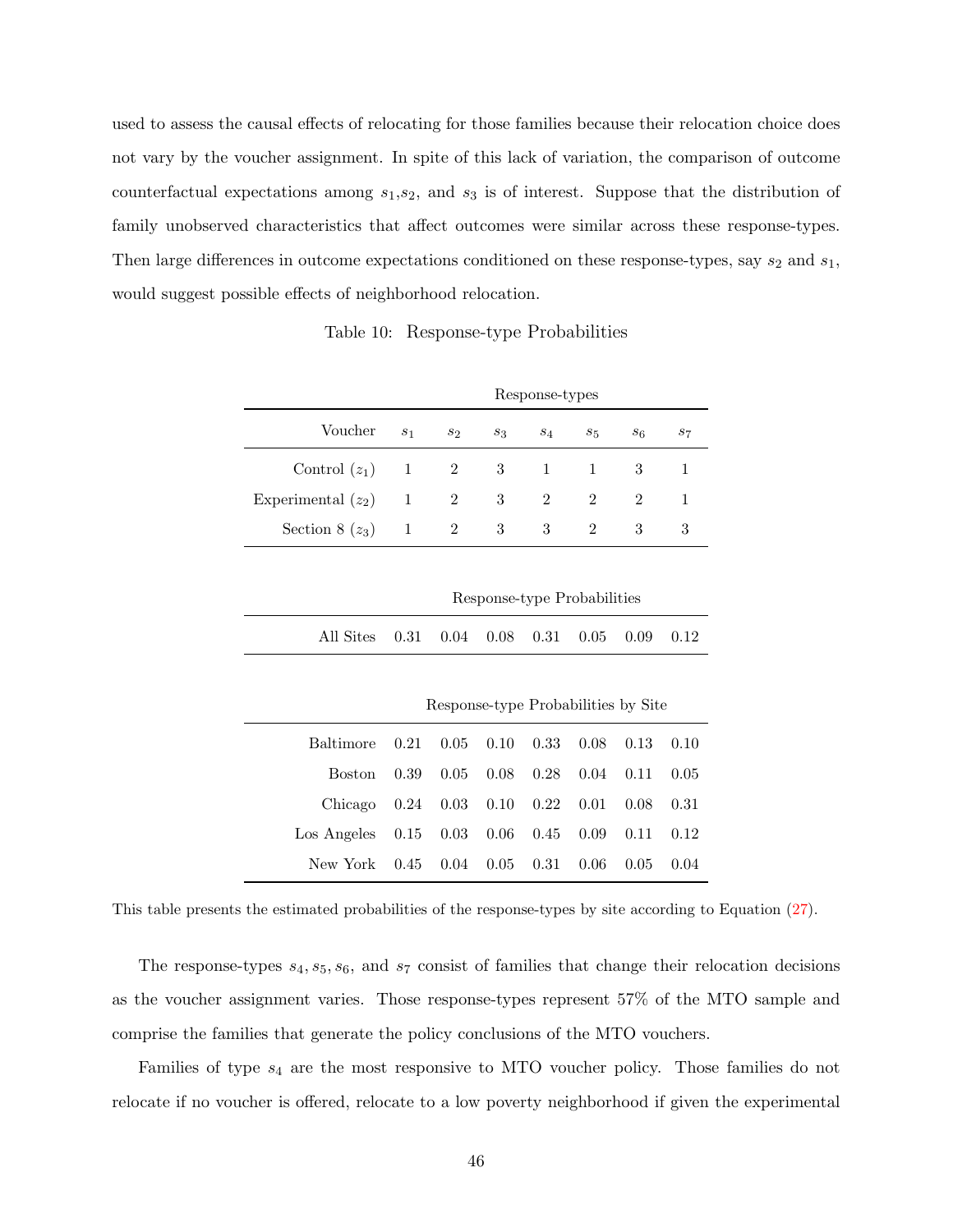voucher and relocate to high poverty neighborhood if given the Section 8 voucher.

Families of type  $s_5$  can be comprehended as families that intend to relocate to a low poverty neighborhood but will do so only if a subsidizing voucher is offered. On the other hand, families of  $s_6$ prefer to relocate to a high poverty neighborhood but would relocate to a low poverty neighborhood if the experimental voucher is offered. Families of type  $s<sub>7</sub>$  would relocate only if they could use a voucher to lease a unit in a high poverty neighborhood.

According to Item  $(3)$  of Theorem  $T-4$ , the expected values of pre-program variables conditioned on response-types are identified. These estimates are presented in Table [11.](#page-47-0)

Families that never move (response-type  $s_1$ ) are more likely to have a disable family member. Families that always move to a low poverty neighborhood (response-type  $s_2$ ) are more likely to be victims of crimes in their original neighborhoods. These  $s_2$ -type families have more schooling, are more likely to employed, less likely to be on welfare and fare better economically than the families of any other response-type. For example, low poverty movers of response-type  $s_2$  are twice as likely to have a car or be employed than the never movers of response-type  $s_1$ . The families that are most responsive to the MTO vouchers (response-type s4) are less likely to have teenage family members. Families most dependent on vouchers to relocate to low poverty neighborhoods (response-type  $s_5$ ) are also the families that most depend on welfare.

The causal effect of low poverty neighborhood relocation can only be assessed for the responsetypes whose decisions include relocate to low poverty neighborhoods and not to relocate. These response-types,  $s_4$  and  $s_5$ , account for a third of the MTO families. I use  $RATE_{\{s_4,s_5\}}(2,1)$  to denote the causal effect for these response-types of relocating to a low poverty neighborhood. In the same fashion, the causal effects of high poverty neighborhood relocation can only be determined for response-types that access the choices of no relocation and high poverty neighborhoods as the voucher assignment changes. These families belong to response-types  $s_4$  and  $s_7$  and represent 43% of the sample. The causal effect of relocating to a high poverty neighborhood for these response-types is denoted by  $RATE_{\{s_4,s_7\}}(3,1)$ .

I evaluate the causal effects of relocation for labor market outcomes surveyed in the interim evaluation. These outcomes are divided into five domains: (1) adult earnings, (2) total income, (3) poverty, (4) self-sufficiency, and (5) employment.

The estimates presented below are conditioned on the sites of the intervention. By this I mean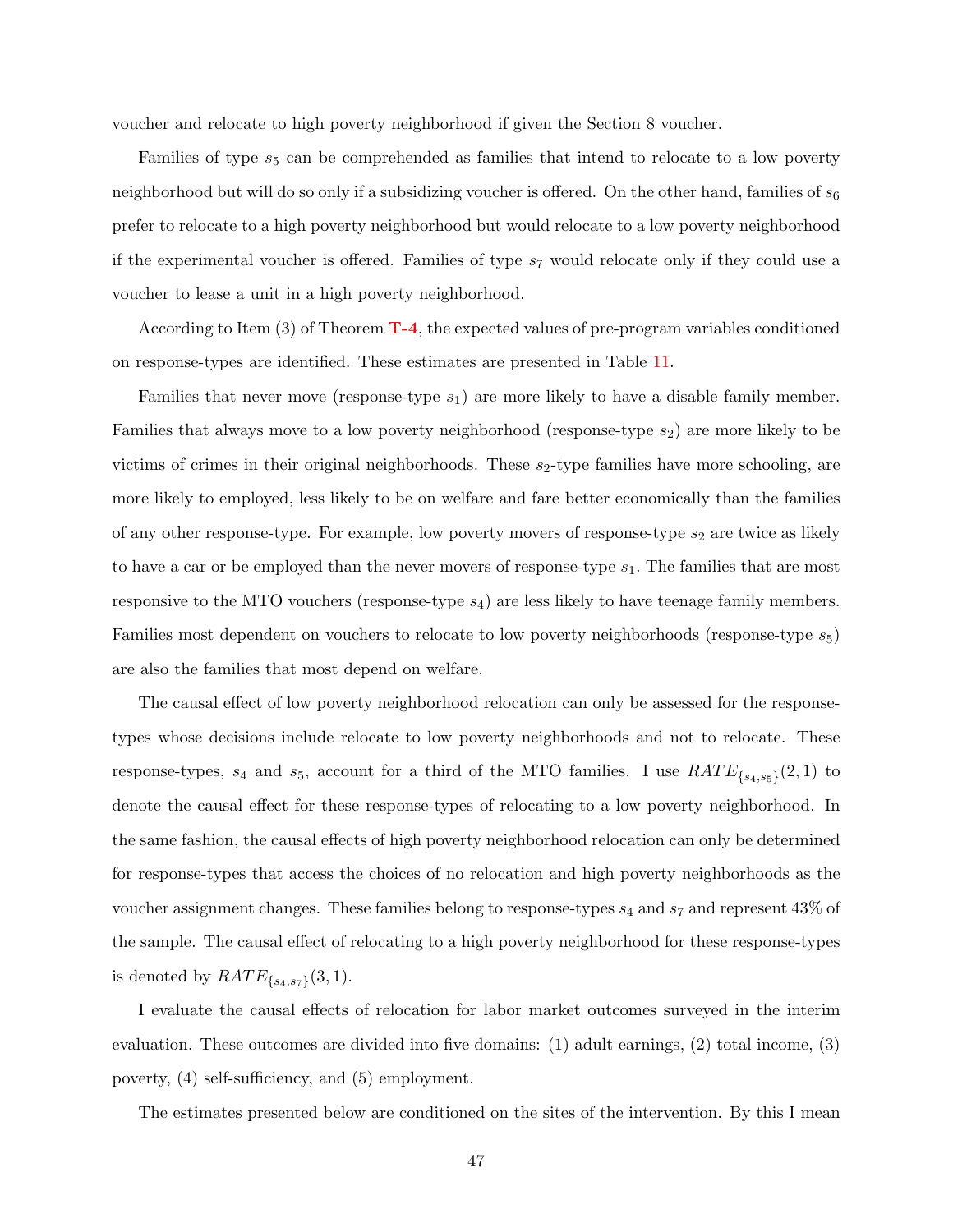Table 11: Expected Value of Pre-program Variables by Response-type Table 11: Expected Value of Pre-program Variables by Response-type

<span id="page-47-0"></span>

|                                                                                   |                  | Response-type s1 | Response-type s2 |          | Response-type s3 |          |                            | Response-type s <sub>4</sub> | Response-type s5 |            |                  | Response-type $\boldsymbol{s}_6$                      | Response-type |                |
|-----------------------------------------------------------------------------------|------------------|------------------|------------------|----------|------------------|----------|----------------------------|------------------------------|------------------|------------|------------------|-------------------------------------------------------|---------------|----------------|
|                                                                                   |                  |                  |                  |          |                  |          |                            |                              |                  |            |                  |                                                       |               | s <sub>7</sub> |
| Variable Name                                                                     | M <sub>ean</sub> | Std.             | Mean             | Std.     | M <sub>ean</sub> | Std.     | Mean                       | Std.                         | M <sub>ean</sub> | Std.       | M <sub>ean</sub> | Std.                                                  | Mean          | $_{\rm std}$   |
| Response-type                                                                     |                  |                  |                  |          |                  |          |                            |                              |                  |            |                  |                                                       |               |                |
| Probabilities                                                                     | 0.31             | 0.01             | 0.04             | 0.01     | 0.08             | 0.01     | 0.31                       | 0.02                         | 0.05             | 0.01       | 0.09             | 0.01                                                  | 0.12          | 0.02           |
| Family                                                                            |                  |                  |                  |          |                  |          |                            |                              |                  |            |                  |                                                       |               |                |
| Disable Household Member                                                          | 0.21             | $0.02\,$         | 0.14             | 0.08     | 0.13             | 0.04     | $\!0.13\!$                 | 0.02                         | 0.14             | 0.10       | 0.16             | 0.06                                                  | 0.12          | 0.06           |
| No teens (ages 13-17) at baseline                                                 | 0.55             | 0.02             | $\!0.63\!$       | 0.11     | 0.70             | $0.05\,$ | 0.72                       | 0.03                         | 0.54             | 0.14       | $0.55\,$         | 0.08                                                  | 0.54          | 0.08           |
| Household size is 2 or smaller                                                    | 0.19             | 0.02             | 0.44             | 0.10     | 0.14             | 0.04     | 0.22                       | 0.03                         | 0.24             | 0.12       | 0.32             | 0.07                                                  | 0.16          | 0.07           |
| Neighborhood                                                                      |                  |                  |                  |          |                  |          |                            |                              |                  |            |                  |                                                       |               |                |
| Baseline Neighborhood Poverty                                                     | 52.24            | 0.64             | 56.06            | $3.70\,$ | 54.84            | 2.01     | 53.35                      | 1.12                         | 58.83            | 4.53       | 60.55            | 2.74                                                  | 67.12         | 3.40           |
| Victim last 6 months (baseline)                                                   | 0.39             | 0.02             | 0.56             | 0.11     | $\rm 0.38$       | $0.06\,$ | 0.43                       | 0.03                         | $0.47$           | $\!0.13\!$ | 0.45             | 0.08                                                  | 0.42          | 0.08           |
| Living in neighborhood $> 5$ yrs.                                                 | 0.66             | 0.02             | 0.75             | 0.11     | 0.59             | 0.05     | 0.61                       | 0.03                         | 0.50             | 0.14       | 0.52             | 0.08                                                  | 0.55          | 0.08           |
| Chat with neighbor                                                                | 0.51             | $0.02\,$         | 0.36             | 0.11     | 0.51             | $0.06\,$ | 0.46                       | 0.03                         | 0.70             | 0.14       | $0.56\,$         | 0.08                                                  | 0.66          | 0.08           |
| Watch for neighbor children                                                       | 0.55             | 0.02             | $0.52\,$         | 0.11     | 0.61             | 0.06     | 0.51                       | 0.03                         | 0.55             | 0.14       | 0.55             | 0.08                                                  | 0.65          | 0.08           |
| Unsafe at night (baseline)                                                        | 0.43             | 0.02             | 0.41             | 0.11     | 0.52             | 0.06     | 0.57                       | 0.03                         | 0.51             | 0.14       | 0.49             | 0.08                                                  | 0.51          | 0.08           |
| Moved due to gangs                                                                | 0.73             | 0.02             | 0.77             | 0.09     | 0.72             | 0.05     | 0.78                       | 0.03                         | 0.76             | 0.12       | 0.87             | 0.07                                                  | 0.82          | 0.07           |
| Schooling                                                                         |                  |                  |                  |          |                  |          |                            |                              |                  |            |                  |                                                       |               |                |
| Has a GED (baseline)                                                              | 0.17             | 0.02             | 0.13             | 0.09     | 0.20             | 0.04     | 0.22                       | 0.03                         | 0.24             | 0.11       | 0.13             | 0.06                                                  | 0.19          | $0.06\,$       |
| Completed high school                                                             | 0.35             | 0.02             | 0.58             | 0.11     | 0.38             | 0.05     | 0.35                       | 0.03                         | 0.35             | 0.14       | $0.46\,$         | 0.08                                                  | $0.38\,$      | $0.08\,$       |
| Enrolled in school (baseline)                                                     | 0.13             | 0.02             | 0.22             | 0.08     | 0.14             | 0.04     | 0.21                       | 0.02                         | $0.07$           | 0.11       | 0.22             | 0.06                                                  | 0.14          | 0.06           |
| Never married (baseline)                                                          | $0.60\,$         | 0.02             | 0.60             | $0.11\,$ | $\!0.64\!$       | $0.05\,$ | 0.65                       | 0.03                         | $0.65\,$         | 0.14       | 0.66             | 0.08                                                  | 0.52          | 0.08           |
| Teen pregnancy                                                                    | 0.21             | 0.02             | 0.30             | $0.10\,$ | 0.20             | 0.05     | 0.24                       | 0.03                         | 0.25             | $\!0.12\!$ | 0.36             | 0.07                                                  | 0.35          | 0.07           |
| Missing GED and H.S. diploma                                                      | 0.08             | 0.01             | 0.06             | 0.06     | 0.07             | 0.02     | 0.05                       | 0.02                         | 0.04             | 0.07       | 0.05             | 0.04                                                  | 0.11          | 0.04           |
| Sociability                                                                       |                  |                  |                  |          |                  |          |                            |                              |                  |            |                  |                                                       |               |                |
| No family in the neigborhood                                                      | 0.64             | 0.02             | 0.51             | 0.11     | 0.70             | 0.05     | 0.68                       | 0.03                         | 0.79             | 0.14       | 0.57             | $0.08\,$                                              | 0.55          | 0.08           |
| Respondent reported no friends                                                    | 0.39             | 0.02             | 0.42             | 0.11     | 0.37             | 0.05     | 0.43                       | 0.03                         | 0.46             | 0.14       | 0.47             | 0.08                                                  | 0.36          | 0.08           |
| Welfare/economics                                                                 |                  |                  |                  |          |                  |          |                            |                              |                  |            |                  |                                                       |               |                |
| AFDC/TANF Recepient                                                               | $0.71\,$         | 0.02             | 0.64             | $0.10\,$ | 0.70             | $0.05\,$ | 0.78                       | $0.03\,$                     | 0.82             | 0.12       | $0.74\,$         | 0.07                                                  | $0.79\,$      | 0.07           |
| Car Owner                                                                         | 0.13             | 0.01             | 0.28             | 0.09     | 0.20             | 0.04     | 0.21                       | 0.03                         | 0.25             | 0.11       | 0.05             | $0.06\,$                                              | 0.14          | $0.06\,$       |
| Adult Employed (baseline)                                                         | 0.23             | 0.02             | 0.46             | 0.10     | 0.22             | 0.05     | 0.20                       | 0.03                         | 0.27             | 0.13       | 0.37             | 0.07                                                  | 0.34          | 0.07           |
| This table shows expected value of the MTO pre-program variables by response-type |                  |                  |                  |          |                  |          | All estimates are weighted |                              |                  |            |                  | according to the weighting index suggested by the MTO |               |                |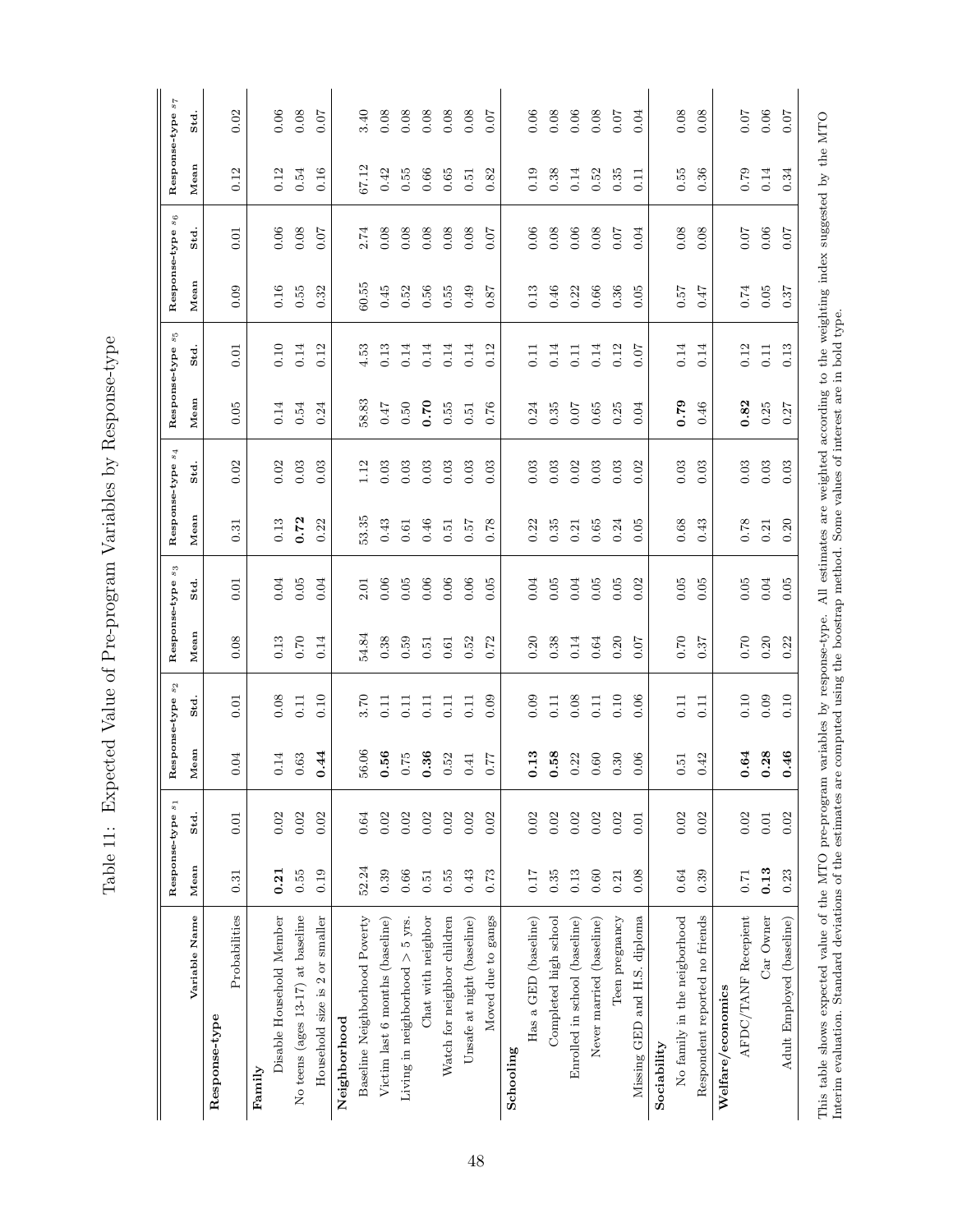that each estimate is a weighted average of the parameters computed by site.  $26$  Table [12](#page-49-0) presents a statistical description of outcome expectations for labor market outcomes conditioned on relocation choices and voucher assignments. For every outcome, the expected values for the families who chose to relocate to a low poverty neighborhood are greater than the values for the families that do not relocate. There are substantial differences across the treatment cells.

Consider the comparison between control families that relocate to a low-poverty and families that decide not to relocate (columns 10 and 5 of Table [12\)](#page-49-0). The outcome expectation differences for the three variables in Total Income domain (second set of rows in Table [12\)](#page-49-0) are \$ 4,812, \$ 7,300 and \$ 6,775 respectively. The corresponding values for control families that relocate to a high-poverty neighborhood are \$1,360, \$1,776 and \$2,214 respectively. The outcome differences associated with low-poverty relocation account for less than a third of the differences associated with low-poverty relocation. These differences do not have a causal interpretation as they do not account for the selection bias generated by the choice of neighborhood relocation.

The Bloom estimator – the voucher's effect divided by the compliance rate for the voucher – is a useful parameter for evaluating the causal effects of the voucher for families that use the voucher. The parameter is of special importance for those interested in examining the policy implications of MTO voucher assignments. Table [13](#page-51-0) presents (1) the Bloom estimator for the experimental group versus control group and (2) the treatment-on-the-treated estimator suggested by Equation [\(28\)](#page-36-0). Section [3.6](#page-36-2) explained that although these parameters yield different interpretations, they are likely to generate similar results in terms of estimation and inference. Table [13](#page-51-0) supports this claim.

The first column of Table [13](#page-51-0) presents the name of the variables and the second column indicates if the variable is reversed so that greater values of a variable are in accord with the expected direction of the effects. Bloom estimates are presented in columns 3–6. Column 3 presents the outcome mean for the control group and column 4 the Bloom estimator.<sup>[27](#page-48-1)</sup> Columns 5 and 6 show the single-hypothesis and multiple-hypothesis single-sided  $p$ -values for the null hypothesis of no effect.<sup>[28](#page-48-2)</sup> Columns 7–10 provide the same analysis of columns 3–6 to the treatment-on-the-treated

<span id="page-48-0"></span> $26$  I follow a parsimonious criteria to select the site indicators as conditioning variables. This selection allows for nonparametric conditioning and avoids potential model misspecification arising from imposing linearity assumptions. In [Pinto](#page-60-1) [\(2014\)](#page-60-1), I examine the question of covariate selection in greater detail. I use a within-site Bayesian Model Averaging following the methods suggested in [Hansen](#page-58-1) [\(2007,](#page-58-1) [2008\)](#page-58-2).

<span id="page-48-1"></span><sup>&</sup>lt;sup>27</sup>Estimates are conditioned on site and weighted according to the weighting index recommended by the MTO interim evaluation.

<span id="page-48-2"></span><sup>&</sup>lt;sup>28</sup> The p-values are computed using the Bootstrap method [\(Efron,](#page-57-1) [1981;](#page-57-1) [Romano,](#page-60-2) [1989\)](#page-60-2) and the multiple hypothesis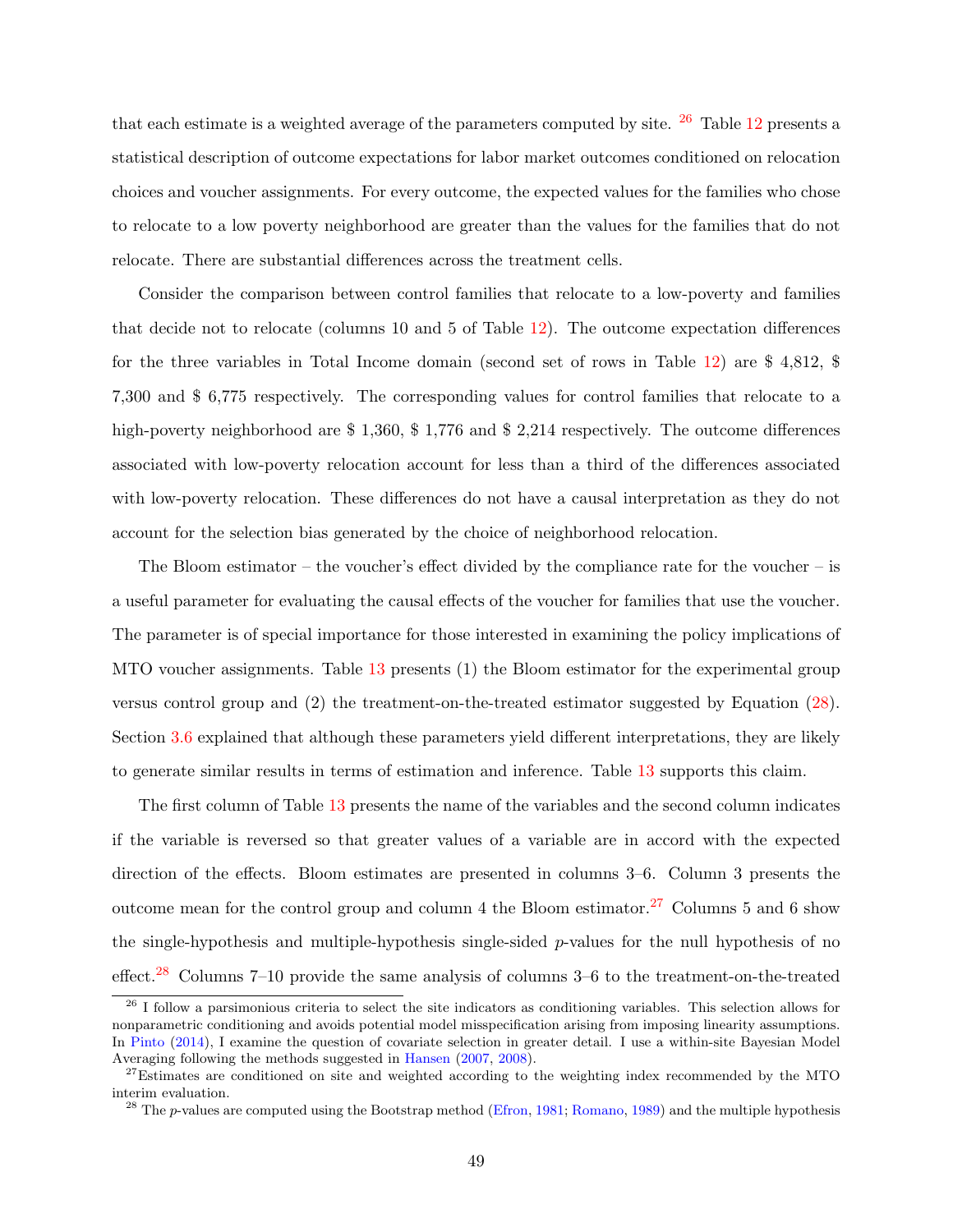| l<br>$\frac{1}{2}$<br>)<br>י<br>בי<br>l<br>ĺ<br>į<br>Ì                                                                                                                                                                                                                                                                                                                                                                                                                                                                                                                                                                                     |
|--------------------------------------------------------------------------------------------------------------------------------------------------------------------------------------------------------------------------------------------------------------------------------------------------------------------------------------------------------------------------------------------------------------------------------------------------------------------------------------------------------------------------------------------------------------------------------------------------------------------------------------------|
| $\frac{1}{2}$<br>j                                                                                                                                                                                                                                                                                                                                                                                                                                                                                                                                                                                                                         |
| $\sum$<br>$-1$<br>$\frac{1}{2}$<br>֧֧֧֧֧֧֧֧֧֧֧֧֧֧֧֧֧֧֧֛֪֧֧֚֝֟֓֝֬֝֬֝֬֝֬֝֓֝֬֝֬֝֬֝֬֟֟֓֝֬֟֬֟֓֟֬֟֬֝֬֜֝֬֟                                                                                                                                                                                                                                                                                                                                                                                                                                                                                                                                        |
| ļ<br>$\frac{1}{2}$<br>l                                                                                                                                                                                                                                                                                                                                                                                                                                                                                                                                                                                                                    |
| $\ddot{\phantom{0}}$<br>$\frac{1}{2}$<br>į<br>)<br>$-1 - 2$                                                                                                                                                                                                                                                                                                                                                                                                                                                                                                                                                                                |
| ١<br>ית היידים היה<br>i<br>I                                                                                                                                                                                                                                                                                                                                                                                                                                                                                                                                                                                                               |
| $\begin{array}{c} \n \downarrow \\ \n \downarrow \\ \n \downarrow \\ \n \downarrow \\ \n \downarrow \\ \n \downarrow \\ \n \downarrow \\ \n \downarrow \\ \n \downarrow \\ \n \downarrow \\ \n \downarrow \\ \n \downarrow \\ \n \downarrow \\ \n \downarrow \\ \n \downarrow \\ \n \downarrow \\ \n \downarrow \\ \n \downarrow \\ \n \downarrow \\ \n \downarrow \\ \n \downarrow \\ \n \downarrow \\ \n \downarrow \\ \n \downarrow \\ \n \downarrow \\ \n \downarrow \\ \n \downarrow \\ \n \downarrow \\ \n \downarrow \\ \n \downarrow \\ \n \downarrow \\ \n \downarrow \\ \n \downarrow \\ \n \downarrow \\ \n \downarrow \\ \n \$ |
| $\frac{1}{4}$<br>こくりょう<br>$\vdash$                                                                                                                                                                                                                                                                                                                                                                                                                                                                                                                                                                                                         |

<span id="page-49-0"></span>

|                                                                                                                                                                                 |                                                                        |        |          | No Relocation |                         |           |                |              | Low-poverty Neighborhood |                 |                                                                                                         |         | High-poverty Neighborhood |           |
|---------------------------------------------------------------------------------------------------------------------------------------------------------------------------------|------------------------------------------------------------------------|--------|----------|---------------|-------------------------|-----------|----------------|--------------|--------------------------|-----------------|---------------------------------------------------------------------------------------------------------|---------|---------------------------|-----------|
|                                                                                                                                                                                 |                                                                        |        | All      |               | Conditioned on Vouchers |           | $\overline{A}$ |              | Conditioned on Vouchers  |                 | $\overline{A}$ ll                                                                                       |         | Conditioned on Vouchers   |           |
|                                                                                                                                                                                 |                                                                        | Sample | Vouchers | Cntl.         | Exper.                  | œ<br>Sec. | Vouchers       | Cntl.        | Exper.                   | œ<br>Sec.       | Vouchers                                                                                                | Cntl.   | Exper.                    | œ<br>Sec. |
| Variable                                                                                                                                                                        | Rev.                                                                   | Size   | 3        | 4             | ŁQ                      | G         | $\overline{z}$ | ${}^{\circ}$ | $\circ$                  | $\overline{10}$ | $\Xi$                                                                                                   | $12\,$  | 13                        | 14        |
| Adult Earnings                                                                                                                                                                  |                                                                        |        |          |               |                         |           |                |              |                          |                 |                                                                                                         |         |                           |           |
| Earnings (2001)                                                                                                                                                                 | $\rm \stackrel{\circ}{\rm \stackrel{\circ}{\rm \scriptscriptstyle M}}$ | 3313   | 8440.1   | 8649.3        | 8584.5                  | 7472.4    | 9684.8         | 11779.2      | 9568.0                   | 9994.3          | 9392.0                                                                                                  | 9235.5  | 9579.2                    | 9220.4    |
| Current Weekly earnings                                                                                                                                                         | $\overline{R}$                                                         | 3311   | 173.2    | 178.8         | $173.0\,$               | 157.7     | 189.2          | 199.9        | 189.1                    | 189.4           | 184.1                                                                                                   | 178.4   | 211.1                     | 178.9     |
| Earnings Range (1 to 6)                                                                                                                                                         | $\tilde{z}$                                                            | 3313   | 2.35     | 2.38          | 2.39                    | 2.22      | 2.54           | 2.94         | 2.53                     | 2.56            | 2.53                                                                                                    | 2.54    | 2.55                      | 2.50      |
| Total Income                                                                                                                                                                    |                                                                        |        |          |               |                         |           |                |              |                          |                 |                                                                                                         |         |                           |           |
| Total income (head)                                                                                                                                                             | $\rm \stackrel{\circ}{\rm \stackrel{\circ}{\rm \scriptstyle X}}$       | 3526   | 11512.6  | 11365.1       | 11689.6                 | 11398.0   | 12665.9        | 16177.1      | 12636.2                  | 12571.6         | 12361.4                                                                                                 | 12725.0 | 13211.0                   | 11999.5   |
| Total household income                                                                                                                                                          | $\overline{R}$                                                         | 3526   | 12871.9  | 13022.1       | 12909.3                 | 12450.3   | 14364.2        | 20322.1      | 14415.4                  | 13194.4         | 13614.5                                                                                                 | 14798.1 | 14770.2                   | 12911.9   |
| Sum of all income                                                                                                                                                               | $\overline{R}$                                                         | 3526   | 15196.4  | 14957.4       | 15284.5                 | 15454.5   | 16527.9        | 21732.7      | 16709.0                  | 15679.3         | 15413.3                                                                                                 | 17171.6 | 17325.0                   | 14375.9   |
| Poverty Line                                                                                                                                                                    |                                                                        |        |          |               |                         |           |                |              |                          |                 |                                                                                                         |         |                           |           |
| Income $<$ 50% poverty line                                                                                                                                                     | ${\rm Yes}$                                                            | 3526   | $-0.34$  | $-0.35$       | $-0.35$                 | $-0.31$   | $-0.33$        | $-0.25$      | $-0.31$                  | $-0.45$         | $-0.37$                                                                                                 | $-0.35$ | $-0.32$                   | $-0.38$   |
| Income $\geq$ 150 % poverty line                                                                                                                                                | $\rm \stackrel{\circ}{\rm \stackrel{\circ}{\rm \scriptscriptstyle M}}$ | 3526   | 0.15     | 0.14          | 0.15                    | 0.18      | 0.18           | 0.17         | 0.18                     | 0.20            | 0.15                                                                                                    | 0.19    | 0.12                      | 0.13      |
| Income $>$ poverty line                                                                                                                                                         | $\overline{R}$                                                         | 3526   | 0.27     | 0.26          | 0.29                    | 0.26      | 0.33           | 0.60         | 0.33                     | 0.30            | 0.31                                                                                                    | 0.39    | 0.33                      | 0.28      |
| Self-sufficiency                                                                                                                                                                |                                                                        |        |          |               |                         |           |                |              |                          |                 |                                                                                                         |         |                           |           |
| Economic self-sufficiency                                                                                                                                                       | $\mathop{\mathsf{S}}\nolimits$                                         | 3499   | 0.17     | 0.17          | 0.18                    | 0.18      | 0.20           | 0.30         | 0.20                     | 0.18            | 0.20                                                                                                    | 0.20    | 0.19                      | 0.20      |
| Employed (no welfare)                                                                                                                                                           | $\mathcal{L}_{\mathsf{O}}$                                             | 3472   | 0.45     | 0.45          | 0.46                    | 75.0      | 0.49           | 0.40         | 0.49                     | 0.51            | 747                                                                                                     | 0.49    | 0.52                      | 0.45      |
| Not in the labor force                                                                                                                                                          | Yes                                                                    | 3508   | $-0.39$  | $-0.37$       | $-0.38$                 | $-0.42$   | $-0.31$        | $-0.39$      | $-0.30$                  | $-0.38$         | $-0.33$                                                                                                 | $-0.41$ | $-0.30$                   | $-0.31$   |
| Self-reported Employment                                                                                                                                                        |                                                                        |        |          |               |                         |           |                |              |                          |                 |                                                                                                         |         |                           |           |
| Employed                                                                                                                                                                        | $\mathsf{S}^{\mathsf{O}}$                                              | 3517   | 0.51     | 0.52          | 0.51                    | 0.49      | 757            | 0.52         | 757                      | 0.55            | 0.55                                                                                                    | 0.53    | 0.61                      | 0.55      |
| Employed with health insurance                                                                                                                                                  | $\overline{S}$                                                         | 3483   | 0.30     | 0.30          | 0.32                    | 0.24      | 0.33           | 0.30         | 0.33                     | 0.32            | 0.31                                                                                                    | 0.29    | 0.34                      | 0.31      |
| Employed full-time                                                                                                                                                              | $\rm \stackrel{\circ}{\rm \stackrel{\circ}{\rm \scriptscriptstyle M}}$ | 3488   | 0.39     | 0.40          | 0.39                    | 0.36      | 0.40           | 0.30         | 0.40                     | 0.39            | 0.40                                                                                                    | 0.39    | 0.45                      | $0.40$    |
| Employed above poverty                                                                                                                                                          | $\tilde{z}$                                                            | 3311   | 0.31     | 0.32          | 0.31                    | 0.30      | 0.34           | 0.29         | 0.34                     | 0.35            | 0.35                                                                                                    | 0.35    | 0.36                      | 0.35      |
| Job for more than a year                                                                                                                                                        | $\mathcal{L}_{\mathsf{O}}$                                             | 3475   | 0.38     | 0.37          | 0.39                    | 0.38      | 0.39           | 0.23         | 0.39                     | 0.38            | 0.38                                                                                                    | 0.36    | 0.44                      | 0.38      |
| This table shows the expected values of labor market variables by relocation choice and voucher assignment. Expectations are conditioned on MTO sites and weighted according    |                                                                        |        |          |               |                         |           |                |              |                          |                 |                                                                                                         |         |                           |           |
| to the index suggested by the MTO Interim Evaluation. Variables are divided into five domains separated by horizontal lines: (1) Adult Earnings; (2) Total Income; (3) Poverty; |                                                                        |        |          |               |                         |           |                |              |                          |                 |                                                                                                         |         |                           |           |
| (4) Self-sufficiency; and (5) Employment. The first column gives                                                                                                                |                                                                        |        |          |               |                         |           |                |              |                          |                 | the variable name. The second column states if the variable is reversed or not. By reversed I mean that |         |                           |           |

the variable is multiplied by -1 such that greater values of the variable denotes a desired score. The third column denotes the sample size. The remaining columns show the expected value of labor market outcomes conditioned on the neighborhood relocation choice and voucher assignment. Column 3 presents the outcome expectation for families that do not relocate. Columns 4-6 present the outcome expectation for families that do not relocate conditioned on voucher assignment: Control group, Experimental group and Section 8 group respectively. Columns 7-10 present the same conditional outcome expectations for families that relocate to low-poverty neighborhood. Columns 11-14 the variable is multiplied by −1 such that greater values of the variable denotes a desired score. The third column denotes the sample size. The remaining columns show the expected value of labor market outcomes conditioned on the neighborhood relocation choice and voucher assignment. Column 3 presents the outcome expectation for families that do not relocate. Columns 4–6 present the outcome expectation for families that do not relocate conditioned on voucher assignment: Control group, Experimental group and Section 8 group respectively. Columns 7–10 present the same conditional outcome expectations for families that relocate to low-poverty neighborhood. Columns 11–14 focus on the hight-poverty neighborhood relocation. focus on the hight-poverty neighborhood relocation.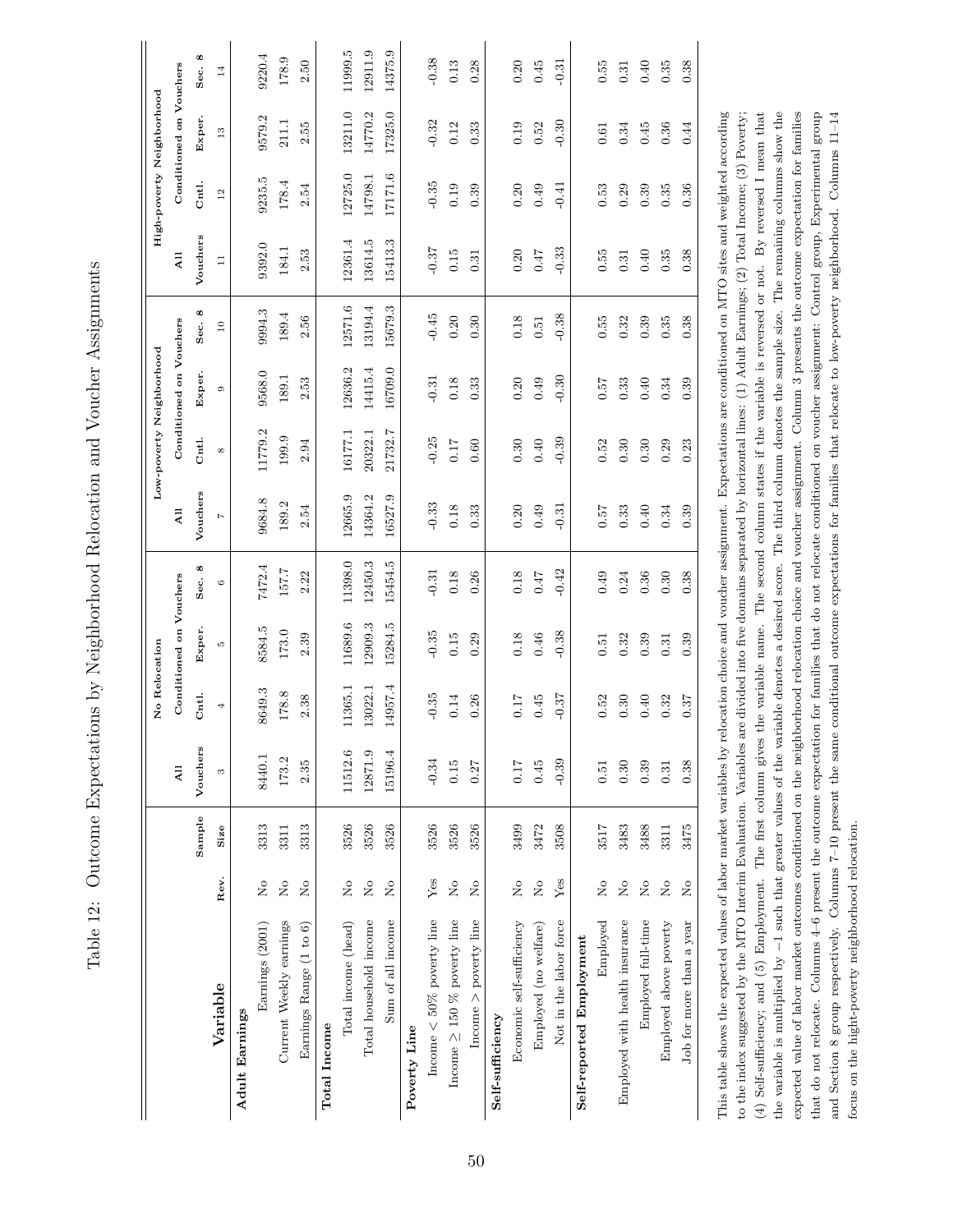estimator of Equation [\(28\)](#page-36-0), that is,  $TOT_2(z_2, z_1)$ .

Table [13](#page-51-0) shows that both methods generate very similar results and no effect survives the multiple hypothesis inference aside from the labor force indicator. A few measures of employment are statistically significant when considering single-hypothesis inference.

Theorem  $T$ -7 shows that the  $TOT$  parameter defined by Equation [\(28\)](#page-36-0) is a weighted average of the causal effects of relocation across the response-types whose decision changes as the voucher assignment varies. In the case of the experimental group versus the control group, the  $TOT<sub>2</sub>(z<sub>2</sub>, z<sub>1</sub>)$  parameter captures the relocation effects associated with response-types  $s<sub>4</sub>, s<sub>5</sub>$ , and  $s_6$ . The  $TOT_2(z_2, z_1)$  assesses half of the MTO sample and is a mixture of the causal effects associated with relocating to a low poverty neighborhood for response-types  $s_4$  and  $s_5$ , that is,  $RATE_{\{s_4,s_5\}}(2,1)$ , and relocating to a high poverty neighborhood for response-type  $s_6$ , that is,  $RATE_{s_6}(2,3)$ .

Section [3.7](#page-38-0) provides the expressions to compute counterfactual outcomes conditioned on responsetypes as well as the average causal effect of neighborhood relocation. The identification of the causal components of the  $TOT_2(z_2, z_1)$  uses post-intervention data on neighborhood poverty levels. Specifically, I rely on available data on the proportion of time that MTO participants lived in neighborhoods that have different poverty levels.

Table [14](#page-53-0) presents three analyses that compare counterfactual outcomes of low-poverty neighborhood relocation and no relocation. The first analysis (columns 3–6) compares families that always relocate to low-poverty neighborhood (response-type  $s_2$ ) with families that never relocate (responsetype s<sub>1</sub>). Notationally, columns 3–6 report the estimates for  $E(Y_\omega|S_\omega = s_2) - E(Y_\omega|S_\omega = s_1)$ . As mentioned, this comparison is not causal nor is it captured by  $TOT_2(z_2, z_1)$ . Theorem **[T-4](#page-31-0)** states that the identification of  $E(Y_{\omega}|S_{\omega}=s_2)-E(Y_{\omega}|S_{\omega}=s_1)$  results from the assumptions that generate the seven economically justified response-types of Table [10.](#page-45-0)

The second analysis (columns 7–10) shows the estimates for the causal effect of low-poverty relocation compared to no relocation evaluated for the response-types that access these two relocation choices as voucher assignments vary. Notationally, columns  $7\n-10$  report the  $RATE_{\{s_4,s_5\}}(2,1)$ which can also be written in terms of counterfactual expectations:  $E(Y_\omega(2) - Y_\omega(1)|S_\omega \in \{s_4, s_5\}).$ 

The identification of  $RATE_{\{s_4,s_5\}}(2,1)$  is discussed in Section [3.7](#page-38-0) and is based on the assumption inference uses the stepdown algorithm of [Romano and Wolf](#page-60-3) [\(2005\)](#page-60-3).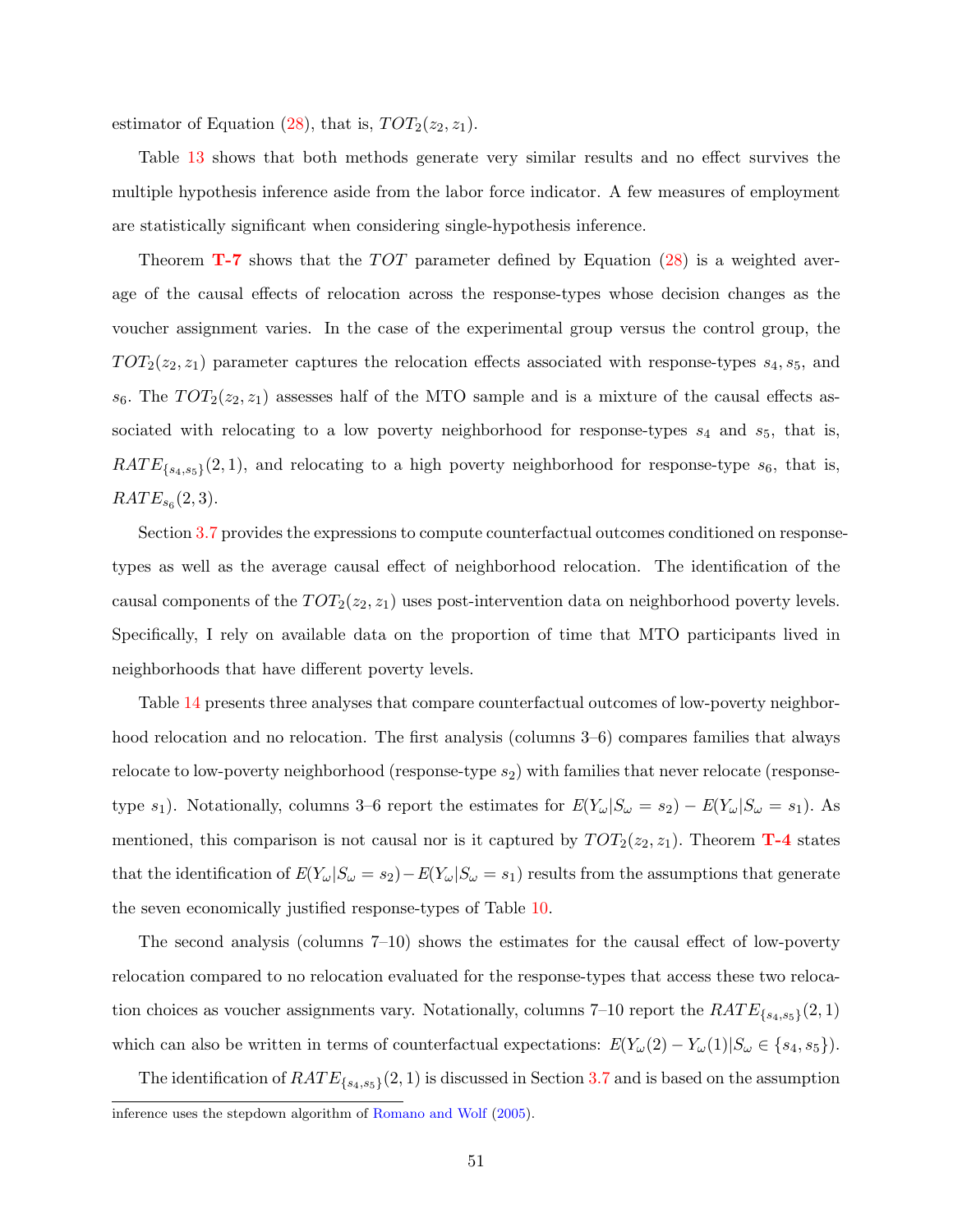|                                    |          |                 | Voucher Effects divided by |             |                          |                 | Voucher Effects divided by            |           |                          |
|------------------------------------|----------|-----------------|----------------------------|-------------|--------------------------|-----------------|---------------------------------------|-----------|--------------------------|
|                                    |          |                 | Compliance Rates           |             |                          |                 | Difference in Relocation Propensities |           |                          |
|                                    |          | <b>Baseline</b> | Bloom                      | Inference   |                          | <b>Baseline</b> | <b>TOT</b>                            | Inference |                          |
|                                    |          | Mean            | Estimator                  | Single      | <b>SD</b>                | Mean            | Estimator                             | Single    | SD                       |
| Variable                           | Rev.     | 3               | $\overline{4}$             | $\,$ 5 $\,$ | $\,$ 6 $\,$              | $\overline{7}$  | $\,$ 8 $\,$                           | $\,9$     | 10                       |
| <b>Adult Earnings</b>              |          |                 |                            |             |                          |                 |                                       |           |                          |
| Earnings (2001)                    | No       | 8878.1          | 677.8                      | 0.27        | 0.37                     | 8878.1          | 706.5                                 | 0.28      | 0.39                     |
| Current Weekly earnings            | No       | 179.0           | 9.96                       | 0.33        | 0.33                     | 179.0           | 11.02                                 | 0.33      | 0.33                     |
| Earnings Range $(1 \text{ to } 6)$ | No       | 2.42            | 0.11                       | 0.27        | 0.39                     | 2.42            | 0.12                                  | 0.27      | 0.38                     |
| <b>Rank Average</b>                | No       | 0.50            | 0.02                       | 0.24        | $\overline{\phantom{0}}$ | 0.50            | 0.02                                  | 0.24      | —                        |
| <b>Total Income</b>                |          |                 |                            |             |                          |                 |                                       |           |                          |
| Total income (head)                | No       | 11803.1         | 1031.4                     | 0.16        | 0.24                     | 11803.1         | 1105.0                                | 0.15      | 0.23                     |
| Total household income             | No       | 13597.7         | 291.2                      | 0.41        | 0.41                     | 13597.7         | 313.8                                 | 0.41      | 0.41                     |
| Sum of all income                  | No       | 15621.2         | 823.5                      | $0.30\,$    | 0.33                     | 15621.2         | 882.4                                 | 0.29      | 0.33                     |
| <b>Rank Average</b>                | $\rm No$ | 0.50            | 0.03                       | 0.15        | $\overline{\phantom{m}}$ | 0.50            | 0.03                                  | 0.15      | $\qquad \qquad -$        |
| Poverty Line                       |          |                 |                            |             |                          |                 |                                       |           |                          |
| Income $< 50\%$ poverty line       | Yes      | $-0.35$         | 0.04                       | 0.23        | 0.46                     | $-0.35$         | 0.04                                  | 0.23      | 0.46                     |
| Income $\geq$ 150 % poverty line   | No       | 0.15            | 0.02                       | 0.25        | 0.38                     | 0.15            | 0.03                                  | 0.25      | 0.38                     |
| Income > powerty line              | No       | 0.30            | 0.02                       | 0.33        | 0.33                     | 0.30            | 0.02                                  | 0.33      | 0.33                     |
| Rank Average                       | No       | 0.50            | 0.01                       | 0.22        | $\overline{\phantom{0}}$ | 0.50            | 0.01                                  | 0.22      | $\overline{\phantom{0}}$ |
| Self-sufficiency                   |          |                 |                            |             |                          |                 |                                       |           |                          |
| Economic self-sufficiency          | No       | 0.18            | 0.02                       | 0.28        | 0.28                     | 0.18            | 0.02                                  | 0.28      | 0.28                     |
| Employed (no welfare)              | $\rm No$ | 0.45            | 0.07                       | 0.10        | 0.17                     | 0.45            | 0.07                                  | 0.10      | 0.17                     |
| Not in the labor force             | Yes      | $-0.38$         | 0.10                       | 0.03        | 0.06                     | $-0.38$         | 0.10                                  | 0.03      | 0.06                     |
| <b>Rank Average</b>                | No       | 0.49            | 0.03                       | 0.06        | $\overline{\phantom{0}}$ | 0.49            | 0.03                                  | 0.06      |                          |
| Self-reported Employment           |          |                 |                            |             |                          |                 |                                       |           |                          |
| Employed                           | No       | 0.52            | 0.05                       | 0.18        | 0.31                     | 0.52            | 0.05                                  | 0.18      | 0.30                     |
| Employed with health insurance     | No       | 0.29            | 0.07                       | 0.08        | 0.17                     | 0.29            | 0.08                                  | 0.08      | 0.18                     |
| Employed full-time                 | No       | 0.39            | 0.02                       | 0.33        | 0.44                     | 0.39            | 0.03                                  | 0.32      | 0.43                     |
| Employed above poverty             | No       | 0.32            | 0.01                       | 0.43        | 0.43                     | 0.32            | 0.01                                  | 0.42      | 0.42                     |
| Job for more than a year           | No       | 0.36            | 0.08                       | 0.05        | 0.15                     | 0.36            | 0.09                                  | 0.05      | 0.15                     |
| Rank Average                       | No       | 0.50            | 0.03                       | 0.12        | $\overline{\phantom{0}}$ | 0.50            | 0.03                                  | 0.12      |                          |

<span id="page-51-0"></span>Table 13: Treatment-on-the-Treated Comparison for No Move versus Low-poverty Relocation

This table compares the labor market outcomes of the Experimental group versus the Control group. It presents the Bloom estimator – voucher effect divided by voucher compliance rate – and the treatment-on-the-treated estimator suggested by Equation [\(28\)](#page-36-0). Outcomes grouped in blocks separated by horizontal lines. The last line of each block of outcomes examines the average of the participant rank across the outcomes within each block. It represent a summary index for the selected variables within each block. First column states the variable name. Second column indicates if the variable is reversed, i.e., multiplied by -1 so that greater values of a variable are inline with the expected direction of the effects. Bloom estimates are presented in columns 3–6. Column 3 gives the outcome mean for the control group and column 4 gives the Bloom estimator. Columns 5 and 6 present the single-hypothesis and multiple-hypothesis single-sided p-values for the null hypothesis of no effect. Columns 7–10 provide the same analysis of columns 3–6 to the treatment-on-the-treated estimator of Equation [\(28\)](#page-36-0). All estimates are weighted by the weighing index recommended by the MTO Interim evaluation. The  $p$ -values are computed using the Bootstrap method [\(Efron,](#page-57-1) [1981;](#page-57-1) [Romano,](#page-60-2) [1989\)](#page-60-2) and the multiple hypothesis inference uses the stepdown algorithm of [Romano and Wolf](#page-60-3) [\(2005\)](#page-60-3). Estimates are nonparametrically conditioned on the site of intervention.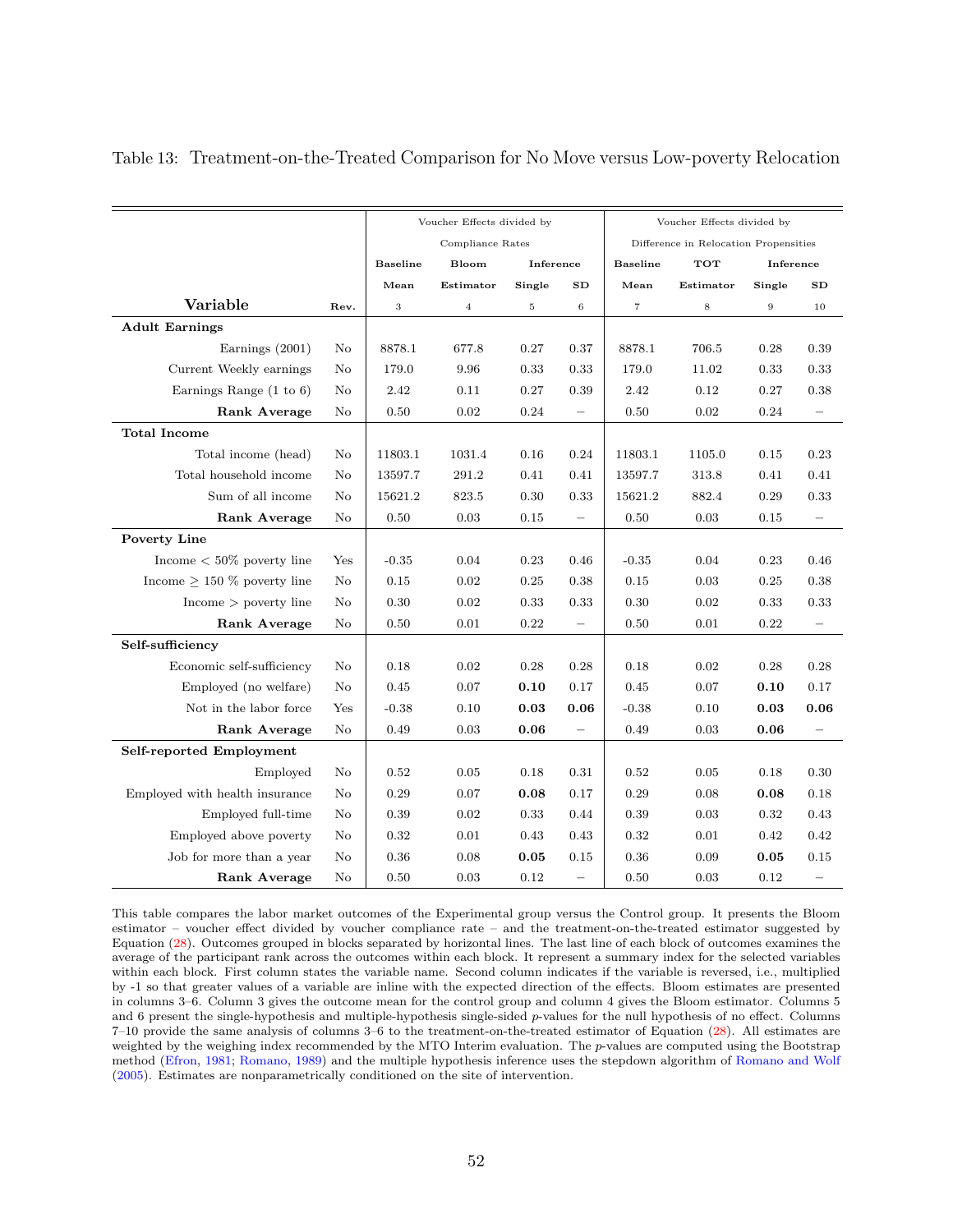that the overall neighborhood quality is not directly caused by the family's unobserved variables. I use available data on post-intervention neighborhood poverty as a proxy for neighborhood quality and I compute  $RATE_{\{s_4,s_5\}}(2,1)$  according to Equation [\(35\)](#page-42-2). In Section [3.7,](#page-38-0) I explain that the assumptions that render the identification of  $RATE_{\{s_4,s_5\}}(2,1)$  are testable. I test these assumption in Tables  $A.5-A.7$  $A.5-A.7$  of Web Appendix  $F$  and do not reject the assumptions that identify  $RATE_{\{s_4,s_5\}}(2,1).$ 

The third analysis (columns  $11-14$ ) shows the estimates for the average causal effect of lowpoverty relocation versus no relocation. Notationally, columns 11–14 report  $E(Y_\omega(2)-Y_\omega(1))$  which is estimated according to Equation  $(36)$ . The identification of this average causal effect, too, relies on the assumptions that identify  $RATE_{\{s_4,s_5\}}(2,1)$ .

Each analysis consists of four columns: (1) a baseline mean; (2) the expected difference of the outcome counterfactuals; (3) the one-sided  $p$ -values for single-hypothesis inference that the estimated effect is equal to zero; (4) the one-sided multiple-hypothesis p-values. All estimates are weighted by the weighing index recommended by the MTO Interim evaluation. The *p*-values are computed using the Bootstrap method [\(Efron,](#page-57-1) [1981;](#page-57-1) [Romano,](#page-60-2) [1989\)](#page-60-2) and the multiple hypothesis inference employs the stepdown algorithm of [Romano and Wolf](#page-60-3) [\(2005\)](#page-60-3). The reported parameters are conditioned on the site of intervention.

I find statistically significant effects on the labor market outcomes associated with Adult Earning, Total Income and Poverty-line (first three blocks of variables) while the effects for the outcomes associated with Self-sufficiency and Self-reported Employment (last two block of variables) are not statistically significant. Those results are in contrast with the  $TOT$  estimates of Table [13.](#page-51-0)

In summary, the biggest counterfactual differences are derived from comparisons of responsetypes  $s_2$  and  $s_1$ , followed by  $RATE_{\{s_4,s_5\}}(2,1)$  and then by the average relocation effect  $E(Y_\omega(2) Y_{\omega}(1)$ ). Columns 5–6 of Table [14](#page-53-0) reveals that the outcome difference between response-types  $s_2$  and  $s_1$  is statistically significant for Adult Earnings and total income. The inference survives the multiple hypothesis correction. The table also documents statistically significant results for the causal effect on neighborhood relocation (Columns 7–10) on labor market outcomes and average causal effect of relocation (Columns 11–14) for total income outcomes. The results for self-sufficiency and employment displayed in Table [14](#page-53-0) are not statistically significant.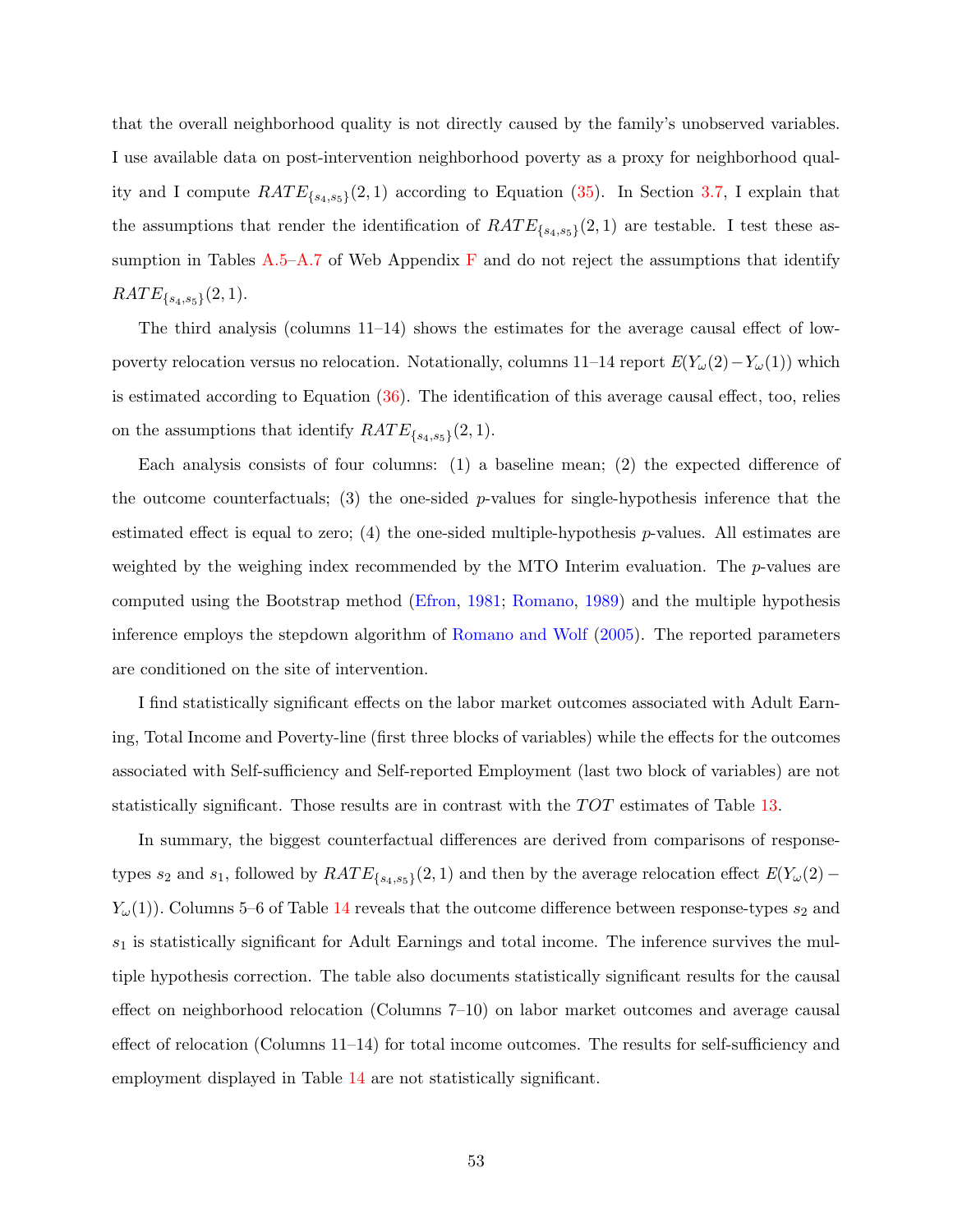| i<br>C                                                                                                                                                                                                                               |
|--------------------------------------------------------------------------------------------------------------------------------------------------------------------------------------------------------------------------------------|
|                                                                                                                                                                                                                                      |
| ;<br>;                                                                                                                                                                                                                               |
| $\frac{1}{1}$                                                                                                                                                                                                                        |
|                                                                                                                                                                                                                                      |
| ĺ<br>֧֧֚֚֝֝֬<br>֧֚֚֝<br>֧֚֝                                                                                                                                                                                                          |
| $\frac{1}{2}$<br>ĺ<br>I                                                                                                                                                                                                              |
|                                                                                                                                                                                                                                      |
| real Hotel Homongo treno Linnaparaon ton Lorr porsortre Hologation repeat Nio Hologa<br>l<br>Ì                                                                                                                                       |
|                                                                                                                                                                                                                                      |
| <b>The School Control of the School Control of the School Control of the School Control of the School Control of the School Control of the School Control of the School Control of the School Control of the School Control of t</b> |
| ļ                                                                                                                                                                                                                                    |
|                                                                                                                                                                                                                                      |
| Ŝ                                                                                                                                                                                                                                    |
|                                                                                                                                                                                                                                      |
| ĺ<br>$\frac{1}{2}$                                                                                                                                                                                                                   |

<span id="page-53-0"></span>

|                                  |                                                    |          | Response-type Comparison |           |                          |                | Causal Effects                     |           |                          |                 | Average Treatment Effects |                                           |              |
|----------------------------------|----------------------------------------------------|----------|--------------------------|-----------|--------------------------|----------------|------------------------------------|-----------|--------------------------|-----------------|---------------------------|-------------------------------------------|--------------|
|                                  |                                                    | S        | $= s_2$ versus $S = s_1$ |           |                          |                | for Response-types $s_4$ and $s_5$ |           |                          |                 | All Response-types        |                                           |              |
|                                  |                                                    | Base     | Diff.                    | Inference |                          | Base           | Diff.                              | Inference |                          | Base            | Diff.                     | Inference                                 |              |
|                                  |                                                    | Mean     | Means                    | Single    | $\mathbf{s}\mathbf{D}$   | Mean           | Means                              | Single    | GS                       | Mean            | Means                     | Single                                    | GS           |
| Variable Name                    | Rev.                                               | $\infty$ | 4                        | r.        | $\circ$                  | $\overline{1}$ |                                    | $\circ$   | $\Xi$                    | $\overline{11}$ | $^{\rm 12}$               | $\mathrel{\mathop:}^{\mathrel{\mathop:}}$ | 14           |
| Adult Earnings                   |                                                    |          |                          |           |                          |                |                                    |           |                          |                 |                           |                                           |              |
| Earnings (2001)                  | $\rm _{X}^{\circ}$                                 | 7363.9   | 4447.8                   | 0.03      | 0.05                     | 8652.5         | 1156.1                             | 0.09      | 0.13                     | 8576.3          | 1059.1                    | 0.10                                      | 0.13         |
| Current Weekly earnings          | $\stackrel{\circ}{\simeq}$                         | 154.2    | 22.830                   | 0.27      | 0.27                     | 198.6          | $8.171\,$                          | 0.28      | 0.28                     | 180.0           | 10.740                    | 0.23                                      | 0.23         |
| Earnings Range (1 to 6)          | $\stackrel{\circ}{\simeq}$                         | 2.208    | 0.731                    | 0.04      | 0.05                     | 2.329          | 0.176                              | 0.14      | 0.17                     | 2.364           | 0.153                     | 0.16                                      | 0.20         |
| Rank Average                     | $\stackrel{\circ}{\mathbf{Z}}$                     | 0.466    | 0.073                    | 0.09      | $\mathbf{I}$             | 0.504          | 0.015                              | 0.26      | $\mathbf{I}$             | 0.498           | 0.015                     | 0.26                                      | $\mathbf{I}$ |
| <b>Total Income</b>              |                                                    |          |                          |           |                          |                |                                    |           |                          |                 |                           |                                           |              |
| Total income (head)              | $\mathsf{S}^{\mathsf{O}}$                          | 11460.9  | 4433.9                   | 0.01      | 0.02                     | 10892.3        | 1047.7                             | 0.10      | 0.10                     | 11514.9         | 1019.3                    | 0.09                                      | 0.09         |
| Total household income           | $\stackrel{\circ}{\simeq}$                         | 12545.8  | 7416.0                   | 0.01      | 0.01                     | 12596.5        | 1676.9                             | 0.07      | 0.07                     | 12745.1         | 1522.8                    | 0.07                                      | 0.07         |
| Sum of all income                | $\tilde{z}$                                        | 15565.5  | 5733.3                   | 0.03      | 0.03                     | 14240.4        | 2264.7                             | 0.02      | 0.05                     | 14788.2         | 1933.4                    | 0.03                                      | 0.07         |
| Rank Average                     | $\rm _{X}^{\circ}$                                 | 0.489    | 0.152                    | 0.01      |                          | 0.464          | 0.026                              | 0.13      |                          | 0.486           | 0.023                     | 0.16                                      |              |
| Poverty Line                     |                                                    |          |                          |           |                          |                |                                    |           |                          |                 |                           |                                           |              |
| Income $<$ 50% poverty line      | ${\rm Yes}$                                        | $-0.302$ | 0.038                    | 0.36      | 0.53                     | $-0.337$       | 0.032                              | 0.08      | 0.21                     | $-0.347$        | 0.025                     | 0.12                                      | 0.30         |
| Income $\geq$ 150 % poverty line | $\rm \stackrel{\circ}{\rm X}$                      | 0.179    | $-0.006$                 | 0.53      | $\,0.53$                 | 0.138          | 0.065                              | 0.02      | 0.03                     | 0.150           | 0.049                     | 0.03                                      | 0.06         |
| Income $>$ poverty line          | $\mathop{\mathsf{S}}$                              | 0.253    | 0.341                    | 0.00      | 0.00                     | 0.219          | 0.030                              | 0.19      | 0.19                     | 0.279           | 0.023                     | 0.23                                      | 0.23         |
| Rank Average                     | $\rm \stackrel{\circ}{\rm X}$                      | 0.505    | 0.062                    | 0.05      |                          | 0.485          | 0.021                              | 0.11      | $\overline{\phantom{a}}$ | 0.496           | 0.016                     | 0.16                                      | $\mathbf{I}$ |
| Self-sufficiency                 |                                                    |          |                          |           |                          |                |                                    |           |                          |                 |                           |                                           |              |
| Economic self-sufficiency        | $\stackrel{\circ}{\simeq}$                         | 0.179    | 0.109                    | 0.17      | 0.29                     | 0.155          | 0.035                              | 0.15      | 0.29                     | 0.168           | 0.034                     | 0.13                                      | 0.24         |
| Employed (no welfare)            | $\stackrel{\circ}{\mathbf{Z}}$                     | 0.468    | $-0.090$                 | 0.81      | 0.81                     | $0.471\,$      | $-0.009$                           | 0.52      | 0.52                     | 0.461           | 0.010                     | 0.35                                      | 0.35         |
| Not in the labor force           | $Y$ es                                             | $-0.430$ | 0.040                    | 0.30      | 0.43                     | $-0.300$       | 0.022                              | 0.24      | 0.34                     | $-0.348$        | 0.019                     | 0.22                                      | 0.35         |
| Rank Average                     | $\stackrel{\circ}{\mathbf{Z}}$                     | 0.487    | 0.012                    | 0.33      | $\overline{\phantom{a}}$ | 0.506          | 0.008                              | 0.32      |                          | 0.499           | 0.010                     | 0.28                                      | $\mathbf{I}$ |
| Self-reported Employment         |                                                    |          |                          |           |                          |                |                                    |           |                          |                 |                           |                                           |              |
| Employed                         | $\rm \stackrel{\circ}{\rm \stackrel{>}{\rm \sim}}$ | 0.489    | 0.008                    | 0.51      | 0.79                     | 0.578          | $0.008\,$                          | 0.38      | 0.56                     | 0.536           | 0.012                     | 0.33                                      | 0.51         |
| Employed with health insurance   | $\rm \stackrel{\circ}{\rm X}$                      | 0.240    | 0.041                    | 0.29      | $\!0.61\!$               | 0.316          | $-0.001$                           | 0.46      | 0.54                     | 0.304           | $0.007$                   | 0.39                                      | 0.46         |
| Employed full-time               | $\stackrel{\mathtt{o}}{\mathtt{x}}$                | 0.357    | $-0.088$                 | 0.86      | 0.93                     | 0.429          | $0.005\,$                          | 0.37      | 0.56                     | 0.392           | 0.015                     | 0.29                                      | 0.49         |
| Employed above poverty           | $\rm _{X}^{\circ}$                                 | 0.288    | $-0.029$                 | 0.62      | 0.84                     | 0.347          | $-0.006$                           | 0.47      | 0.47                     | 0.329           | 0.006                     | 0.37                                      | $0.37\,$     |
| Job for more than a year         | $\stackrel{\circ}{\simeq}$                         | 0.373    | $-0.154$                 | 0.95      | 0.95                     | 0.399          | 0.003                              | 0.39      | 0.55                     | 0.390           | $0.008$                   | $0.35\,$                                  | 0.52         |
| Rank Average                     | $\rm \stackrel{\circ}{\rm \bf Z}$                  | 0.487    | $-0.027$                 | 0.76      |                          | 0.515          | $-0.000$                           | 0.44      |                          | 0.505           | 0.004                     | 0.39                                      |              |

to low-poverty neighborhoods (response-type  $s_2$ ) and families that never move (response-type  $s_1$ ). The second analysis shows the causal effects of low-poverty neighborhood relocation that are defined for response-type This table examines causal parameters associated with the choice of relocation to low-poverty neighborhood versus no relocation for labor market outcomes. MTO Outcomes on this table are grouped in blocks separated by horizontal lines. The last line of each block of outcomes examines the average of the participant rank across the outcomes within block. First column states the variable name. Second column indicates if the variable is reversed, i.e., multiplied by -1 so that greater values of a variable are inline with the expected direction of the effects. The remaining columns refer to three analysis of counterfactual outcome expectations. The first analysis compares families that always move expectations. The third and fourth columns show the single-hypothesis and multiple-hypothesis single-sided p-values for the null hypothesis of no effect respectively. All estimates are weighted by the weighing index recommended by the MTO Interim evaluation. The *p*-values are computed using the Bootstrap method (Efron, 1981; Romano, This table examines causal parameters associated with the choice of relocation to low-poverty neighborhood versus no relocation for labor market outcomes. MTO Outcomes on this table are grouped in blocks separated by horizontal lines. The last line of each block of outcomes examines the average of the participant rank across the outcomes within block. First column states the variable name. Second column indicates if the variable is reversed, i.e., multiplied by -1 so that greater values of a variable are inline with the expected direction of the effects. The remaining columns refer to three analysis of counterfactual outcome expectations. The first analysis compares families that always move to low-poverty neighborhoods (response-type s2) and families that never move (response-type s1). The second analysis shows the causal effects of low-poverty neighborhood relocation that are defined for response-types s<sub>4</sub> and s<sub>5</sub>., i.e., RATE<sub>{s4,s5</sub>}(2, 1). The third analysis evaluates the average causal effect for low-poverty neighborhood relocation. Results of each analysis are displayed in four columns. The first column shows the baseline outcome expectation. The second column shows the difference in the outcome expectations. The third and fourth columns show the single-hypothesis and multiple-hypothesis single-sided p-values for the null hypothesis of no effect respectively. All estimates are weighted by the weighing index recommended by the MTO Interim evaluation. The p-values are computed using the Bootstrap method [\(Efron,](#page-57-1) [1981;](#page-57-1) [Romano,](#page-60-2) 1989) and the multiple hypothesis inference uses the stepdown algorithm of Romano and Wolf (2005). Estimates are nonparametrically conditioned on the site of intervention. [1989\)](#page-60-2) and the multiple hypothesis inference uses the stepdown algorithm of [Romano](#page-60-3) and Wolf [\(2005\)](#page-60-3). Estimates are nonparametrically conditioned on the site of intervention.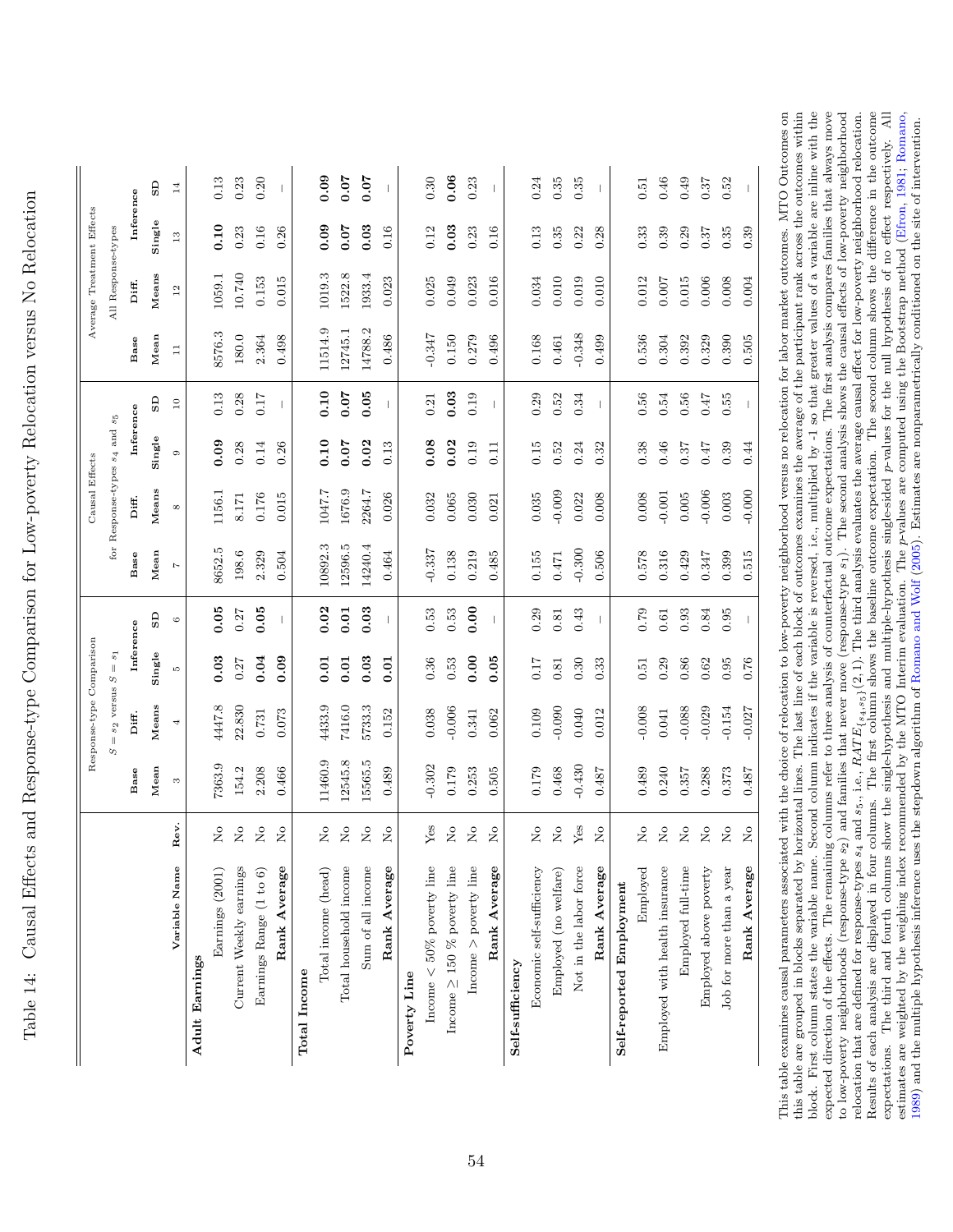# 5 Summary and Conclusions

This paper examines the causal effects of neighborhood relocation on socioeconomic outcomes. A fundamental challenge in neighborhood-level research is accounting for the selection bias generated by residential sorting. I address this challenge by exploiting the features of the Moving to Opportunity (MTO) project, a prominent social experiment that devised the method of randomized controlled trials to investigate neighborhood effects.

MTO is a housing experiment designed to investigate the social and economic consequences of relocating poor families from America's most distressed urban neighborhoods to low-poverty communities. MTO randomly assigns vouchers that can be used to subsidize the rent of a housing unit if the family agrees to relocate to a better neighborhood.

The intervention assigned participating families to three groups: a control group, an experimental group and the Section 8 group. The families assigned to the control group were offered no voucher. Experimental families were offered a voucher that could be used to lease a unit in a low poverty neighborhood if the family agreed to relocate. The Section 8 recipients were offered a voucher that could be used to lease a unit in either low or high poverty neighborhoods. The MTO program did not force voucher compliance but rather created incentives for neighborhood relocation.

An influential literature on MTO used randomized vouchers to evaluate the intention-to-treat ITT effect – the voucher's causal effect – and the treatment-on-the-treated  $TOT$  effect – the voucher's effect divided by the voucher's compliance rate. These effects are the most useful and appropriate parameters to examine the policy implications of the MTO voucher assignments. Randomized vouchers, however, do not render the identification of the causal effects of *neighborhood* relocation on socioeconomic outcomes. To assess those, it is necessary to account for the selection bias generated by the family relocation decision.

I contribute to the MTO literature by quantifying a new set of parameters that have a clear interpretation in terms of the causal effects of neighborhood relocation. The interpretation of these effects is based on the seven economically justified response-types described in Table [10.](#page-45-0) I develop a novel method that explores the economic and causal features of the project's design to solve the problem of selection bias generated by neighborhood sorting. To this end, I consider an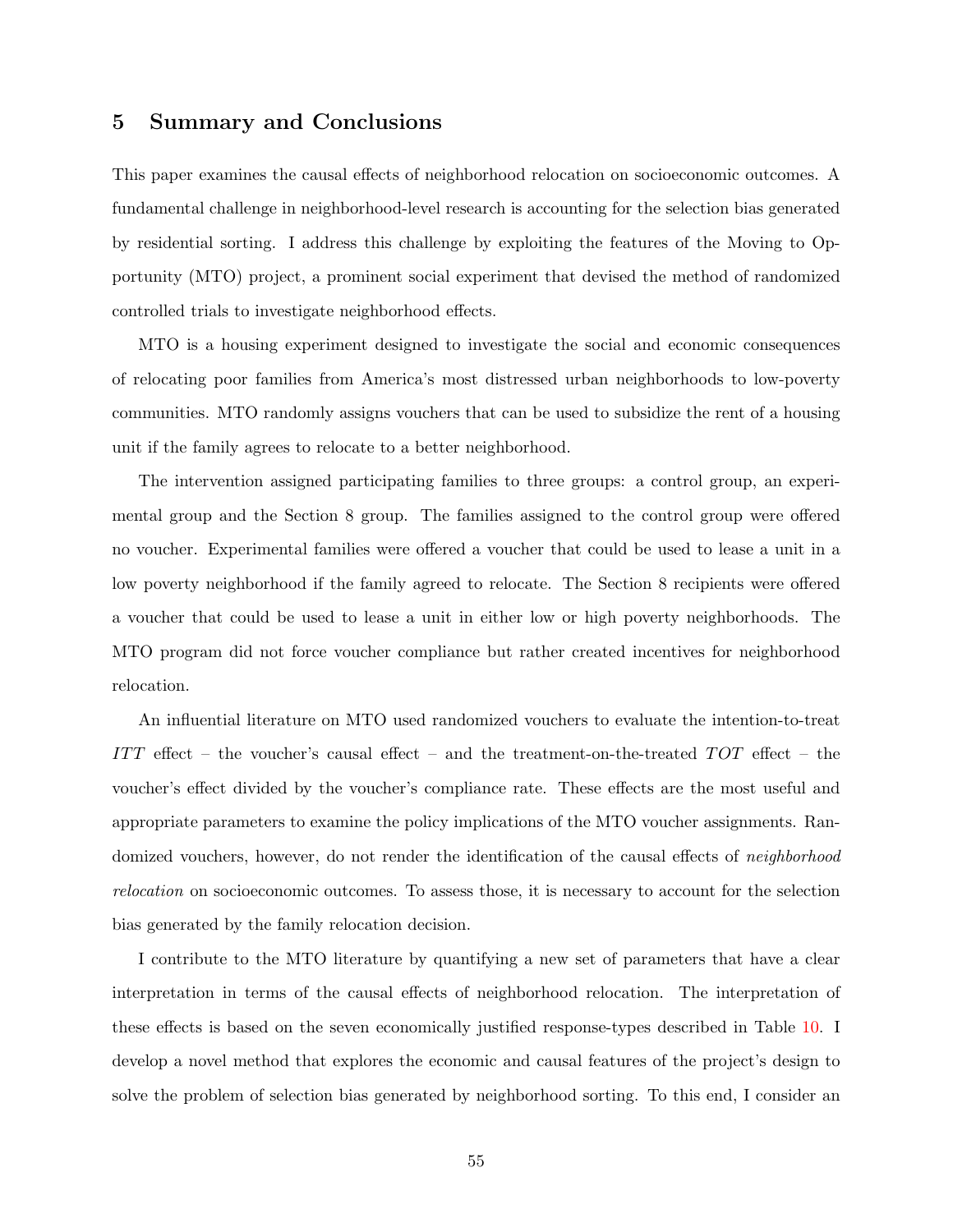unordered choice model in which vouchers play the role of instrumental variables for neighborhood relocation and families decide among three relocation alternatives: (1) no relocation, (2) relocation to a low-poverty neighborhood; and (3) relocation to a high-poverty neighborhood.

Those who intend to nonparametric identify the causal effects of neighborhood relocation face a major challenge: the experimental variation of MTO vouchers is insufficient to identify all possible counterfactual relocation decisions. My identification strategy overcomes this challenge by combining economic theory, the tools of causal inference and the experimental variation from data.

I employ economic reasoning such as the Strong Axiom of Revealed Preferences to reduce the gap between the number of counterfactual relocation decisions and the values that the instrumental variable takes. Upon this approach, I identify a range of counterfactual outcomes and latent probabilities associated economically justifiable relocation patterns of MTO participants. This method allows to decompose the  $TOT$  parameter into interpretable components associated with the causal effects of neighborhood relocation. For instance, the  $TOT$  parameter that compares the experimental group with the control group can be expressed as a mixture of two effects: (1) the causal effect of relocating to a low poverty neighborhood versus not relating; and (2) the causal effect of relocating to a low poverty neighborhood versus relocating to a high poverty neighborhood.

I achieve point identification by using tools of causal inference from the literature on causality and Bayesian networks [\(Lauritzen,](#page-59-2) [1996;](#page-59-2) [Pearl,](#page-60-4) [2009\)](#page-60-4). I exploit the assumption that the overall quality of a neighborhood is not directly caused by the unobserved family variables. Even though the neighborhood quality correlates with the family unobserved variables because of neighborhood sorting. I use available data on post-intervention neighborhood poverty as a proxy for neighborhood quality. Under these assumptions, I show that it is possible to nonparametrically identify the causal effects of neighborhood relocation.

My empirical analysis agrees with the previous literature that shows no statistically significant  $TOT$  effects on economic outcomes. However, I obtain sharper results than my predecessors by focusing on the causal effects of neighborhood relocation rather than voucher effects. I find statistically significant effects of neighborhood relocation for identifiable subpopulations of MTO. Moreover, I find statistically significant results for the average causal effects of neighborhood relocation.

The identification challenge posed by the MTO intervention is an instance of a more general class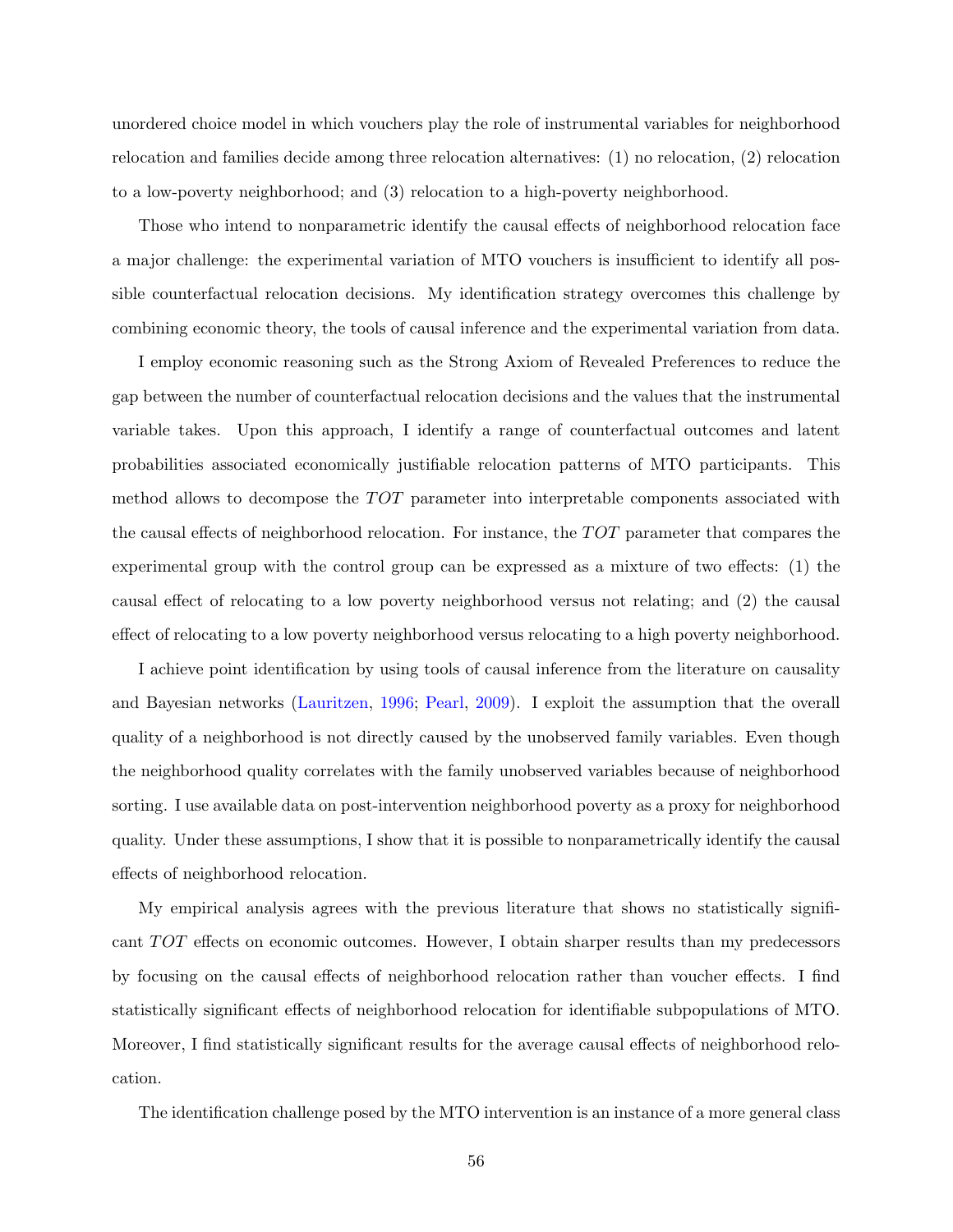of econometric problems wherein variation in instrumental variables is insufficient to identify the treatment effects of interest. The methodology proposed here is general and applies widely to the case of unordered choice models with categorical instrumental variables and multiple treatments.

# References

- Aliprantis, D. (2014). Assessing the evidence on neighborhood effects from moving to opportunity. Umpublished Manuscript.
- Aliprantis, D. and F. G. Richter (2014). Evidence of neighborhood effects from mto: Lates of neighborhood quality. Umpublished Manuscript.
- <span id="page-56-1"></span>Altonji, J. G., T. E. Elder, and C. R. Taber (2005). Selection on observed and unobserved variables: Assessing the effectiveness of catholic schools. Journal of Political Economy 113, 151–184.
- <span id="page-56-0"></span>Angrist, J. D., G. W. Imbens, and D. Rubin (1996). Identification of causal effects using instrumental variables. Journal of the American Statistical Association 91 (434), 444–455.
- Balke, A. and J. Pearl (1994). Probabilistic evaluation of counterfactual queries. Proceedings of the Twelfth National Conference on Artificial Intelligence 1, 230237.
- Bergstrom, L. and M. van Ham (2012). Understanding neighbourhood effects: Selection bias and residential mobility. In M. van Ham, D. Manley, N. Bailey, L. Simpson, and D. Maclennan (Eds.), Neighbourhood effects research : new perspectives, Chapter 4. New York: Springer Science Dordrecht.
- Bloom, H. S. (1984). Accounting for no-shows in experimental evaluation designs. Evaluation Review 82 (2), 225–246.
- Blundell, R., M. Browning, and I. Crawford (2003). Nonparametric engel curves and revealed preference. Econometrica 71, 205–240.
- Blundell, R., M. Browning, and I. Crawford (2008). Best nonparametric bounds on demand responses. Econometrica 76, 1227–1262.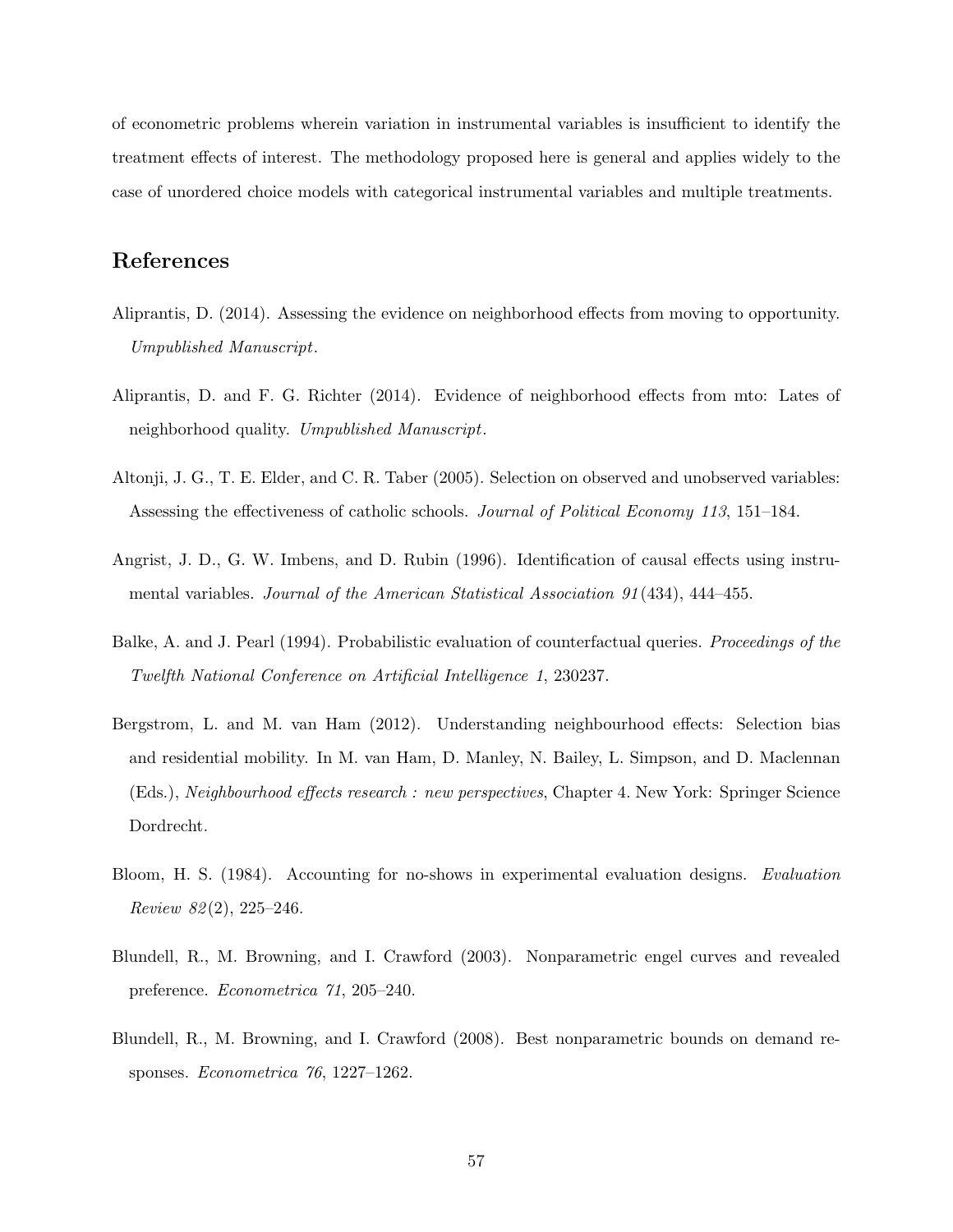- Blundell, R., D. Kristensen, and R. Matzkin (2014). Bounding quantile demand functions using revealed preference inequalities. Journal of Econometrics 179, 112–127.
- Brualdi, R. (1980). Matrices of zeros and ones with fixed row and column sum vectors. Lin. Algebra Appl. 33, 159231.
- <span id="page-57-0"></span>Clampet-Lundquist, S. and D. Massey (2008). Neighborhood effects on economic self-sufficiency: A reconsideration of the moving to opportunity experiment. American Journal of Sociology 114,  $107 - 143.$
- Curley, A. (2005). Theories of urban poverty and implications for public housing policy. Journal of Scociology and Social Welfare 32 (2).
- <span id="page-57-2"></span>Dawid, A. P. (1976). Properties of diagnostic data distributions. *Biometrics 32*(3), 647–658.
- Dawid, A. P. (1979). Conditional independence in statistical theory (with discussion). *Journal of* the Royal Statistical Society. Series B (Statistical Methodological) 41 (1), 1–31.
- Durlauf, S. N. (2004). Neighborhood effects. In Handbook of Regional and Urban Economics (1 ed.), Volume 4, Chapter 20, pp. 2173–2242. Elsevier.
- <span id="page-57-1"></span>Efron, B. (1981). Nonparametric estimates of standard error: The jackknife, the bootstrap and other methods. *Biometrika*  $68(3)$ , 589–599.
- Frangakis, C. and D. Rubin (2002). Principal stratification in causal inference. Biometrics, 2129.
- Frisch, R. (1938). Autonomy of economic relations: Statistical versus theoretical relations in economic macrodynamics. Paper given at League of Nations. Reprinted in D.F. Hendry and M.S. Morgan (1995), The Foundations of Econometric Analysis, Cambridge University Press.
- Gennetian, L. A., M. Sciandra, L. Sanbonmatsu, J. Ludwig, L. F. Katz, G. J. Duncan, J. R. Kling, and R. C. Kessler (2012). The long-term effects of moving to opportunity on youth outcomes. Cityscape [Internet] 14, 137–68.
- Haavelmo, T. (1944). The probability approach in econometrics. *Econometrica 12* (Supplement), iii–vi and 1–115.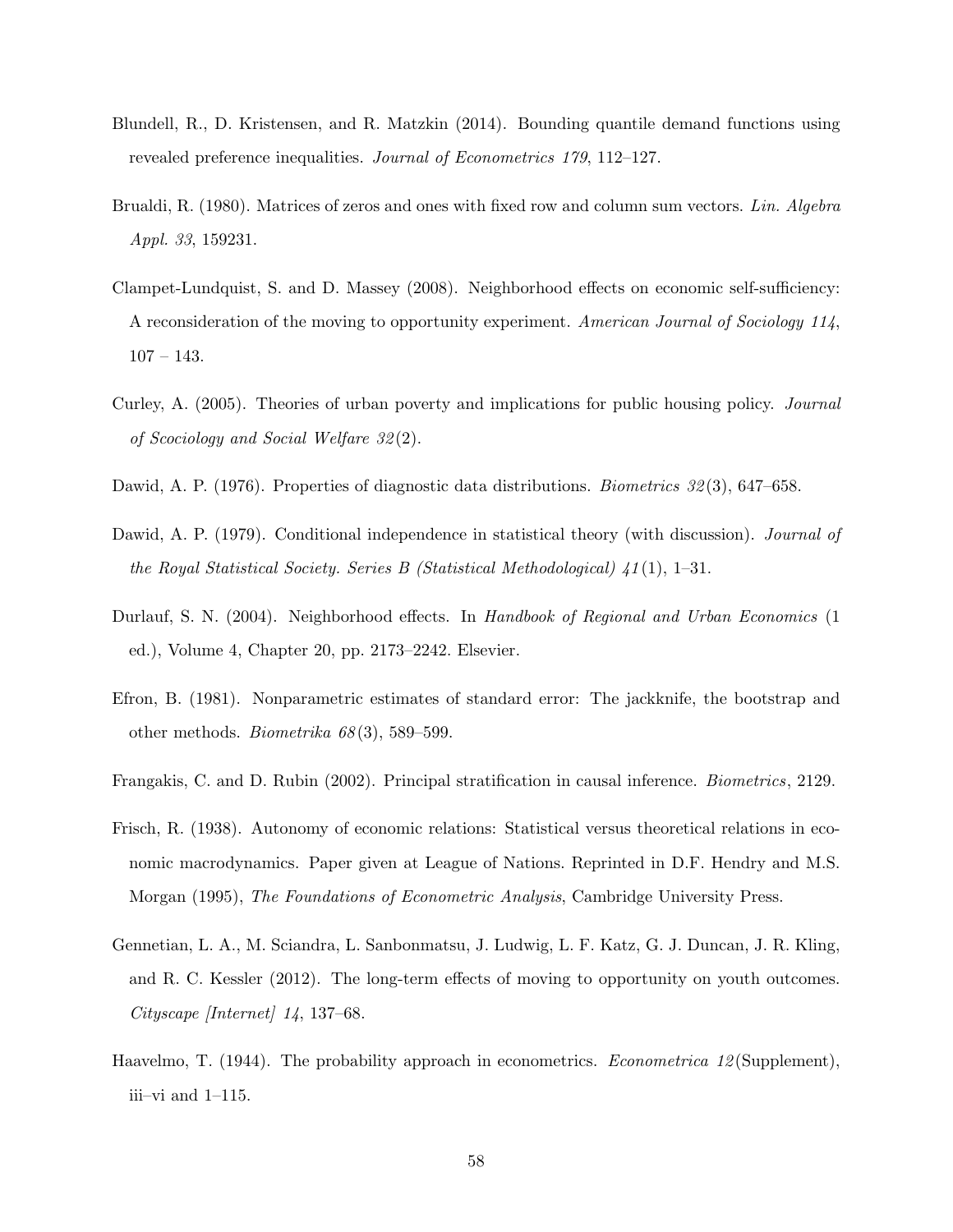- Hanratty, M. H., S. A. McLanahan, and B. Pettit (2003). Los angeles site findings. In J. Goering and J. Feins (Eds.), Choosing a Better Life, pp. 245–274. Washington, DC: The Urban Institute Press.
- <span id="page-58-1"></span>Hansen, B. E. (2007). Least squares model averaging. Econometrica 75, 1175–1189.
- <span id="page-58-2"></span>Hansen, B. E. (2008). Least squares forecast averaging. *Journal of Econometrics* 146, 342–350.
- Heckerman, D. and R. Shachter (1995). Decision-theoretic foundations for causal reasoning. Journal of Artificial Intelligence Research 3, 405430.
- Heckman, J. and R. Pinto (2013a). Causal analysis after haavelmo. Economic Theory Forthcoming.
- Heckman, J. and R. Pinto (2013b). A unified approach to examine treatment effects: Causality and identification. Unpiblished Manuscript.
- Heckman, J. and R. Pinto (2014a). Generalized monotonicity: Causality and identification of unordered categorical treatment effects. Unpublished Manuscript.
- <span id="page-58-0"></span>Heckman, J. J. and R. Pinto (2014b). Causal analysis after haavelmo. Econometric Theory, 1–37.
- Heckman, J. J. and R. Pinto (2014c). Econometric mediation analyses: Identifying the sources of treatment effects from experimentally estimated production technologies with unmeasured and mismeasured inputs. Econometric Reviews, forthcoming.
- Heckman, J. J. and S. Urzúa (2010, May). Comparing IV with structural models: What simple IV can and cannot identify. Journal of Econometrics 156 (1), 27–37.
- Heckman, J. J., S. Urzúa, and E. J. Vytlacil (2006). Understanding instrumental variables in models with essential heterogeneity. Review of Economics and Statistics 88 (3), 389–432.
- Heckman, J. J., S. Urzúa, and E. J. Vytlacil (2008). Instrumental variables in models with multiple outcomes: The general unordered case. Les Annales d'Economie et de Statistique 91-92, 151–174.
- Heckman, J. J. and E. J. Vytlacil (2007). Econometric evaluation of social programs, part II: Using the marginal treatment effect to organize alternative economic estimators to evaluate social programs and to forecast their effects in new environments. In J. Heckman and E. Leamer (Eds.), Handbook of Econometrics, Volume 6B, pp. 4875–5144. Amsterdam: Elsevier.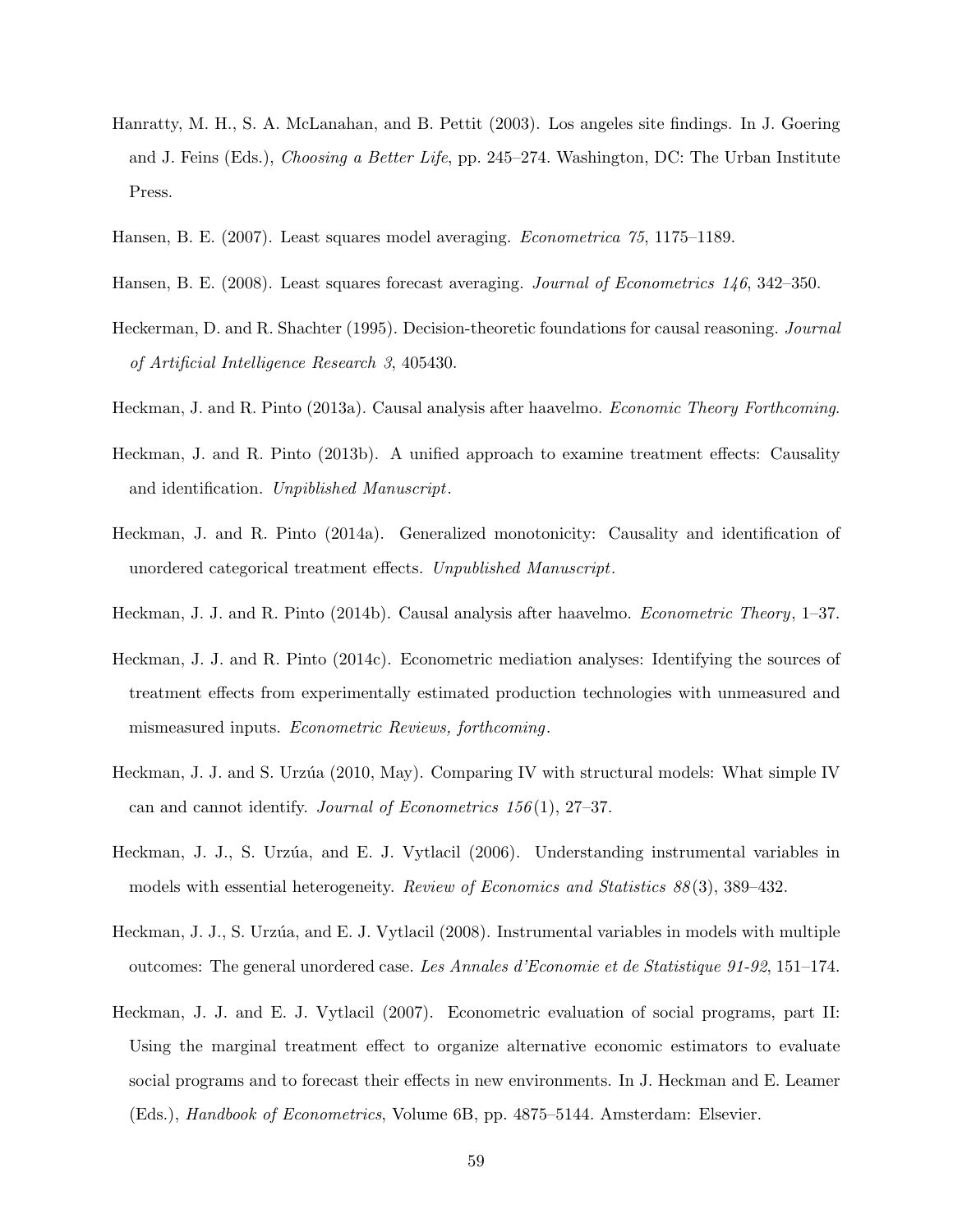- <span id="page-59-0"></span>Imbens, G. W. and J. D. Angrist (1994, March). Identification and estimation of local average treatment effects. *Econometrica*  $62(2)$ , 467–475.
- Katz, L. F., J. Kling, and J. B. Liebman (2001). Moving to opportunity in boston: Early results of a randomized mobility experiment. Quarterly Journal of Economics 116, 607–654.
- Katz, L. F., J. Kling, and J. B. Liebman (2003). Boston site findings. In J. Goering and J. Feins (Eds.), Choosing a Better Life, pp. 177–212. Washington, DC: The Urban Institute Press.
- Kiiveri, H., T. P. Speed, and J. B. Carlin (1984). Recursive causal models. Journal of the Australian Mathematical Society (Series A), 30–52.
- Kitamura, Y., , and J. Stoye (2014). Nonparametric analysis of random utility models. Umpublished Maniscript.
- Kline, P. and M. Tartari (2014). Bounding the labor supply responses to a randomized welfare experiment: A revealed preference approach. Umpublished Manuscript.
- <span id="page-59-1"></span>Kling, J. R., J. B. Liebman, and L. F. Katz (2007). Experimental analysis of neighborhood effects. Econometrica 75, 83–119.
- Kling, J. R., J. Ludwig, and L. F. Katz (2005). Neighborhood effects on crime for female and male youth: Evidence from a randomized housing voucher experiment. The Quarterly Journal of Economics 120, 87–130.
- Ladd, H. F. and J. Ludwig (2003). The effects of mto on educational op-portunities in baltimore. In J. Goering and J. Feins (Eds.), Choosing a Better Life, pp. 117–151. Washington, DC: The Urban Institute Press.
- <span id="page-59-2"></span>Lauritzen, S. L. (1996). Graphical Models (Oxford Statistical Science Series ed.), Volume 17. Oxford University Press.
- Leventhal, T. and J. Brooks-Gunn (2003). New york site findings. In J. Goering and J. Feins (Eds.), Choosing a Better Life, pp. 213–244. Washington, DC: The Urban Institute Press.
- Ludwig, J., G. J. Duncan, and J. Pinkston (2005). Housing mobility programs and economic selfsufficiency: Evidence from a randomized experiment. *Journal ofPublic Economics 89*, 131–156.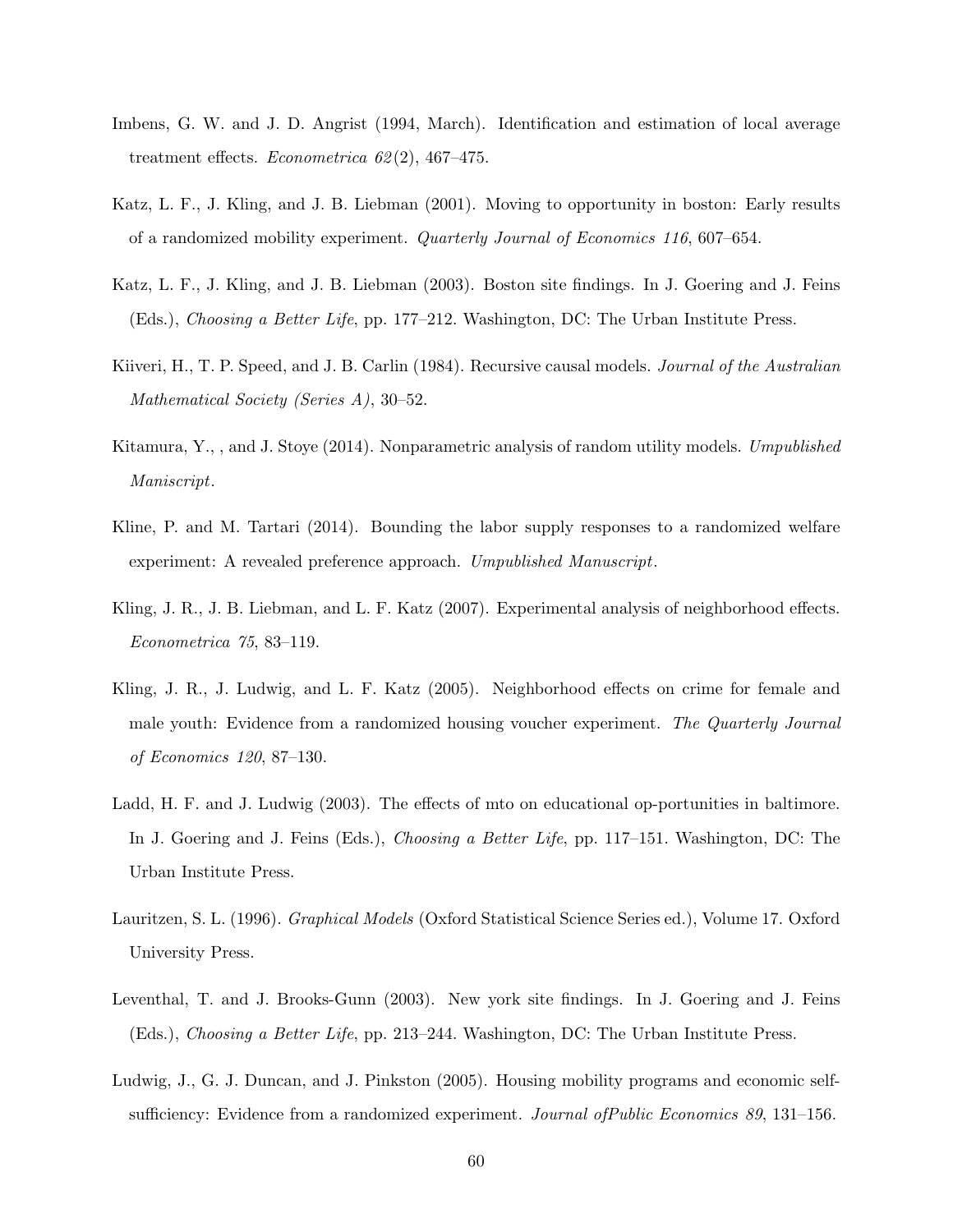- Ludwig, J., P. Hirschfield, and G. J. Duncan (2001). Urban poverty and juvenile crime: Evidence from a randomized housing mobility experiment. Quarterly Journal of Economics 116, 665–679.
- McFadden, D. (2005). Revealed stochastic preference: A synthesis. Economic Theory 26, 245–264.
- McFadden, D. and K. Richter (1991). Stochastic rationality and revealed stochastic preference. Preferences, Uncertainty and Rationality,ed. by J. Chipman, D. McFadden, and M.K. Richter. Boulder: Westview Press, 161–186.
- Orr, L., J. D. Feins, R. Jacob, and E. Beecroft (2003). Moving to Opportunity Interim Impacts Evaluation. Washington, DC: U.S. Department of Housing and Urban Development Office of Policy Development & Research.
- <span id="page-60-0"></span>Pearl, J. (1995, December). Causal diagrams for empirical research. *Biometrika 82(4)*, 669–688.
- <span id="page-60-4"></span>Pearl, J. (2009). *Causality: Models, Reasoning and Inference* (Second ed.). Cambridge University Press.
- <span id="page-60-1"></span>Pinto, R. (2014). Evaluation of the causal effects of neighborhood relocation in mto. Umpublished Manuscript.
- Robins, J. M. and S. Greenland (1992). Identifiability and exchangeability for direct and indirect effects. Epidemiology 3, 143–155.
- <span id="page-60-2"></span>Romano, J. P. (1989). Bootstrap and randomization tests of some nonparametric hypotheses. The Annals of Statistics  $17(1)$ , 141–159.
- <span id="page-60-3"></span>Romano, J. P. and M. Wolf (2005, March). Exact and approximate stepdown methods for multiple hypothesis testing. Journal of the American Statistical Association 100 (469), 94–108.
- <span id="page-60-5"></span>Ryser, H. (1957). Combinatorial properties of matrices of zeros and ones. Pacific J. Math. 7, 10731082.
- Sampson, R. J., J. D. Morenoff, and T. Gannon-Rowley (2002). Assessing "neighborhood effects": Social processes and new directions in research. Annual Review of Sociology 28, 443–78.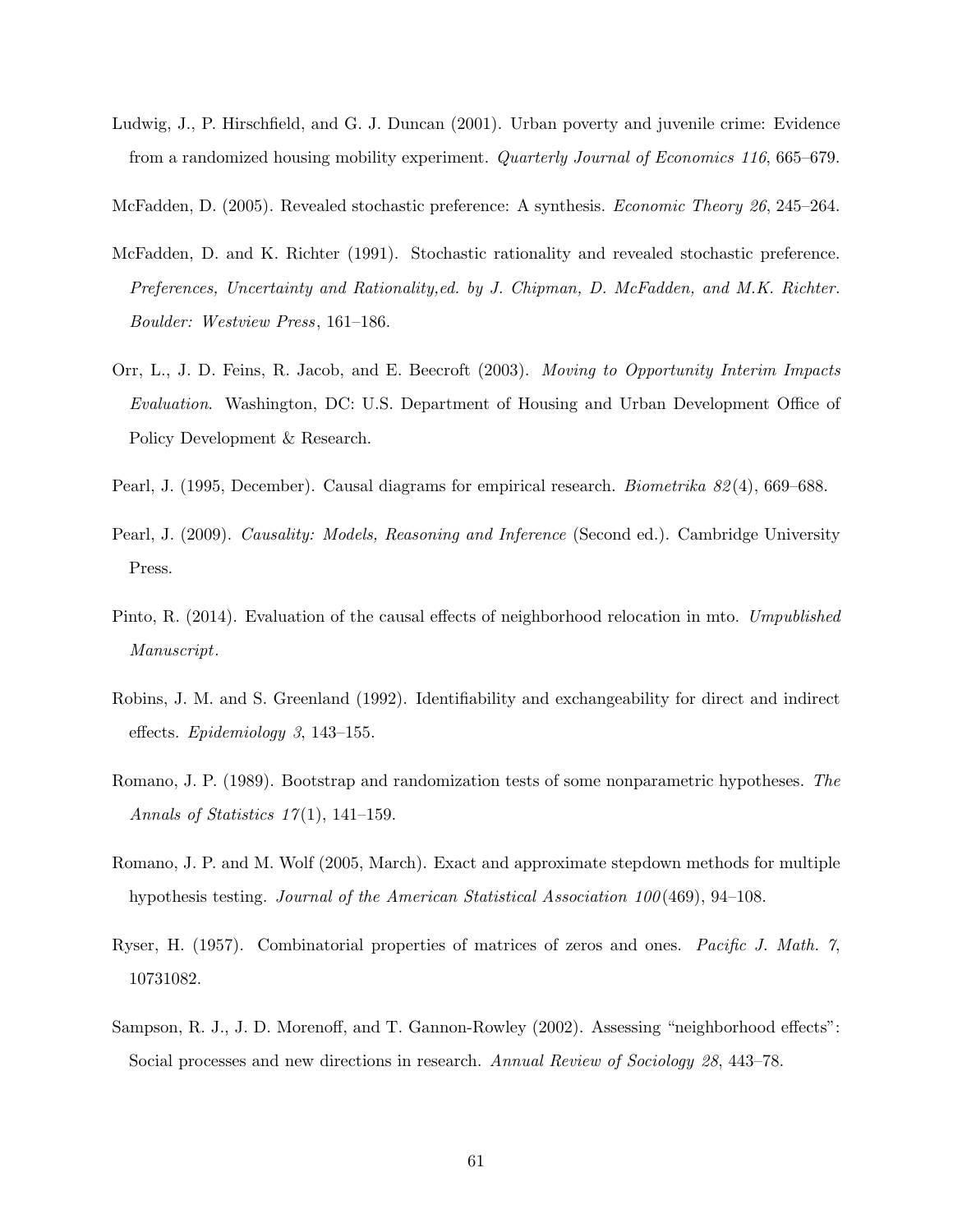- Sobel, M. E. (2006). What do randomized studies of housing mobility demonstrate?: Causal inference in the face of interference. Journal of the American Statistical Association 101, 1398– 1407.
- van Ham, M., D. Manley, N. Bailey, L. Simpson, and D. Maclennan (2012). Neighbourhood effects research : new perspectives. In M. van Ham, D. Manley, N. Bailey, L. Simpson, and D. Maclennan (Eds.), Neighbourhood effects research : new perspectives, Chapter 1. New York: Springer Science Dordrecht.
- <span id="page-61-0"></span>Vytlacil, E. J. (2002, January). Independence, monotonicity, and latent index models: An equivalence result. *Econometrica*  $70(1)$ , 331-341.
- Wilson, W. (1987). The Truly Disadvantaged: The Inner City, the Underclass, and Public Policy. Chicago, IL: University of Chicago Press, Chicago.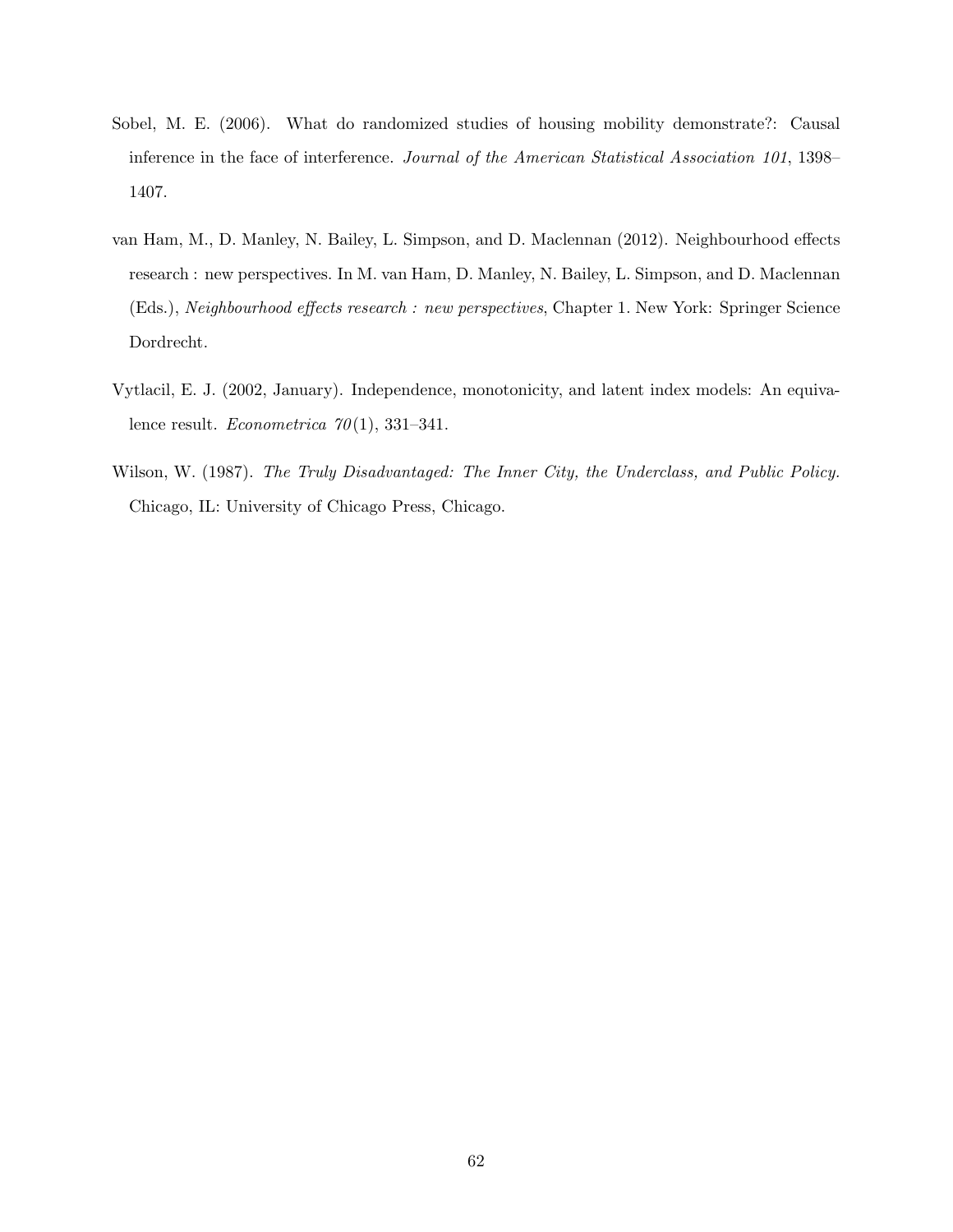# A Mathematical Appendix - Proofs

This appendix presents the proofs of lemmas and theorems stated in the main paper. **Proof of Lemma [L-1:](#page-20-2)** 

*Proof.* Let  $x_{\omega}(z,t) = \max_{(k)\in W_{\omega}(z,t)} u_{\omega}(x,t)$  be choice of consumption goods when family is faced with instrument  $z \in \{1,2,3\}$  and neighborhood relocation  $t \in \{1,2,3\}$ . Also let  $[x_{\omega}(z,t),t]$  is a bundle of goods and neighborhood choices. Then, by SARP:

<span id="page-62-1"></span><span id="page-62-0"></span>if 
$$
[x_{\omega}(z,t),t] \succ [x_{\omega}(z,t'),t']
$$
  
and  $W_{\omega}(z,t) \subseteq W_{\omega}(z',t), W_{\omega}(z,t') \supseteq W_{\omega}(z',t')$   
then  $[x_{\omega}(z',t),t] \succ [x_{\omega}(z',t'),t']$ . (37)

Also, we have that:

$$
C_{\omega}(z) = t \Leftrightarrow [x_{\omega}(z, t), t] \succ [x_{\omega}(z, t'), t'], \forall t' \in \{1, 2, 3\} \setminus \{t\},\tag{38}
$$

We now proof the Theorem choice restrictions:

- 1.  $C_{\omega}(1) = 2 \Rightarrow [x_{\omega}(1, 2), 2] \succ [x_{\omega}(1, 1), 1]$  and  $[x_{\omega}(1, 2), 2] \succ [x_{\omega}(1, 3), 3]$ .
	- By [A-1](#page-19-0),  $W_w(1,2) \subset W_w(2,2)$ , and by [A-2](#page-20-3),  $W_w(1,1) = W_w(2,1)$  thus by [\(37\)](#page-62-0) and  $[x_w(1,2),2] \succ$  $[x_{\omega}(1,1),1]$  we have that  $[x_{\omega}(2,2),2] \succ [x_{\omega}(2,1),1]$ . Again, by  $A-1,W_{\omega}(1,2) \subset W_{\omega}(2,2)$  $A-1,W_{\omega}(1,2) \subset W_{\omega}(2,2)$ , and by  $A-2$ ,  $W_w(1,3) = W_w(2,3)$  thus by [\(37\)](#page-62-0) and  $[x_w(1,2),2] \succ [x_w(1,3),3]$  we have that  $[x_w(2,2),2] \succ [x_w(2,3),3]$ . Therefore, by [\(38\)](#page-62-1),  $C_{\omega}(2) = 2$ .
	- By [A-1](#page-19-0),  $W_w(1,2) \subset W_w(3,2)$ , and by [A-2](#page-20-3),  $W_w(1,1) = W_w(3,1)$  thus by [\(37\)](#page-62-0) and  $[x_w(1,2),2] \succ$  $[x_{\omega}(1, 1), 1]$  we have that  $[x_{\omega}(3, 2), 2] \succ [x_{\omega}(3, 1), 1]$ . Therefore  $C_{\omega}(3) \in \{2, 3\}$ .
- 2.  $C_{\omega}(1) = 3 \Rightarrow [x_{\omega}(1, 3), 3] \succ [x_{\omega}(1, 1), 1]$  and  $[x_{\omega}(1, 3), 3] \succ [x_{\omega}(1, 2), 2]$ .
	- By [A-1](#page-19-0),  $W_{\omega}(1,3) = W_{\omega}(2,3)$ , and by [A-2](#page-20-3),  $W_{\omega}(1,1) = W_{\omega}(2,1)$  thus by [\(37\)](#page-62-0) and  $[x_{\omega}(1,3),3] \succ$  $[x_{\omega}(1, 1), 1]$  we have that  $[x_{\omega}(2, 3), 3] \succ [x_{\omega}(2, 1), 1]$ . Therefore, by  $(38), C_{\omega}(2) \in \{2, 3\}$  $(38), C_{\omega}(2) \in \{2, 3\}$ .
	- By [A-1](#page-19-0),  $W_{\omega}(1,3) \subset W_{\omega}(3,3)$ , and by [A-2](#page-20-3),  $W_{\omega}(1,1) = W_{\omega}(3,1)$  thus by [\(37\)](#page-62-0) and  $[x_{\omega}(1,3),3] \succ$  $[x_{\omega}(1,1),1]$  we have that  $[x_{\omega}(3,3),3] \succ [x_{\omega}(3,1),1]$ . Therefore  $C_{\omega}(3) \in \{2,3\}$ .
- 3.  $C_{\omega}(2) = 1 \Rightarrow [x_{\omega}(2, 1), 1] \succ [x_{\omega}(2, 2), 2]$  and  $[x_{\omega}(2, 1), 1] \succ [x_{\omega}(2, 3), 3]$ .
	- By [A-2](#page-20-3),  $W_{\omega}(2,1) = W_{\omega}(1,1)$  and by [A-1](#page-19-0),  $W_{\omega}(2,2) \supset W_{\omega}(1,2)$  thus by [\(37\)](#page-62-0) and  $[x_{\omega}(2,1),1] >$  $[x_{\omega}(2, 2), 2]$  we have that  $[x_{\omega}(1, 1), 1] \succ [x_{\omega}(1, 2), 2]$ . Again, by  $A - 2, W_{\omega}(2, 1) = W_{\omega}(1, 1)$  and  $W_{\omega}(2, 3) =$  $W_{\omega}(1,3)$  thus by [\(37\)](#page-62-0) and  $[x_{\omega}(2,1),1] \succ [x_{\omega}(2,3),3]$  we have that  $[x_{\omega}(1,1),1] \succ [x_{\omega}(1,3),3]$ . Therefore, by [\(38\)](#page-62-1),  $C_{\omega}(1) = 1$ .
	- By [A-2](#page-20-3),  $W_w(2,1) = W_w(3,1)$ , and by [A-1](#page-19-0),  $W_w(2,2) = W_w(3,2)$  thus by [\(37\)](#page-62-0) and  $[x_w(2,1),1] \ge$  $[x_{\omega}(2, 2), 2]$  we have that  $[x_{\omega}(3, 1), 1] \succ [x_{\omega}(3, 2), 2]$ . Therefore  $C_{\omega}(3) \in \{1, 3\}$ .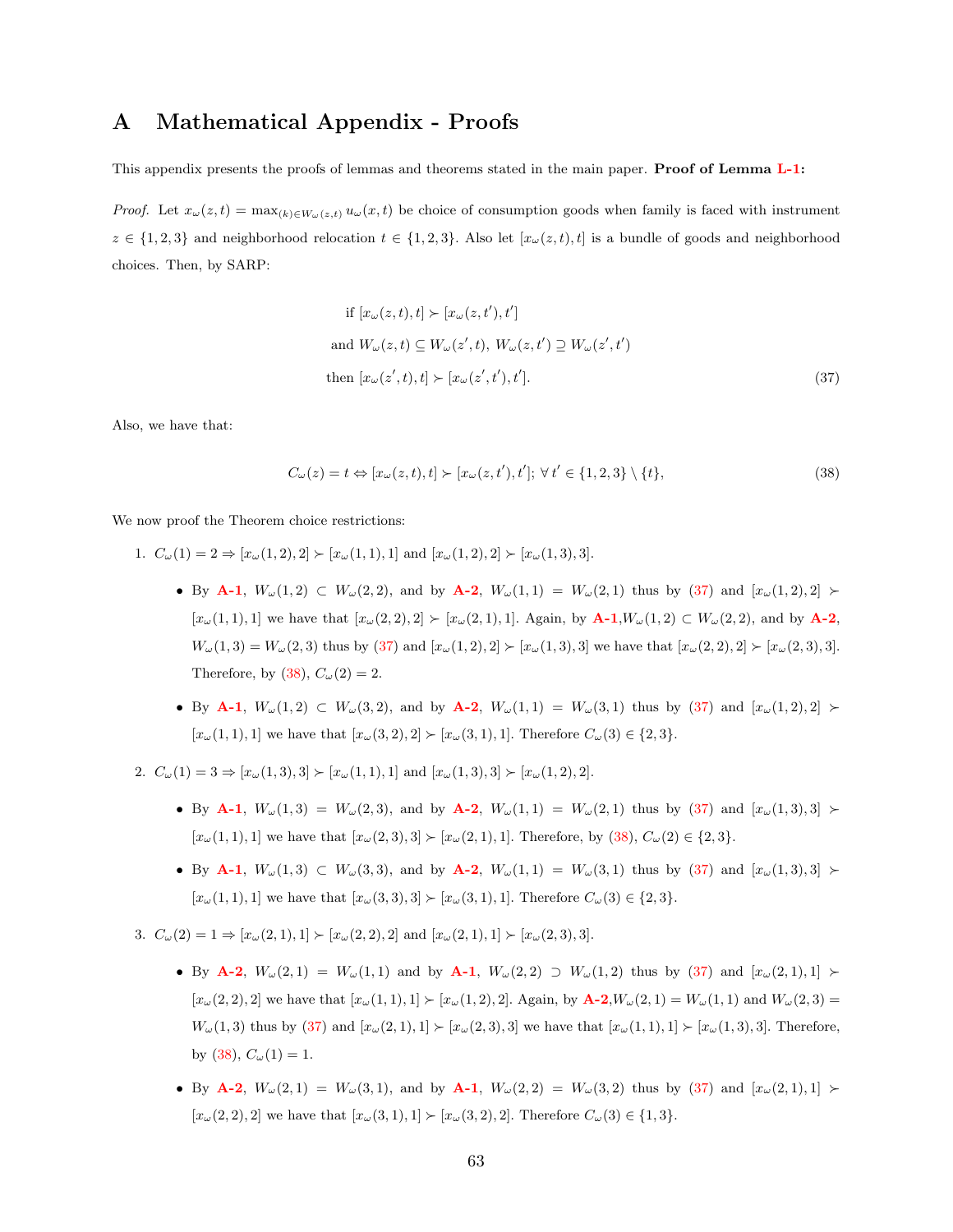- 4.  $C_{\omega}(2) = 3 \Rightarrow [x_{\omega}(2,3), 3] \succ [x_{\omega}(2,2), 2]$  and  $[x_{\omega}(2,3), 3] \succ [x_{\omega}(2,1), 1]$ .
	- By [A-2](#page-20-3),  $W_w(2,3) = W_w(1,3)$  and  $W_w(2,1) = W_w(1,1)$  thus by [\(37\)](#page-62-0) and  $[x_w(2,3),3] \succ [x_w(2,1),1]$ we have that  $[x_{\omega}(1,3),3] \succ [x_{\omega}(1,1),1]$ . Again, by  $A-2,W_{\omega}(2,3) = W_{\omega}(1,3)$  $A-2,W_{\omega}(2,3) = W_{\omega}(1,3)$ , and by  $A-1$ ,  $W_{\omega}(2,2) \supset$  $W_{\omega}(1,2)$  thus by [\(37\)](#page-62-0) and  $[x_{\omega}(2,3),3] \succ [x_{\omega}(2,2),2]$  we have that  $[x_{\omega}(1,3),3] \succ [x_{\omega}(1,2),2]$ . Therefore, by [\(38\)](#page-62-1),  $C_{\omega}(1) = 3$ .
	- By [A-1](#page-19-0),  $W_{\omega}(2,3) \subset W_{\omega}(3,3)$ , and by [A-2](#page-20-3),  $W_{\omega}(2,1) = W_{\omega}(3,1)$  thus by [\(37\)](#page-62-0) and  $[x_{\omega}(2,3),3] \succ$  $[x_{\omega}(2,1),1]$  we have that  $[x_{\omega}(3,3),3] \succ [x_{\omega}(3,1),1]$ . Again, by  $A-1,W_{\omega}(2,3) \subset W_{\omega}(3,3)$  $A-1,W_{\omega}(2,3) \subset W_{\omega}(3,3)$  and  $W_{\omega}(2,2) =$  $W_w(3, 2)$  thus by  $(37)$  and  $[x_w(2, 3), 3] \succ [x_w(2, 2), 2]$  we have that  $[x_w(3, 3), 3] \succ [x_w(3, 2), 2]$ . Therefore, by [\(38\)](#page-62-1),  $C_{\omega}(3) = 3$ .
- 5.  $C_{\omega}(3) = 1 \Rightarrow [x_{\omega}(3, 1), 1] \succ [x_{\omega}(3, 2), 2]$  and  $[x_{\omega}(3, 1), 1] \succ [x_{\omega}(3, 3), 3]$ .
	- By [A-2](#page-20-3),  $W_{\omega}(3,1) = W_{\omega}(1,1)$ , and by [A-1](#page-19-0),  $W_{\omega}(3,2) \supset W_{\omega}(1,2)$  thus by [\(37\)](#page-62-0) and  $[x_{\omega}(3,1),1] \succ$  $[x_{\omega}(3, 2), 2]$  we have that  $[x_{\omega}(1, 1), 1] > [x_{\omega}(1, 2), 2]$ . Again, by  $\mathbf{A} - 2$ ,  $W_{\omega}(3, 1) = W_{\omega}(1, 1)$ , and by  $\mathbf{A} - 1$ ,  $W_{\omega}(3,3) \supset W_{\omega}(1,3)$  thus by  $(37)$  and  $[x_{\omega}(3,1),1] \succ [x_{\omega}(3,3),3]$  we have that  $[x_{\omega}(1,1),1] \succ [x_{\omega}(1,3),3]$ . Therefore, by [\(38\)](#page-62-1),  $C_{\omega}(1) = 1$ .
	- By [A-2](#page-20-3),  $W_{\omega}(3,1) = W_{\omega}(2,1)$ , and by [A-1](#page-19-0),  $W_{\omega}(3,2) = W_{\omega}(2,2)$  thus by [\(37\)](#page-62-0) and  $[x_{\omega}(3,1),1] >$  $[x_{\omega}(3, 2), 2]$  we have that  $[x_{\omega}(2, 1), 1] \succ [x_{\omega}(2, 2), 2]$ . Again, by  $A-1, W_{\omega}(3, 1) = W_{\omega}(2, 1)$  $A-1, W_{\omega}(3, 1) = W_{\omega}(2, 1)$  and  $W_{\omega}(3, 3) =$  $W_w(2,3)$  thus by [\(37\)](#page-62-0) and  $[x_w(3,1),1] \succ [x_w(3,3),3]$  we have that  $[x_w(2,1),1] \succ [x_w(2,3),3]$ . Therefore, by  $(38)$ ,  $C_{\omega}(2) = 1$ .
- 6.  $C_{\omega}(3) = 2 \Rightarrow [x_{\omega}(3, 2), 2] \succ [x_{\omega}(3, 1), 1]$  and  $[x_{\omega}(3, 2), 2] \succ [x_{\omega}(3, 3), 3]$ .
	- By [A-1](#page-19-0),  $W_w(3,2) = W_w(2,2)$ , and by [A-2](#page-20-3),  $W_w(3,1) = W_w(2,1)$  thus by [\(37\)](#page-62-0) and  $[x_w(3,2),2] \succ$  $[x_{\omega}(3,1),1]$  we have that  $[x_{\omega}(2,2),2] \succ [x_{\omega}(2,1),1]$ . Again, by  $\mathbf{A}\text{-}2,W_{\omega}(3,2) = W_{\omega}(2,2)$ , and by  $\mathbf{A}\text{-}1$ ,  $W_w(3,3) \supset W_w(2,3)$  thus by  $(37)$  and  $[x_w(3,2),2] \succ [x_w(3,3),3]$  we have that  $[x_w(2,2),2] \succ [x_w(2,3),3]$ . Therefore, by [\(38\)](#page-62-1),  $C_{\omega}(2) = 2$ .

 $\Box$ 

### Proof of Theorem [T-1:](#page-20-0)

Proof. The theorem comes as a consequence of applying the rules described in Lemma [L-1](#page-20-2) and Assumption [A-3](#page-20-1) to the possible values values, i.e. response-types, variable  $S$  can take. Table [15](#page-64-0) presents a matrix with all possible values of S and indicates whether those values violate the choice rules stated in the items of Lemma [L-1](#page-20-2) and the Assumption [A-3](#page-20-1).  $\Box$ 

### Proof of Lemma [L-2:](#page-25-0)

*Proof.* The independence relation  $S_{\omega} \perp \!\!\! \perp Z_{\omega}$  comes from the fact that  $V_{\omega} \perp \!\!\! \perp Z_{\omega}$  and that  $S_{\omega}$  is a function of only  $V_{\omega}$ . Let  $t \in \text{supp}(T)$ , then  $Y(t) \perp \perp T | S$  is a consequence of the independence of error term and the Structural Equations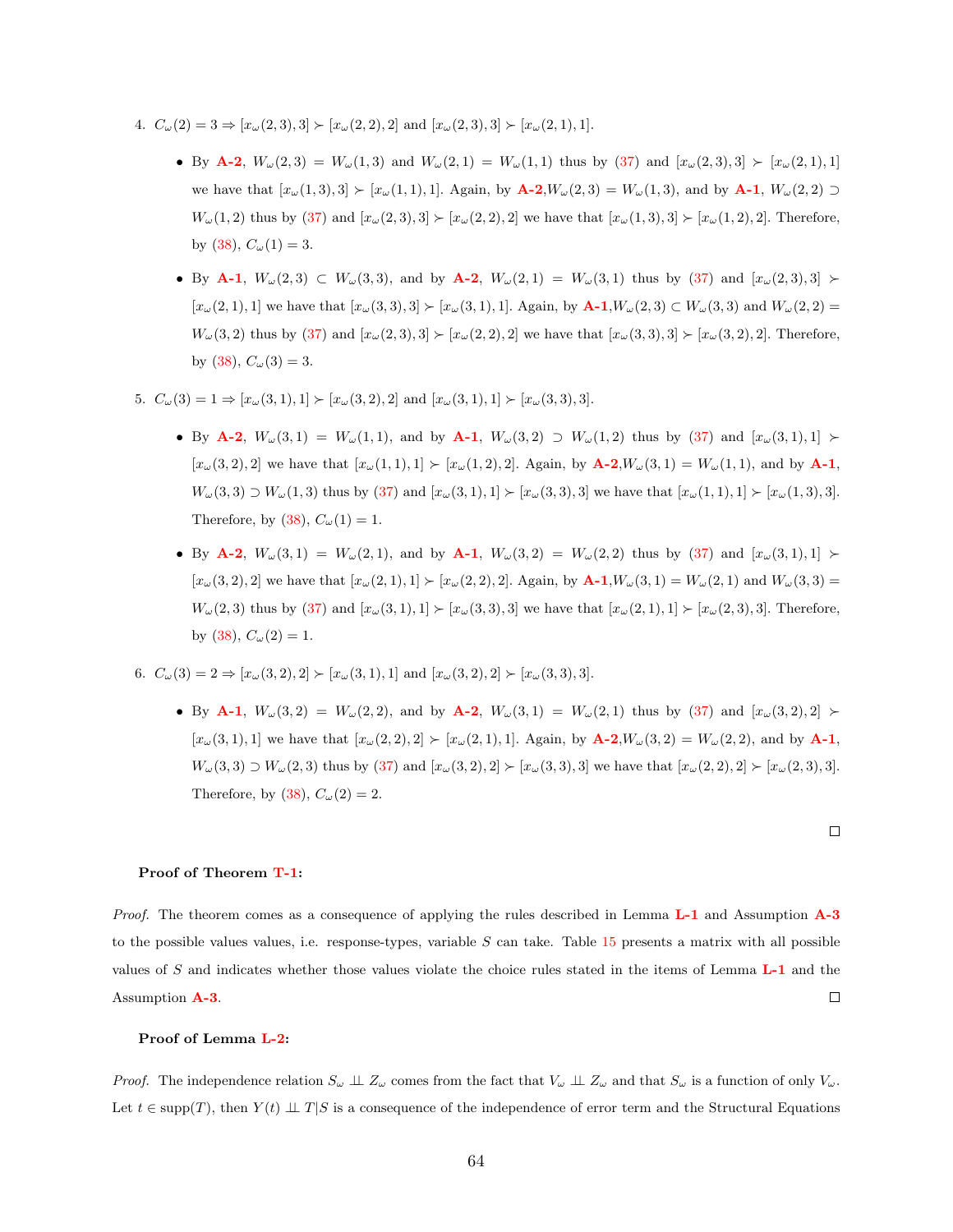|                |                | Values Instrumental Variable Z takes |                  |                   | Restriction Analysis |                   |
|----------------|----------------|--------------------------------------|------------------|-------------------|----------------------|-------------------|
|                | No Voucher     | Experimental                         | Section 8        | No Voucher        | Experimental         | Section 8         |
| Response-types | $Z=1$          | $Z=2$                                | $Z=3$            | $Z=1$             | $Z=2$                | $Z=3$             |
| 1              | $\mathbf 1$    | 1                                    | $\mathbf{1}$     | ✓                 |                      |                   |
| $\overline{2}$ | 1              | 1                                    | $\overline{2}$   |                   | Item $6$ of $L-1$    | Item $3$ of $L-1$ |
| 3              | 1              | 1                                    | 3                |                   |                      |                   |
| 4              | 1              | 2                                    | 1                |                   | Item $5$ of $L-1$    |                   |
| 5              | L              | 2                                    | 2                |                   |                      |                   |
| 6              | 1              | $\overline{2}$                       | 3                |                   |                      |                   |
| 7              | 1              | 3                                    | 1                | Item $4$ of $L-1$ | Item $5$ of $L-1$    |                   |
| 8              | 1              | 3                                    | $\overline{2}$   | Item $4$ of $L-1$ | Item $6$ of $L-1$    |                   |
| 9              | 1              | 3                                    | 3                | Item $4$ of $L-1$ | $\checkmark$         |                   |
| 10             | 2              | 1                                    | 1                | Item 3 of $L-1$   | Item 1 of $L-1$      | Item 1 of $L-1$   |
| 11             | $\overline{2}$ | 1                                    | $\overline{2}$   | Item $3$ of $L-1$ | Item 1 of $L-1$      | Item $3$ of $L-1$ |
| 12             | $\overline{2}$ | 1                                    | 3                | Item $3$ of $L-1$ | Item 1 of $L-1$      |                   |
| 13             | $\overline{2}$ | $\overline{2}$                       | 1                | Item $5$ of $L-1$ | Item $5$ of $L-1$    | Item 1 of $L-1$   |
| 14             | $\overline{2}$ | 2                                    | $\overline{2}$   |                   | ✓                    |                   |
| 15             | $\overline{2}$ | 2                                    | $\boldsymbol{3}$ | Ass. A-3          | Ass. A-3             | Ass. A-3          |
| 16             | $\overline{2}$ | 3                                    | 1                | Item 4 of $L-1$   | Item 1 of L-1        | Item 1 of $L-1$   |
| 17             | $\overline{2}$ | 3                                    | $\overline{2}$   | Item 4 of $L-1$   | Item 1 of $L-1$      |                   |
| 18             | $\overline{2}$ | 3                                    | 3                | Item 4 of $L-1$   | Item 1 of $L-1$      |                   |
| 19             | 3              | 1                                    | 1                | Item $3$ of $L-1$ | Item 2 of $L-1$      | Item 2 of $L-1$   |
| 20             | 3              | 1                                    | $\overline{2}$   | Item $3$ of $L-1$ | Item 2 of $L-1$      | Item 3 of $L-1$   |
| 21             | 3              | 1                                    | 3                | Item $3$ of $L-1$ | Item 2 of $L-1$      |                   |
| 22             | 3              | $\overline{2}$                       | 1                | Item $5$ of $L-1$ | Item $5$ of $L-1$    | Item 2 of $L-1$   |
| 23             | 3              | 2                                    | 2                | Ass. A-3          | Ass. A-3             | Ass. A-3          |
| 24             | 3              | $\overline{2}$                       | 3                |                   |                      |                   |
| 25             | 3              | 3                                    | 1                | Item $5$ of $L-1$ | Item 5 of L-1        | Item 2 of $L-1$   |
| 26             | 3              | 3                                    | $\overline{2}$   |                   | Item 6 of $L-1$      | Item 4 of $L-1$   |
| 27             | 3              | 3                                    | 3                |                   | ✓                    |                   |

<span id="page-64-0"></span>Table 15: Restrictions on the Possible Values that Response Variable  $S$  takes

This table presents all possible values that the response variable S can possibly take when instrumental variable Z and treatment status T range over  $\text{supp}(Z) = \text{supp}(T) = \{1, 2, 3\}$ . The first column enumerates the 27 possible response-types. Columns 2 to 4 presents the response-types according to the vector of the values the instrumental values  $Z$  takes. The remaining three columns examine are associated with the three previous ones. Columns 5 to 7 indicate whether the response-type violates any of the restrictions imposed by the items of Lemma [L-1](#page-20-2) and the Assumption [A-3](#page-20-1). A check mark sign means that the associate response-type does not violate any rule. Otherwise, the table declares the rule being violated.

of the general IV model:

$$
\left((V_{\omega}, \epsilon_{\omega}) \perp \!\!\! \perp Z_{\omega}\right) \Rightarrow \left(f_Y(t, V_{\omega}, \epsilon_{\omega}) \perp \!\!\! \perp g_T(Z_{\omega}, f_S(V_{\omega})) | f_S(V_{\omega})\right) \Rightarrow \left(Y_{\omega}(t) \perp \!\!\! \perp T_{\omega} | S_{\omega}\right)
$$

Also,

$$
\left((V_{\omega}, \epsilon_{\omega}) \perp \!\!\!\perp Z_{\omega}\right) \Rightarrow \left((f_Y(t, V_{\omega}, \epsilon_{\omega}), f_S(V_{\omega})) \perp \!\!\!\perp Z_{\omega}\right) \Rightarrow \left((Y_{\omega}(t), S_{\omega}) \perp \!\!\!\perp Z_{\omega}\right).
$$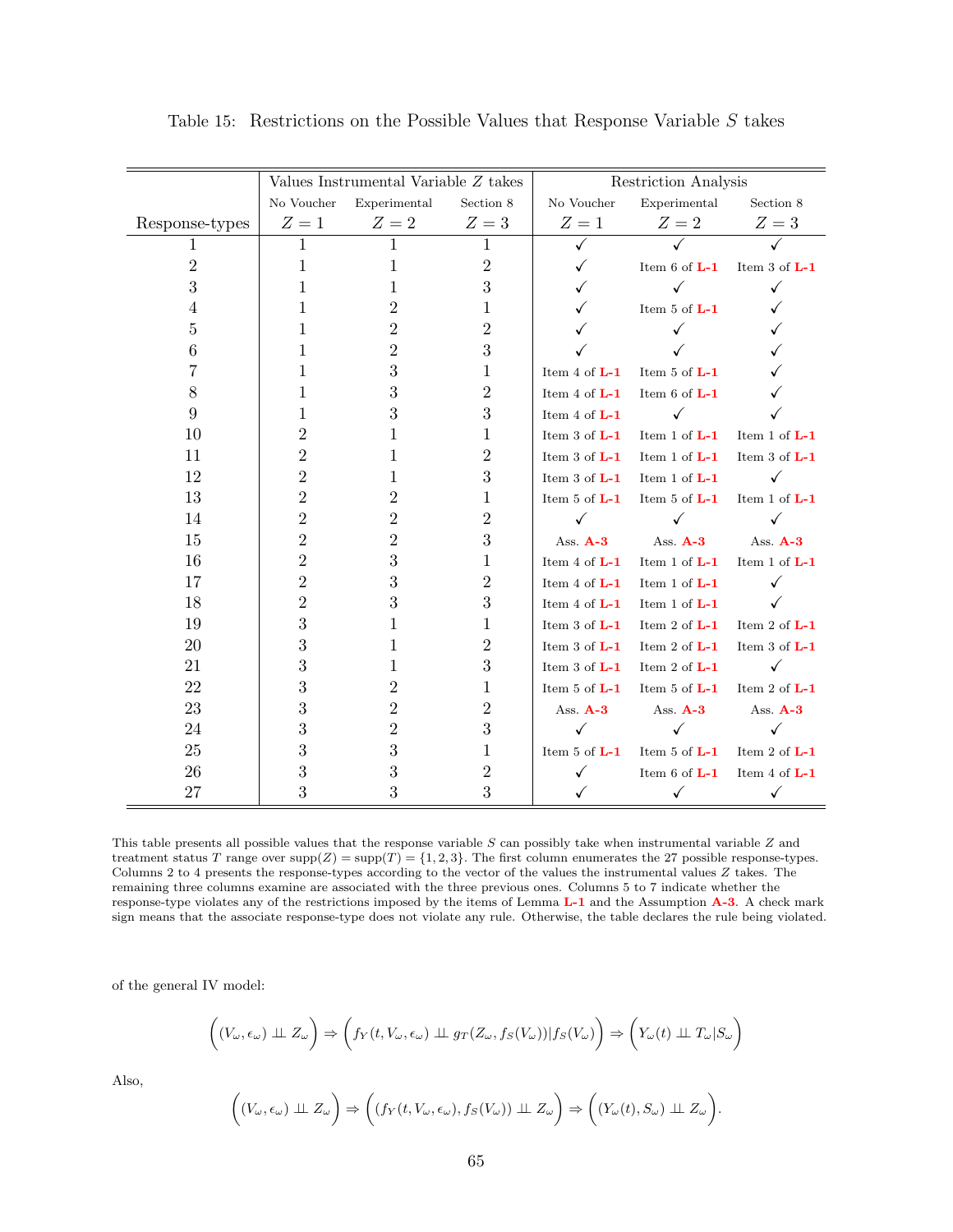We now apply the Weak Union Property of conditional independence relations of [Dawid](#page-57-2) [\(1976\)](#page-57-2)<sup>[29](#page-65-0)</sup> to obtain  $Y_\omega(t) \perp \!\!\! \perp$  $Z_{\omega}|S_{\omega}$ . But  $T_{\omega}$  is a linear function of  $Z_{\omega}$  when conditioned on  $S_{\omega}$  (see [\(79\)](#page-98-0)), thus we have that  $Y_{\omega}(t) \perp (T_{\omega}, Z_{\omega})|S_{\omega}$ . Again, by Weak Decomposition we have that  $Y_{\omega}(t) \perp Z_{\omega}|(S_{\omega}, T_{\omega})$ . We according to Representation [11:](#page-24-1)

$$
\left(Y_{\omega}(t) \perp Z_{\omega} | (T_{\omega}, S_{\omega})\right) \Rightarrow \left(\sum_{t \in \text{supp}(T)} Y_{\omega}(t) \cdot \mathbf{1}[T_{\omega} = t] \perp Z_{\omega} | (S_{\omega}, T_{\omega})\right) \Rightarrow \left(Y_{\omega} \perp Z_{\omega} | (S_{\omega}, T_{\omega})\right).
$$

 $\Box$ 

### Proof of Lemma [T-12:](#page-105-0)

Proof.

$$
E(Y_{\omega}|T_{\omega}=t, Z_{\omega}=z) = \sum_{s \in \text{supp}(S)} E(Y_{\omega}|T_{\omega}=t, S_{\omega}=s, Z=z) P(S_{\omega}=s|T_{\omega}=t, Z_{\omega}=z)
$$
  
\n
$$
= \sum_{s \in \text{supp}(S)} E(Y_{\omega}|T_{\omega}=t, S_{\omega}=s, Z_{\omega}=z) \frac{P(T_{\omega}=t|S_{\omega}=s, Z_{\omega}=z) P(S_{\omega}=s|Z_{\omega}=z)}{P(T_{\omega}=t|Z_{\omega}=z)}
$$
  
\n
$$
\therefore E(Y_{\omega}|T_{\omega}=t, Z_{\omega}=z) P(T_{\omega}=t|Z_{\omega}=z) =
$$
  
\n
$$
= \sum_{s \in \text{supp}(S)} \mathbf{1}[T_{\omega}=t|S_{\omega}=s, Z_{\omega}=z] E(Y_{\omega}|T=t, S_{\omega}=s) P(S_{\omega}=s).
$$
 (39)

The second equality comes from Bayes Rule. The first term of Equation [\(93\)](#page-110-0) comes from the fact that  $T_{\omega}$  is deterministic conditional on  $Z_{\omega}$  and  $S_{\omega}$ . The second and third terms come from  $Y_{\omega} \perp Z_{\omega} | (S_{\omega}, T_{\omega})$  and  $S_{\omega} \perp Z_{\omega}$  of Lemma [L-2](#page-25-0).  $\Box$ 

### Proof of Theorem [T-4:](#page-31-0)

*Proof.* 1. Our goal is to identify  $P_S$ , but according to Equation [\(22\)](#page-28-0), that is,  $P_Z = A_S P_S$ . By Theorem **[T-1](#page-20-0)**, we

<span id="page-65-0"></span> $^{29}$  The Graphoid axioms are a set of conditional independence relations first presented by [Dawid](#page-57-2) [\(1976\)](#page-57-2):

Symmetry:  $X \perp \!\!\!\perp Y | Z \Rightarrow Y \perp \!\!\!\perp X | Z.$ Decomposition:  $X \perp\!\!\!\perp (W, Y)|Z \Rightarrow X \perp\!\!\!\perp Y|Z.$ Weak Union:  $X \perp\!\!\!\perp (W, Y)|Z \Rightarrow X \perp\!\!\!\perp W|(Y, Z).$ Contraction:  $X \perp \!\!\!\perp Y | Z$  and  $X \perp \!\!\!\perp W | (Y, Z) \Rightarrow X \perp \!\!\!\perp (W, Y) | Z$ . Intersection:  $X \perp \!\!\!\perp W | (Y, Z)$  and  $X \perp \!\!\!\perp Y | (W, Z) \Rightarrow X \perp \!\!\!\perp (W, Y) | Z$ . Redundancy:  $X \perp \!\!\!\perp Y | X$ .

The intersection relation is only valid for strictly positive probability distribution.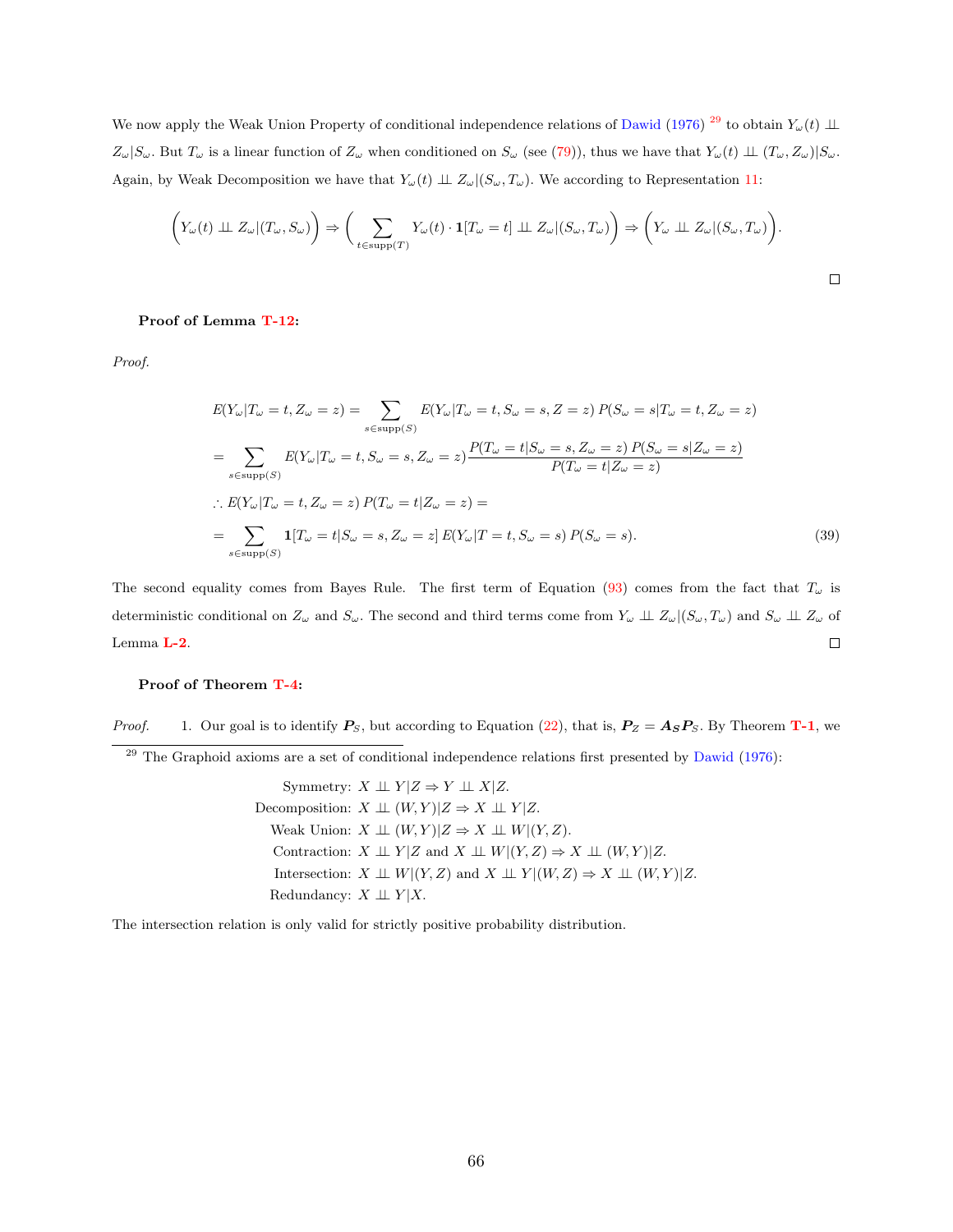have that:

$$
A = \begin{bmatrix} 1 & 2 & 3 & 1 & 1 & 3 & 1 \\ 1 & 2 & 3 & 2 & 2 & 2 & 1 \\ 1 & 2 & 3 & 3 & 2 & 3 & 3 \end{bmatrix} \Rightarrow A_{S} = \begin{bmatrix} 1 & 0 & 0 & 1 & 1 & 0 & 1 \\ 1 & 0 & 0 & 0 & 0 & 0 & 0 & 1 \\ 0 & 1 & 0 & 0 & 0 & 0 & 0 & 0 \\ 0 & 1 & 0 & 1 & 1 & 1 & 0 & 0 \\ 0 & 0 & 1 & 0 & 0 & 1 & 0 & 0 \\ 0 & 0 & 1 & 0 & 0 & 0 & 0 & 0 \\ 0 & 0 & 1 & 0 & 0 & 1 & 0 & 1 \end{bmatrix} \therefore \text{ rank}(A_{S}) = 7.
$$

Thus, according to Corollary **[T-3](#page-29-1)**,  $P_S$  is identified through  $P_S = A_S^+ P_Z$  as  $(I_9 - A_S^+ A_S) = 0$ .

- 2. The identified causal parameters is a direct consequence of facta that response-types probabilities are identified according to item (1) and that according to Corollary **[T-3](#page-29-1)**, if  $(I_\kappa - A_D^+ A_D)^{\prime} \lambda = 0$ , for a  $\lambda$  be a real-valued vector of dimension  $\kappa = N_S \cdot |\text{supp}(T)|$ , then  $\lambda' Q_S$  is identified.
- 3. According to Theorem  $T-12$ , we have that:

$$
E(X_{\omega}\cdot\mathbf{1}[T_{\omega}=t]|Z_{\omega})=\sum_{s\in \text{supp}(S)}\mathbf{1}[T_{\omega}=t|S_{\omega}=s,Z_{\omega}]\ E(X_{\omega}|T_{\omega}=t,S_{\omega}=s)\ P(S_{\omega}=s).
$$

But if  $X_\omega \perp \!\!\!\perp T_\omega | S_\omega$ , the above equation is simplified by:

$$
E(X_{\omega}\cdot\mathbf{1}[T_{\omega}=t]|Z_{\omega})=\sum_{s\in \text{supp}(S)}\mathbf{1}[T_{\omega}=t|S_{\omega}=s,Z_{\omega}]\,E(X_{\omega}\cdot\mathbf{1}[S_{\omega}=s]),
$$

which is identical to the equation for propensity scores [\(18\)](#page-27-1) when  $\mathbf{1}[T_{\omega} = t]$  is replaced by  $X_{\omega} \cdot \mathbf{1}[T_{\omega} = t]$  and  $1[S_{\omega} = s]$  is replaced by  $X_{\omega} \cdot 1[S_{\omega} = s]$ . Thereby  $Q_Z = A_S Q_S$  (instead of  $Q_Z = A_D Q_S$ ) when  $X_{\omega}$  is the targeted variable of  $Q_Z$  and  $Q_S$ . Thus, by the rationale of item (1),  $E(X_\omega \cdot \mathbf{1}[S_\omega = s])$  is identified for all  $s \in \text{supp}(S)$ . The proof is completed by the fact that probabilities  $P(S_{\omega} = s)$  are identified for all  $s \in \text{supp}(S)$ .

 $\Box$ 

#### Proof of Theorem [T-5:](#page-33-0)

*Proof.* According to the definition of  $S_{\omega}$ :

for each  $v \in \text{supp}(V)$ , exists a unique  $s \in \text{supp}(S)$  such that  $s = f_S(v)$  $\therefore (T_{\omega} | Z_{\omega} = z, V_{\omega} = v) = (T_{\omega} | Z_{\omega} = z, S_{\omega} = s)$  such that  $s = f_S(v)$ .

But  $T_{\omega}$  is deterministic conditioned on  $S_{\omega}$  and  $T_{\omega}$ . And, in particular:

$$
(T_{\omega}|Z_{\omega}=z_i,S_{\omega}=s_j)=\boldsymbol{A}[i,j]=\sum_{t\in \mathrm{supp}(T)}t\cdot \boldsymbol{A}_t[i,j].
$$

The ordering of the values that the instrumental variable  $Z_{\omega}$  takes (i.e.  $\{z_1, z_2, z_3\}$ ) is arbitrary. Thus, without loss of generality, let  $\phi_t : [1, \ldots, 3] \to [1, \ldots, 3]$  be the permutation function such that  $P(T_\omega = t | Z_\omega = z_{\phi_t(1)}) < P(T_\omega = t | Z_\omega = z_{\phi_t(1)})$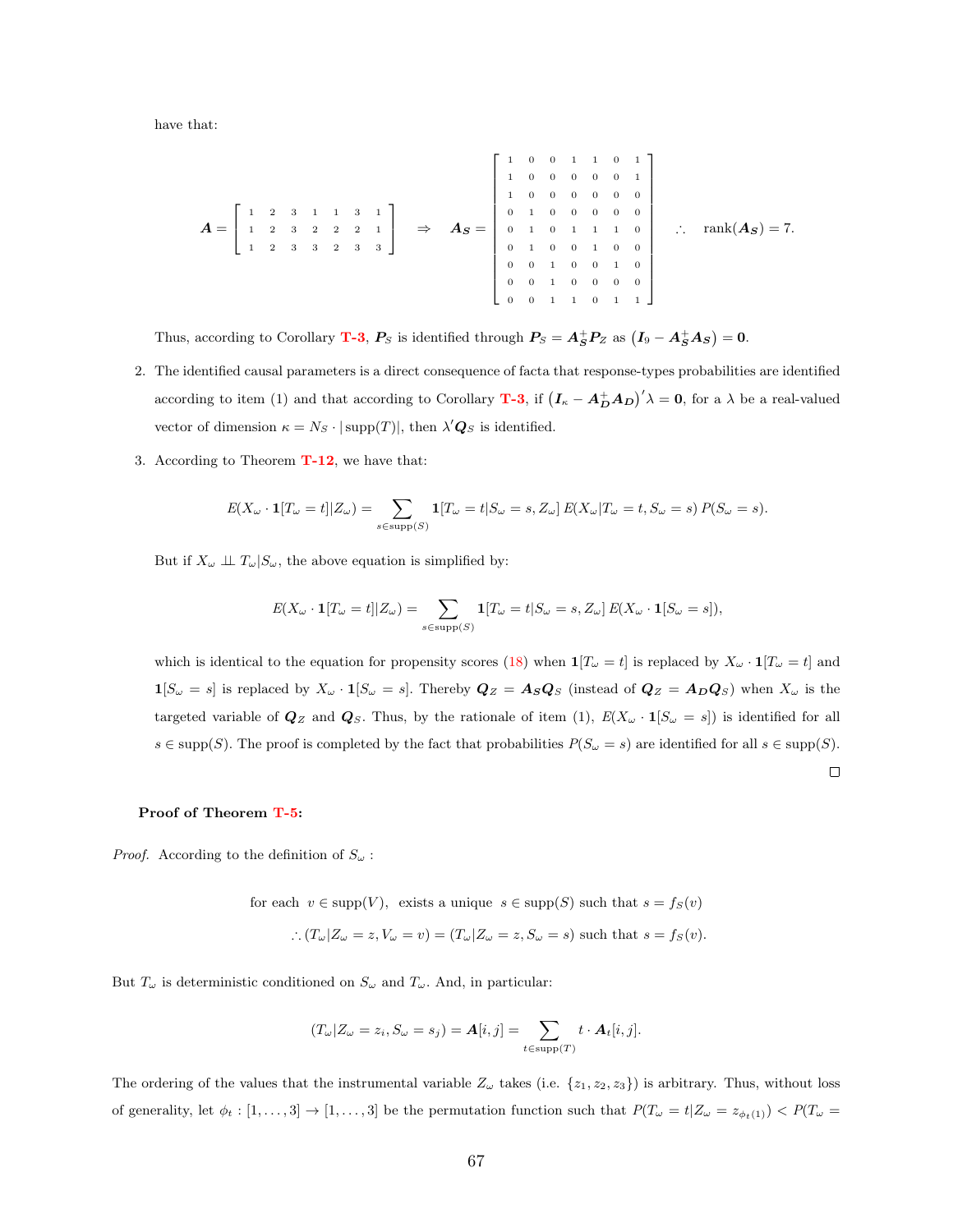$t|Z_{\omega} = z_{\phi_t(2)}) < P(T_{\omega} = t|Z_{\omega} = z_{\phi_t(3)})$ . Also the ordering of the values that the Response variable  $S_{\omega}$  takes (i.e.  ${s_1, \ldots, s_7}$ ) is also arbitrary. In the same token, let  $\psi_t : [1, \ldots, 7] \to [1, \ldots, 7]$  be a permutation function such that  $\sum_{i=1}^3 A[i,\psi_t(1)] \geq \ldots \geq \sum_{i=1}^3 A[i,\psi_t(7)]$ . Let  $\widetilde{A}_t$  be the matrix generated by the permutated lines of matrix  $A_t$ according to  $\phi_t$  and the permuted columns according to  $\psi_t$ . Specifically,  $\widetilde{A}_t[i,j] = A_t[\phi_t(i), \psi_t(j)]$ ;  $i \in \{1, 2, 3\}$  and  $j \in \{1, \ldots, 7\}$ . Also we can generate a one-to-one correspondence between support of Z into the set  $\{1, 2, 3\}$  and between support of  $S_{\omega}$  into the set  $\{1, \ldots, 7\}$ . Thus, in order to proof the theorem, it suffices to show that there exist functions  $\varphi_t : \{1, \ldots, 7\} \to \mathbb{R}$  and  $\zeta_t : \{1, 2, 3\} \to \mathbb{R}$  such that

$$
\mathbf{A}_{t}[i,j] = \mathbf{1}[\varphi_{t}(j) \leq \zeta_{t}(i)]; i \in \{1,2,3\} \text{ and } j \in \{1,\ldots,7\}.
$$

Now, due to our particular permutation functions  $\phi_t$  and  $\psi_t$ , matrix  $\tilde{A}_t$  takes the following composition regardless of the value t takes in  $\{1, 2, 3\}$ :

$$
\widetilde{A}_t = \left[ \begin{array}{cccccc} 1 & 0 & 0 & 0 & 0 & 0 & 0 \\ 1 & 1 & 0 & 0 & 0 & 0 & 0 \\ 1 & 1 & 1 & 1 & 0 & 0 & 0 \end{array} \right]
$$

Now let  $\tilde{P}_Z(t)$  be the propensity score vector generated by the line permutations of  $P_Z(t)$  according to permutation function  $\phi_t$  and let  $\widetilde{P}_S$  be the response-types probabilities vector generated by the line permutations of  $P_S$  according to permutation function  $\psi_t$ . But  $P_Z(t) = A_t P_S$  holds. Thereby  $\widetilde{P}_Z(t) = \widetilde{A}_t \widetilde{P}_S$  also holds and we can express the propensity scores in  $\mathbf{P}_z(t)$  as:

$$
P(T_{\omega} = t | Z_{\omega} = z_{\phi_t(i)}) = \sum_{j=1}^{7} \widetilde{A}_t[i, j] \cdot P(S_{\omega} = s_{\psi_t(j)}).
$$
\n(40)

Now note that each line if  $\tilde{A}_t$  is a sequence of elements 1 followed by elements zero. Upon this fact, we can express  $\widetilde{A}_t[i, j]$  as:

$$
\widetilde{A}_t[i,j] = \mathbf{1}[\varphi_t(j) \le \zeta_t(i)],
$$
\nwhere  $\varphi_t(j) = \sum_{j'=1}^7 \mathbf{1}[j' \le j] P(S_\omega = s_{\psi_t(j')}),$   
\nand  $\zeta_t(i) = P(T_\omega = t | Z_\omega = z_{\phi_t(i)}).$ 

 $\Box$ 

### Proof of Theorem [T-6](#page-34-0)

Proof. It is useful to prove the equivalence result by adopting an alternative ordering of statements:

$$
(v) \Rightarrow (iii) \Rightarrow (i) \Rightarrow (ii) \Rightarrow (iv) \Rightarrow (v).
$$

Moreover I restate the Generalized Monotonicity (iii) in a more convenient form. Item (iii) states that as  $Z$  shifts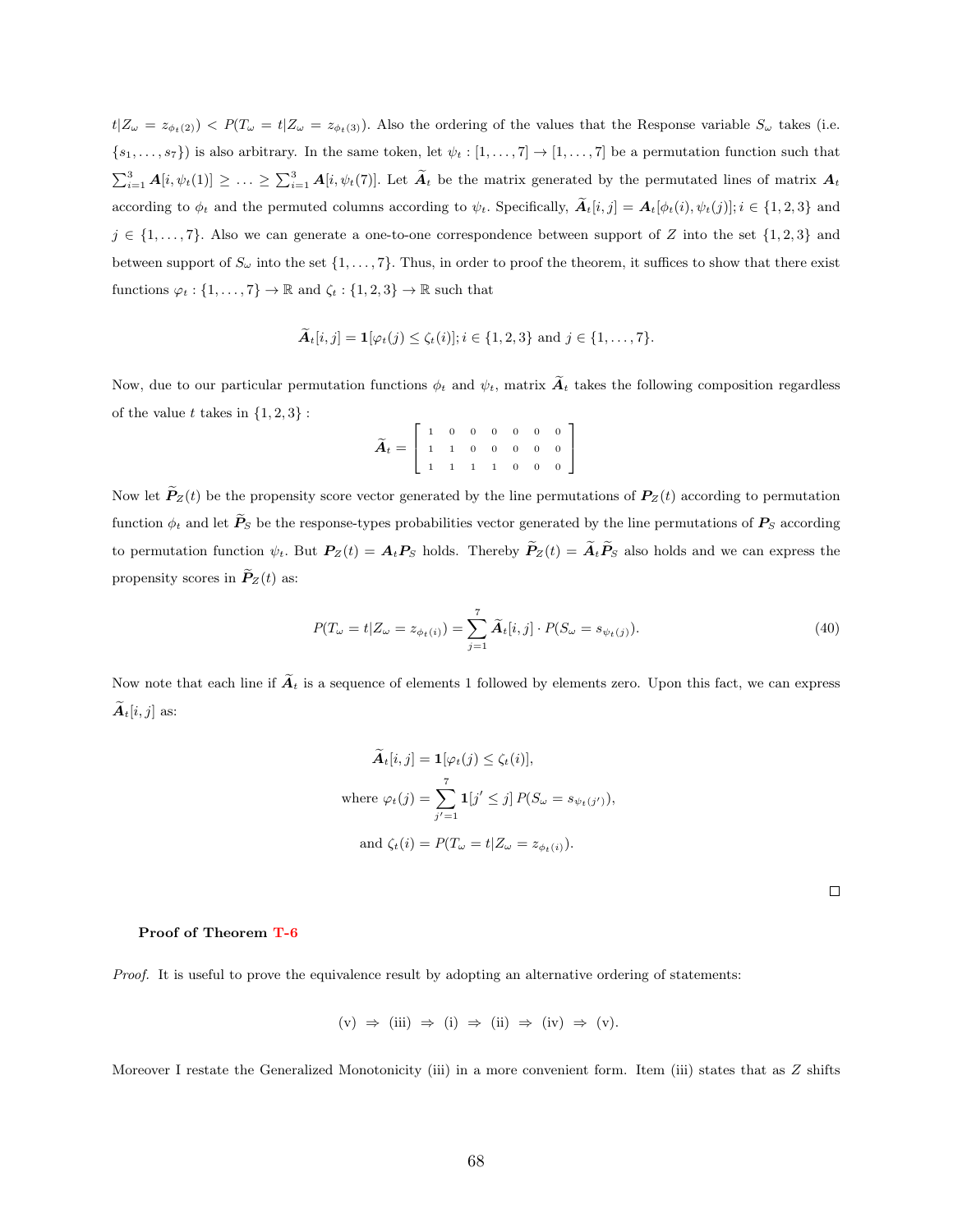from z to z' then the choice indicator, i.e.  $\mathbf{1}[(T_{\omega} = t] | Z_{\omega} = z, V_{\omega} = v)$  can change to either direction, that is,

$$
\begin{aligned} \left(\mathbf{1}[T_{\omega} = t]|Z_{\omega} = z, V_{\omega} = v\right) - \left(\mathbf{1}[(T_{\omega} = t]|Z_{\omega} = z', V_{\omega} = v)\right) \ge 0\\ \text{or } \left(\mathbf{1}[T_{\omega} = t]|Z_{\omega} = z, V_{\omega} = v\right) - \left(\mathbf{1}[(T_{\omega} = t]|Z_{\omega} = z', V_{\omega} = v)\right) \le 0, \end{aligned}
$$

however the direction of change must be the same for all  $v \in \text{supp}(V)$ .

This choice rule imposes a restriction on the treatment choice across agents (i.e. across  $v \in supp(V)$ ). Suppose two agents associated with unobserved variables  $v, v' \in \mathrm{supp}(V)$  such that

$$
(1[T_{\omega} = t]|(Z_{\omega} = z, V_{\omega} = v)) = 1 \text{ and } (1[T_{\omega} = t]|(Z_{\omega} = z', V_{\omega} = v')) = 1
$$

then, it cannot be the case that :

$$
\big(\mathbf{1}[T_{\omega}=t]|(Z_{\omega}=z,V_{\omega}=v)\big)=0\,\,\text{and}\,\,\big(\mathbf{1}[T_{\omega}=t]|(Z_{\omega}=z',V_{\omega}=v')\big)=0.
$$

Otherwise we would have that:

$$
\begin{aligned} \left(\mathbf{1}[T_{\omega}=t]|(Z_{\omega}=z,V_{\omega}=v)\right)-\left(\mathbf{1}[T_{\omega}=t]|(Z_{\omega}=z',V_{\omega}=v)\right)>0\\ \left(\mathbf{1}[T_{\omega}=t]|(Z_{\omega}=z,V_{\omega}=v')\right)-\left(\mathbf{1}[T_{\omega}=t]|(Z_{\omega}=z',V_{\omega}=v')\right)<0.\end{aligned}
$$

which contradicts (iii). Thus an alternative way to express the Generalized Monotonicity of Item (iii) is:

If 
$$
(\mathbf{1}[T_{\omega} = t]|(Z_{\omega} = z, V_{\omega} = v)) = 1
$$
 and  $(\mathbf{1}[T_{\omega} = t]|(Z_{\omega} = z', V_{\omega} = v')) = 1$ ,  
then  $(\mathbf{1}[T_{\omega} = t]|(Z_{\omega} = z', V_{\omega} = v)) = 1$  or  $(\mathbf{1}[T_{\omega} = t]|(Z_{\omega} = z, V_{\omega} = v')) = 1$ .

1. (v)  $\Rightarrow$  (iii): In order to prove (iii), it suffices to use (v) to show that for some  $v, v' \in \text{supp}(V)$  and for some  $z, z' \in \text{supp}(Z)$ :

<span id="page-68-1"></span><span id="page-68-0"></span>if 
$$
(1[T_{\omega} = t]|(Z_{\omega} = z, V_{\omega} = v)) = 1
$$
 and  $(1[T_{\omega} = t]|(Z_{\omega} = z', V_{\omega} = v')) = 1,$  (41)

then 
$$
(\mathbf{1}[T_{\omega} = t]|(Z_{\omega} = z', V_{\omega} = v)) = 1
$$
 or  $(\mathbf{1}[T_{\omega} = t]|(Z_{\omega} = z, V_{\omega} = v')) = 1.$  (42)

Let an agent  $\omega$  whose unobserved characteristics are denoted by  $V_{\omega} = v; v \in \text{supp}(V)$ , associated with preferences  $\succsim_\omega$  . Also let  $t,t'\in \mathrm{supp}(T)$  and  $z,z'\in \mathrm{supp}(Z).$  Then, according to item (v),

$$
(t,z) \succsim\limits_{\omega} (t',z') \text{ iff } \varphi(v,t)+\zeta(z,t)+\psi(v,z) \geq \varphi(v,t')+\zeta(z',t')+\psi(v,z').
$$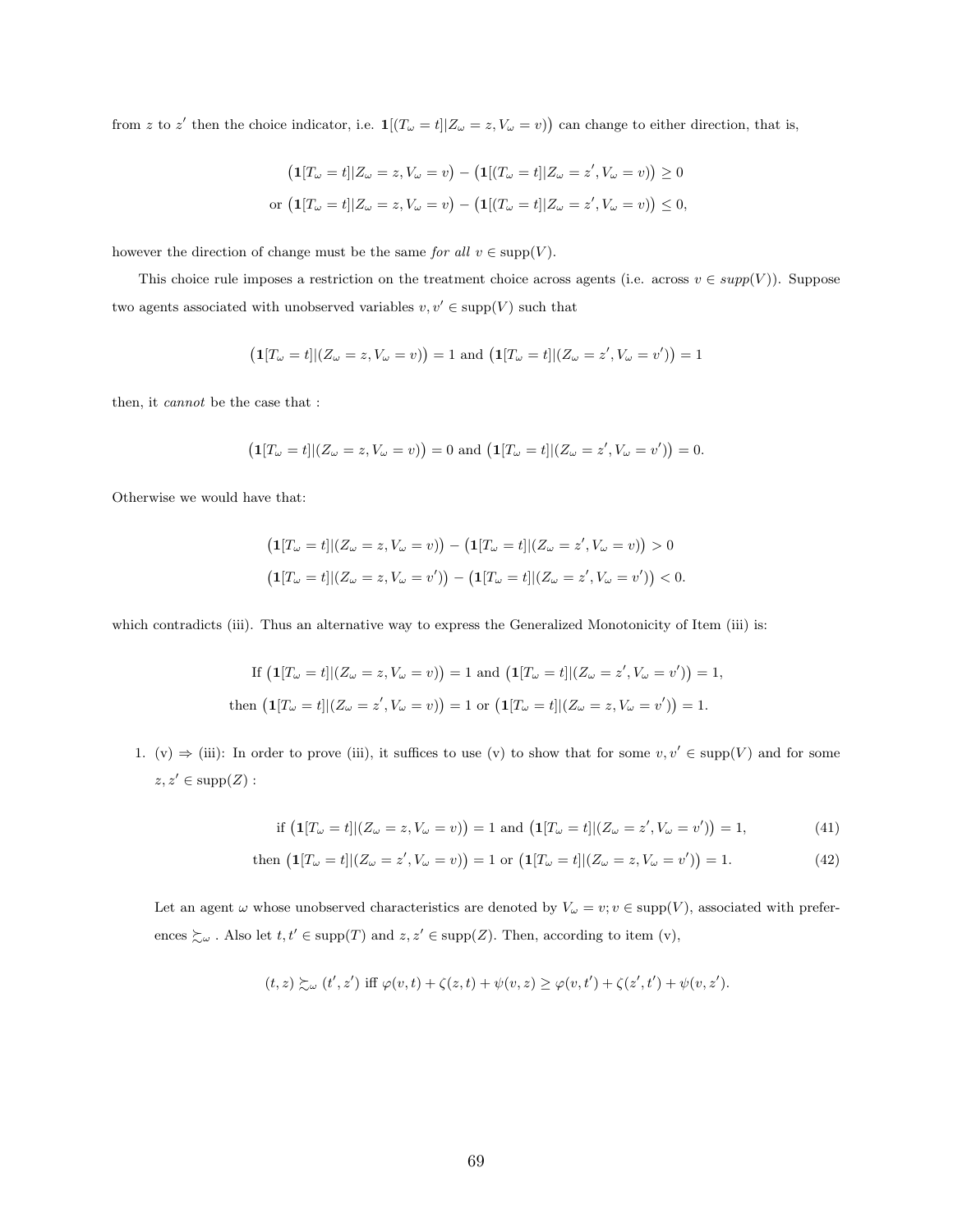Thus choices [\(41\)](#page-68-0) can be expressed as :

$$
\varphi(v,t) + \zeta(z,t) + \psi(v,z) \ge \varphi(v,\tilde{t}) + \zeta(z,\tilde{t}) + \psi(v,z) \,\forall \,\tilde{t} \in \text{supp}(T) \setminus \{t\}
$$
  
and 
$$
\varphi(t,v') + \zeta(t,z') + \psi(v',z') \ge \varphi(v',\tilde{t}) + \zeta(z',\tilde{t}) + \psi(v',z') \,\forall \,\tilde{t} \in \text{supp}(T) \setminus \{t\}
$$
  
.: 
$$
(\varphi(v,t) + \zeta(z',t)) + (\varphi(v',t) + \zeta(z,t)) \ge (\varphi(v,\tilde{t}) + \zeta(z',\tilde{t})) + (\varphi(v',\tilde{t}) + \zeta(z,\tilde{t}))
$$
  

$$
\Rightarrow (\varphi(v,t) + \zeta(z',t)) \ge (\varphi(v,\tilde{t}) + \zeta(z',\tilde{t}))
$$
  
or 
$$
(\varphi(v',t) + \zeta(z,t)) \ge (\varphi(v',\tilde{t}) + \zeta(z,\tilde{t}))
$$
  

$$
\Rightarrow (\varphi(v,t) + \zeta(z',t) + \psi(v,z')) \ge (\varphi(v,\tilde{t}) + \zeta(z',\tilde{t}) + \psi(v,z'))
$$
  
or 
$$
(\varphi(v',t) + \zeta(z,t) + \psi(v',z)) \ge (\varphi(v',\tilde{t}) + \zeta(z,\tilde{t}) + \psi(v',z))
$$
  

$$
\Rightarrow (1[T_{\omega} = t] | (Z_{\omega} = z', V_{\omega} = v) = 1) \text{ or } (1[T_{\omega} = t] | (Z_{\omega} = z, V_{\omega} = v') = 1)
$$

which implies the choice restrictions of Equations  $(42)$  as desired.

2. (iii)  $\Rightarrow$  (i): According to the definition of  $S_{\omega}$ , for every  $v \in \text{supp}(V)$ , there is a unique  $s \in \text{supp}(S)$  such that  $f_S(v) = s$  where  $f_S$  is given by [\(13\)](#page-24-0). Thus we can restate the Generalized Monotonicity (iii) as:

If 
$$
(\mathbf{1}[T_{\omega} = t]|(Z_{\omega} = z, S_{\omega} = s_j)) = 1
$$
 and  $(\mathbf{1}[T_{\omega} = t]|(Z_{\omega} = z', S_{\omega} = s_{j'})) = 1$ ,  
then it cannot be that

$$
\left(\mathbf{1}[T_{\omega}=t]|(Z_{\omega}=z',S_{\omega}=s_j)\right)=0 \text{ and } \left(\mathbf{1}[T_{\omega}=t]|(Z_{\omega}=z,S_{\omega}=s_{j'})\right)=0. \tag{43}
$$

Now, according to the definition of  $A_t$ ,

$$
(1[T_{\omega} = t]](V_{\omega} = v, Z_{\omega} = z_i)) = (1[T_{\omega} = t]](S_{\omega} = s_j, Z_{\omega} = z_i)) = A_t[i, j]; f_S(v) = s_j
$$

Thus, Equation [\(43\)](#page-69-0) implies that none of the 2 × 2 sub-matrices of every matrix  $A_t$ ;  $t \in \text{supp}(T)$  can be of the type:

<span id="page-69-0"></span>
$$
\left(\begin{array}{cc} 1 & 0 \\ 0 & 1 \end{array}\right) \text{ nor } \left(\begin{array}{cc} 0 & 1 \\ 1 & 0 \end{array}\right).
$$

[Ryser](#page-60-5) [\(1957\)](#page-60-5) show that this is the necessary and sufficient condition for a binary matrix, e.g.  $A_t$ , to be lonesum.

3. (i)  $\Rightarrow$  (ii): Let the permutation function  $\sigma_t : [1, \ldots, N_Z] \rightarrow [1, \ldots, N_Z]$  such that we obtain

<span id="page-69-1"></span>
$$
r_{\sigma(1),t} \geq \ldots \geq r_{\sigma(N_Z),t}.\tag{44}
$$

Let **B** be the matrix generated by line permutations of  $A_t$  according to  $\sigma$ , that is  $B[i, \cdot] = A_t[\sigma_t(i), \cdot]$ ;  $i =$  $1,\ldots,N_Z$ . We can permute columns of **B** such that its first row is  $({\bf 1}^{r_{\sigma_t(1),t}}, {\bf 0}^{N_S-r_{\sigma_t(1),t}})$ . Let  $B_1$  be the matrix generated by this column permutation. By Equation [\(44\)](#page-69-1) we know that the number of elements one in the second line must be  $r_{\sigma(1),t}$  or less. Now, by the lonesum property of the matrix, we know that no  $2 \times 2$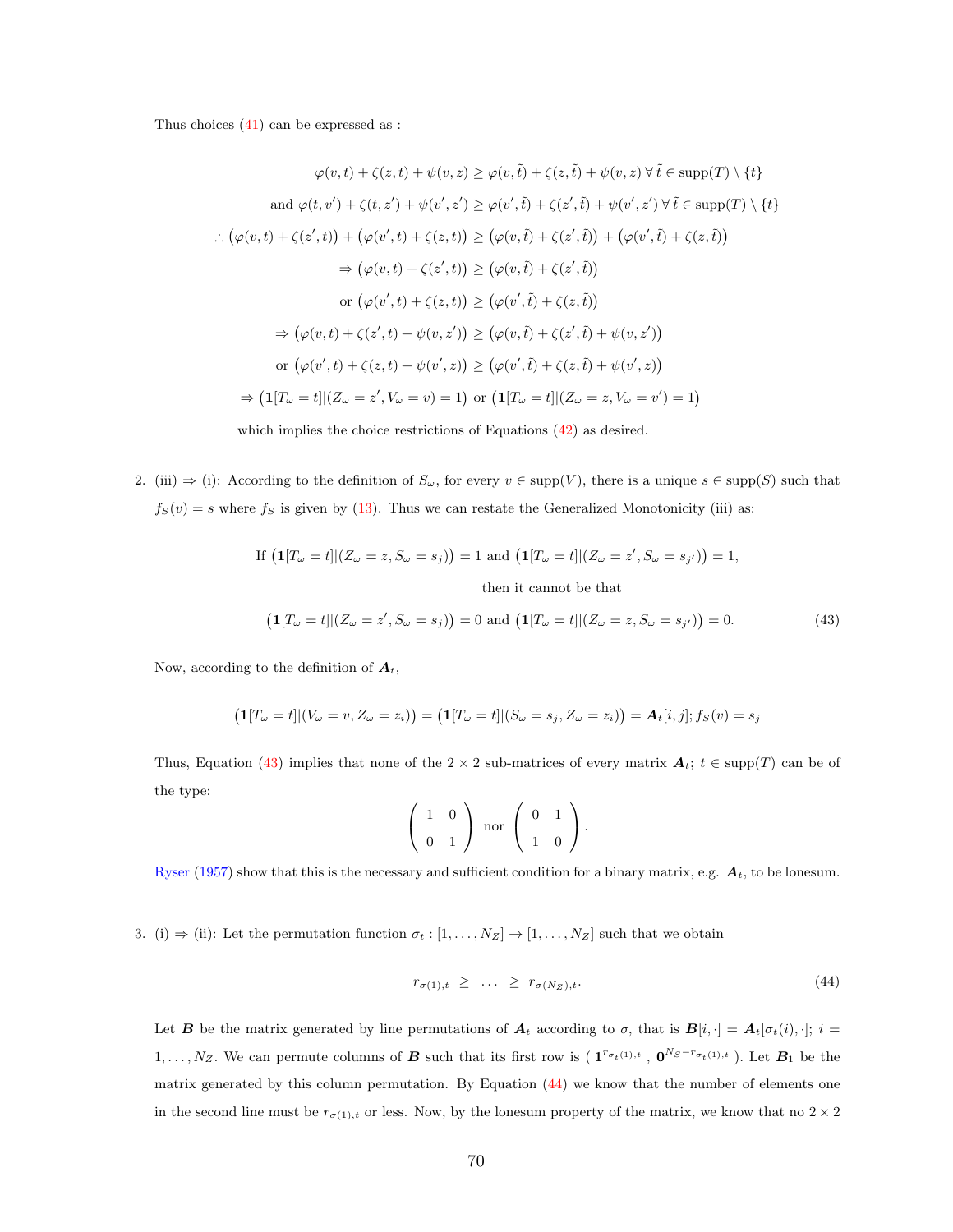sub-matrices of  $B$  can be of the type:

<span id="page-70-3"></span>
$$
\left(\begin{array}{cc} 1 & 0 \\ 0 & 1 \end{array}\right).
$$

Thus, the last  $N_S - r_{\sigma_t(1),t}$  entries of the second row of  $B_1$  must be all zeros. In the same fashion, we can further permute columns of  $B_1$  into  $B_2$  such that the second row is of type  $(T^{\tau_{\sigma_t(2),t}}, 0^{N_S-\tau_{\sigma_t(2),t}})$ . Iterating this process  $N_Z$  times generates the maximal of  $A_t$ . Moreover, let  $\kappa_t : [1, \ldots, N_S] \rightarrow [1, \ldots, N_S]$ be generated by these iterations, that is, a permutation function  $\kappa_t : [1, \ldots, N_S] \to [1, \ldots, N_S]$  such that we obtain  $c_{\kappa_t(1),t} \geq \ldots \geq c_{\kappa_t(N_S),t}$ . Intuitivelly,  $\kappa_t$  represents the permutation function that swaps columns of matrix  $A_t$  such that every line of  $A_t$  is a sequence of elements 1 followed by elements 0. Under this notation, each element of the Maximal of  $A_t$  is defined by  $\bar{A}_t[i, j] = A_t[\sigma_t(i), \kappa_t(j)]$  for  $i \in \{1, \ldots N_Z\}, j \in \{1, \ldots, N_S\}.$ 

4. (ii)  $\Rightarrow$  (iv): We use the fact that T is deterministic conditional on Z and V. Thus, to prove item (iv), it suffices to show that there exist functions  $\varphi : supp(V) \times supp(T) \to \mathbb{R}$  and  $\zeta : supp(Z) \times supp(T) \to \mathbb{R}$  such that:

$$
(T_{\omega}|Z_{\omega}=z,V_{\omega}=v)=\sum_{t\in\text{supp}(T)}t\cdot\mathbf{1}[\varphi(v,t)+\zeta(z,t)\geq 0],\tag{45}
$$

Now, according to the definition of  $S_{\omega}$ , for each value  $v \in \text{supp}(V)$  that  $V_{\omega}$  takes, there is a unique  $s_j \in \text{supp}(S)$ such that  $s_j = f_S(v)$ . Thus, for any  $z_i \in \text{supp}(Z)$ , we can write:

$$
(T_{\omega}|Z_{\omega}=z_i,V_{\omega}=v)=(T_{\omega}|Z_{\omega}=z_i,S_{\omega}=s_j)
$$
 such that  $s_j = f_S(v)$ .

Thus, our proof reduces to show that there exist functions  $\tilde{\varphi}$  and  $\tilde{\zeta}$  such that

<span id="page-70-2"></span>
$$
(T_{\omega}|Z_{\omega}=z_i, S_{\omega}=s_j) = \sum_{t \in \text{supp}(T)} t \cdot \mathbf{1}[\tilde{\varphi}(j,t) + \tilde{\zeta}(z_i,t) \ge 0],\tag{46}
$$

where  $j \in \{1, \ldots, N_S\}$  and  $z_i \in \{z_1, \ldots, z_{N_Z}\}.$  We follow the notation of the previous item of this proof and Equation [\(22\)](#page-28-0), i.e.  $P_Z(t) = A_t P_S$ , to write the following relations:

$$
P(T_{\omega} = t | Z_{\omega} = z_i) = \sum_{j=1}^{N_S} \mathbf{A}_t[i, j] P(S_{\omega} = s_j) = \sum_{j=1}^{N_S} \bar{\mathbf{A}}_t[\sigma_t^{-1}(i), j] P(S_{\omega} = s_{\kappa_t(j)}),
$$
(47)

but, according to (ii),  $\bar{A}_t[\sigma_t^{-1}(i),\cdot] = (1^{r_{i,t}} , 0^{N_S-r_{i,t}})$ . In other words:

<span id="page-70-1"></span>
$$
\bar{A}_t[\sigma_t^{-1}(i), j] = 0 \text{ if } j > r_{i,t} \text{ and } \bar{A}_t[\sigma_t^{-1}(i), j] = 1 \text{ if } j \le r_{i,t}. \tag{48}
$$

Moreover, we can write:

<span id="page-70-0"></span>
$$
P(T_{\omega} = t | Z_{\omega} = z_i) = \sum_{j=1}^{r_{i,t}} P(S_{\omega} = s_{\kappa_t(j)}).
$$
\n(49)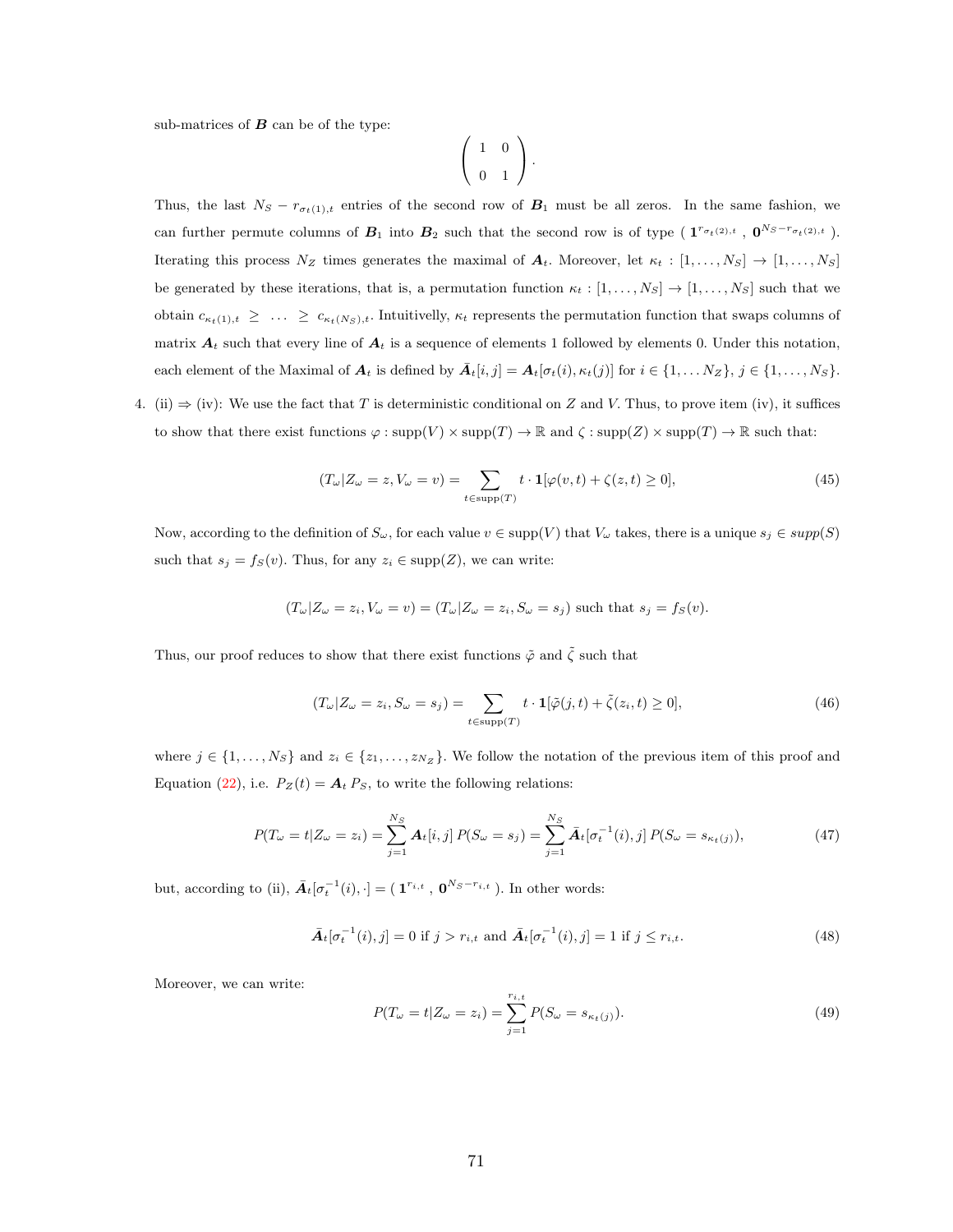We can use Equation [\(49\)](#page-70-0) to write  $\bar{A}_t[\sigma_t^{-1}(i), j]$  of Equation [\(48\)](#page-70-1) as following:

<span id="page-71-0"></span>
$$
\bar{A}_t[\sigma_t^{-1}(i), j] = \mathbf{1}\Big[P(T_\omega = t | Z_\omega = z_i) \ge \sum_{j'=1}^j P(S_\omega = s_{\kappa_t(j')})\Big].\tag{50}
$$

We now draw of the relation  $\bar{A}_t[i, j] = A_t[\sigma_t(i), \kappa_t(j)]$  of item (iv) and Equation [\(50\)](#page-71-0) to write:

<span id="page-71-1"></span>
$$
\mathbf{A}_{t}[i,j] = \mathbf{1} \Big[ P(T_{\omega} = t | Z_{\omega} = z_i) \geq \sum_{j'=1}^{\kappa_t^{-1}(j)} P(S_{\omega} = s_{\kappa_t(j')}) \Big]. \tag{51}
$$

Note that  $P(T_\omega = t | Z_\omega)$  only depends on Z and t while and  $\sum_{i'=1}^{k-1} (i)$  $\int_{j'=1}^{\kappa_t(j')} P(S_\omega = s_{\kappa_t(j')})$  only depends on  $S_\omega$  (and thereby  $V_{\omega}$  as  $S_{\omega} = f_S(V_{\omega})$  and t. Now, by the definition of  $A_t[i, j]$  we have that  $A[i, j] = \sum_{t \in \text{supp}(T)} t \cdot A_t[i, j]$ . But  $(T_{\omega}|Z_{\omega}=z_i, S_{\omega}=s_j)=\boldsymbol{A}[i,j],$  thus:

$$
(T_{\omega}|Z_{\omega}=z_i, S_{\omega}=s_j) = \sum_{t \in \text{supp}(T)} t \cdot \mathbf{A}_t[i, j]
$$
  
= 
$$
\sum_{t \in \text{supp}(T)} t \cdot \mathbf{1} \Big[ P(T_{\omega}=t|Z_{\omega}=z_i) \geq \sum_{j'=1}^{\kappa_t^{-1}(j)} P(S_{\omega}=s_{\kappa_t(j')}) \Big]
$$
(52)

where the last equation comes from  $(51)$ . We can map Equation  $(52)$  into Equation  $(46)$  as:

<span id="page-71-4"></span><span id="page-71-3"></span><span id="page-71-2"></span>
$$
\tilde{\varphi}(j,t) = \sum_{j'=1}^{\kappa_t^{-1}(j)} P(S_{\omega} = s_{\kappa_t(j')})
$$
\n
$$
\text{and } \tilde{\zeta}(z_i,t) = P(T_{\omega} = t | Z_{\omega} = z_i),
$$
\n
$$
(53)
$$

where Equation [\(53\)](#page-71-3) denotes the cumulative probability  $S_{\omega}$  up to element  $s_i$  where the ordering of its support is defined according to the permutation function  $\kappa_t$ . Moreover, each strata probability is strictly bigger than zero, that is,  $P(S_{\omega} = s) > 0 \,\forall s \in \text{supp}(S)$ . This generates a strict inequality in Equation [\(54\)](#page-71-4) below:

$$
(T_{\omega}|Z_{\omega}=z_i, S_{\omega}=s_j) = \sum_{t \in \text{supp}(T)} t \cdot \mathbf{1} \Big[ P(T_{\omega}=t|Z_{\omega}=z_i) > \sum_{j'=1}^{\kappa_t^{-1}(j)} P(S_{\omega}=s_{\kappa_t(j')}) \Big]. \tag{54}
$$

5. (vi)  $\Rightarrow$  (v): It suffices to prove that the treatment choice defined Equation [\(45\)](#page-70-3), that is,

<span id="page-71-5"></span>
$$
(T_{\omega}|Z_{\omega}=z,V_{\omega}=v)=\sum_{t\in\text{supp}(T)}t\cdot\mathbf{1}[\varphi(v,t)+\zeta(z,t)\geq 0],\tag{55}
$$

can be expressed as an additive function  $u(t, z, v) = \varphi(v, t) + \zeta(z, t) + \psi(v, z)$ , such that

$$
\left(\mathbf{1}[T_{\omega}=t]|Z_{\omega}=z,V_{\omega}=v)\right)=1 \quad \Rightarrow \quad \arg\max_{t' \in \text{supp}(T)}\left(\varphi(v,t)+\zeta(z,t)+\psi(v,z)\right)=t.
$$

The treatment choice of Model (??) under Assumptions ??–?? takes a single value  $T_{\omega} = t \in \text{supp}(T)$  when conditioned on  $Z_{\omega} = z \in \text{supp}(Z), V_{\omega} = v \in \text{supp}(V)$ . Thus, according to Equation [\(55\)](#page-71-5) there is a unique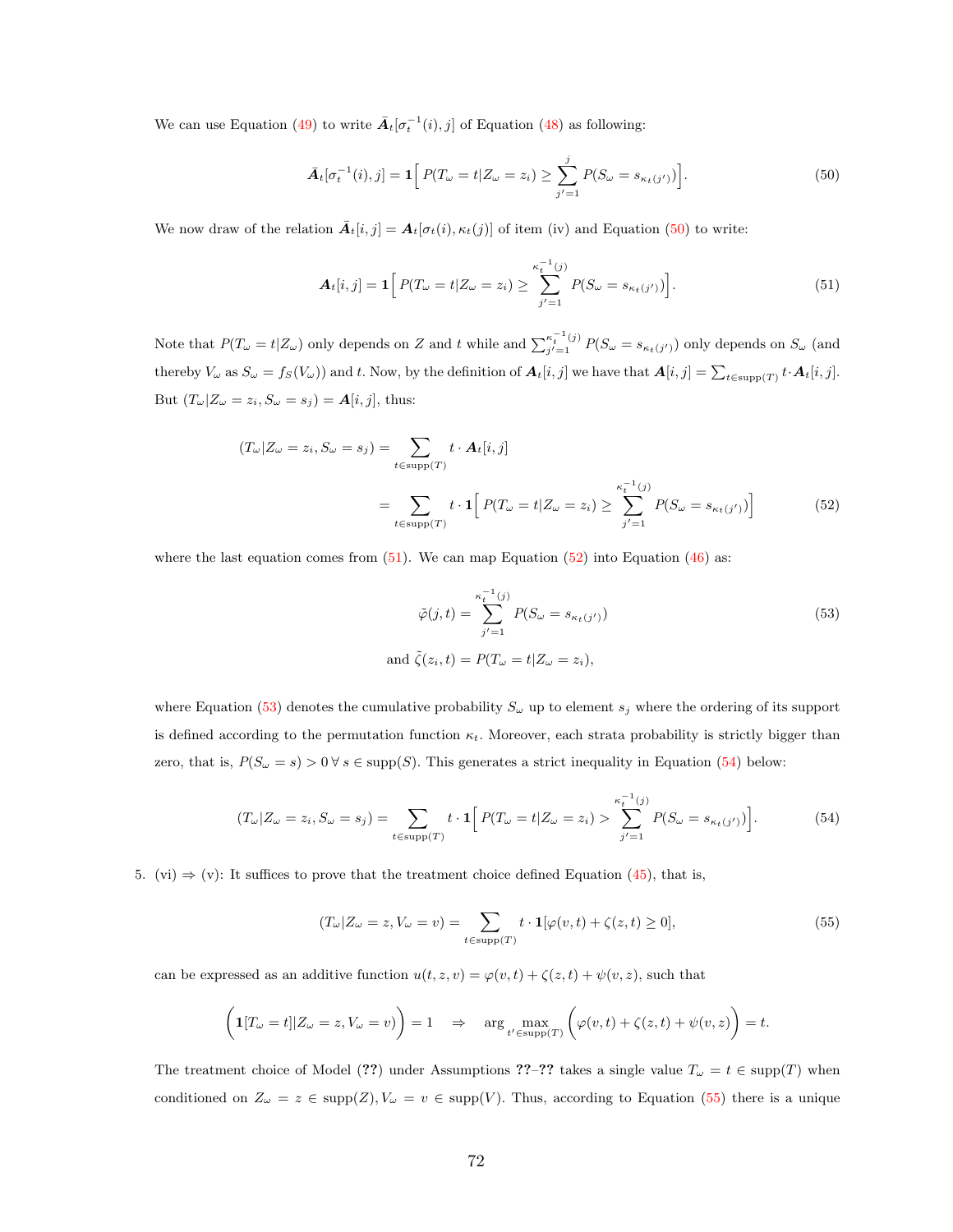$t \in \text{supp}(T)$  such that:

$$
\varphi(v,t) + \zeta(z,t) \ge 0 \text{ and } \varphi(v,t') + \zeta(z,t') < 0 \,\forall\, t' \in \text{supp}(T) \setminus \{t\}
$$
\n
$$
(56)
$$

thereby  $t = \arg \max_{t' \in \text{supp}(T)} (\varphi(v, t') + \zeta(z, t'))$ . Let a function  $\psi(v, z)$ :  $\text{supp}(V) \times \text{supp}(Z) \to \mathbb{R}$ , then we also have that  $t = \arg \max_{t' \in \text{supp}(T)} (\varphi(v, t') + \zeta(z, t') + \psi(v, z))$  as  $\psi(v, z)$  is constant as t' varies in supp(T).

#### Proof of Theorem [T-7:](#page-37-0)

Proof. The TOT parameter as defined in Equation [28](#page-36-0) is the ratio between the outcome expectation conditioned on different values of the instrumental variables divided by the difference in propensity scores associated of choices  $\tau \in \text{supp}(T)$  that consist of choices *induced* by the change in instrumental variables. Notationally, let  $z_i, z_{i'} \in \text{supp}(Z)$ and  $t \in \tau \subset \text{supp}(T)$ . If  $\tau$  consists of all choices induced by the change in instrumental variables from  $z_{i'}$  to  $z_{i}$ . Therefore it must be the case that:

$$
\mathbf{A}[i,j] \neq \mathbf{A}[i,j'] \Rightarrow \mathbf{A}[i,j] \in \tau \text{ and } \mathbf{A}[i',j] \notin \tau
$$
\n
$$
(57)
$$

In other words, for any  $t \in \tau$ , it must be the case that:

$$
\mathbf{A}_{t}[i,j] - \mathbf{A}_{t}[i',j] \in \{0,1\} \tag{58}
$$

<span id="page-72-1"></span><span id="page-72-0"></span> $\Box$ 

Now  $A_t[i, j]$  only takes value 1 for a single element  $t \in \text{supp}(T)$ , therefore it is also true that:

$$
\sum_{t \in \tau} \left( \mathbf{A}_t[i,j] - \mathbf{A}_t[i',j] \right) \in \{0,1\}.
$$
\n(59)

Now by Equation  $(57)$  and Equation  $(59)$  we have that:

$$
\mathbf{A}[i,j] \neq \mathbf{A}[i,j'] \Rightarrow \sum_{t \in \tau} (\mathbf{A}_t[i,j] - \mathbf{A}_t[i',j]) = 1.
$$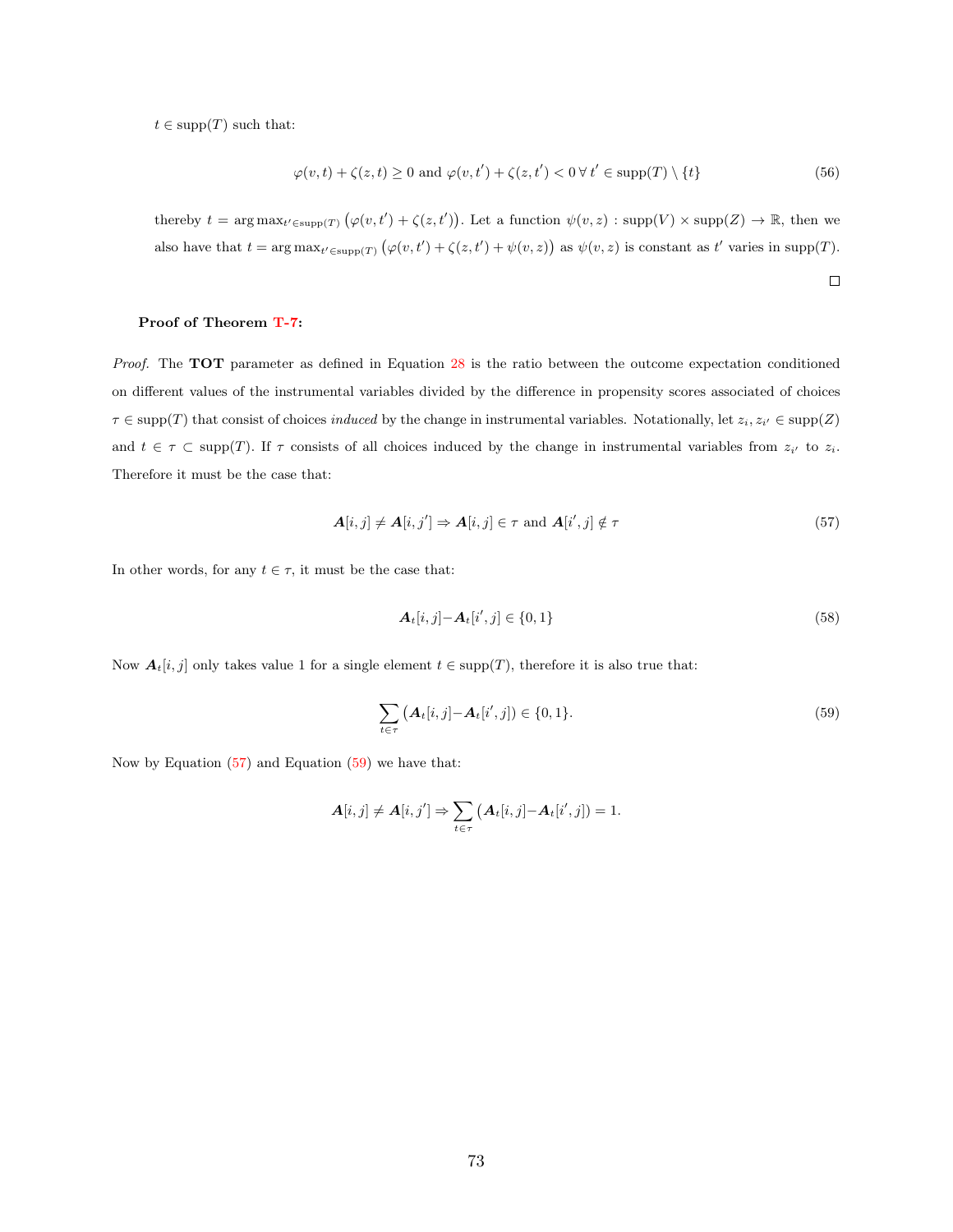Now the numerator of Equation [\(28\)](#page-36-0) for  $t \in \text{supp}(T)$  and  $z_i, z_{i'} \in \text{supp}(Z)$  can be expressed as:

$$
E(Y_{\omega}|Z_{\omega} = z_i) - E(Y_{\omega}|Z_{\omega} = z_{i'}) =
$$
\n
$$
= \sum_{j=1}^{N_S} \left( E(Y_{\omega}|Z_{\omega} = z_i, S_{\omega} = s_j) - E(Y_{\omega}|Z_{\omega} = z_{i'}, S_{\omega} = s_j) \right) P(S_{\omega} = s_j)
$$
\n
$$
= \sum_{j=1}^{N_S} \left( E(Y_{\omega}|Z_{\omega} = z_i, S_{\omega} = s_j, T_{\omega} = \mathbf{A}[i,j]) - E(Y_{\omega}|Z_{\omega} = z_{i'}, S_{\omega} = s_j, T_{\omega} = \mathbf{A}[i',j]) \right) P(S_{\omega} = s_j)
$$
\n
$$
= \sum_{j=1}^{N_S} \left( E(Y_{\omega}|S_{\omega} = s_j, T_{\omega} = \mathbf{A}[i,j]) - E(Y_{\omega}|S_{\omega} = s_j, T_{\omega} = \mathbf{A}[i',j]) \right) P(S_{\omega} = s_j)
$$
\n
$$
= \sum_{j=1}^{N_S} \left( RATE_{s_j}(A[i,j], A[i',j]) \right) P(S_{\omega} = s_j), \tag{60}
$$

where the first equality comes from the law of iterated expectations. The second comes from the fact that  $T_{\omega}$ is deterministic conditioned on  $S_{\omega}$  and  $Z_{\omega}$ , thus  $Y_{\omega} \perp \perp T_{\omega}|(S_{\omega}, Z_{\omega})$  in the empirical model. The third equality comes from Lemma [L-2](#page-25-0). The last equality comes from the definition of RATE. Following the same rationale, let  $z_i, z_{i'} \in \text{supp}(Z)$  and  $t, t' \in \text{supp}(T)$ , then the denominator of Equation [\(28\)](#page-36-0) can be expressed as:

$$
P(T_{\omega} = t | Z_{\omega} = z_i) - P(T_{\omega} = t' | Z_{\omega} = z_{i'}) =
$$
\n
$$
= \sum_{j=1}^{N_S} (P(T_{\omega} = t | Z_{\omega} = z_i, S_{\omega} = s_j) - P(T_{\omega} = t' | Z_{\omega} = z_{i'}, S_{\omega} = s_j)) P(S_{\omega} = s_j)
$$
\n
$$
= \sum_{j=1}^{N_S} (1[A[i,j] = t] - 1[A[i',j] = t']) P(S_{\omega} = s_j)
$$
\n
$$
= \sum_{j=1}^{N_S} (A_t[i,j] - A_t[i',j]) P(S_{\omega} = s_j)
$$
\n(61)

#### Proof of Lemma [L-3:](#page-42-0)

*Proof.* The independence relation  $S_{\omega} \perp \!\!\! \perp Z_{\omega}$  comes from the fact that  $V_{\omega} \perp \!\!\! \perp Z_{\omega}$  and that  $S_{\omega}$  is a function of only  $V_{\omega}$ . Let  $t \in \text{supp}(T)$ , then  $Y(t) \perp \perp T | S$  is a consequence of the independence of error term and the Structural Equations of the general IV model:

$$
\left((V_{\omega}, \epsilon_{\omega}) \perp \!\!\!\perp Z_{\omega}\right) \Rightarrow \left(f_Y(t, V_{\omega}, \epsilon_{\omega}) \perp \!\!\!\perp g_T(Z_{\omega}, f_S(V_{\omega})) | f_S(V_{\omega})\right) \Rightarrow \left(Y_{\omega}(t) \perp \!\!\!\perp T_{\omega} | S_{\omega}\right)
$$

Also,

$$
\left((V_{\omega}, \epsilon_{\omega}) \perp \!\!\!\perp Z_{\omega}\right) \Rightarrow \left((f_Y(t, V_{\omega}, \epsilon_{\omega}), f_S(V_{\omega})) \perp \!\!\!\perp Z_{\omega}\right) \Rightarrow \left((Y_{\omega}(t), S_{\omega}) \perp \!\!\!\perp Z_{\omega}\right).
$$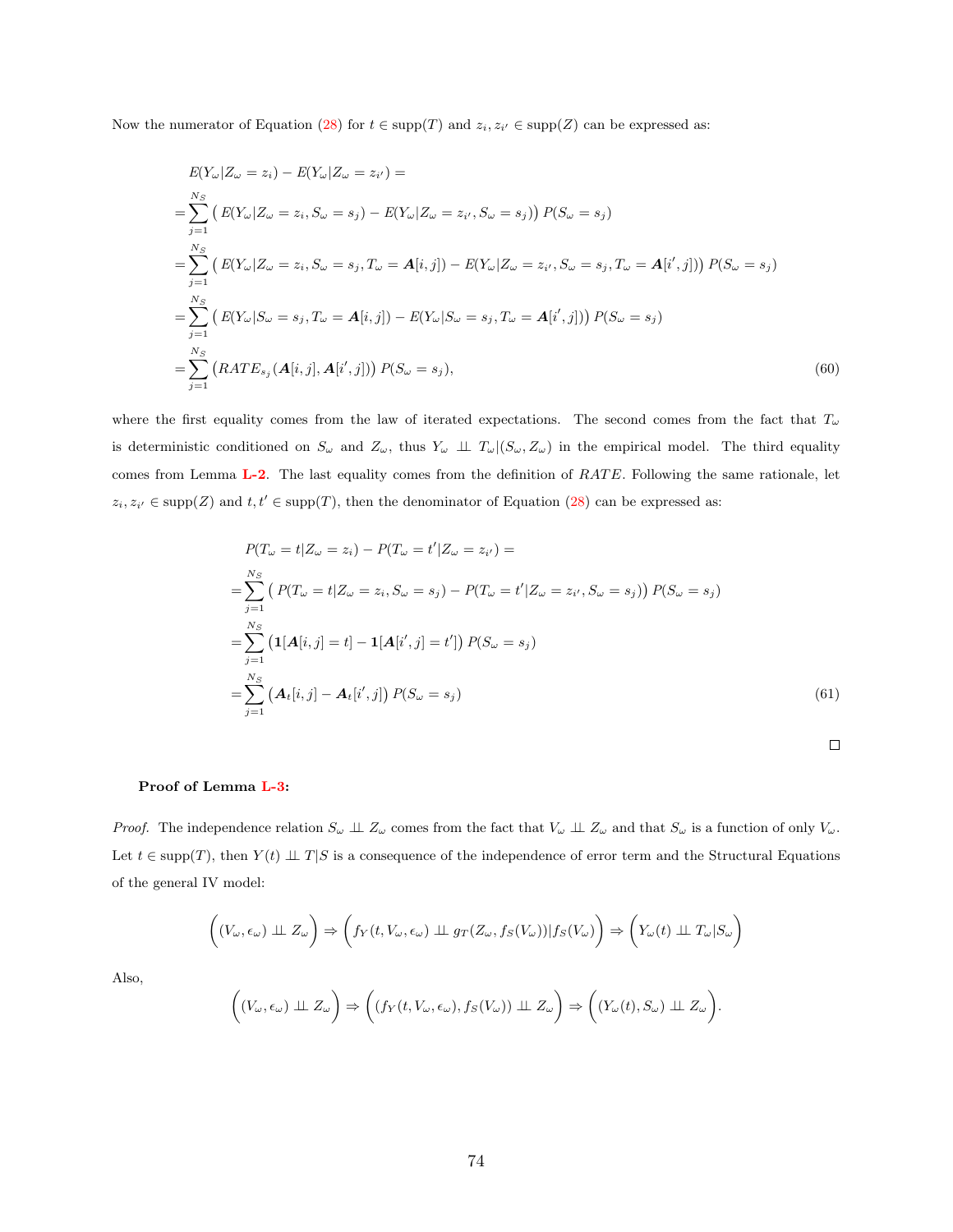We now apply the Weak Union Property of conditional independence relations of [Dawid](#page-57-0) [\(1976\)](#page-57-0)<sup>[30](#page-74-0)</sup> to obtain  $Y_\omega(t) \perp \!\!\! \perp$  $Z_{\omega}|S_{\omega}$ . But  $T_{\omega}$  is a linear function of  $Z_{\omega}$  when conditioned on  $S_{\omega}$  (see [\(79\)](#page-98-0)), thus we have that  $Y_{\omega}(t) \perp (T_{\omega}, Z_{\omega})|S_{\omega}$ . Again, by Weak Decomposition we have that  $Y_{\omega}(t) \perp Z_{\omega}|(S_{\omega}, T_{\omega})$ . We according to Representation [11:](#page-24-0)

$$
\left(Y_{\omega}(t) \perp Z_{\omega}|(T_{\omega},S_{\omega})\right) \Rightarrow \left(\sum_{t \in \text{supp}(T)} Y_{\omega}(t) \cdot \mathbf{1}[T_{\omega} = t] \perp Z_{\omega}|(S_{\omega},T_{\omega})\right) \Rightarrow \left(Y_{\omega} \perp Z_{\omega}|(S_{\omega},T_{\omega})\right).
$$

 $\Box$ 

Proof of Theorem [T-8:](#page-42-1)

Proof.

$$
E(Y_{\omega}|G_{\omega} = g, Z_{\omega} = z_j, T_{\omega} = t) =
$$
\n
$$
= \sum_{s_i \in \text{supp}(S)} E(Y_{\omega}|S_{\omega} = s_i, G_{\omega} = g, Z_{\omega} = z_j, T_{\omega} = t) P(S_{\omega} = s_i | G_{\omega} = g, T_{\omega} = t, Z_{\omega} = z_j)
$$
\n
$$
= \sum_{s_i \in \text{supp}(S)} E(Y|G_{\omega} = g, S_{\omega} = s_i) P(S_{\omega} = s_i | T_{\omega} = t, Z_{\omega} = z_j)
$$
\n
$$
= \sum_{s_i \in \text{supp}(S)} E(Y|G_{\omega} = g, S_{\omega} = s_i) \frac{P(T_{\omega} = t | S_{\omega} = s_i, Z_{\omega} = z_j) P(S_{\omega} = s_i | Z_{\omega} = z_j)}{P(T_{\omega} = t | Z_{\omega} = z_j)}
$$
\n
$$
\therefore E(Y_{\omega}|G_{\omega} = g, Z_{\omega} = z_j, T_{\omega} = t) P(T_{\omega} = t | Z_{\omega} = z_j) = \sum_{s \in \text{supp}(S)} A_t[j, s] E(Y_{\omega}|G_{\omega} = g, S_{\omega} = s_i) P(S_{\omega} = s_i)
$$

The first equality comes from the law of iterated expectations. The first term of the second equality comes from  $Y_\omega \perp \!\!\! \perp$  $(Z_\omega, T_\omega)|(S_\omega, G_\omega)$  of Lemma **[L-3](#page-42-0)** and the second terms comes from  $(S_\omega, G_\omega)$  and  $G_\omega \perp \perp (S_\omega, Z_\omega)|T_\omega$  of Lemma **L-3.** The second equality comes from Bayes Rule. The third equation comes from  $S_{\omega} \perp \!\!\!\perp Z_{\omega}$  of Lemma [L-3](#page-42-0), the fact that  $T_{\omega}$  is deterministic when conditioned on  $S_{\omega}$  and  $Z_{\omega}$  and the definition  $\mathbf{A}_t[j, i] = (T_{\omega} = t | Z = z_j, S = s_i).$  $\Box$ 

#### Proof of Theorem [T-9:](#page-43-0)

Proof. Consider the following notation:

$$
\zeta_Z(g,t,z) = E(Y_\omega | G_\omega = g, Z_\omega = z, T_\omega = t) P(T_\omega = t | Z_\omega = z)
$$

and

$$
\zeta_Z(g,t) = [\zeta_Z(g,t,z_1), \zeta_Z(g,t,z_2), \zeta_Z(g,t,z_3)].
$$

<span id="page-74-0"></span> $30$  The Graphoid axioms are a set of conditional independence relations first presented by [Dawid](#page-57-0) [\(1976\)](#page-57-0):

Symmetry:  $X \perp \!\!\! \perp Y | Z \Rightarrow Y \perp \!\!\! \perp X | Z.$ Decomposition:  $X \perp\!\!\!\perp (W, Y)|Z \Rightarrow X \perp\!\!\!\perp Y|Z.$ Weak Union:  $X \perp \!\!\! \perp (W, Y)|Z \Rightarrow X \perp \!\!\! \perp W|(Y, Z).$ Contraction:  $X \perp \!\!\!\perp Y | Z$  and  $X \perp \!\!\!\perp W | (Y, Z) \Rightarrow X \perp \!\!\!\perp (W, Y) | Z$ . Intersection:  $X \perp \!\!\!\perp W | (Y, Z)$  and  $X \perp \!\!\!\perp Y | (W, Z) \Rightarrow X \perp \!\!\!\perp (W, Y) | Z$ . Redundancy:  $X \perp \!\!\!\perp Y | X$ .

The intersection relation is only valid for strictly positive probability distribution.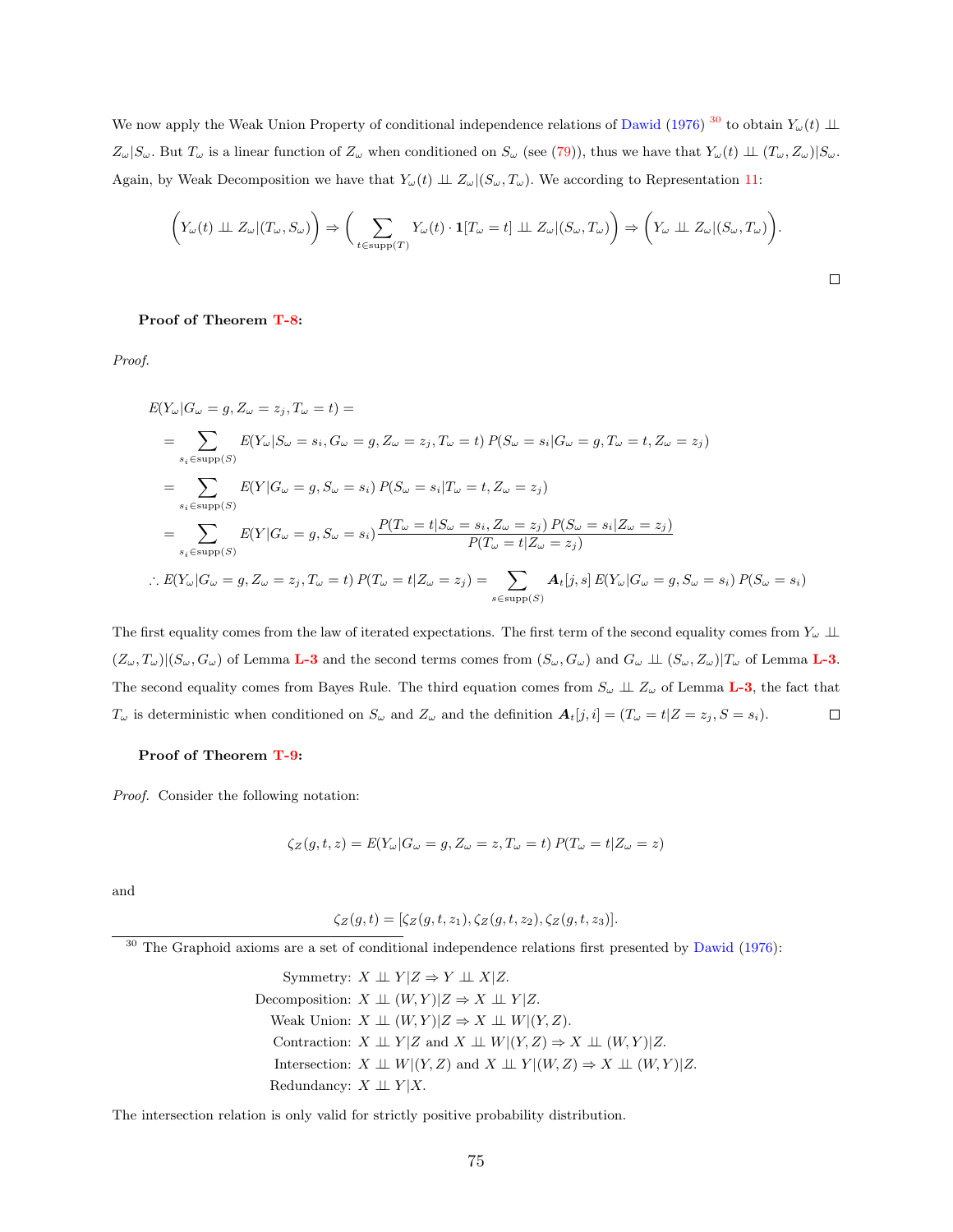Let the vector of outcome expectations conditioned on  $G, Z$  and  $T$  be denoted by  $\mathbf{Q}_Z(g)$  and defined as:

$$
\mathbf{Q}_Z(g) = [\zeta_Z(g, 1), \zeta_Z(g, 2), \zeta_Z(g, 3)]'.
$$

Also let the vector of outcome expectations conditioned on  $G_{\omega} = g$  and  $S_{\omega} = s$  be  $\zeta_{S}(g, s)$  and defined as

$$
\zeta_S(g, s) = E(Y_\omega | G_\omega = g, S_\omega = s) P(S_\omega = s).
$$

Also let  $\mathbf{Q}_S(g)$  de defined as:

$$
\mathbf{Q}_S(g)=[\zeta_S(g,s_1),\ldots,\zeta_S(g,s_7)]'.
$$

In this notation, the first equation of  $T-8$  can be expressed by

$$
\mathbf{Q}_Z(g) = \mathbf{A}_S \mathbf{Q}_S(g).
$$

But the rank of  $A_S$  is equal to 7 for the economically justified response-types. Namely, rank $(A_S) = 7$ , and therefore we can write  $\mathbf{Q}_S(g) = \mathbf{A}_S^+ \mathbf{Q}_Z(g)$ . Thereby  $E(Y|G_\omega = g, S_\omega = s)$  is identified for all  $s \in \text{supp}(S)$ . Theorem **[T-8](#page-42-1)** states that  $E(Y_{\omega}|T_{\omega} = t, S_{\omega} = s)$  is a function of  $E(Y|G_{\omega} = g, S_{\omega} = s)$  and the observed probabilities. Therefore also identified.  $\Box$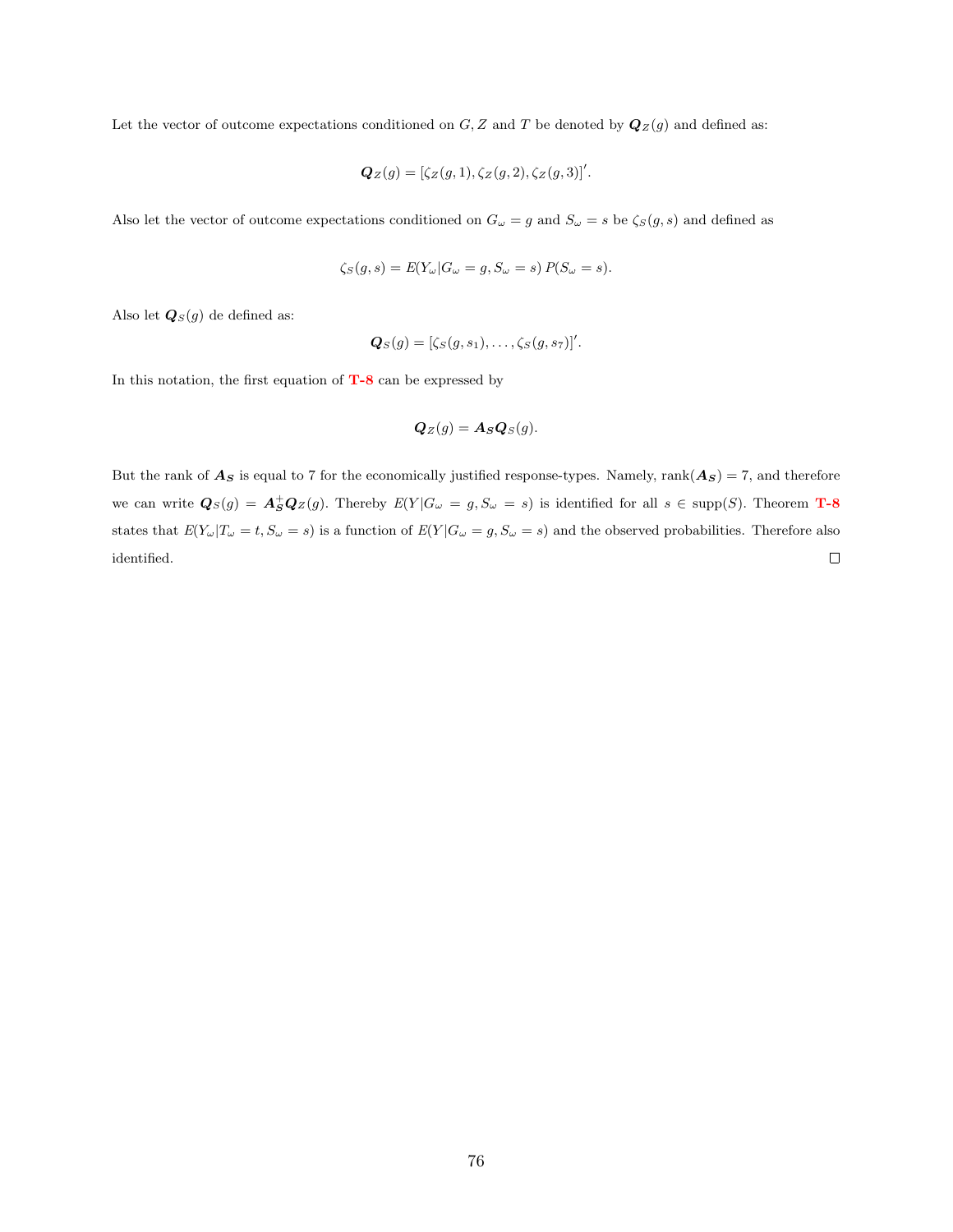# Web Appendix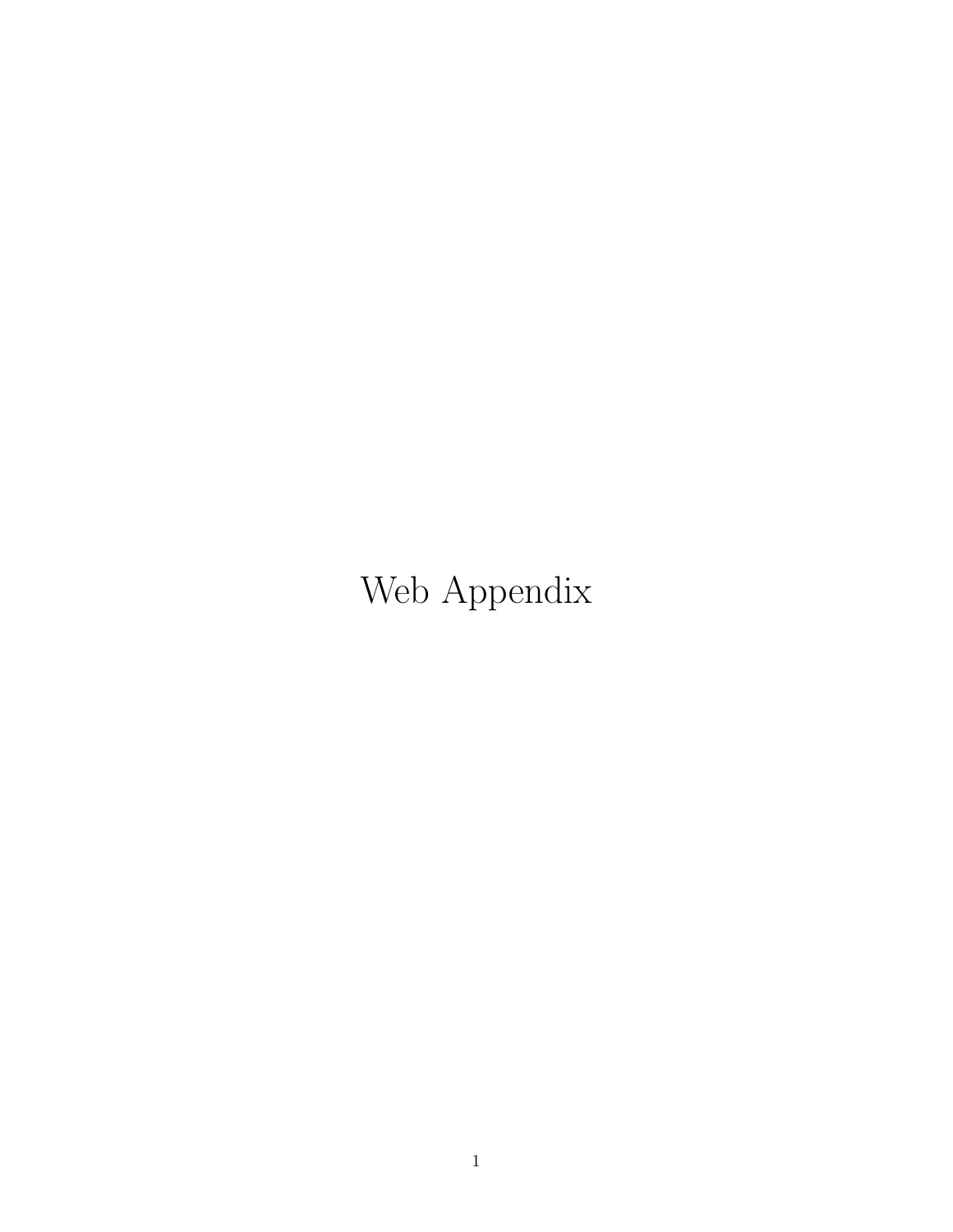## B Binary Choice Model with Binary Instrumental Variable

The parsimonious binary choice model with binary instrumental variable consist of the following variables:

- 1. Instrumental variable  $Z_{\omega} \in \{0, 1\}$  denotes a voucher assignment for family  $\omega$  such that  $Z_{\omega} = 1$ if family  $\omega$  is a voucher recipient and  $Z_{\omega} = 0$  if family  $\omega$  receives no voucher.
- 2. The relocation decision  $T_{\omega}$  for family  $\omega$  such that  $T_{\omega} = 0$  if family  $\omega$  does not relocate and  $T_\omega=1$  if family relocates.
- 3. Counterfactual relocation decision  $T_{\omega}(z)$  stands for the relocation decision that family  $\omega$  would choose if it had been assigned to voucher  $z \in \{0, 1\}.$
- 4. Counterfactual outcomes  $(Y_\omega(0), Y_\omega(1))$  denote the potential outcomes when relocation choice  $T_{\omega}$  is fixed at values 0 and 1.
- 5. The observed outcome for family  $\omega$  is given by  $Y_{\omega} = Y_{\omega}(0)(1 T_{\omega}) + Y_{\omega}(1)T_{\omega}$ .
- 6. The response-type variable  $S_{\omega}$  that is defined by the unobserved vector of potential relocation decisions that a family  $\omega$  would choose if voucher assignment were set to zero and one, i.e.,  $S_{\omega} = [T_{\omega}(0), T_{\omega}(1)]'.$

Table [A.1](#page-78-0) describes the four vectors of potential response-types that  $S_{\omega}$  can take. The model is completed by the standard assumption that the instrumental variable  $Z_{\omega}$  is independent of counterfactual variables:

<span id="page-77-0"></span>
$$
(Y_{\omega}(0), Y_{\omega}(1), T_{\omega}(0), T_{\omega}(1)) \perp Z_{\omega}.
$$
\n
$$
(62)
$$

The following equation comes as a direct consequence of Equation [\(62\)](#page-77-0) and the definition of  $S_{\omega}$ :

<span id="page-77-1"></span>
$$
(Y_{\omega}(0), Y_{\omega}(1)) \perp Z_{\omega}|S_{\omega}.
$$
\n
$$
(63)
$$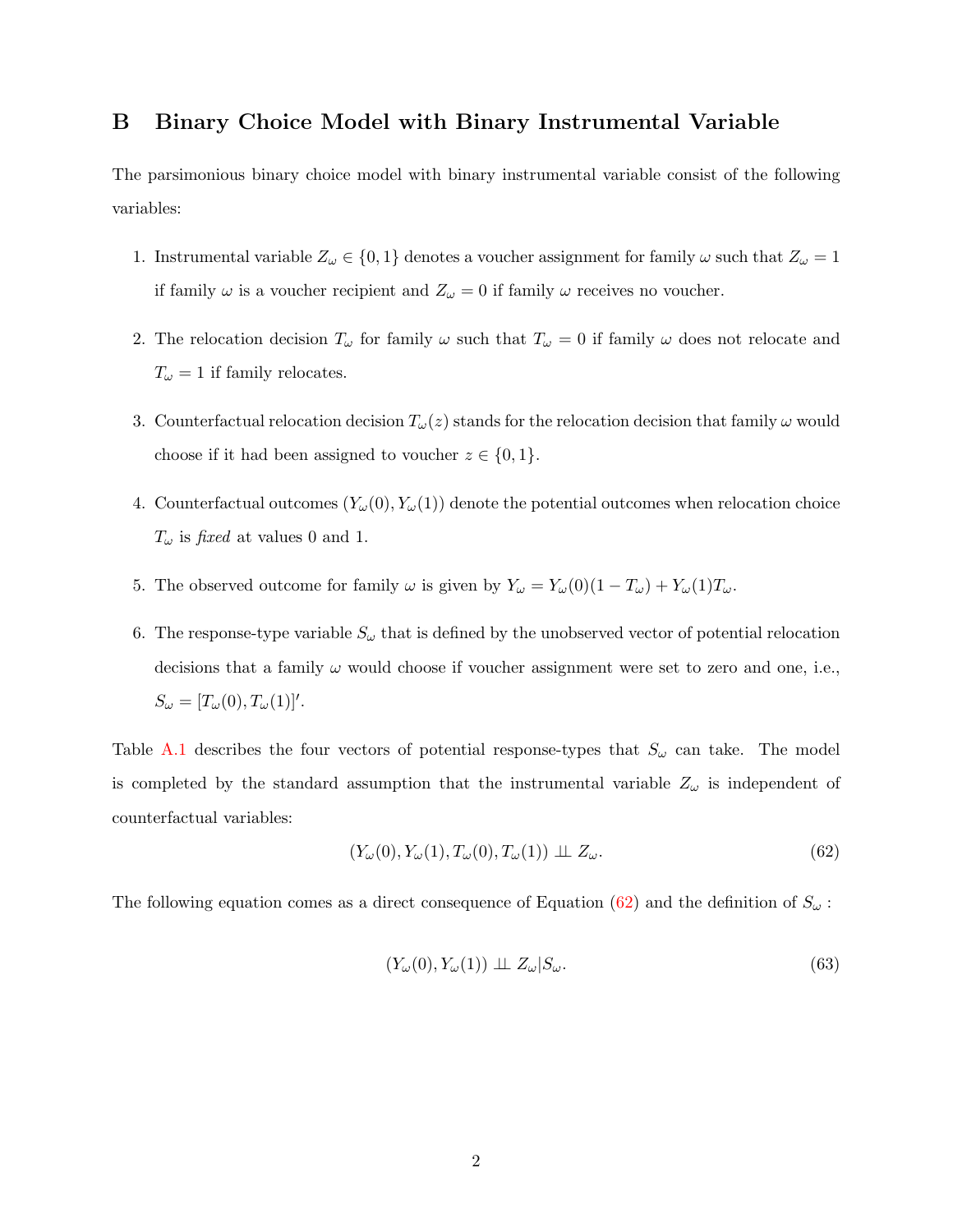<span id="page-78-0"></span>Table A.1: Possible Response-types for the Binary Relocation Choice with Binary Voucher

| Voucher           | Voucher          | Relocation                     | Response-types |                         |         |
|-------------------|------------------|--------------------------------|----------------|-------------------------|---------|
| Types             | Assignment       | Counterfactuals   Never Takers |                | Compliers Always Takers | Defiers |
| No Voucher        | $Z_{\omega} = 0$ | $T_{\omega}(0)$                |                |                         |         |
| Voucher Recipient | $Z_{\omega} = 1$ | $T_{\omega}(1)$                |                |                         |         |

In this notation, the relocation decision  $T_{\omega}$  can be expressed in terms of response-type  $S_{\omega}$  as:

$$
T_{\omega} = (1 - Z_{\omega})T_{\omega}(0) + Z_{\omega}T_{\omega}(0)
$$
\n(64)

<span id="page-78-1"></span>
$$
= [\mathbf{1}(Z_{\omega} = 0), \mathbf{1}(Z_{\omega} = 1)] \cdot [T_{\omega}(0), T_{\omega}(1)]'
$$
\n(65)

<span id="page-78-4"></span><span id="page-78-3"></span><span id="page-78-2"></span>
$$
= [\mathbf{1}(Z_{\omega} = 0), \mathbf{1}(Z_{\omega} = 1)] \cdot S_{\omega}, \tag{66}
$$

where Equation [\(64\)](#page-78-1) comes from the definition of  $T_{\omega}(z)$ ;  $z \in \{0,1\}$ , and Equation [\(66\)](#page-78-2) comes from the definition of  $S_{\omega}$ . A consequence of Equation [\(66\)](#page-78-2) is that  $T_{\omega}$  is deterministic conditioned on  $Z_{\omega}$ and  $S_{\omega}$ .

The expected value of observed outcomes conditioned on voucher assignment in this model is given by:

$$
E(Y_{\omega}|Z_{\omega} = 1) = E(Y_{\omega}|Z_{\omega} = 1, S_{\omega} = [0, 0]') P(S_{\omega} = [0, 0]') + E(Y_{\omega}|Z_{\omega} = 1, S_{\omega} = [0, 1]') P(S_{\omega} = [0, 1]')
$$
  
+ 
$$
E(Y_{\omega}|Z_{\omega} = 1, S_{\omega} = [1, 1]') P(S_{\omega} = [1, 1]') + E(Y_{\omega}|Z_{\omega} = 1, S_{\omega} = [1, 0]') P(S_{\omega} = [1, 0]')
$$
  
= 
$$
E(Y_{\omega}(0)|S_{\omega} = [0, 0]') P(S_{\omega} = [0, 0]') + E(Y_{\omega}(1)|S_{\omega} = [0, 1]') P(S_{\omega} = [0, 1]')
$$
  
+ 
$$
E(Y_{\omega}(1)|S_{\omega} = [1, 1]') P(S_{\omega} = [1, 1]') + E(Y_{\omega}(0)|S_{\omega} = [1, 0]') P(S_{\omega} = [1, 0]'),
$$
  
(68)

where Equation [\(67\)](#page-78-3) comes from the law of iterated expectations. Equation [\(68\)](#page-78-4) comes the equation for observed outcome  $Y_{\omega} = Y_{\omega}(0)(1 - T_{\omega}) + Y_{\omega}(1)T_{\omega}$ , the fact that  $T_{omega}$  is deterministic conditioned on  $S_{\omega}$  and  $Z_{\omega}$  and the independence relation  $(Y_{\omega}(0), Y_{\omega}(1)) \perp Z_{\omega}|S_{\omega}$  of Equations [63.](#page-77-1) In the same fashion, we can express  $E(Y_\omega | Z_\omega = 1)$  by:

<span id="page-78-5"></span>
$$
E(Y_{\omega}|Z_{\omega} = 0) = E(Y_{\omega}(0)|S_{\omega} = [0,0]') P(S_{\omega} = [0,0]') + E(Y_{\omega}(0)|S_{\omega} = [0,1]') P(S_{\omega} = [0,1]')
$$
  
+ 
$$
E(Y_{\omega}(1)|S_{\omega} = [1,1]') P(S_{\omega} = [1,1]') + E(Y_{\omega}(1)|S_{\omega} = [1,0]') P(S_{\omega} = [1,0]').
$$
 (69)

The Intention-to-treat effect ITT is defined by  $E(Y_\omega | Z_\omega = 1) - E(Y_\omega | Z_\omega = 0)$  and refers to the causal effect of the vouchers  $Z_{\omega}$  on outcome  $Y_{\omega}$ . According to Equations [\(68\)](#page-78-4)–[\(69\)](#page-78-5), the ITT can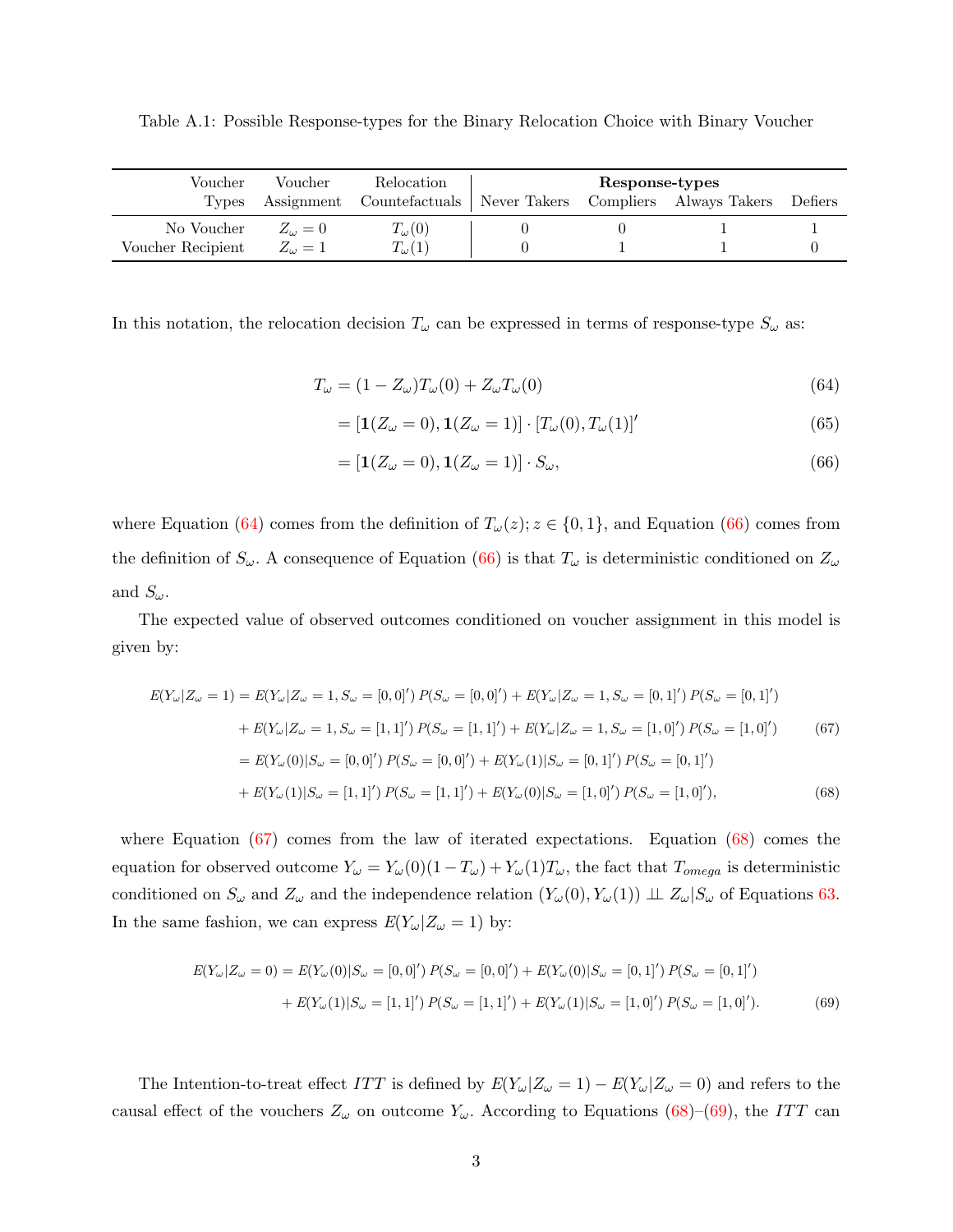be expressed in terms of response-types as:

<span id="page-79-0"></span>
$$
ITT = E(Y_{\omega} | Z_{\omega} = 1) - E(Y_{\omega} | Z_{\omega} = 0)
$$
  
=  $E(Y_{\omega}(1) - Y_{\omega}(0) | S_{\omega} = [0, 1]') P(S_{\omega} = [0, 1]') + E(Y_{\omega}(0) - Y_{\omega}(1) | S_{\omega} = [1, 0]') P(S_{\omega} = [1, 0]').$  (70)

Equation  $(70)$  states that the ITT is a mixture between the contradicting effects. By contradicting I mean the causal effect relocating compared to not relocation for the compliers  $(S_\omega = [0,1]^{\prime})$  and the causal effect of not relocatong compared to relocating for the definers.

The probability of relocation conditioned on receiving the voucher is expressed in terms of response-types by:

$$
P(T_{\omega}|Z_{\omega} = 1) = E(\mathbf{1}[T_{\omega} = 1]|Z_{\omega} = 1, S_{\omega} = [0, 0]') P(S_{\omega} = [0, 0]') + E(\mathbf{1}[T_{\omega} = 1]|Z_{\omega} = 1, S_{\omega} = [0, 1]') P(S_{\omega} = [0, 1]')
$$
  
+ 
$$
E(\mathbf{1}[T_{\omega} = 1]|Z_{\omega} = 1, S_{\omega} = [1, 1]') P(S_{\omega} = [1, 1]') + E(\mathbf{1}[T_{\omega} = 1]|Z_{\omega} = 1, S_{\omega} = [1, 0]') P(S_{\omega} = [1, 0]')
$$
  
= 
$$
P(S_{\omega} = [0, 1]') + P(S_{\omega} = [1, 1]'), \tag{71}
$$

where Equation [\(71\)](#page-79-1) comes from the fact that  $T_{\omega}$  is deterministic conditioned on  $S_{\omega}$  and  $Z_{\omega}$ . Using the same reasoning, the probability of relocation conditioned on not receiving the voucher is expressed in terms of response-types by:

<span id="page-79-1"></span>
$$
P(T_{\omega}|Z_{\omega}=0) = P(S_{\omega} = [1,0]') + P(S_{\omega} = [1,1]').
$$
\n(72)

Thus the difference in propensity of relocation across voucher assignments is given by:

$$
P(T_{\omega}|Z_{\omega}=1) - P(T_{\omega}|Z_{\omega}=0) = P(S_{\omega}=[0,1]') - P(S_{\omega}=[1,0]');\tag{73}
$$

## C Additional Information on Neighborhood Poverty

This section described the distribution of neighborhood poverty of MTO participating families by voucher assignment and relocation decision. Figure [5](#page-80-0) shows the probability density estimation of baseline neighborhood poverty by voucher assignment. As expected, poverty distributions conditional on voucher assignments are very similar due to the randomized assignment of vouchers.

Figure [6](#page-81-0) presents baseline neighborhood poverty for the Experimental group by neighborhood relocation, i.e., moving with voucher, moving without voucher and not moving. Families that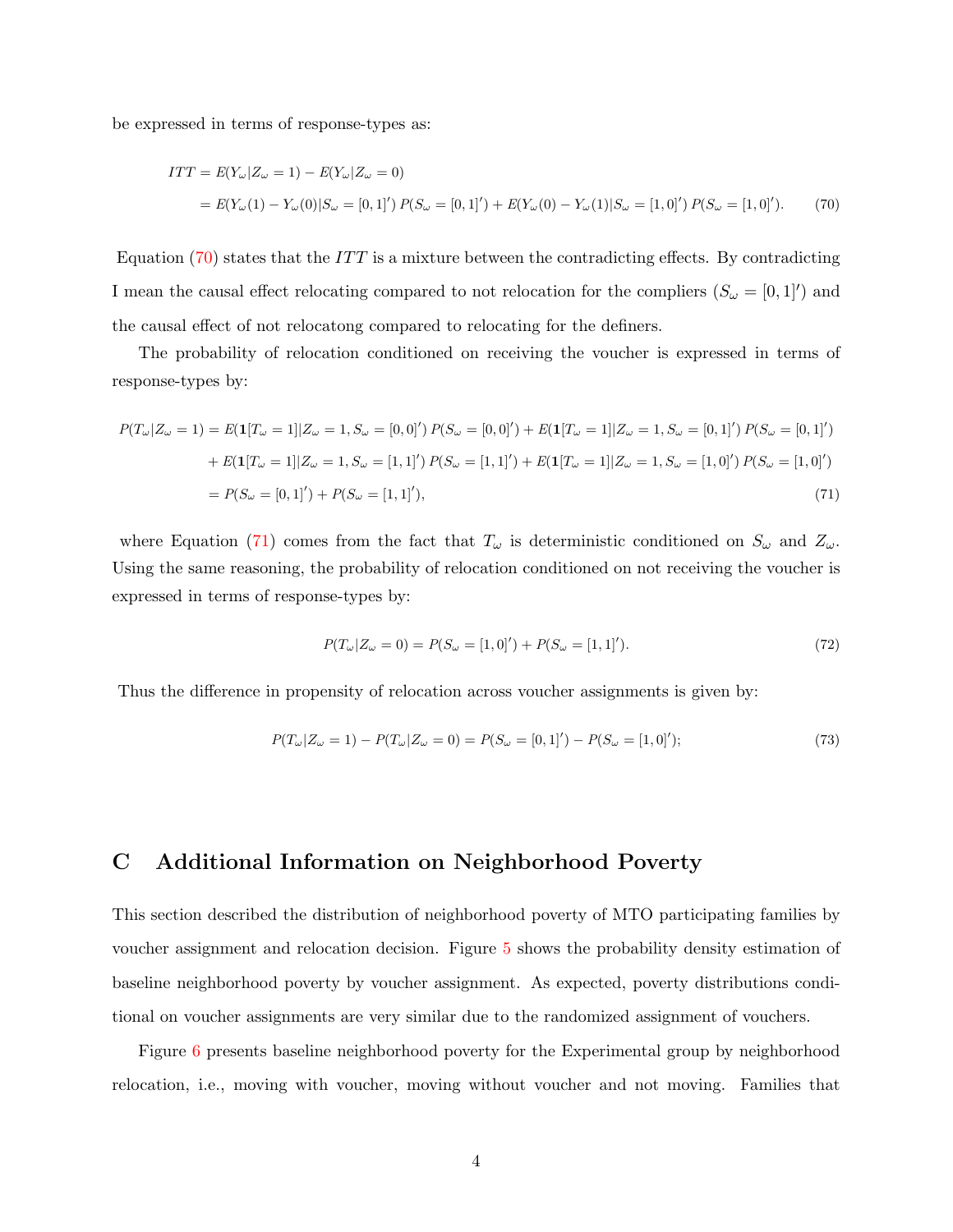<span id="page-80-0"></span>Figure 5: Density Estimation of Baseline Neighborhood Poverty (1990 Census) by Voucher Assignment



This figure presents the density estimation of baseline neighborhood poverty levels by voucher assignment, i.e., Control, Experimental and Section 8 groups. Poverty levels are computed according to the US 1990 Census data as the fraction of households whose income falls below the national poverty threshold for each 1990 census tract. Estimates are based on the normal kernel with optimal normal bandwidth. See columns 2–[6](#page-15-0) of Table 6 for inference on the average level of neighborhood poverty by voucher assignment.

did not move had lived in slightly lower poverty level neighborhoods when compared to families that moved. Figure [6](#page-81-0) also shows the poverty density of the neighborhood chosen by families that relocated using the Experimental voucher. The poverty levels of relocation neighborhoods are substantially lower than those of baseline neighborhoods as expected.

Figure [7](#page-81-1) examines neighborhood poverty of families assigned to the Section 8 voucher. It shows a similar pattern as that observed in Figure [6.](#page-81-0) The poverty levels of Section 8 relocation neighborhoods are lower than those of baseline neighborhoods. However poverty levels of Section 8 relocation neighborhoods are higher than those faced by the families that relocated using the Experimental voucher in Figure [6.](#page-81-0)

## D Examples of Response Matrices that Comply with the Separability Condition

Section [1.1](#page-7-0) explains that the MTO project generates 27 possible response-types. These response types consist of all possible counterfactual relocations that generated by a three-valued instrumental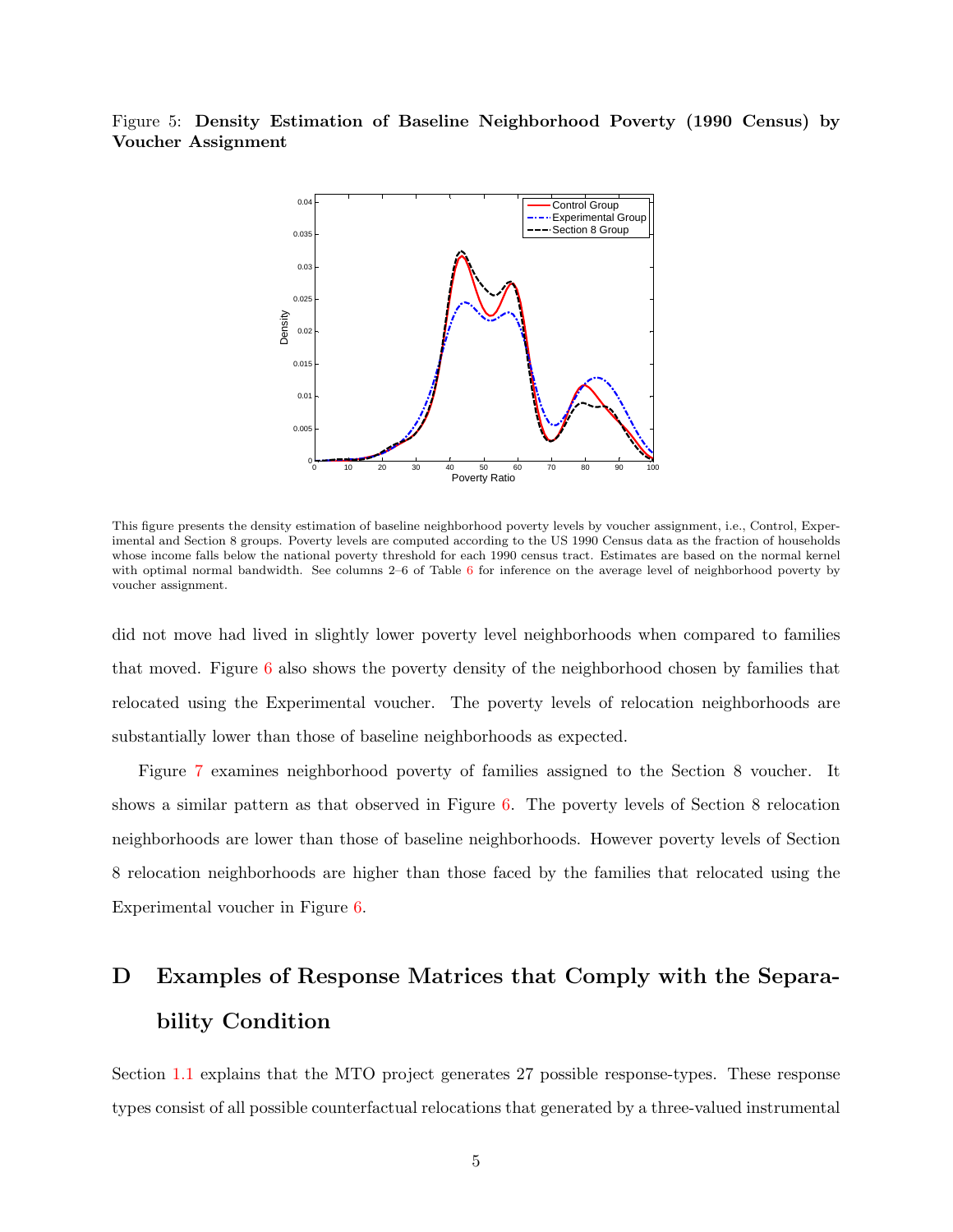<span id="page-81-0"></span>Figure 6: Density Estimation of Baseline Neighborhood Poverty (1990 Census) of the Experimental Group by Voucher Compliance



This figure presents the density estimation of baseline neighborhood poverty for the Experimental group conditional on relocation choice, i.e., (1) do not relocate, (2) relocate using the voucher and (3) relocate without using the Experimental voucher. See columns 7–11 of Table [6](#page-15-0) for inference on the average level of neighborhood poverty by voucher assignment and compliance. The graph also presents the neighborhood poverty density of the families that use the Experimental voucher after relocation. Estimates are based on the normal kernel with optimal normal bandwidth.

## <span id="page-81-1"></span>Figure 7: Density Estimation of Baseline Neighborhood Poverty of the Section 8 Group by Voucher Compliance



This figure presents the density estimation of baseline neighborhood poverty for the Section 8 group conditional on relocation choice, i.e., (1) do not relocate, (2) relocate using the voucher and (3) relocate without using the Experimental voucher. See columns 12–16 of Table [6](#page-15-0) for inference on the average level of neighborhood poverty by voucher assignment and compliance. The graph also presents the neighborhood poverty density of the families that use the Section 8 voucher after relocation. Estimates are based on the normal kernel with optimal normal bandwidth.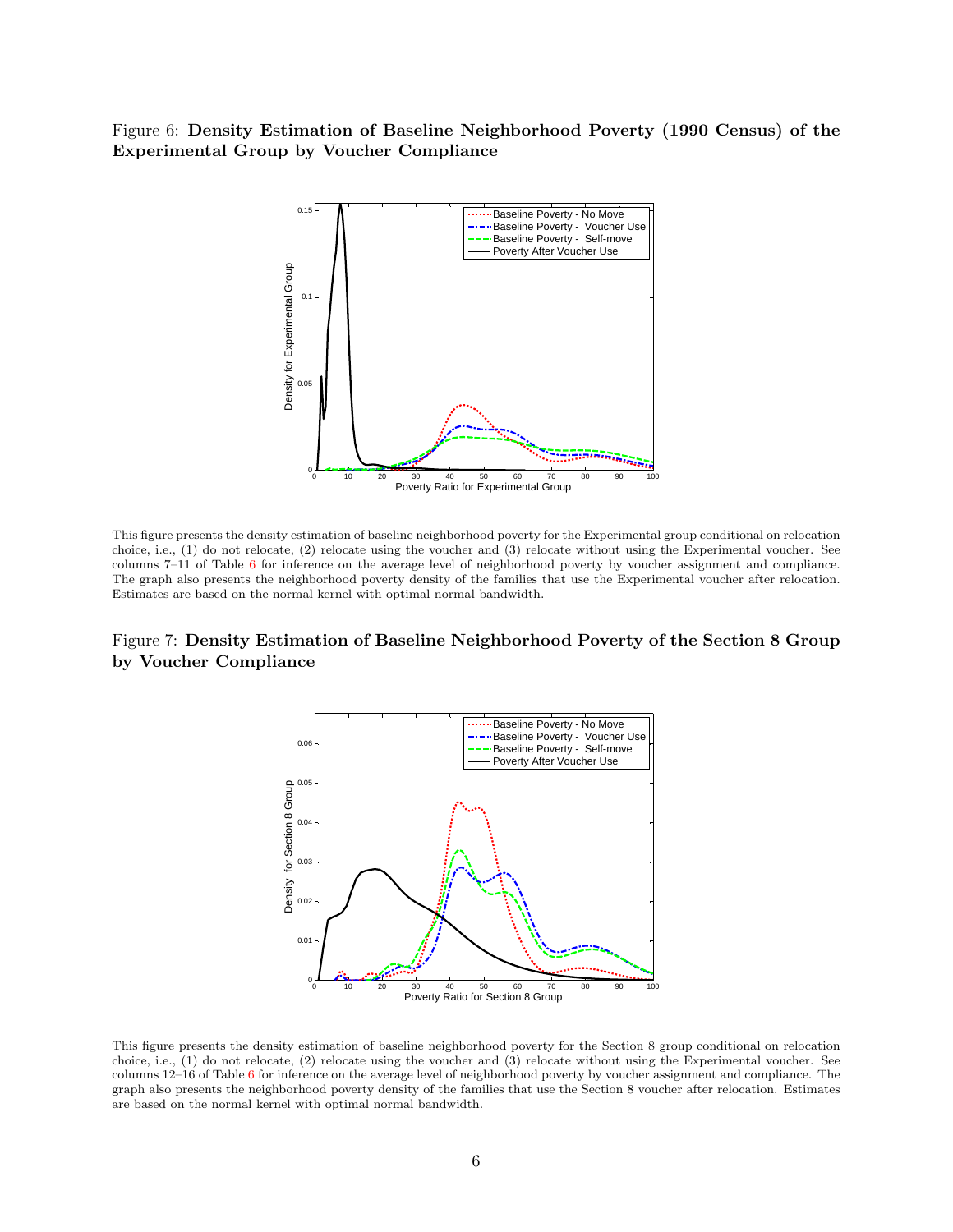| Response-types |              | Response Matrices    |
|----------------|--------------|----------------------|
| Number         | Total Number | Satisfy Separability |
|                | 27           | 27                   |
| 2              | 351          | 183                  |
| 3              | 2,925        | 553                  |
| 4              | 17,550       | 882                  |
| 5              | 80,730       | 774                  |
| 6              | 296,010      | 354                  |
|                | 888,030      | 66                   |
| 8              | 2,220,075    |                      |
|                |              |                      |
|                | 27           |                      |

<span id="page-82-0"></span>Table A.2: All Response Matrices that Comply with Separability Condition [T-5](#page-33-0)

The first column of the table gives the number of response-types in a response matrix. The second column gives the total number of distinct response matrix that can be generated by combination of the number of response-types given in the first column out of the 27 possible response-types. The last column gives the total number of response matrices that satisfy the separability condition of Theorem [T-5](#page-33-0).

variable in a three-choice model. My goal in this section is to examine the number of response matrices that satisfy the Separability Condition stated in Theorem [T-5](#page-33-0).

The number of response matrices generated by the combination of 7 response-types taken from these 27 possible ones totals 888.030. I rely on [Heckman and Pinto](#page-58-0) [\(2014a\)](#page-58-0) to assert that 66 out of these  $888.030$  response matrices satisfy the separability condition Theorem  $T-5$  – including the economically justified response matrix of  $T-1$ . These 66 response matrices are presented in Table [A.3.](#page-83-0)

The first column of Table [A.2](#page-82-0) gives the number of response-types in a response matrix. The second column gives the total number of distinct response matrix that can be generated by combination of the number of response-types given in the first column out of the 27 possible response-types. The last column gives the total number of response matrices that satisfy the separability condition of Theorem [T-5](#page-33-0). The table shows that the maximum number of response-types in a response matrix for which the separability condition of Theorem  $T-5$  holds is 7.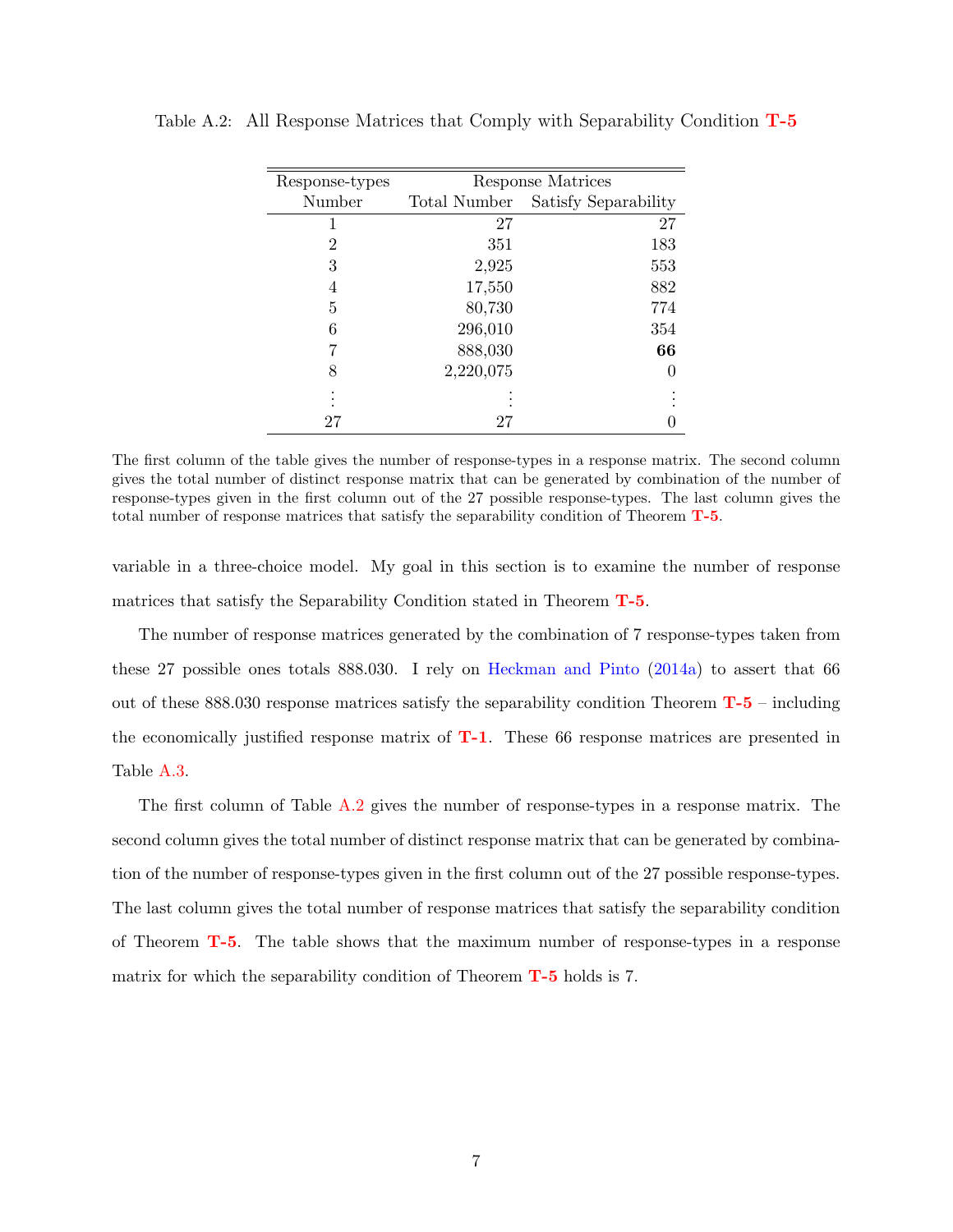<span id="page-83-0"></span>

| $\infty$ $\infty$ $\rightarrow$                                                                                                                                                                                                                                                                                                                                                                                                                                                                                                                                                                                            | $m \, m \, -$                                                                                                                                                                                                                                                                                                                                                                                                                                                                                                                                                                                                              | $\alpha$ $\alpha$ $\alpha$                                                                                                                                                                                                                                                                                                                                                                                                                                                                                                                                                                                                 | $\alpha$ $\omega$                                                      | $m \, m \, -$                                                                         | $\alpha$ $\alpha$ $\alpha$                                             | $m \n  m \n  N$                                                        | $m - m$                                               | $m \, m \, -$                                                                                                                                                                                                                                                                                                                                                                                                                                                   | $m \, \alpha \, m$                                                     | $\omega \sim \omega$                                                   |
|----------------------------------------------------------------------------------------------------------------------------------------------------------------------------------------------------------------------------------------------------------------------------------------------------------------------------------------------------------------------------------------------------------------------------------------------------------------------------------------------------------------------------------------------------------------------------------------------------------------------------|----------------------------------------------------------------------------------------------------------------------------------------------------------------------------------------------------------------------------------------------------------------------------------------------------------------------------------------------------------------------------------------------------------------------------------------------------------------------------------------------------------------------------------------------------------------------------------------------------------------------------|----------------------------------------------------------------------------------------------------------------------------------------------------------------------------------------------------------------------------------------------------------------------------------------------------------------------------------------------------------------------------------------------------------------------------------------------------------------------------------------------------------------------------------------------------------------------------------------------------------------------------|------------------------------------------------------------------------|---------------------------------------------------------------------------------------|------------------------------------------------------------------------|------------------------------------------------------------------------|-------------------------------------------------------|-----------------------------------------------------------------------------------------------------------------------------------------------------------------------------------------------------------------------------------------------------------------------------------------------------------------------------------------------------------------------------------------------------------------------------------------------------------------|------------------------------------------------------------------------|------------------------------------------------------------------------|
| $m -$                                                                                                                                                                                                                                                                                                                                                                                                                                                                                                                                                                                                                      | $\alpha$ $\alpha$ $-$                                                                                                                                                                                                                                                                                                                                                                                                                                                                                                                                                                                                      | $\alpha$ $\alpha$ $-$                                                                                                                                                                                                                                                                                                                                                                                                                                                                                                                                                                                                      | $\alpha$ $\alpha$ $\alpha$                                             | $\Omega$ $\Omega$ $\Omega$                                                            | $\alpha$ $\alpha$ $\alpha$                                             | $m - N$                                                                | $m - N$                                               | $m \alpha -$                                                                                                                                                                                                                                                                                                                                                                                                                                                    | $\Omega$ $\Omega$ $\rightarrow$                                        | $m - m$                                                                |
| $\Omega$ $\Omega$ $\rightarrow$                                                                                                                                                                                                                                                                                                                                                                                                                                                                                                                                                                                            | $\begin{array}{c} \n \alpha \alpha + \\ \n \alpha \alpha + \\ \n \alpha \alpha + \\ \n \alpha \alpha + \\ \n \alpha \alpha + \\ \n \alpha \alpha + \\ \n \alpha \alpha + \\ \n \alpha \alpha + \\ \n \alpha \alpha + \\ \n \alpha \alpha + \\ \n \alpha \alpha + \\ \n \alpha \alpha + \\ \n \alpha \alpha + \\ \n \alpha \alpha + \\ \n \alpha \alpha + \\ \n \alpha \alpha + \\ \n \alpha \alpha + \\ \n \alpha \alpha + \\ \n \alpha \alpha + \\ \n \alpha \alpha + \\ \n \alpha \alpha + \\ \n \alpha \alpha + \\ \n \alpha \alpha + \\ \n \alpha \alpha + \\ \n \alpha \alpha + \\ \n \alpha \alpha + \\ \n \alpha \$ | $\begin{array}{c} \n \alpha \alpha + \\ \n \alpha \alpha + \\ \n \alpha \alpha + \\ \n \alpha \alpha + \\ \n \alpha \alpha + \\ \n \alpha \alpha + \\ \n \alpha \alpha + \\ \n \alpha \alpha + \\ \n \alpha \alpha + \\ \n \alpha \alpha + \\ \n \alpha \alpha + \\ \n \alpha \alpha + \\ \n \alpha \alpha + \\ \n \alpha \alpha + \\ \n \alpha \alpha + \\ \n \alpha \alpha + \\ \n \alpha \alpha + \\ \n \alpha \alpha + \\ \n \alpha \alpha + \\ \n \alpha \alpha + \\ \n \alpha \alpha + \\ \n \alpha \alpha + \\ \n \alpha \alpha + \\ \n \alpha \alpha + \\ \n \alpha \alpha + \\ \n \alpha \alpha + \\ \n \alpha \$ | $\alpha$ $\alpha$ $\rightarrow$                                        | $\alpha$ $\alpha$ $-$                                                                 | $\alpha$ $\alpha$ $-$                                                  | $m - 1$                                                                | $m - 1$                                               | $m + +$                                                                                                                                                                                                                                                                                                                                                                                                                                                         | $m -$                                                                  | $m - N$                                                                |
| $\alpha - 1$                                                                                                                                                                                                                                                                                                                                                                                                                                                                                                                                                                                                               | $\alpha$ $ -$                                                                                                                                                                                                                                                                                                                                                                                                                                                                                                                                                                                                              | $\alpha - 1$                                                                                                                                                                                                                                                                                                                                                                                                                                                                                                                                                                                                               | $\alpha - 1$                                                           | $\begin{array}{c} \n \mathbf{a} & \mathbf{b} \n \end{array}$                          | $\alpha - 1$                                                           | $\alpha - \alpha$                                                      | $\alpha - \alpha$                                     | $\begin{array}{c} \mathcal{O} & \mathcal{O} & \mathcal{O} & \mathcal{O} & \mathcal{O} & \mathcal{O} & \mathcal{O} & \mathcal{O} & \mathcal{O} & \mathcal{O} & \mathcal{O} & \mathcal{O} & \mathcal{O} & \mathcal{O} & \mathcal{O} & \mathcal{O} & \mathcal{O} & \mathcal{O} & \mathcal{O} & \mathcal{O} & \mathcal{O} & \mathcal{O} & \mathcal{O} & \mathcal{O} & \mathcal{O} & \mathcal{O} & \mathcal{O} & \mathcal{O} & \mathcal{O} & \mathcal{O} & \mathcal$ | $QQ -$                                                                 | $m + 1$                                                                |
| ကကက                                                                                                                                                                                                                                                                                                                                                                                                                                                                                                                                                                                                                        | က က က                                                                                                                                                                                                                                                                                                                                                                                                                                                                                                                                                                                                                      | ကကက                                                                                                                                                                                                                                                                                                                                                                                                                                                                                                                                                                                                                        | က က က                                                                  | ကကက                                                                                   | ကကက                                                                    | ကကက                                                                    | က က က                                                 | က က က                                                                                                                                                                                                                                                                                                                                                                                                                                                           | ကကက                                                                    | က က က                                                                  |
| QQQ                                                                                                                                                                                                                                                                                                                                                                                                                                                                                                                                                                                                                        | QQQ                                                                                                                                                                                                                                                                                                                                                                                                                                                                                                                                                                                                                        | QQQ                                                                                                                                                                                                                                                                                                                                                                                                                                                                                                                                                                                                                        | QQQ                                                                    | $\begin{array}{c} \mathcal{O} & \mathcal{O} & \mathcal{O} \end{array}$                | QQQ                                                                    | $\begin{array}{c} \mathcal{O} & \mathcal{O} & \mathcal{O} \end{array}$ | QQQ                                                   | QQQ                                                                                                                                                                                                                                                                                                                                                                                                                                                             | QQQ                                                                    | $\begin{array}{c} \mathcal{O} & \mathcal{O} & \mathcal{O} \end{array}$ |
| $- - -$                                                                                                                                                                                                                                                                                                                                                                                                                                                                                                                                                                                                                    | $- - -$                                                                                                                                                                                                                                                                                                                                                                                                                                                                                                                                                                                                                    | $- - -$                                                                                                                                                                                                                                                                                                                                                                                                                                                                                                                                                                                                                    | $- - -$                                                                | $\blacksquare$ $\blacksquare$ $\blacksquare$                                          | $- - -$                                                                | - - -                                                                  | $- - -$                                               | $- - -$                                                                                                                                                                                                                                                                                                                                                                                                                                                         | $- - -$                                                                | $- - -$                                                                |
|                                                                                                                                                                                                                                                                                                                                                                                                                                                                                                                                                                                                                            |                                                                                                                                                                                                                                                                                                                                                                                                                                                                                                                                                                                                                            |                                                                                                                                                                                                                                                                                                                                                                                                                                                                                                                                                                                                                            |                                                                        |                                                                                       |                                                                        |                                                                        |                                                       |                                                                                                                                                                                                                                                                                                                                                                                                                                                                 |                                                                        |                                                                        |
| $\alpha$ $\alpha$ $\alpha$                                                                                                                                                                                                                                                                                                                                                                                                                                                                                                                                                                                                 | $m \, m \, m$                                                                                                                                                                                                                                                                                                                                                                                                                                                                                                                                                                                                              | $m \, m \, -$                                                                                                                                                                                                                                                                                                                                                                                                                                                                                                                                                                                                              | $\alpha$ $\alpha$ $\alpha$                                             | $m - m$                                                                               | $\alpha$ $\alpha$ $\alpha$                                             | $m - m$                                                                | $\alpha$ $\alpha$ $\alpha$                            | $m - m$                                                                                                                                                                                                                                                                                                                                                                                                                                                         | $\alpha$ $\alpha$ $\alpha$                                             | $m \n  m \n  N$                                                        |
| $\alpha$ $\alpha$ $-$                                                                                                                                                                                                                                                                                                                                                                                                                                                                                                                                                                                                      | $\omega \omega -$                                                                                                                                                                                                                                                                                                                                                                                                                                                                                                                                                                                                          | 0.000                                                                                                                                                                                                                                                                                                                                                                                                                                                                                                                                                                                                                      | $\alpha$ $\alpha$ $\alpha$                                             | $m + 1$                                                                               | $\alpha$ $\alpha$ $\alpha$                                             | $\alpha - \omega$                                                      | $\alpha - \alpha$                                     | 0000                                                                                                                                                                                                                                                                                                                                                                                                                                                            | 0000                                                                   | 320                                                                    |
| $\begin{array}{c} \n \alpha \alpha + \\ \n \alpha \alpha + \\ \n \alpha \alpha + \\ \n \alpha \alpha + \\ \n \alpha \alpha + \\ \n \alpha \alpha + \\ \n \alpha \alpha + \\ \n \alpha \alpha + \\ \n \alpha \alpha + \\ \n \alpha \alpha + \\ \n \alpha \alpha + \\ \n \alpha \alpha + \\ \n \alpha \alpha + \\ \n \alpha \alpha + \\ \n \alpha \alpha + \\ \n \alpha \alpha + \\ \n \alpha \alpha + \\ \n \alpha \alpha + \\ \n \alpha \alpha + \\ \n \alpha \alpha + \\ \n \alpha \alpha + \\ \n \alpha \alpha + \\ \n \alpha \alpha + \\ \n \alpha \alpha + \\ \n \alpha \alpha + \\ \n \alpha \alpha + \\ \n \alpha \$ | $\alpha$ $\alpha$ $\alpha$                                                                                                                                                                                                                                                                                                                                                                                                                                                                                                                                                                                                 | $\alpha$ $\alpha$ $-$                                                                                                                                                                                                                                                                                                                                                                                                                                                                                                                                                                                                      | $\alpha$ $\alpha$ $-$                                                  | $\alpha - \alpha$                                                                     | $\alpha$ $\alpha$                                                      | $\alpha$ $\alpha$                                                      | $\alpha - \alpha$                                     | $\alpha - \alpha$                                                                                                                                                                                                                                                                                                                                                                                                                                               | $\alpha - \infty$                                                      | $m - N$                                                                |
| $- 0 -$                                                                                                                                                                                                                                                                                                                                                                                                                                                                                                                                                                                                                    | $- 0 -$                                                                                                                                                                                                                                                                                                                                                                                                                                                                                                                                                                                                                    | $- 0 -$                                                                                                                                                                                                                                                                                                                                                                                                                                                                                                                                                                                                                    | $- 0 -$                                                                | $\alpha$ $ -$                                                                         | $\alpha$ $ -$                                                          | $\alpha$ $ -$                                                          | $\sim$ $ -$                                           | $\sim$ $ -$                                                                                                                                                                                                                                                                                                                                                                                                                                                     | $\alpha$ $ -$                                                          | $m -$                                                                  |
| ကကက                                                                                                                                                                                                                                                                                                                                                                                                                                                                                                                                                                                                                        | က က က                                                                                                                                                                                                                                                                                                                                                                                                                                                                                                                                                                                                                      | က က က                                                                                                                                                                                                                                                                                                                                                                                                                                                                                                                                                                                                                      | ကကက                                                                    | ကကက                                                                                   | ကကက                                                                    | ကကက                                                                    | ကကက                                                   | က က က                                                                                                                                                                                                                                                                                                                                                                                                                                                           | က က က                                                                  | ကကက                                                                    |
| $\begin{array}{c} \mathcal{O} & \mathcal{O} & \mathcal{O} \end{array}$                                                                                                                                                                                                                                                                                                                                                                                                                                                                                                                                                     | $\begin{array}{c} \mathcal{O} & \mathcal{O} & \mathcal{O} \end{array}$                                                                                                                                                                                                                                                                                                                                                                                                                                                                                                                                                     | $\begin{array}{c} \mathcal{O} & \mathcal{O} & \mathcal{O} \end{array}$                                                                                                                                                                                                                                                                                                                                                                                                                                                                                                                                                     | QQQ                                                                    | $\begin{array}{c} \mathcal{O} & \mathcal{O} \\ \mathcal{O} & \mathcal{O} \end{array}$ | $\begin{array}{c} \n 0 \\ 0 \\ 0\n \end{array}$                        | N N                                                                    | QQQ                                                   | QQQ                                                                                                                                                                                                                                                                                                                                                                                                                                                             | QQQ                                                                    | $\begin{array}{c} \mathcal{O} & \mathcal{O} & \mathcal{O} \end{array}$ |
| $- - -$                                                                                                                                                                                                                                                                                                                                                                                                                                                                                                                                                                                                                    | $- - -$                                                                                                                                                                                                                                                                                                                                                                                                                                                                                                                                                                                                                    | - - -                                                                                                                                                                                                                                                                                                                                                                                                                                                                                                                                                                                                                      | $- - -$                                                                | $- - -$                                                                               | $- - -$                                                                | $- - -$                                                                | $- - -$                                               | $- - -$                                                                                                                                                                                                                                                                                                                                                                                                                                                         | - - -                                                                  | $- - -$                                                                |
| $m \, \alpha \, m$                                                                                                                                                                                                                                                                                                                                                                                                                                                                                                                                                                                                         | $m \, \alpha \, m$                                                                                                                                                                                                                                                                                                                                                                                                                                                                                                                                                                                                         | $m \, m \, -$                                                                                                                                                                                                                                                                                                                                                                                                                                                                                                                                                                                                              | က လ က                                                                  | $   -$                                                                                | $m \, m \, m$                                                          | $\alpha$ $\alpha$ $\alpha$                                             | $m \, \, m \, \, \alpha$                              | $\alpha$ $\alpha$ $\alpha$                                                                                                                                                                                                                                                                                                                                                                                                                                      | $m \, m \, -$                                                          | $m \, \alpha \, m$                                                     |
| $m \alpha -$                                                                                                                                                                                                                                                                                                                                                                                                                                                                                                                                                                                                               | $\alpha$ $\alpha$ $\alpha$                                                                                                                                                                                                                                                                                                                                                                                                                                                                                                                                                                                                 | $m \alpha \alpha$                                                                                                                                                                                                                                                                                                                                                                                                                                                                                                                                                                                                          | $m \alpha \alpha$                                                      | $- 0.01$                                                                              | $- 00$                                                                 | $  -$                                                                  | $\alpha$ $\alpha$ $\alpha$                            | $\alpha$ $\alpha$ $\alpha$                                                                                                                                                                                                                                                                                                                                                                                                                                      | $\alpha$ $\alpha$ $-$                                                  | $m \alpha$                                                             |
| $\alpha$ $\alpha$ $\rightarrow$                                                                                                                                                                                                                                                                                                                                                                                                                                                                                                                                                                                            | $\Omega$ $\Omega$ $\rightarrow$                                                                                                                                                                                                                                                                                                                                                                                                                                                                                                                                                                                            | $m \approx -$                                                                                                                                                                                                                                                                                                                                                                                                                                                                                                                                                                                                              | $\frac{3}{2}$ $\frac{1}{2}$                                            | $ \infty$ $-$                                                                         | $ -$                                                                   | $ \circ$ $\circ$                                                       | $-32$                                                 | $ \infty$ $\infty$                                                                                                                                                                                                                                                                                                                                                                                                                                              | $\sim \sim -$                                                          | $m \rightarrow m$                                                      |
| $-2$                                                                                                                                                                                                                                                                                                                                                                                                                                                                                                                                                                                                                       | $-2 -$                                                                                                                                                                                                                                                                                                                                                                                                                                                                                                                                                                                                                     | $-2$                                                                                                                                                                                                                                                                                                                                                                                                                                                                                                                                                                                                                       | $-2$                                                                   | $-22$                                                                                 | $-22$                                                                  | $ \circ$ $-$                                                           | $ \circ$ $-$                                          | $- 0 -$                                                                                                                                                                                                                                                                                                                                                                                                                                                         | $- 0 -$                                                                | $m - 1$                                                                |
| ကကက                                                                                                                                                                                                                                                                                                                                                                                                                                                                                                                                                                                                                        | ကကက                                                                                                                                                                                                                                                                                                                                                                                                                                                                                                                                                                                                                        | ကကက                                                                                                                                                                                                                                                                                                                                                                                                                                                                                                                                                                                                                        | ကကက                                                                    | ကကက                                                                                   | ကကက                                                                    | ကကက                                                                    | ကကက                                                   | က က က                                                                                                                                                                                                                                                                                                                                                                                                                                                           | ကကက                                                                    | ကကက                                                                    |
| $\begin{array}{c} \mathcal{O} & \mathcal{O} \\ \mathcal{O} & \mathcal{O} \end{array}$                                                                                                                                                                                                                                                                                                                                                                                                                                                                                                                                      | $\begin{array}{c} \mathcal{O} & \mathcal{O} \\ \mathcal{O} & \mathcal{O} \end{array}$                                                                                                                                                                                                                                                                                                                                                                                                                                                                                                                                      | $\begin{array}{c} \mathcal{O} & \mathcal{O} \\ \mathcal{O} & \mathcal{O} \end{array}$                                                                                                                                                                                                                                                                                                                                                                                                                                                                                                                                      | $\begin{array}{c} \mathcal{O} & \mathcal{O} & \mathcal{O} \end{array}$ | $\begin{array}{c} 2 & 3 & 3 \\ 3 & 3 & 3 \end{array}$                                 | $\begin{array}{c} \mathcal{O} & \mathcal{O} & \mathcal{O} \end{array}$ | $\begin{array}{c} \mathcal{O} & \mathcal{O} & \mathcal{O} \end{array}$ | $\begin{array}{c} 2 & 3 & 3 \end{array}$              | $\begin{array}{c} \mathcal{O} & \mathcal{O} & \mathcal{O} \end{array}$                                                                                                                                                                                                                                                                                                                                                                                          | $\begin{array}{c} \mathcal{O} & \mathcal{O} & \mathcal{O} \end{array}$ | $\begin{array}{c} \mathcal{O} & \mathcal{O} & \mathcal{O} \end{array}$ |
| $- - -$                                                                                                                                                                                                                                                                                                                                                                                                                                                                                                                                                                                                                    | $- - -$                                                                                                                                                                                                                                                                                                                                                                                                                                                                                                                                                                                                                    | $- - -$                                                                                                                                                                                                                                                                                                                                                                                                                                                                                                                                                                                                                    | $- - -$                                                                | $- - -$                                                                               | $- - -$                                                                | $- - -$                                                                | $- - -$                                               | $- - -$                                                                                                                                                                                                                                                                                                                                                                                                                                                         | $- - -$                                                                | $- - -$                                                                |
|                                                                                                                                                                                                                                                                                                                                                                                                                                                                                                                                                                                                                            |                                                                                                                                                                                                                                                                                                                                                                                                                                                                                                                                                                                                                            |                                                                                                                                                                                                                                                                                                                                                                                                                                                                                                                                                                                                                            |                                                                        |                                                                                       |                                                                        |                                                                        |                                                       |                                                                                                                                                                                                                                                                                                                                                                                                                                                                 |                                                                        |                                                                        |
| $\alpha$ $\alpha$ $\alpha$                                                                                                                                                                                                                                                                                                                                                                                                                                                                                                                                                                                                 | ကလက                                                                                                                                                                                                                                                                                                                                                                                                                                                                                                                                                                                                                        | $  -$                                                                                                                                                                                                                                                                                                                                                                                                                                                                                                                                                                                                                      | m ci m                                                                 | $   -$                                                                                | ကလက                                                                    | $\alpha$ $\alpha$ $\alpha$                                             | ကလက                                                   | $m \, m \, -$                                                                                                                                                                                                                                                                                                                                                                                                                                                   | $m \, m \, -$                                                          | ကလက                                                                    |
| $\sim \sim \infty$                                                                                                                                                                                                                                                                                                                                                                                                                                                                                                                                                                                                         | $m - m$                                                                                                                                                                                                                                                                                                                                                                                                                                                                                                                                                                                                                    | $- \alpha$                                                                                                                                                                                                                                                                                                                                                                                                                                                                                                                                                                                                                 | $- \alpha$                                                             | $ \infty$ $-$                                                                         | $m \alpha \alpha$                                                      | $ \infty$ $\infty$                                                     | $\sim \sim \sim$                                      | $QQ -$                                                                                                                                                                                                                                                                                                                                                                                                                                                          | $m \alpha -$                                                           | $\omega$ $\sim$ $\omega$                                               |
| $2 - 5$                                                                                                                                                                                                                                                                                                                                                                                                                                                                                                                                                                                                                    | $\alpha$ $\alpha$ $\alpha$                                                                                                                                                                                                                                                                                                                                                                                                                                                                                                                                                                                                 | $\overline{z}$ $\alpha$                                                                                                                                                                                                                                                                                                                                                                                                                                                                                                                                                                                                    | $\overline{z}$ $\alpha$                                                | $-22$                                                                                 | $-22$                                                                  | $- \alpha$                                                             | $- \alpha \, \circ$                                   | $- 0 -$                                                                                                                                                                                                                                                                                                                                                                                                                                                         | $\begin{array}{c} \n 2 & 3 & 4 \\ 3 & 3 & 4\n \end{array}$             | $m \alpha -$                                                           |
| $- - 0$                                                                                                                                                                                                                                                                                                                                                                                                                                                                                                                                                                                                                    | $- - \infty$                                                                                                                                                                                                                                                                                                                                                                                                                                                                                                                                                                                                               | $-2 -$                                                                                                                                                                                                                                                                                                                                                                                                                                                                                                                                                                                                                     | $-2 -$                                                                 | $-2 -$                                                                                | $-2 -$                                                                 | $-2 -$                                                                 | $-2 -$                                                | $-2 -$                                                                                                                                                                                                                                                                                                                                                                                                                                                          | $-2 -$                                                                 | $m - 1$                                                                |
| ကကက                                                                                                                                                                                                                                                                                                                                                                                                                                                                                                                                                                                                                        | ကကက                                                                                                                                                                                                                                                                                                                                                                                                                                                                                                                                                                                                                        | ကကက                                                                                                                                                                                                                                                                                                                                                                                                                                                                                                                                                                                                                        | ကကက                                                                    | ကကက                                                                                   | ကကက                                                                    | ကကက                                                                    | ကကက                                                   | ကကက                                                                                                                                                                                                                                                                                                                                                                                                                                                             | ကကက                                                                    | ကကက                                                                    |
| $\begin{array}{c} \mathcal{O} & \mathcal{O} \\ \mathcal{O} & \mathcal{O} \end{array}$                                                                                                                                                                                                                                                                                                                                                                                                                                                                                                                                      | 222                                                                                                                                                                                                                                                                                                                                                                                                                                                                                                                                                                                                                        | $\begin{array}{c} 2 & 3 & 3 \\ 3 & 3 & 3 \end{array}$                                                                                                                                                                                                                                                                                                                                                                                                                                                                                                                                                                      | $\begin{array}{c} 2 & 3 & 3 \\ 3 & 3 & 3 \end{array}$                  | 0000                                                                                  | $\begin{array}{c} 2 & 3 & 3 \\ 3 & 3 & 3 \end{array}$                  | $\begin{array}{c} \mathcal{O} & \mathcal{O} & \mathcal{O} \end{array}$ | $\begin{array}{c} 2 & 3 & 3 \\ 3 & 3 & 3 \end{array}$ | $\begin{array}{c} 2 & 3 & 3 \\ 3 & 3 & 3 \end{array}$                                                                                                                                                                                                                                                                                                                                                                                                           | $\begin{array}{c} 2 & 3 & 3 \\ 3 & 3 & 3 \end{array}$                  | $\begin{array}{c} \mathcal{O} & \mathcal{O} & \mathcal{O} \end{array}$ |
| $- - -$                                                                                                                                                                                                                                                                                                                                                                                                                                                                                                                                                                                                                    | $- - - -$                                                                                                                                                                                                                                                                                                                                                                                                                                                                                                                                                                                                                  | $- - - -$                                                                                                                                                                                                                                                                                                                                                                                                                                                                                                                                                                                                                  | $- - - -$                                                              | $- - - -$                                                                             | $- - - -$                                                              | $- - - -$                                                              | $- - -$                                               | $- - - -$                                                                                                                                                                                                                                                                                                                                                                                                                                                       | $- - -$                                                                | $- - - -$                                                              |
|                                                                                                                                                                                                                                                                                                                                                                                                                                                                                                                                                                                                                            |                                                                                                                                                                                                                                                                                                                                                                                                                                                                                                                                                                                                                            |                                                                                                                                                                                                                                                                                                                                                                                                                                                                                                                                                                                                                            |                                                                        |                                                                                       |                                                                        |                                                                        |                                                       |                                                                                                                                                                                                                                                                                                                                                                                                                                                                 |                                                                        |                                                                        |
| m, m, n                                                                                                                                                                                                                                                                                                                                                                                                                                                                                                                                                                                                                    | 30N                                                                                                                                                                                                                                                                                                                                                                                                                                                                                                                                                                                                                        | $- 0.0$                                                                                                                                                                                                                                                                                                                                                                                                                                                                                                                                                                                                                    | ຕ ດ ຕ                                                                  | $\alpha$ $\alpha$                                                                     | ന വ ന                                                                  | $\alpha$ $\omega$                                                      | $\omega - \omega$                                     | $\alpha$ $\alpha$ $\alpha$                                                                                                                                                                                                                                                                                                                                                                                                                                      | $m - m$                                                                | $\omega \omega -$                                                      |
| $\frac{3}{2}$                                                                                                                                                                                                                                                                                                                                                                                                                                                                                                                                                                                                              | $m - m$                                                                                                                                                                                                                                                                                                                                                                                                                                                                                                                                                                                                                    | $- \alpha$                                                                                                                                                                                                                                                                                                                                                                                                                                                                                                                                                                                                                 | $- \alpha$                                                             | $   -$                                                                                | $N$ $N$ $m$                                                            | $\alpha$ $\alpha$                                                      | $\alpha - \alpha$                                     | $\sim$ $ \sim$                                                                                                                                                                                                                                                                                                                                                                                                                                                  | $\alpha$ $\alpha$ $\alpha$                                             | 322                                                                    |
| $\omega - \omega$                                                                                                                                                                                                                                                                                                                                                                                                                                                                                                                                                                                                          | $\omega - \omega$                                                                                                                                                                                                                                                                                                                                                                                                                                                                                                                                                                                                          | $-20$                                                                                                                                                                                                                                                                                                                                                                                                                                                                                                                                                                                                                      | $-20$                                                                  | $- \alpha$                                                                            | $- \alpha \omega$                                                      | $ \infty$ $\infty$                                                     | $\alpha - \alpha$                                     | $\alpha = \alpha$                                                                                                                                                                                                                                                                                                                                                                                                                                               | $\alpha - \alpha$                                                      | $\frac{1}{2}$ $\frac{1}{2}$                                            |
| $-1$ $\sim$ $\sim$                                                                                                                                                                                                                                                                                                                                                                                                                                                                                                                                                                                                         | $- - 2$                                                                                                                                                                                                                                                                                                                                                                                                                                                                                                                                                                                                                    | $- - 0$                                                                                                                                                                                                                                                                                                                                                                                                                                                                                                                                                                                                                    | $- - 2$                                                                | $- - 0$                                                                               | $- - 0$                                                                | $- - 0$                                                                | $- - \infty$                                          | $- - 0$                                                                                                                                                                                                                                                                                                                                                                                                                                                         | $-10$                                                                  | $m + 1$                                                                |
| က က က                                                                                                                                                                                                                                                                                                                                                                                                                                                                                                                                                                                                                      | ကကက                                                                                                                                                                                                                                                                                                                                                                                                                                                                                                                                                                                                                        | ကကက                                                                                                                                                                                                                                                                                                                                                                                                                                                                                                                                                                                                                        | က က က                                                                  | က က က                                                                                 | ကကက                                                                    | ကကက                                                                    | က က က                                                 | က က က                                                                                                                                                                                                                                                                                                                                                                                                                                                           | ကကက                                                                    | က က က                                                                  |
| 0000                                                                                                                                                                                                                                                                                                                                                                                                                                                                                                                                                                                                                       | $\begin{array}{c} 2 & 3 & 3 \\ 3 & 3 & 3 \end{array}$                                                                                                                                                                                                                                                                                                                                                                                                                                                                                                                                                                      | QQQ                                                                                                                                                                                                                                                                                                                                                                                                                                                                                                                                                                                                                        | $\begin{array}{c} 2 & 3 & 3 \\ 3 & 3 & 3 \end{array}$                  | QQQ                                                                                   | $\begin{array}{c} 2 & 3 & 3 \\ 3 & 3 & 3 \end{array}$                  | $\begin{array}{c} 2 & 3 & 3 \\ 3 & 3 & 3 \end{array}$                  | QQQ                                                   | $\begin{array}{c} 2 & 3 & 3 \\ 3 & 3 & 3 \end{array}$                                                                                                                                                                                                                                                                                                                                                                                                           | $\begin{array}{c} 2 & 3 & 3 \\ 3 & 3 & 3 \end{array}$                  | $\begin{array}{c} 2 & 3 & 3 \\ 3 & 3 & 3 \end{array}$                  |
| $- - -$                                                                                                                                                                                                                                                                                                                                                                                                                                                                                                                                                                                                                    | $- - - -$                                                                                                                                                                                                                                                                                                                                                                                                                                                                                                                                                                                                                  | $- - - -$                                                                                                                                                                                                                                                                                                                                                                                                                                                                                                                                                                                                                  | $- - - -$                                                              | $\rightarrow$ $\rightarrow$ $\rightarrow$                                             | $- - - -$                                                              | $- - - -$                                                              | $- - -$                                               | $\rightarrow$ $\rightarrow$ $\rightarrow$                                                                                                                                                                                                                                                                                                                                                                                                                       | $- - - -$                                                              | $\rightarrow$ $\rightarrow$ $\rightarrow$                              |
| $- 0.0$                                                                                                                                                                                                                                                                                                                                                                                                                                                                                                                                                                                                                    | $\omega - \omega$                                                                                                                                                                                                                                                                                                                                                                                                                                                                                                                                                                                                          | $   -$                                                                                                                                                                                                                                                                                                                                                                                                                                                                                                                                                                                                                     | 3300                                                                   | $\omega$ $\omega$ $\omega$                                                            | $\alpha$ $\alpha$ $\alpha$                                             | က္ကလ                                                                   | 3300                                                  | $m - m$                                                                                                                                                                                                                                                                                                                                                                                                                                                         | $m, m, \alpha$                                                         | $m \, \omega \, \omega$                                                |
| $-20$                                                                                                                                                                                                                                                                                                                                                                                                                                                                                                                                                                                                                      | $\alpha - \alpha$                                                                                                                                                                                                                                                                                                                                                                                                                                                                                                                                                                                                          | $- 0.01$                                                                                                                                                                                                                                                                                                                                                                                                                                                                                                                                                                                                                   | $- 0$ $\alpha$                                                         | $m \alpha$                                                                            | $   -$                                                                 | $\alpha$ $\alpha$ $\alpha$                                             | $m - N$                                               | $m - N$                                                                                                                                                                                                                                                                                                                                                                                                                                                         | $\alpha$ $\alpha$ $\alpha$                                             | $\omega \omega$ $-$                                                    |
| $- - 0$                                                                                                                                                                                                                                                                                                                                                                                                                                                                                                                                                                                                                    | $- - 0$                                                                                                                                                                                                                                                                                                                                                                                                                                                                                                                                                                                                                    | $-20$                                                                                                                                                                                                                                                                                                                                                                                                                                                                                                                                                                                                                      | $-20$                                                                  | $-22$                                                                                 | $- 0.01$                                                               | $- 0.0$                                                                | $\sim$ $ \sim$                                        | $\sim$ $ \sim$                                                                                                                                                                                                                                                                                                                                                                                                                                                  | $2 - 2$                                                                | 322                                                                    |
| $-1$ $\sim$ $\sim$                                                                                                                                                                                                                                                                                                                                                                                                                                                                                                                                                                                                         | $- - 2$                                                                                                                                                                                                                                                                                                                                                                                                                                                                                                                                                                                                                    | $- - 2$                                                                                                                                                                                                                                                                                                                                                                                                                                                                                                                                                                                                                    | $- - 2$                                                                | $-1$ $\sim$ $\sim$                                                                    | $- - 2$                                                                | $- - 0$                                                                | $- - 2$                                               | $- - 0$                                                                                                                                                                                                                                                                                                                                                                                                                                                         | $- - 2$                                                                | $\omega$ $ -$                                                          |
| က က က                                                                                                                                                                                                                                                                                                                                                                                                                                                                                                                                                                                                                      | ကကက                                                                                                                                                                                                                                                                                                                                                                                                                                                                                                                                                                                                                        | ကကက                                                                                                                                                                                                                                                                                                                                                                                                                                                                                                                                                                                                                        | ကကက                                                                    | ကကက                                                                                   | ကကက                                                                    | ကကက                                                                    | ကကက                                                   | ကကက                                                                                                                                                                                                                                                                                                                                                                                                                                                             | ကကက                                                                    | ကကက                                                                    |
| $\Omega$ $\Omega$                                                                                                                                                                                                                                                                                                                                                                                                                                                                                                                                                                                                          | $\begin{array}{c} 2 & 0 \\ 0 & 0 \end{array}$                                                                                                                                                                                                                                                                                                                                                                                                                                                                                                                                                                              | $\begin{array}{c} 2 & 3 & 3 \\ 3 & 3 & 3 \end{array}$                                                                                                                                                                                                                                                                                                                                                                                                                                                                                                                                                                      | $\begin{array}{c} 2 & 3 & 3 \\ 3 & 3 & 3 \end{array}$                  | $\begin{array}{c} 2 & 3 & 3 \\ 3 & 3 & 3 \end{array}$                                 | $\begin{array}{c} 2 & 3 & 3 \\ 3 & 3 & 3 \end{array}$                  | $\begin{array}{c} 2 & 3 & 3 \\ 3 & 3 & 3 \end{array}$                  | QQQ                                                   | $\begin{array}{c} 2 & 0 \\ 0 & 0 \end{array}$                                                                                                                                                                                                                                                                                                                                                                                                                   | $\begin{array}{c} 2 & 3 & 3 \\ 3 & 3 & 3 \end{array}$                  | $\begin{array}{c} 2 & 0 \\ 0 & 0 \end{array}$                          |
| $- - -$                                                                                                                                                                                                                                                                                                                                                                                                                                                                                                                                                                                                                    | $- - - -$                                                                                                                                                                                                                                                                                                                                                                                                                                                                                                                                                                                                                  | $- - - -$                                                                                                                                                                                                                                                                                                                                                                                                                                                                                                                                                                                                                  | $- - -$                                                                | $- - - -$                                                                             | $- - - -$                                                              | $- - - -$                                                              | $- - - -$                                             | $- - - -$                                                                                                                                                                                                                                                                                                                                                                                                                                                       | $- - -$                                                                | $- - -$                                                                |
|                                                                                                                                                                                                                                                                                                                                                                                                                                                                                                                                                                                                                            |                                                                                                                                                                                                                                                                                                                                                                                                                                                                                                                                                                                                                            |                                                                                                                                                                                                                                                                                                                                                                                                                                                                                                                                                                                                                            |                                                                        |                                                                                       |                                                                        |                                                                        |                                                       |                                                                                                                                                                                                                                                                                                                                                                                                                                                                 |                                                                        |                                                                        |

This table presents all response matrices consisting of seven response-types that comply with the separability condition of Theorem [T-5](#page-33-0).

This table presents all response matrices consisting of seven response-types that comply with the separability condition of Theorem T-5.

Table A.3: All Response Matrices that Comply with Separability Condition T-5 Table A.3: All Response Matrices that Comply with Separability Condition [T-5](#page-33-0)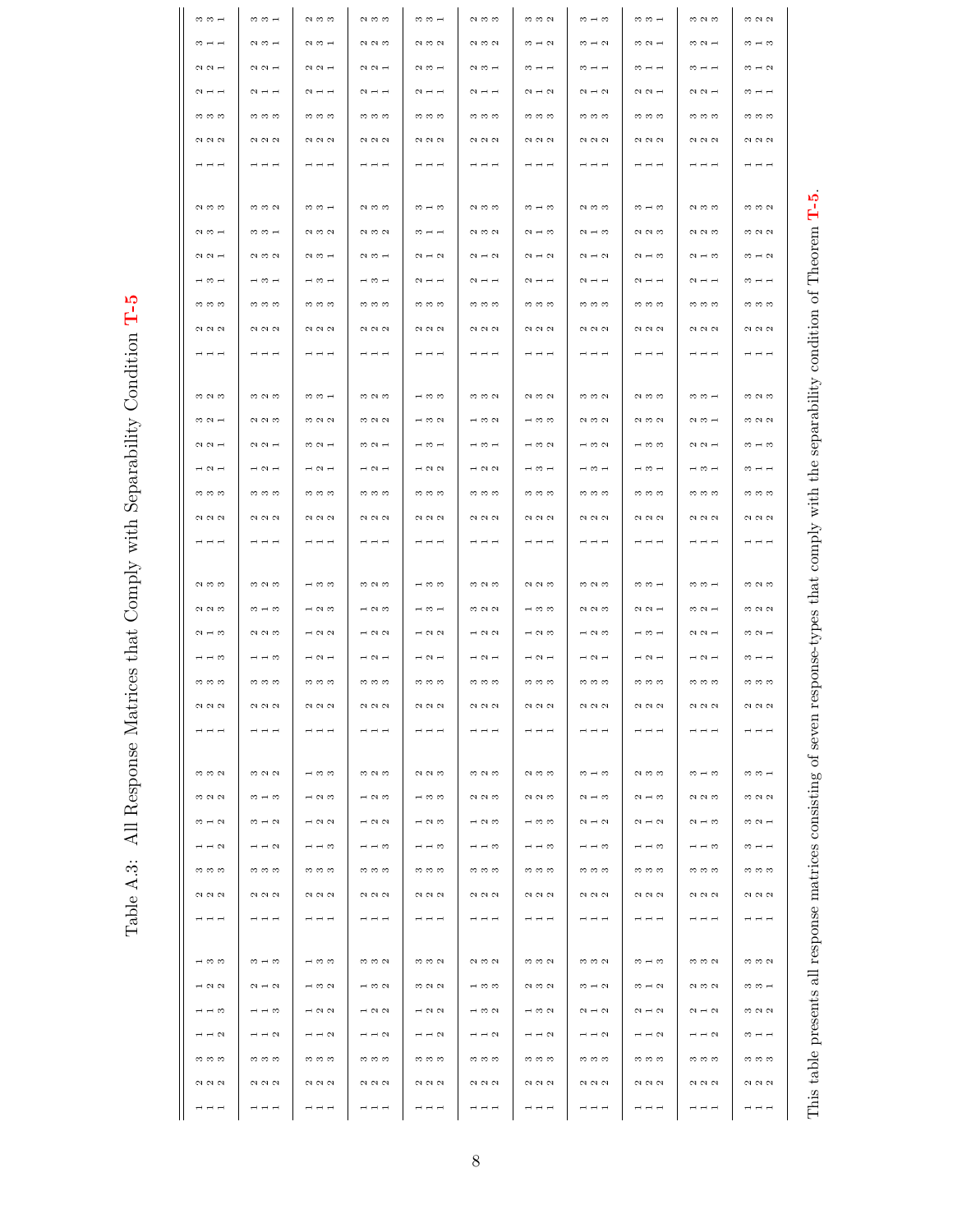## E SARP and the Random Utility Model

The identification analysis of Section [3.1](#page-18-0) is the result of the combination of three strategies. The first strategy is to use of MTO vouchers as instrumental variables for neighborhood relocation. The second strategy is o use a causal framework that allows to summarizes the identification problem of neighborhood effects into binary properties of the response matrix. The third one is to rely on economics, i.e. the Strong Axiom of Reveled Preferences (SARP), to reduce the column-dimension of the response matrix and thereby rendering identification results.

A related literature in economics studies the effect of individual rationality on aggregate data. A substantial economic literature uses Random Utility Models (RUM) to examine if observed empirical data on prices and consumed goods is consistent an underlying framework where agents maximize utility representing rational preferences [\(McFadden,](#page-60-0) [2005\)](#page-60-0). The term random in RUM refers to unobserved heterogeneity across agents. This literature does not uses SARP to identify causal effects, but rather explore how SARP impacts statistical quantities of observed data. [Mc-](#page-60-1)[Fadden and Richter](#page-60-1) [\(1991\)](#page-60-1) coined the term Axiom of Revealed Stochastic Preference (ARSP) for the collection of inequalities that must hold on aggregate data of prices and consumption when heterogeneous individuals are rational. [Blundell et al.](#page-56-0) [\(2003,](#page-56-0) [2008\)](#page-56-1) examines the consequences of revealed preferences on the quantiles of Engel curves. They develop a nonparametric estimation of the demand function for consumption goods. [Blundell et al.](#page-57-1) [\(2014\)](#page-57-1) uses inequality restrictions generated by revealed preferences to investigate the estimation of consumer demand.

A recent paper of [Kitamura et al.](#page-59-0) [\(2014\)](#page-59-0) implements a nonparametric test that verifies if empirical data comply with the inequalities generated by ARSP. [Kitamura et al.](#page-59-0) [\(2014\)](#page-59-0) major insight is to form a coarse partition of each budget set  $W_i$  such that no other budget set, say  $W_j$ , intersect the interior of the partition subsets associated with  $W_i$ . This insight allows to transform a continuous utility maximization problem into a discrete problem were the agent selects a consumption bundle that belongs to a finite list of possible choices. They generate a test that explore the choice restrictions generated by SARP. It is useful to clarify [Kitamura et al.](#page-59-0) [\(2014\)](#page-59-0) approach using a setup that features the MTO experiment. Our goal is to show that the example also generates the same response matrix of [T-1](#page-20-0).

Let  $u_\omega$ : supp $(K_E) \times \text{supp}(K_S) \times \text{supp}(K_X) \to \mathbb{R}^+$  represent a non-satiable rational preferences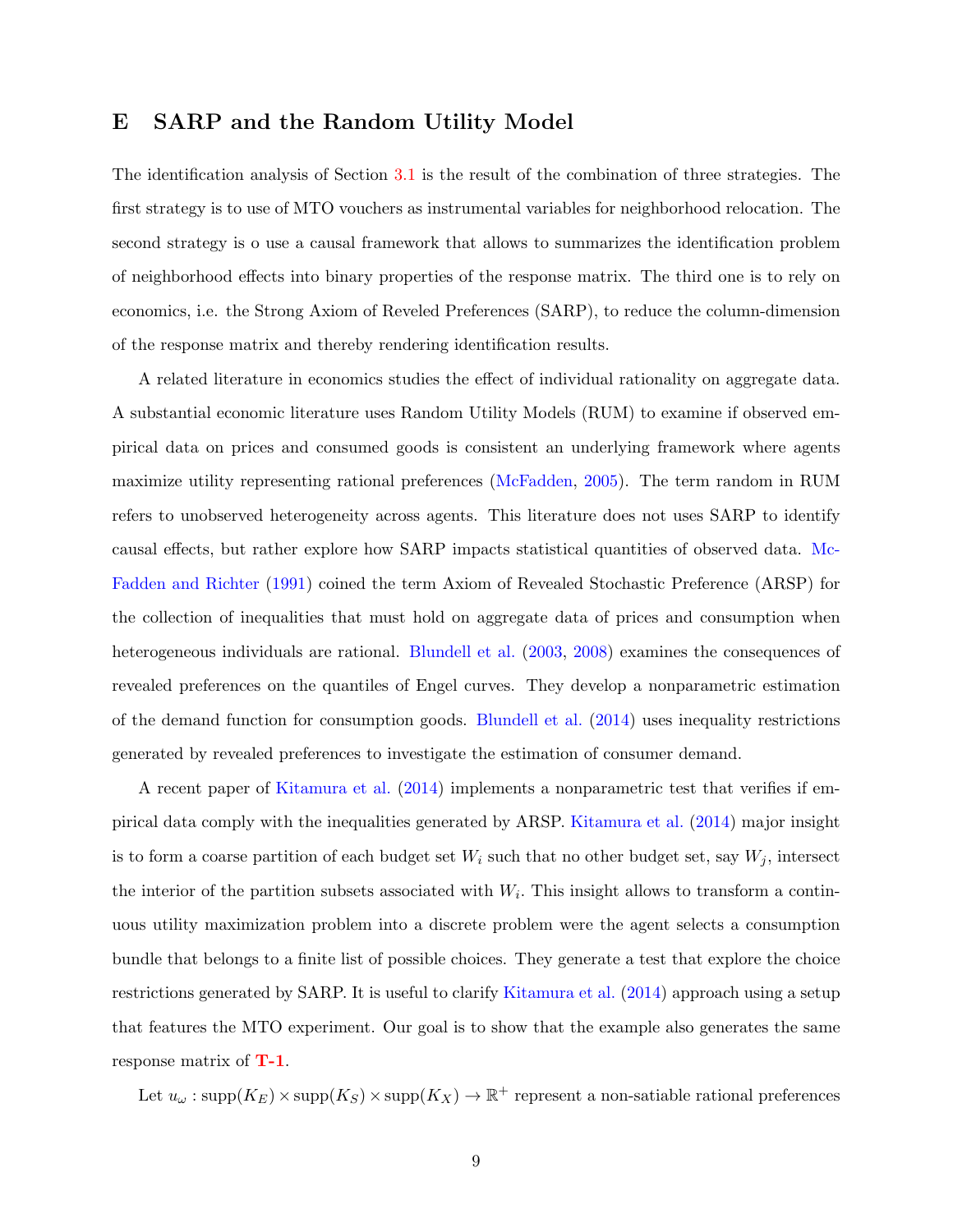for agent  $\omega$  over the consumption bundle consisting of three goods  $K_L$ ,  $K_H$  and  $K_X$ . Let  $K_X$  denotes a divisible good in  $\mathbb{R}^+$  and  $K_L, K_H$  denote indivisible goods whose support is the natural numbers. Let  $K = [K_L, K_H, K_X]$  to represent a vector of consumption goods associate with the price vector  $p = [p_H, p_L, p_X] > 0$ , such that  $\text{supp}(K) = \mathbb{N} \times \mathbb{N} \times \mathbb{R}^+$ . Also let the wealth of each agent  $\omega$  be standardized to 1. Under this setup, the budget plane of any agent  $\omega$  only depends on price p and is given by  $W(\mathbf{p}) = \{K \in \mathbb{N} \times \mathbb{N} \times \mathbb{R}^+; pK = 1\}$ . The consumption choice for agent  $\omega$  facing prices  $p_{\omega}$  is given by:

$$
K_{\omega}(\boldsymbol{p}_{\omega}) = \underset{k \in W(\boldsymbol{p}_{\omega})}{\arg \max} u_{\omega}(k).
$$

The econometrician only observes the random sample of  $(K_{\omega}(\mathbf{p}_{\omega}), \mathbf{p}_{\omega})$ .

Now suppose prices can only take three values  $p^C = [1, 1, 1]$ ,  $p^E = [0.6, 1, 1]$  and  $p^S =$ [0.6, 0.6, 1]. Under discrete goods and non-satiable preferences, the possible consumption bundles are given by:  $K_{\omega}(\boldsymbol{p}^C) \in \{[1,0,0], [0,1,0], [0,0,1]\}, K_{\omega}(\boldsymbol{p}^E) \in \{[1,0,0.4], [0,1,0], [0,0,1]\},$  and  $K_{\omega}(\boldsymbol{p}^S) \in \{[1, 0, 0.4], [0, 1, 0.4], [0, 0, 1]\}.$  We are now able to link this consumer model to the MTO experiment. Good  $K_L$  indicates the choice of relocating to a low-poverty neighborhood,  $K_H$  indicates the choice of relocating to a high-poverty neighborhood and  $[K_L, K_H] = [0, 0]$  denotes no relocation. The price values represent MTO voucher assignments. Baseline price  $p^C$  stands for no voucher. Price  $p<sup>E</sup>$  stands for the experimental voucher, which subsidizes the relocation to lowpoverty neighborhood and price  $p<sup>S</sup>$  stands for Section 8 voucher, which subsidizes the relocation to either low or high-neighborhood relocation.

For each price there are 3 possible consumption bundles. There are also 3 price vector, which totals 27 possible combinations of consumption bundles across price vectors. The same number of possible response-types. We test which of those combinations satisfy SARP, i.e., if the transitive closure of directly revealed preferences is acyclical. The combinations that do not violate SARP are described in Table [A.4.](#page-86-0) There are a total of nine response-type. The two last response-types of Table [A.4](#page-86-0) are purged due to Assumption  $\mathbf{A}\text{-}3$ .

Section [3.1](#page-18-0) models neighborhood choice using a more natural approach than the one described above. It does not defines relocation decisions as a goods nor assigns prices to neighborhood choices. Instead, the model of Section [3.1](#page-18-0) explores the relation of budget sets generated by voucher assignments and relocation choices. This is a simpler approach as no budget set hyperplane intersects. In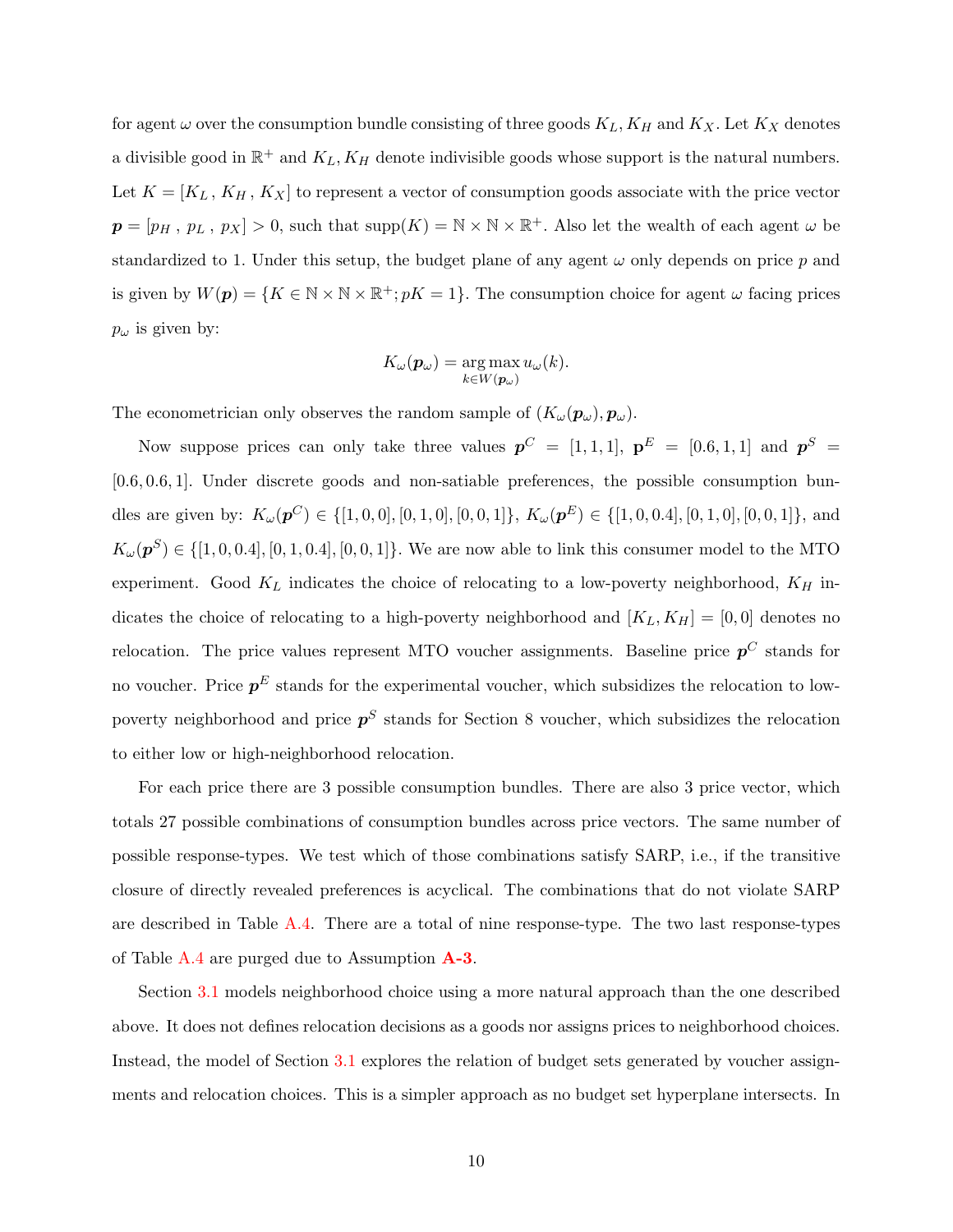<span id="page-86-0"></span>

| Voucher                              | Prices                              |                                     |                                                         |                                       | <b>Possible Consumption Bundles</b>   |                                               |                                       |                                      |                                       |                                      |
|--------------------------------------|-------------------------------------|-------------------------------------|---------------------------------------------------------|---------------------------------------|---------------------------------------|-----------------------------------------------|---------------------------------------|--------------------------------------|---------------------------------------|--------------------------------------|
| Control<br>Experimental<br>Section 8 | $p^{\cup}$<br>$\bm{p}^E$<br>$p^{S}$ | [0, 0, 1]<br>[0, 0, 1]<br>[0, 0, 1] | [1, 0, 0]<br>[1, 0, .4]<br>[1, 0, .4]                   | [0, 1, 0]<br>[0, 1, 0]<br>[0, 1, 0.4] | [0, 0, 1]<br>[1, 0, .4]<br>[0, 1, .4] | [0, 0, 1]<br>[1, 0, .4]<br>[1, 0, .4]         | [0, 1, 0]<br>[1, 0, .4]<br>[0, 1, .4] | [0, 0, 1]<br>[0, 0, 1]<br>[0, 1, .4] | [1, 0, 0]<br>[1, 0, .4]<br>[0, 1, .4] | [0, 1, 0]<br>[1, 0, .4]<br> 1, 0, .4 |
| Voucher                              | Z Assignment                        | s <sub>1</sub>                      | $s_2$                                                   | $s_3$                                 | $s_4$                                 | $s_{5}$                                       | s <sub>6</sub>                        | s <sub>7</sub>                       | $s_{8}$                               | $s_9$                                |
| Control<br>Experimental<br>Section 8 | $Z=z_1$<br>$Z=z_2$<br>$Z=z_3$       |                                     | $\mathcal{D}_{\mathcal{L}}$<br>$\overline{2}$<br>റ<br>∠ | 3                                     | 2<br>3                                | $\mathcal{D}_{\mathcal{L}}$<br>$\overline{2}$ | $\mathcal{D}_{\mathcal{L}}$<br>3      | 3                                    | $\mathcal{D}$<br>$\mathfrak{D}$<br>3  | 3<br>റ<br>2                          |

Table A.4: Consumption Bundles

This tables presents the combinations of possible consumption bundles that survive SARP according to prices  $p^C, p^E$  and  $p^S$ . The table also maps these bundles into the neighborhood choice and voucher assignments. This generates nine response-types.

other words, symmetric difference of any two budget sets is empty. Budget sets are either identical, disjoint or proper subsets. SARP restrictions are applied directly to choice rules based on the budget sets relations. [Kitamura et al.](#page-59-0) [\(2014\)](#page-59-0) tests if there is a distribution across potential rational agent types that would generate the observed distribution of prices and consumption goods. They explain that the agent types distribution is commonly non-identified. In the case of MTO, I was able to identify this distribution, that is, the response-types probabilities of [T-4](#page-31-0).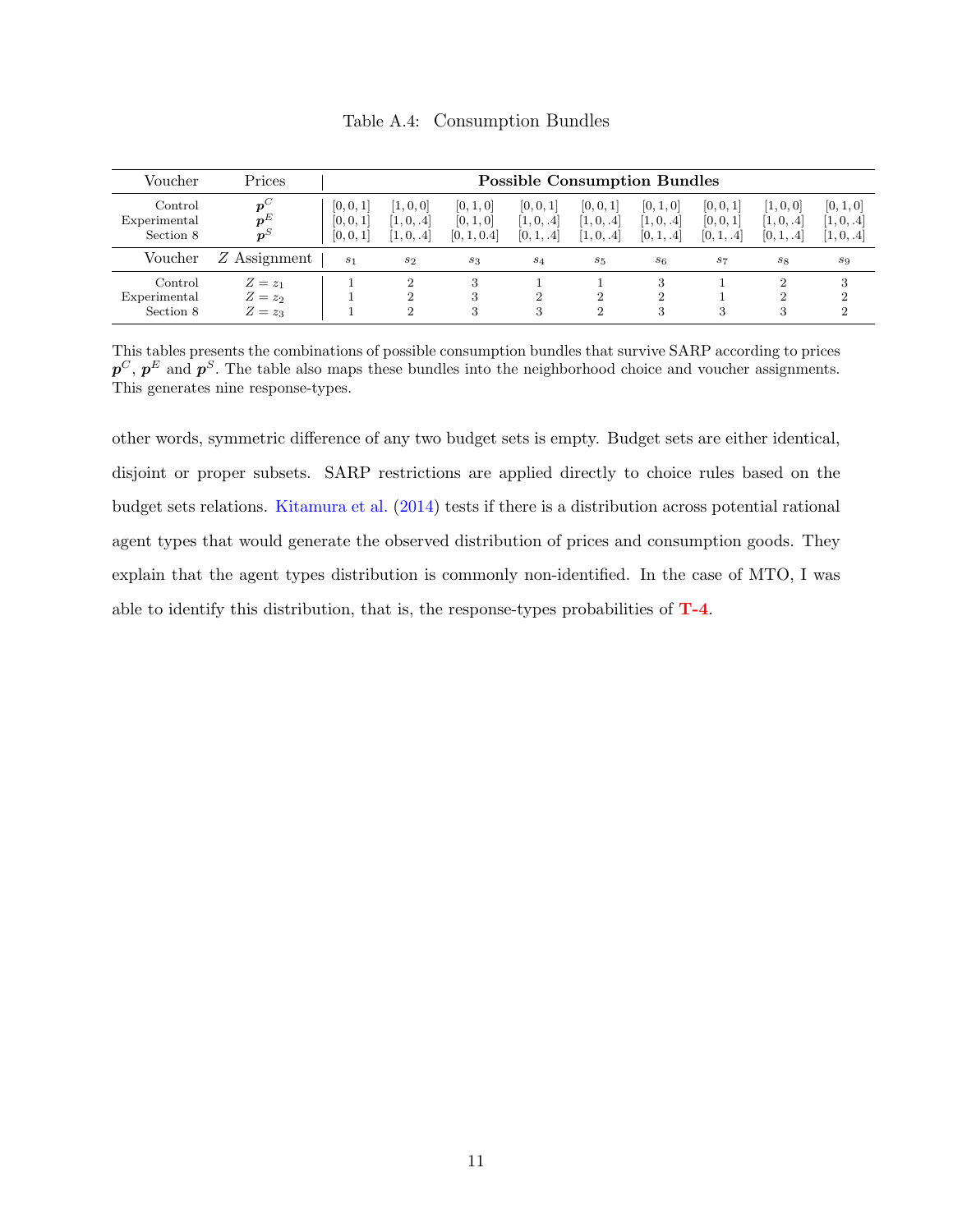## F Model Specification Tests

This section presents model specification tests for response-types outcome expectations estimated using two methods. The first method does use neighborhood poverty data in the estimation. It refers to the identified parameters described in Section [3.3](#page-30-0) of the main paper. Namely, the responsetype counterfactual expectations described below:

| $E(Y_{\omega}(1) S_{\omega}=s_1)$       | $E(Y_\omega(2) S_\omega=s_2)$           | $E(Y_{\omega}(3) S_{\omega}=s_3)$       |
|-----------------------------------------|-----------------------------------------|-----------------------------------------|
| $E(Y_{\omega}(1) S_{\omega}=s_7)$       | $E(Y_\omega(2) S_\omega=s_5)$           | $E(Y_{\omega}(3) S_{\omega}=s_6)$       |
| $E(Y_{\omega}(1) S_{\omega}\in\{4,5\})$ | $E(Y_{\omega}(2) S_{\omega}\in\{4,6\})$ | $E(Y_{\omega}(3) S_{\omega}\in\{4,7\})$ |

The second estimation method uses data on neighborhood poverty as proxy for unobserved neighborhood characteristics. It refers to the assumption stated in Section [3.7](#page-38-0) of the main paper.

The model specification test compares the outcome expectations using both methods. If the model assumption that neighborhood poverty is a good proxy for unobserved neighborhood characteristics holds (Section [3.7\)](#page-38-0), then the difference between parameters estimated according to these different methods should not be statistically significant.

I present three tables of inference in this section. Table [A.5](#page-89-0) presents inference on the counterfactual parameters associated with no relocation, that is,  $E(Y_\omega(1)|S_\omega = s_1)$ ,  $E(Y_\omega(1)|S_\omega = s_7)$ and  $E(Y_\omega(1)|S_\omega \in \{4,5\})$ . Table [A.6](#page-90-0) presents inference on the counterfactual parameters associated with the choice of relocating to a low-poverty neighborhood. Namely  $E(Y_\omega(2)|S_\omega = s_2)$ ,  $E(Y_\omega(2)|S_\omega = s_5)$  and  $E(Y_\omega(2)|S_\omega \in \{4, 6\})$ . Finally, Table [A.7](#page-91-0) presents inference on the counterfactual parameters associated with the choice of relocating to a high-poverty neighborhood. Namely  $E(Y_\omega(3)|S_\omega = s_3)$ ,  $E(Y_\omega(3)|S_\omega = s_6)$  and  $E(Y_\omega(3)|S_\omega \in \{4, 7\})$ . The model specification tests presented here focus on MTO income outcomes interim evaluation.

The MTO outcomes of each table are grouped in blocks separated by horizontal lines. The last line of each block of outcomes examines the average of the participant rank across the outcomes within block. First column states the variable name. Second column indicates if the variable is reversed, i.e., multiplied by -1. The remaining columns refer to three sections of empirical estimates.

Each section investigates the estimates conditional on the response-types designated in the header of the table. Each block of analysis examines the difference between outcome estimates conditioned on the response-type. The first column presents the outcome estimate that does rely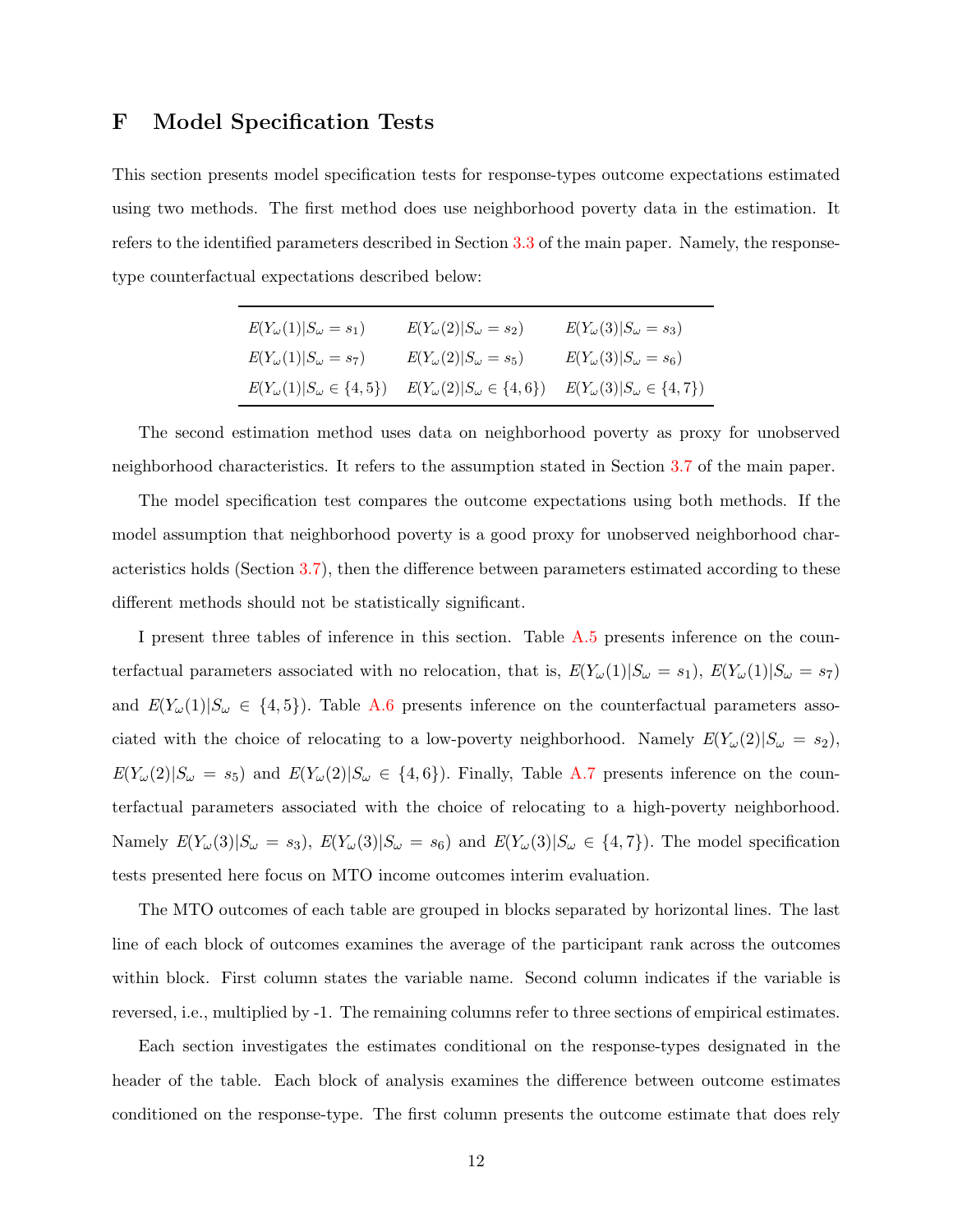on the available data on neighborhood characteristics. The second column shows the difference in the outcome expectations of previous column and the one that uses available data on neighborhood poverty. The third column shows double-sided single hypothesis p-value of no difference in outcome expectations. The fourth column presents double-sided multiple hypothesis stepdown p-value associated with joint-hypothesis of no difference in outcome expectations.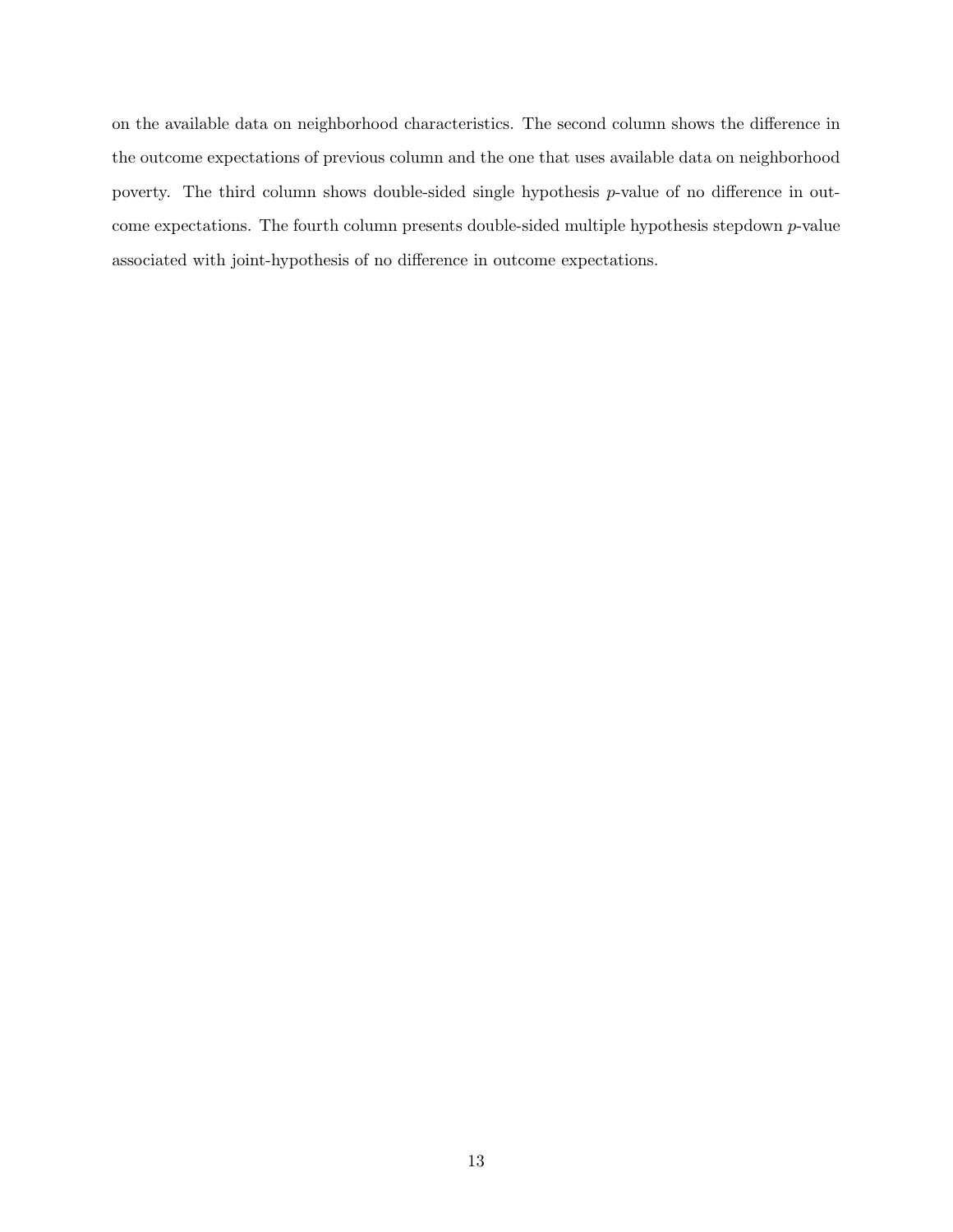Table A.5: Model Specification Tests for No Relocation1 out of 1) Table A.5: Model Specification Tests for No Relocation1 out of 1)

<span id="page-89-0"></span>

|                                     |                                                                  |                  | Response-type s1 for No move |           |                          |                  |           | Response-type s7 for No move |                          |                  | Response-types $s_4$ and $s_5$ for No move |           |              |
|-------------------------------------|------------------------------------------------------------------|------------------|------------------------------|-----------|--------------------------|------------------|-----------|------------------------------|--------------------------|------------------|--------------------------------------------|-----------|--------------|
|                                     |                                                                  | Base             | Diff.                        | Inference |                          | Base             | Diff.     | Inference                    |                          | Base             | Diff.                                      | Inference |              |
| Variable Name                       | Rev.                                                             | M <sub>ean</sub> | Means                        | Single    | $\rm_{SD}$               | M <sub>ean</sub> | $M ens$   | Single                       | $\mathbf{G}\mathbf{S}$   | M <sub>ean</sub> | Means                                      | Single    | GS           |
| Adult Earnings                      |                                                                  |                  |                              |           |                          |                  |           |                              |                          |                  |                                            |           |              |
| Earnings (2001)                     | $\stackrel{\circ}{\simeq}$                                       | 7363.9           | 421.7                        | 0.39      | $0.46\,$                 | 10115.6          | 3877.8    | 0.81                         | 0.81                     | 8896.2           | $-335.4$                                   | 0.66      | 0.85         |
| Current Weekly earnings             | $\stackrel{\circ}{\mathbf{Z}}$                                   | 154.2            | 19.680                       | 0.10      | 0.17                     | 241.9            | $-186.0$  | $\!0.38\!$                   | 0.62                     | 193.4            | 2.709                                      | 0.87      | $0.87\,$     |
| Earnings Range (1 to 6)             | $\rm \stackrel{\circ}{\rm \stackrel{\circ}{\rm \scriptstyle X}}$ | 2.208            | 0.012                        | 0.89      | 0.89                     | 2.452            | 1.179     | 0.76                         | 0.82                     | 2.388            | $-0.077$                                   | 0.57      | 0.81         |
| Rank Average                        | $\overline{S}$                                                   | 0.466            | 0.012                        | 0.40      | $\overline{\phantom{a}}$ | 0.531            | $-0.036$  | 0.88                         | $\overline{\phantom{a}}$ | 0.502            | $-0.002$                                   | 0.92      | $\mathbb{I}$ |
| <b>Total Income</b>                 |                                                                  |                  |                              |           |                          |                  |           |                              |                          |                  |                                            |           |              |
| Total income (head)                 | $\mathop{\mathsf{S}}\nolimits$                                   | 11460.9          | 456.5                        | $\,0.30$  | 0.30                     | 12274.4          | 3073.1    | 0.84                         | 0.90                     | 1132.0           | $-284.5$                                   | 0.66      | $\rm 0.66$   |
| Total household income              | $\mathop{\mathsf{S}}\nolimits$                                   | 12545.8          | 1032.5                       | 0.07      | 0.12                     | 13213.4          | 3001.4    | $0.88\,$                     | 0.88                     | 13275.3          | $-781.9$                                   | 0.35      | 0.48         |
| Sum of all income                   | $\overline{S}$                                                   | 15565.5          | 1114.9                       | 0.09      | 0.14                     | 15513.5          | $-3556.0$ | 0.67                         | 0.94                     | 14875.6          | $-737.0$                                   | 0.42      | 0.54         |
| Rank Average                        | $\stackrel{\circ}{\mathbf{Z}}$                                   | 0.489            | 0.016                        | 0.28      | $\mathbf{I}$             | 0.488            | 0.066     | 0.90                         | $\mathbf{I}$             | 0.472            | $-0.010$                                   | 0.62      | $\mathbf{I}$ |
| Poverty Line                        |                                                                  |                  |                              |           |                          |                  |           |                              |                          |                  |                                            |           |              |
| Income $<50\%$ poverty line         | ${\rm Yes}$                                                      | $-0.302$         | 0.034                        | 0.12      | 0.29                     | $-0.441$         | $-0.083$  | 0.75                         | 0.89                     | $-0.349$         | $0.003$                                    | 0.91      | 0.91         |
| Income $\geq$ 150 $\%$ poverty line | $\rm _{N}^{\circ}$                                               | $0.179\,$        | $0.006\,$                    | 0.73      | 0.73                     | 0.046            | 0.037     | 0.89                         | 0.89                     | 0.136            | $-0.005$                                   | 0.85      | 0.97         |
| Income $>$ poverty line             | $\overline{R}$                                                   | 0.253            | 0.026                        | 0.22      | 0.35                     | 0.277            | 0.128     | 0.87                         | 0.96                     | 0.229            | $-0.016$                                   | 0.64      | 0.92         |
| Rank Average                        | $\stackrel{\circ}{\phantom{}_{\sim}}$                            | 0.505            | 0.010                        | 0.38      | $\mathbf{I}$             | 0.462            | 0.014     | 0.96                         | $\mathbf{I}$             | 0.486            | $-0.004$                                   | 0.75      | $\mathbf{I}$ |
| Self-suficiency                     |                                                                  |                  |                              |           |                          |                  |           |                              |                          |                  |                                            |           |              |
| Economic self-sufficiency           | $\stackrel{\circ}{\mathbf{Z}}$                                   | $0.179\,$        | $-0.012$                     | $0.54\,$  | 0.79                     | $0.073\,$        | 0.217     | 0.63                         | $\!0.63\!$               | $0.160\,$        | $-0.014$                                   | 0.58      | $0.58\,$     |
| Employed (no welfare)               | $\mathsf{S}^{\mathsf{O}}$                                        | 0.468            | 0.039                        | 0.20      | 0.42                     | $\!0.503$        | $-0.404$  | 0.32                         | 0.46                     | 0.434            | 0.031                                      | 0.39      | $\!0.61\!$   |
| Not in the labor force              | ${\rm Yes}$                                                      | $-0.430$         | $0.005\,$                    | 0.83      | 0.83                     | $-0.175$         | $-0.241$  | 0.56                         | 0.59                     | $-0.355$         | 0.050                                      | 0.11      | 0.28         |
| Rank Average                        | $\stackrel{\circ}{\phantom{}_{\sim}}$                            | 0.487            | 0.004                        | 0.71      | $\mathbf{I}$             | 0.518            | $-0.054$  | 0.72                         | $\mathbf{I}$             | 0.493            | 0.010                                      | 0.49      | $\mathbf{I}$ |
| Self-reported Employment            |                                                                  |                  |                              |           |                          |                  |           |                              |                          |                  |                                            |           |              |
| Employed                            | $\stackrel{\circ}{\simeq}$                                       | 0.489            | $710.0$                      | 0.52      | 0.52                     | 0.625            | $-0.311$  | 0.41                         | 0.75                     | 0.554            | 0.020                                      | 0.58      | 0.84         |
| Employed with health insurance      | $\stackrel{\circ}{\simeq}$                                       | 0.240            | 0.039                        | 0.12      | 0.28                     | 0.412            | $-0.017$  | 0.97                         | 0.97                     | 0.260            | 0.044                                      | 0.20      | 0.44         |
| Employed full-time                  | $\rm _{Z}^{\circ}$                                               | 0.357            | 0.026                        | 0.34      | 0.58                     | 0.478            | $-0.360$  | 0.35                         | 0.61                     | $\!0.411$        | 0.012                                      | 0.73      | $\rm 0.89$   |
| Employed above poverty              | $\stackrel{\circ}{\mathbf{Z}}$                                   | 0.288            | 0.022                        | 0.41      | 0.57                     | 0.319            | $-0.164$  | 0.59                         | 0.86                     | 0.338            | 0.006                                      | 0.87      | $0.87\,$     |
| Job for more than a year            | $\mathsf{S}^{\mathsf{O}}$                                        | 0.373            | 0.022                        | 0.42      | $0.65\,$                 | 0.405            | $-0.170$  | 0.55                         | 0.91                     | 0.332            | 0.056                                      | 0.12      | 0.33         |
| Rank Average                        | $\rm _{N}^{\circ}$                                               | 0.487            | 0.011                        | 0.44      | $\overline{\phantom{a}}$ | 0.539            | $-0.109$  | 0.48                         | $\overline{\phantom{a}}$ | 0.497            | 0.015                                      | 0.41      | $\mathbf{I}$ |

horizontal lines. The last line of each block of outcomes examines the average of the participant rank across the outcomes within block. First column states the variable a model specification test. Each block of analysis examines the difference between outcome estimates conditioned on response-types. The first column presents the outcome estimate that does rely on the available data on neighborhood characteristics. The second column shows the difference in the outcome expectations of previous column and the  $_{\rm rated}$  by name. Second column indicates if the variable is reversed, i.e., multiplied by -1. The remaining columns refer to three blocks of counterfactual comparison analysis used as one that uses available data on neighborhood quality. The third column shows double-sided single hypothesis p-value of no difference in outcome expectations. The fourth This table presents model specification tests for counterfactuals expectations conditioned on response-types . MTO Outcomes on this table are grouped in blocks separated by horizontal lines. The last line of each block of outcomes examines the average of the participant rank across the outcomes within block. First column states the variable name. Second column indicates if the variable is reversed, i.e., multiplied by -1. The remaining columns refer to three blocks of counterfactual comparison analysis used as a model specification test. Each block of analysis examines the difference between outcome estimates conditioned on response-types. The first column presents the outcome estimate that does rely on the available data on neighborhood characteristics. The second column shows the difference in the outcome expectations of previous column and the one that uses available data on neighborhood quality. The third column shows double-sided single hypothesis p-value of no difference in outcome expectations. The fourth column presents double-sided multiple hypothesis stepdown p-value associated with joint-hypothesis of no difference in outcome expectations. column presents double-sided multiple hypothesis stepdown p-value associated with joint-hypothesis of no difference in outcome expectations. This table pro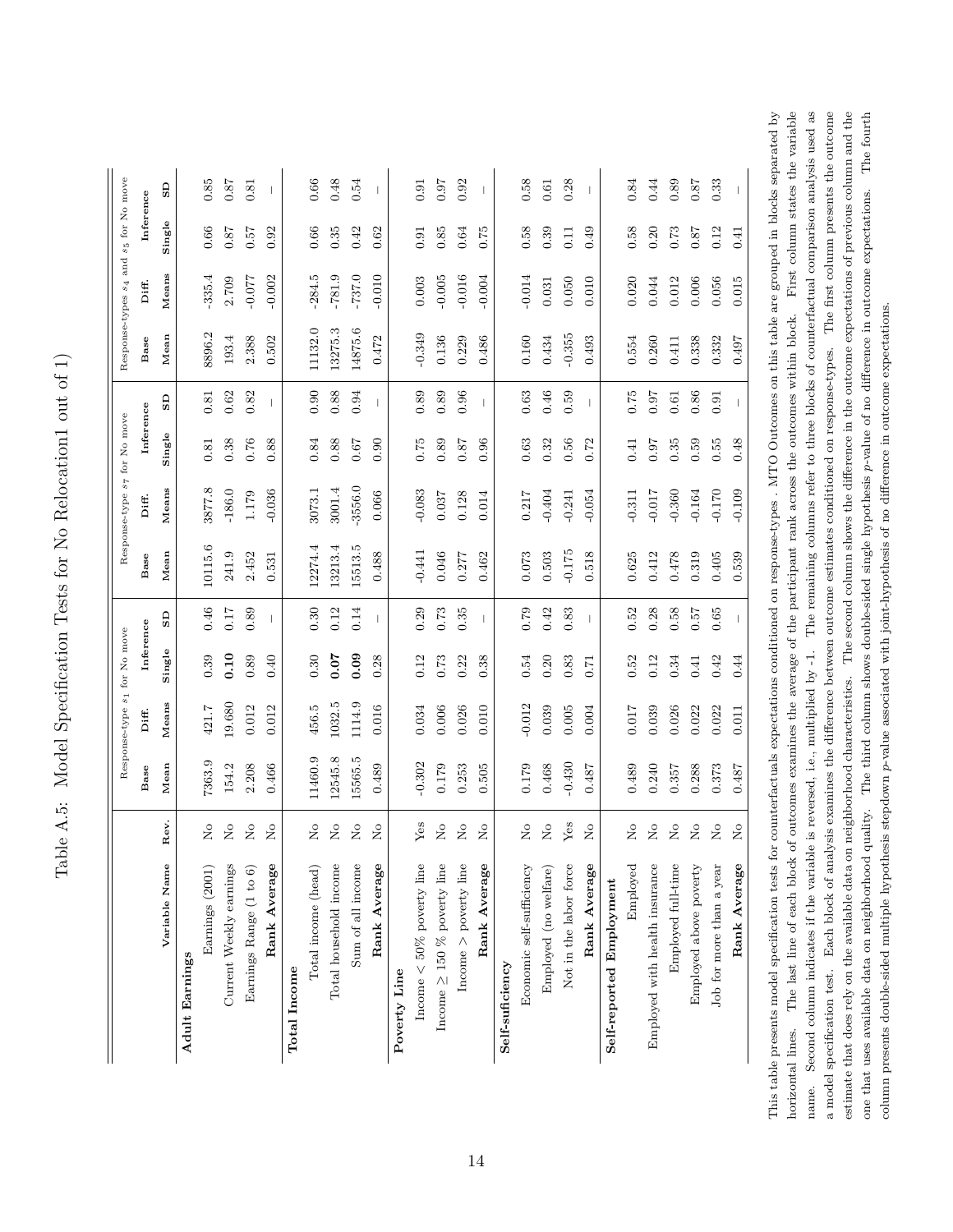Table A.6: Model Specification Tests for Low-poverty Relocation1 out of 1) Table A.6: Model Specification Tests for Low-poverty Relocation1 out of 1)

<span id="page-90-0"></span>

|                                                                                                                                                                                                                                             |                                       | $Respose-type$ |                 |            | $\ensuremath{s_{2}}$ for Low-poverty Relocation |          | Response-type s5 for Low-poverty Relocation |          |                          |                                                                                |           |          | Response-type $s_4$ and $s_6$ for Low-poverty Relocation |
|---------------------------------------------------------------------------------------------------------------------------------------------------------------------------------------------------------------------------------------------|---------------------------------------|----------------|-----------------|------------|-------------------------------------------------|----------|---------------------------------------------|----------|--------------------------|--------------------------------------------------------------------------------|-----------|----------|----------------------------------------------------------|
|                                                                                                                                                                                                                                             |                                       | Base           | Diff.           |            | Inference                                       | Base     | Diff.                                       |          | Inference                | Base                                                                           | Diff.     |          | Inference                                                |
| Variable Name                                                                                                                                                                                                                               | Rev.                                  | Mean           | Means           | Single     | GS                                              | Mean     | Means                                       | Single   | $\mathbf{S}$             | M <sub>ean</sub>                                                               | Means     | Single   | GS                                                       |
| Adult Earnings                                                                                                                                                                                                                              |                                       |                |                 |            |                                                 |          |                                             |          |                          |                                                                                |           |          |                                                          |
| Earnings (2001)                                                                                                                                                                                                                             | $\stackrel{\circ}{\simeq}$            | 11811.7        | $-2771.3$       | $0.71\,$   | 0.78                                            | 9013.3   | 1087.7                                      | 0.90     | 0.90                     | 9533.2                                                                         | $-202.4$  | 0.71     | 0.79                                                     |
| Current Weekly earnings                                                                                                                                                                                                                     | $\mathop{\mathsf{S}}\nolimits$        | 177.0          | $-78.139$       | 0.57       | 0.81                                            | 236.9    | 74.185                                      | 0.67     | $0.67\,$                 | 185.2                                                                          | $-5.665$  | 0.65     | 0.87                                                     |
| Earnings Range (1 to 6)                                                                                                                                                                                                                     | $\mathop{\mathsf{S}}\nolimits$        | 2.939          | $-0.272$        | 0.83       | 0.83                                            | 2.412    | $-0.292$                                    | 0.84     | 0.94                     | 2.544                                                                          | $-0.030$  | $0.78\,$ | 0.78                                                     |
| Rank Average                                                                                                                                                                                                                                | $_{\rm N_o}$                          | 0.539          | $-0.027$        | 0.86       | $\mathbf{I}$                                    | 0.516    | 0.016                                       | 0.93     | $\mathbf{I}$             | 0.520                                                                          | $-0.005$  | 0.78     | $\overline{\phantom{a}}$                                 |
| Total Income                                                                                                                                                                                                                                |                                       |                |                 |            |                                                 |          |                                             |          |                          |                                                                                |           |          |                                                          |
| Total income (head)                                                                                                                                                                                                                         | $\stackrel{\mathtt{o}}{\mathtt{x}}$   | 15894.9        | 82.1            | 0.98       | 0.98                                            | 10216.1  | $-453.0$                                    | 0.94     | 0.95                     | 12513.1                                                                        | $-93.182$ | 0.86     | 0.86                                                     |
| Total household income                                                                                                                                                                                                                      | $\mathcal{S}^{\circ}$                 | 19961.8        | $-6235.4$       | 0.59       | 0.67                                            | 8551.0   | 8036.2                                      | 0.53     | 0.54                     | 14439.7                                                                        | $-534.7$  | 0.41     | 0.50                                                     |
| Sum of all income                                                                                                                                                                                                                           | $\stackrel{\circ}{\phantom{}_{\sim}}$ | 21298.8        | $-7365.6$       | 0.51       | 0.64                                            | 11800.3  | 10246.2                                     | 0.45     | 0.45                     | 16653.8                                                                        | $-821.3$  | 0.24     | 0.33                                                     |
| Rank Average                                                                                                                                                                                                                                | $\tilde{z}$                           | 0.641          | 013<br>$\circ$  | 0.94       | $\begin{array}{c} \hline \end{array}$           | 0.413    | $-0.003$                                    | 0.99     | $\mathbf{I}$             | 0.526                                                                          | $-0.011$  | 0.56     | $\mathbf{I}$                                             |
| Poverty Line                                                                                                                                                                                                                                |                                       |                |                 |            |                                                 |          |                                             |          |                          |                                                                                |           |          |                                                          |
| Income $<$ 50% poverty line                                                                                                                                                                                                                 | Yes                                   | $-0.264$       | $-0.171$        | 0.51       | 0.69                                            | $-0.588$ | 0.204                                       | 0.61     | 0.81                     | $-0.293$                                                                       | $-0.024$  | 0.33     | 0.66                                                     |
| Income $\geq$ 150 % poverty line                                                                                                                                                                                                            | $\stackrel{\circ}{\phantom{}_{\sim}}$ | 0.173          | $-0.201$        | 0.42       | 0.47                                            | 0.209    | 0.208                                       | 0.46     | 0.51                     | 0.168                                                                          | $-0.005$  | 0.78     | 0.78                                                     |
| Income $>$ poverty line                                                                                                                                                                                                                     | $\mathop{\mathsf{S}}\nolimits$        | 0.595          | .001<br>$\circ$ | 1.00       | 1.00                                            | 0.080    | 0.103                                       | $0.74\,$ | 0.74                     | 0.327                                                                          | $-0.016$  | 0.48     | 0.70                                                     |
| Rank Average                                                                                                                                                                                                                                | $\stackrel{\circ}{\phantom{}_{\sim}}$ | 0.567          | $-0.063$        | 0.54       | $\overline{\phantom{a}}$                        | 0.434    | 0.085                                       | 0.54     | $\overline{\phantom{a}}$ | 0.517                                                                          | $-0.009$  | 0.57     | $\overline{\phantom{a}}$                                 |
| Self-suficiency                                                                                                                                                                                                                             |                                       |                |                 |            |                                                 |          |                                             |          |                          |                                                                                |           |          |                                                          |
| Economic self-sufficiency                                                                                                                                                                                                                   | $\mathop{\mathsf{S}}\nolimits$        | 0.288          | 095             | $0.72\,$   | 0.72                                            | 0.129    | $-0.141$                                    | 0.63     | 0.76                     | 0.204                                                                          | 0.010     | 0.59     | 0.82                                                     |
| Employed (no welfare)                                                                                                                                                                                                                       | $\rm _{N}^{\circ}$                    | 0.377          | 0.159           | 0.56       | 0.81                                            | 0.758    | $-0.212$                                    | 0.62     | $\!0.62\!$               | 0.484                                                                          | $-0.008$  | 0.76     | 0.76                                                     |
| Not in the labor force                                                                                                                                                                                                                      | Yes                                   | $-0.390$       | 0.127           | 0.63       | 0.89                                            | $-0.336$ | $-0.063$                                    | 0.85     | 0.85                     | $-0.289$                                                                       | $-0.018$  | 0.44     | 0.80                                                     |
| Rank Average                                                                                                                                                                                                                                | $\stackrel{\circ}{\phantom{}_{\sim}}$ | 0.500          | .060<br>$\circ$ | 0.59       | $\mathbf{I}$                                    | 0.526    | $-0.059$                                    | 0.67     | $\mathbf{I}$             | 0.521                                                                          | $-0.004$  | 0.82     |                                                          |
| Self-reported Employment                                                                                                                                                                                                                    |                                       |                |                 |            |                                                 |          |                                             |          |                          |                                                                                |           |          |                                                          |
| Employed                                                                                                                                                                                                                                    | $\stackrel{\circ}{\mathbf{Z}}$        | 0.482          | .037<br>$\circ$ | 0.89       | 0.98                                            | 0.758    | $-0.025$                                    | 0.95     | 0.95                     | 0.567                                                                          | $-0.012$  | $0.66\,$ | 0.83                                                     |
| Employed with health insurance                                                                                                                                                                                                              | $\stackrel{\circ}{\phantom{}_{\sim}}$ | 0.281          | .014            | 0.96       | 0.96                                            | 0.424    | 0.023                                       | 0.94     | 0.99                     | 0.327                                                                          | $-0.026$  | 0.25     | 0.58                                                     |
| Employed full-time                                                                                                                                                                                                                          | $\stackrel{\circ}{\phantom{}_{\sim}}$ | 0.269          | $-0.050$        | 0.86       | 0.99                                            | 0.564    | $-0.011$                                    | 0.98     | 0.98                     | $0.407$                                                                        | $-0.011$  | 0.67     | 0.92                                                     |
| Employed above poverty                                                                                                                                                                                                                      | $\stackrel{\circ}{\simeq}$            | 0.259          | .038<br>$\circ$ | $\rm 0.89$ | 0.99                                            | 0.493    | $-0.140$                                    | 0.71     | 0.97                     | 0.325                                                                          | $\!0.013$ | 0.60     | 0.92                                                     |
| Job for more than a year                                                                                                                                                                                                                    | $\rm \stackrel{o}{\simeq}$            | 0.219          | 0.091           | $0.76\,$   | 0.99                                            | 0.545    | $-0.177$                                    | $0.65\,$ | 0.94                     | 0.392                                                                          | $-0.008$  | 0.75     | 0.75                                                     |
| Rank Average                                                                                                                                                                                                                                | $\rm \stackrel{o}{\simeq}$            | 0.460          | .027            | 0.84       | $\mathbf{I}$                                    | 0.593    | $-0.043$                                    | 0.79     | -1                       | 0.511                                                                          | $-0.005$  | 0.76     | T                                                        |
| This table presents model specification tests for counterfactuals expectations conditional on response-types. MTO Outcomes on this table are grouped in blocks separated by<br>The last line of each block of outcomes<br>horizontal lines. |                                       |                |                 |            |                                                 |          |                                             |          |                          | examines the average of the participant rank across the outcomes within block. |           |          | First column states the variable                         |

a model specification test. Each block of analysis examines the difference between outcome estimates conditioned on response-types. The first column presents the outcome estimate that does rely on the available data on neighborhood characteristics. The second column shows the difference in the outcome expectations of previous column and the one that uses available data on neighborhood quality. The third column shows double-sided single hypothesis p-value of no difference in outcome expectations. The fourth name. Second column indicates if the variable is reversed, i.e., multiplied by -1. The remaining columns refer to three blocks of counterfactual comparison analysis used as name. Second column indicates if the variable is reversed, i.e., multiplied by -1. The remaining columns refer to three blocks of counterfactual comparison analysis used as a model specification test. Each block of analysis examines the difference between outcome estimates conditioned on response-types. The first column presents the outcome estimate that does rely on the available data on neighborhood characteristics. The second column shows the difference in the outcome expectations of previous column and the one that uses available data on neighborhood quality. The third column shows double-sided single hypothesis p-value of no difference in outcome expectations. The fourth column presents double-sided multiple hypothesis stepdown p-value associated with joint-hypothesis of no difference in outcome expectations. column presents double-sided multiple hypothesis stepdown p-value associated with joint-hypothesis of no difference in outcome expectations.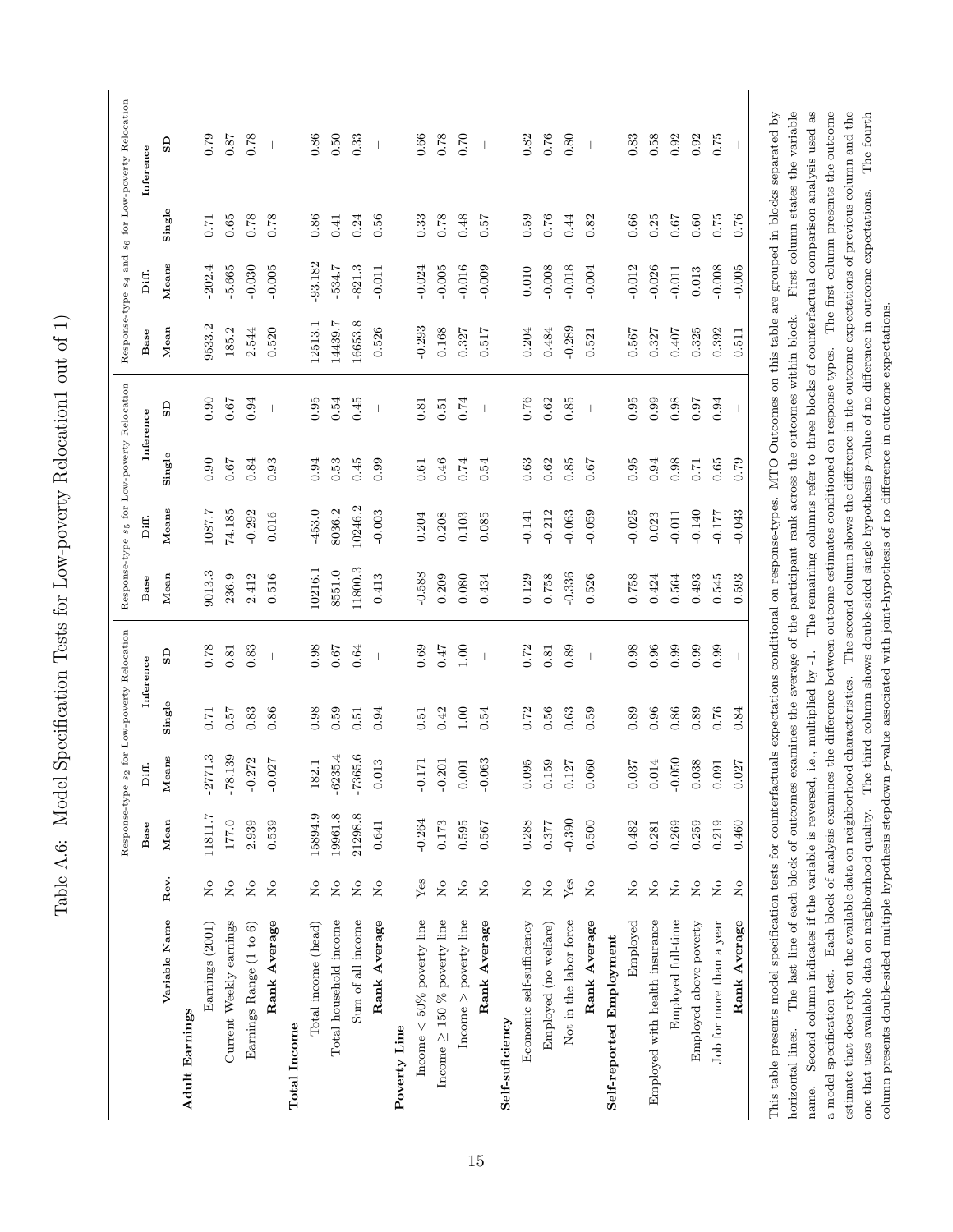Table A.7: Model Specification Tests for High-poverty Relocation1 out of 1) Table A.7: Model Specification Tests for High-poverty Relocation1 out of 1)

<span id="page-91-0"></span>

|                                                                                                                                                                               |                                                                        |          |                       |        | Response-type s3 for High-poverty Relocation |          |          |            | Response-type s6 for High-poverty Relocation                                                                          |          |          |          | Response-type $s_4$ and $s_7$ for High-poverty Relocation |
|-------------------------------------------------------------------------------------------------------------------------------------------------------------------------------|------------------------------------------------------------------------|----------|-----------------------|--------|----------------------------------------------|----------|----------|------------|-----------------------------------------------------------------------------------------------------------------------|----------|----------|----------|-----------------------------------------------------------|
|                                                                                                                                                                               |                                                                        | Base     | Diff.                 |        | Inference                                    | Base     | Diff.    |            | Inference                                                                                                             | Base     | Diff.    |          | Inference                                                 |
| Variable Name                                                                                                                                                                 | Rev.                                                                   | Mean     | Means                 | Single | $\mathbf{S} \mathbf{D}$                      | Mean     | Means    | Single     | GS                                                                                                                    | Mean     | Means    | Single   | GS                                                        |
| Adult Earnings                                                                                                                                                                |                                                                        |          |                       |        |                                              |          |          |            |                                                                                                                       |          |          |          |                                                           |
| Earnings (2001)                                                                                                                                                               | $\rm \stackrel{o}{\simeq}$                                             | 9361.4   | $-1749.2$             | 0.47   | 0.52                                         | 8527.9   | 1575.3   | $\!0.63\!$ | 0.71                                                                                                                  | 9160.5   | 122.7    | 0.87     | 187                                                       |
| Current Weekly earnings                                                                                                                                                       | $\overline{a}$                                                         | 206.2    | $-58.413$             | 0.22   | 0.22                                         | 146.3    | 51.842   | 0.46       | 0.46                                                                                                                  | 173.5    | 3.727    | 0.81     | 0.94                                                      |
| Earnings Range (1 to 6)                                                                                                                                                       | $\stackrel{\circ}{\mathbf{Z}}$                                         | 2.517    | $-0.262$              | 0.51   | 0.51                                         | 2.488    | 0.243    | 0.66       | 0.67                                                                                                                  | 2.443    | 0.035    | 0.81     | 0.97                                                      |
| Rank Average                                                                                                                                                                  | $\overline{S}$                                                         | 0.526    | $-0.075$              | 0.22   | $\overline{1}$                               | 0.489    | 0.083    | 0.36       | $\mathbf{I}$                                                                                                          | 0.510    | $-0.000$ | 1.00     | $\mathbf{I}$                                              |
| <b>Total Income</b>                                                                                                                                                           |                                                                        |          |                       |        |                                              |          |          |            |                                                                                                                       |          |          |          |                                                           |
| Total income (head)                                                                                                                                                           | $\rm \stackrel{\circ}{\rm \bf Z}$                                      | 12903.4  | $-2479.9$             | 0.28   | 0.43                                         | 12128.8  | 2782.5   | 0.39       | 0.88                                                                                                                  | 11738.1  | $-203.7$ | $0.77\,$ | 0.77                                                      |
| Total household income                                                                                                                                                        | $\mathop{\mathsf{S}}\nolimits$                                         | 14441.0  | $-1260.0$             | 0.69   | 0.69                                         | 14460.6  | $-724.9$ | 0.89       | 0.95                                                                                                                  | 12247.9  | 529.3    | 0.60     | $0.75\,$                                                  |
| Sum of all income                                                                                                                                                             | $\stackrel{\circ}{\mathbf{Z}}$                                         | 17057.2  | $-1565.1$             | 0.62   | 0.70                                         | 16510.6  | $-494.3$ | 0.93       | 0.93                                                                                                                  | 13325.9  | 650.9    | 0.54     | 0.74                                                      |
| Rank Average                                                                                                                                                                  | $\rm _{No}$                                                            | 0.553    | $-0.094$              | 0.18   | $\overline{\phantom{a}}$                     | 0.523    | 0.092    | 0.36       | $\overline{\phantom{a}}$                                                                                              | 0.473    | 0.004    | 0.86     | $\overline{\phantom{a}}$                                  |
| Poverty Line                                                                                                                                                                  |                                                                        |          |                       |        |                                              |          |          |            |                                                                                                                       |          |          |          |                                                           |
| Income $<$ 50% poverty line                                                                                                                                                   | ${\rm Yes}$                                                            | $-0.348$ | 142<br>$\overline{Q}$ | 0.19   | 0.40                                         | $-0.376$ | 0.072    | 0.57       | 0.78                                                                                                                  | $-0.395$ | 0.013    | $0.65\,$ | 0.65                                                      |
| Income $\geq$ 150 % poverty line                                                                                                                                              | $\stackrel{\circ}{\phantom{}_{\sim}}$                                  | 0.110    | $-0.017$              | 0.81   | 0.81                                         | 0.225    | $-0.002$ | 0.98       | 0.98                                                                                                                  | 0.112    | 0.013    | 0.55     | $0.80\,$                                                  |
| Income $>$ poverty line                                                                                                                                                       | $\stackrel{\circ}{\simeq}$                                             | 0.315    | $-0.138$              | 0.21   | 0.35                                         | 0.456    | 0.106    | 0.45       | 0.84                                                                                                                  | 0.223    | 0.019    | 0.50     | 0.83                                                      |
| Rank Average                                                                                                                                                                  | $\mathcal{S}^{\circ}$                                                  | 0.496    | $-0.051$              | 0.23   | $\overline{\phantom{a}}$                     | 0.534    | 0.028    | 0.61       | $\overline{\phantom{a}}$                                                                                              | 0.469    | 0.010    | 0.62     | $\mathbf{I}$                                              |
| Self-suficiency                                                                                                                                                               |                                                                        |          |                       |        |                                              |          |          |            |                                                                                                                       |          |          |          |                                                           |
| Economic self-sufficiency                                                                                                                                                     | $\rm \stackrel{\circ}{\rm \stackrel{\circ}{\rm \scriptscriptstyle M}}$ | 0.196    | $-0.012$              | 0.89   | 0.89                                         | 0.186    | 0.048    | 0.69       | 0.69                                                                                                                  | 0.205    | $-0.004$ | 0.85     | $0.85\,$                                                  |
| Employed (no welfare)                                                                                                                                                         | $\mathsf{S}^{\mathsf{O}}$                                              | 0.510    | $-0.110$              | 0.29   | 0.46                                         | 0.484    | 0.198    | 0.28       | 0.31                                                                                                                  | 0.429    | $-0.011$ | 0.74     | 0.92                                                      |
| Not in the labor force                                                                                                                                                        | Yes                                                                    | $-0.287$ | 164<br>$\ddot{\rho}$  | 0.12   | 0.28                                         | $-0.571$ | 0.247    | 0.19       | 0.34                                                                                                                  | $-0.271$ | $-0.016$ | 0.58     | 0.92                                                      |
| Rank Average                                                                                                                                                                  | $\overline{S}$                                                         | 0.520    | $-0.050$              | 0.22   |                                              | 0.469    | 0.077    | 0.24       |                                                                                                                       | 0.511    | $-0.002$ | 0.91     |                                                           |
| Self-reported Employment                                                                                                                                                      |                                                                        |          |                       |        |                                              |          |          |            |                                                                                                                       |          |          |          |                                                           |
| Employed                                                                                                                                                                      | $\mathcal{S}^{\circ}$                                                  | 0.594    | 130<br>Ģ              | 0.22   | 0.38                                         | 0.449    | 0.177    | 0.29       | 0.40                                                                                                                  | 0.555    | $-0.006$ | 0.87     | 0.87                                                      |
| Employed with health insurance                                                                                                                                                | $\stackrel{\circ}{\phantom{}_{\sim}}$                                  | 0.353    | $-0.145$              | 0.15   | 0.35                                         | 0.236    | 0.155    | 0.27       | $\,0.33$                                                                                                              | 0.322    | $-0.005$ | 0.87     | 0.98                                                      |
| Employed full-time                                                                                                                                                            | $\rm \stackrel{\circ}{\rm \stackrel{\circ}{\rm \scriptscriptstyle M}}$ | 0.433    | $-0.103$              | 0.33   | 0.46                                         | 0.307    | 0.105    | 0.47       | 7.0                                                                                                                   | 0.391    | 0.009    | 0.79     | 0.97                                                      |
| Employed above poverty                                                                                                                                                        | $\rm \stackrel{\circ}{\rm \stackrel{\circ}{\rm \scriptscriptstyle M}}$ | 0.343    | 100<br>$\overline{Q}$ | 0.34   | 0.34                                         | 0.320    | 0.119    | 0.43       | 0.43                                                                                                                  | 0.346    | $-0.023$ | 0.47     | $0.85\,$                                                  |
| Job for more than a year                                                                                                                                                      | $\rm _{No}$                                                            | 0.440    | 137<br>$\overline{Q}$ | 0.18   | 0.36                                         | 0.259    | 0.205    | 0.20       | 0.22                                                                                                                  | 0.388    | $-0.010$ | 0.74     | 0.98                                                      |
| Rank Average                                                                                                                                                                  | $\overline{S}$                                                         | 0.525    | $-0.062$              | 0.19   | $\overline{\phantom{a}}$                     | 0.464    | 0.078    | 0.27       | $\mathbb I$                                                                                                           | 0.508    | $-0.002$ | 0.91     | $\mathbf{I}$                                              |
| This table presents model specification tests for response-type counterfactuals expectations. MTO Outcomes on this table are grouped in blocks separated by horizontal lines. |                                                                        |          |                       |        |                                              |          |          |            |                                                                                                                       |          |          |          |                                                           |
| The last line of each block of outcomes examines the average of the participant rank across the outcomes within block. First column states the variable name.                 |                                                                        |          |                       |        |                                              |          |          |            |                                                                                                                       |          |          |          | Second column                                             |
| indicates if the variable is reversed, i.e., multiplied by -1.                                                                                                                |                                                                        |          |                       |        |                                              |          |          |            | The remaining columns refer to three blocks of counterfactual comparison analysis used as a model specification test. |          |          |          |                                                           |
| Each block of analysis examines the difference between outcome estimates conditioned on response-types.                                                                       |                                                                        |          |                       |        |                                              |          |          |            | The first column presents the outcome estimate that does rely on the                                                  |          |          |          |                                                           |

available data on neighborhood characteristics. The second column shows the difference in the outcome expectations of previous column and the one that uses available data on neighborhood quality. The third column shows double-sided single hypothesis p-value of no difference in outcome expectations. The fourth column presents double-sided

available data on neighborhood characteristics. The second column shows the difference in the outcome expectations of previous column and the one that uses available data on neighborhood quality. The third column shows double-sided single hypothesis p-value of no difference in outcome expectations. The fourth column presents double-sided

multiple hypothesis stepdown p-value associated with joint-hypothesis of no difference in outcome expectations.

multiple hypothesis stepdown p-value associated with joint-hypothesis of no difference in outcome expectations.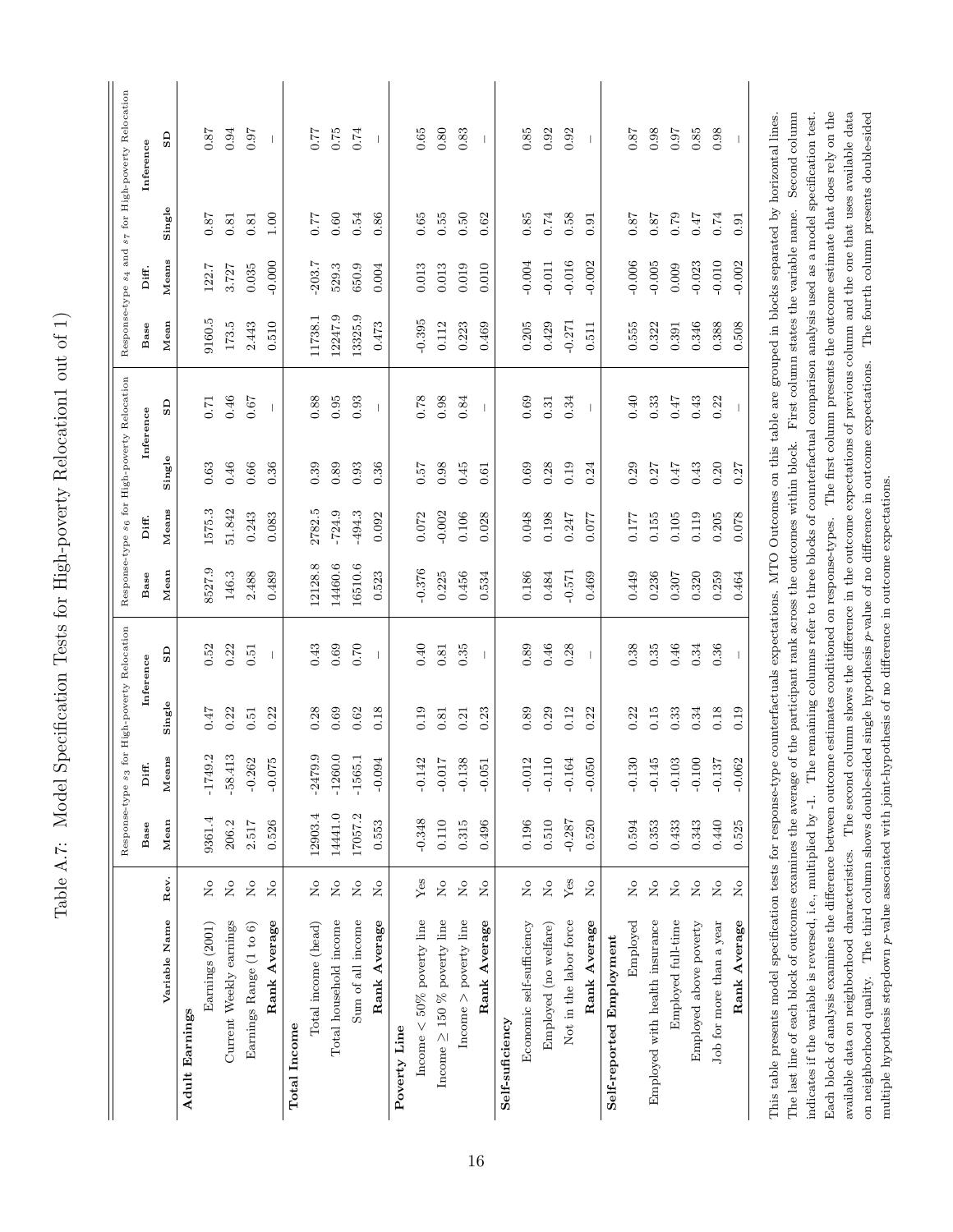## G Another Approach to Achieve Point-identification

This section is motivated by the work of [Altonji et al.](#page-56-2) [\(2005\)](#page-56-2) to state identifying assumption for counterfactual outcomes conditioned on response-type.

 $RATE_{\{s_4,s_5\}}(2,1)$  can be identified if we assume that unobserved family characteristics that affect outcomes are similar for families of response-types  $s_4$  and  $s_6$ . Under this assumption, the expectation of an outcome conditioned on the same neighborhood choice is the same across these response-types, i.e.  $E(Y_{\omega}|T_{\omega}=2, S_{\omega}=s_4)=E(Y_{\omega}|T_{\omega}=2, S_{\omega}\in\{s_4, s_6\})$ . Thereby term  $E(Y_{\omega}|T_{\omega}=s_4)=E(Y_{\omega}|T_{\omega}=s_4)=E(Y_{\omega}|T_{\omega}=s_5)=E(Y_{\omega}|T_{\omega}=s_6)=E(Y_{\omega}|T_{\omega}=s_7)=E(Y_{\omega}|T_{\omega}=s_7)=E(Y_{\omega}|T_{\omega}=s_7)=E(Y_{\omega}|T_{\omega}=s_7)=E(Y_{\omega}|T_{\omega$  $2, S_{\omega} \in \{s_4, s_5\}$  of  $(25)$  is identified by:

$$
E(Y_{\omega}|T_{\omega}=2, S_{\omega}\in\{s_4, s_5\}) = \frac{E(Y_{\omega}|T_{\omega}=2, S_{\omega}\in\{s_4, s_6\}) P(S_{\omega}=s_4) + E(Y_{\omega}|T_{\omega}=2, S_{\omega}=s_5) P(S_{\omega}=s_5)}{P(S_{\omega}=s_4) + P(S_{\omega}=s_5)}.
$$

In the same fashion,  $RATE_{\{s_4,s_7\}}(3,1)$  is identified by assuming that unobserved family characteristics that affect outcomes are similar for response-type  $s_4$  and  $s_7$ . Under this assumption, we can identify  $E(Y_\omega | T_\omega = 3, S_\omega \in \{s_4, s_7\})$  of [\(26\)](#page-31-2) by:

$$
E(Y_{\omega}|T_{\omega}=1, S_{\omega}\in\{s_4, s_7\}) = \frac{E(Y_{\omega}|T_{\omega}=1, S_{\omega}\in\{s_4, s_5\}) P(S_{\omega}=s_4) + E(Y_{\omega}|T_{\omega}=1, S=s_7) P(S_{\omega}=s_7)}{P(S_{\omega}=s_4) + P(S_{\omega}=s_7)}.
$$

These assumptions cannot be tested directly. However Item 3 of  $T-4$  allow us to test if the expectation of pre-program variables  $X_{\omega}$  conditioned on the response-types  $s_4, s_6$  and  $s_4, s_7$  mentioned above are equal.

Table [A.8](#page-93-0) focus on the comparison of pre-intervention variables of response-types  $s_4$  and  $s_5$ and of response-type  $s_4$  and  $s_6$ . I cannot reject the hypothesis of no difference in means on preintervention variables between the response-types I examine, which is inline with the suggested assumption.

## H Extension of the Monotonicity Condition for the Case of MTO

The monotonicity condition of [Imbens and Angrist](#page-59-1) [\(1994\)](#page-59-1) applies to the choice model in which the agent decides among two treatment options. In the case of MTO, families can decide among three relocation alternatives. A natural approach to examine the identification of neighborhood effects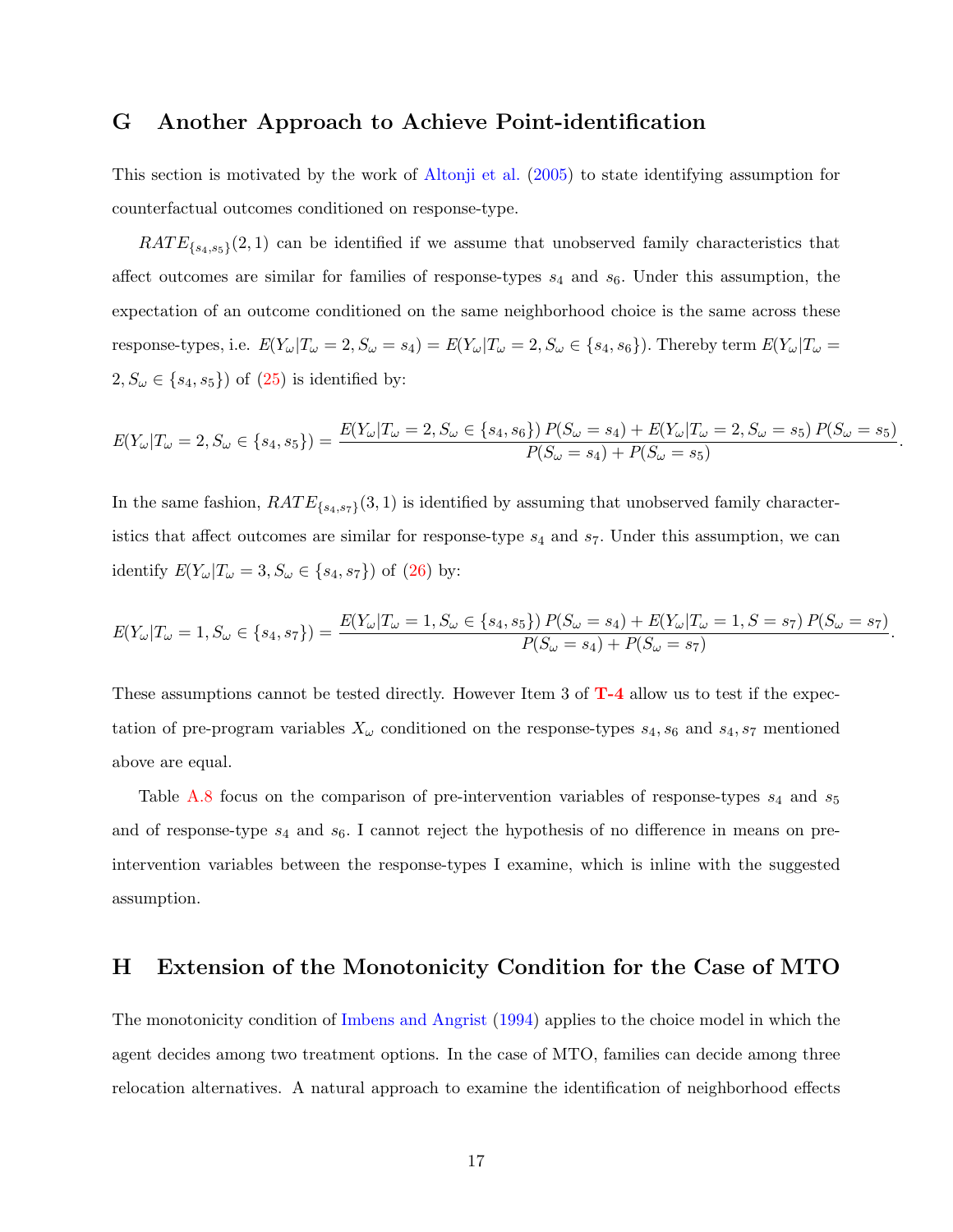|                                   | Response-type | Diff.       |            | Inference  | Diff.       |            | Inference  |
|-----------------------------------|---------------|-------------|------------|------------|-------------|------------|------------|
|                                   | Mean          | Means       | Single     | Stepdown   | Means       | Single     | Stepdown   |
| Variable Name                     | $s_4$         | $s_6 - s_4$ | $p$ -value | $p$ -value | $s_5 - s_4$ | $p$ -value | $p$ -value |
| Family                            |               |             |            |            |             |            |            |
| Disable Household Member          | 0.097         | 0.078       | 0.706      | 0.706      | 0.012       | 0.974      | 0.974      |
| No teens (ages 13-17) at baseline | 0.304         | 0.432       | 0.203      | 0.395      | 0.187       | 0.732      | 0.883      |
| Household size is 2 or smaller    | 0.103         | 0.166       | 0.414      | 0.541      | 0.168       | 0.682      | 0.938      |
| Neighborhood                      |               |             |            |            |             |            |            |
| Baseline Neighborhood Poverty     | 58.808        | $-1.409$    | 0.872      | 0.977      | $-14.167$   | 0.415      | 0.774      |
| Victim last 6 months (baseline)   | 0.311         | 0.162       | 0.548      | 0.946      | $-0.028$    | 0.960      | 0.960      |
| Living in neighborhood $> 5$ yrs. | 0.741         | $-0.200$    | 0.503      | 0.956      | $-0.284$    | 0.631      | 0.965      |
| Chat with neighbor                | 0.326         | 0.252       | 0.330      | 0.778      | 0.469       | 0.415      | 0.799      |
| Watch for neighbor children       | 0.439         | 0.122       | 0.576      | 0.942      | 0.093       | 0.832      | 0.957      |
| Unsafe at night (baseline)        | 0.551         | $-0.037$    | 0.869      | 0.869      | $-0.147$    | 0.737      | 0.962      |
| Moved due to gangs                | 0.708         | 0.100       | 0.639      | 0.960      | $-0.202$    | 0.640      | 0.943      |
| Schooling                         |               |             |            |            |             |            |            |
| Has a GED (baseline)              | $-0.033$      | 0.261       | 0.290      | 0.779      | 0.276       | 0.502      | 0.938      |
| Completed high school             | 0.621         | $-0.306$    | 0.298      | 0.641      | $-0.407$    | 0.438      | 0.861      |
| Enrolled in school (baseline)     | 0.197         | $-0.003$    | 0.984      | 0.984      | $-0.196$    | 0.598      | 0.896      |
| Never married (baseline)          | 0.486         | 0.211       | 0.396      | 0.792      | $-0.017$    | 0.972      | 0.972      |
| Teen pregnancy                    | 0.487         | $-0.188$    | 0.540      | 0.721      | $-0.292$    | 0.538      | 0.933      |
| Missing GED and H.S. diploma      | $-0.050$      | 0.120       | 0.395      | 0.715      | 0.087       | 0.696      | 0.897      |
| Sociability                       |               |             |            |            |             |            |            |
| No family in the neigborhood      | 0.475         | 0.207       | 0.424      | 0.638      | 0.147       | 0.785      | 0.931      |
| Respondent reported no friends    | 0.350         | 0.101       | 0.677      | 0.677      | 0.119       | 0.801      | 0.801      |
| Welfare/economics                 |               |             |            |            |             |            |            |
| AFDC/TANF Recepient               | 0.763         | 0.031       | 0.885      | 0.885      | $-0.169$    | 0.680      | 0.824      |
| Car Owner                         | 0.259         | $-0.099$    | 0.530      | 0.732      | $-0.182$    | 0.561      | 0.811      |
| Adult Employed (baseline)         | 0.497         | $-0.286$    | 0.440      | 0.798      | $-0.195$    | 0.726      | 0.726      |

<span id="page-93-0"></span>Table A.8: Pre-program Variables Inference Conditional on Response-types

Notes: This table shows pre-program variables average estimates for MTO pre-program variables conditioned on responsetypes. All estimates and inference are weighted according to the associated weighting index suggested by the MTO intervention and conditional on the site of implementation. All standard deviations are computed using the method of bootstrap.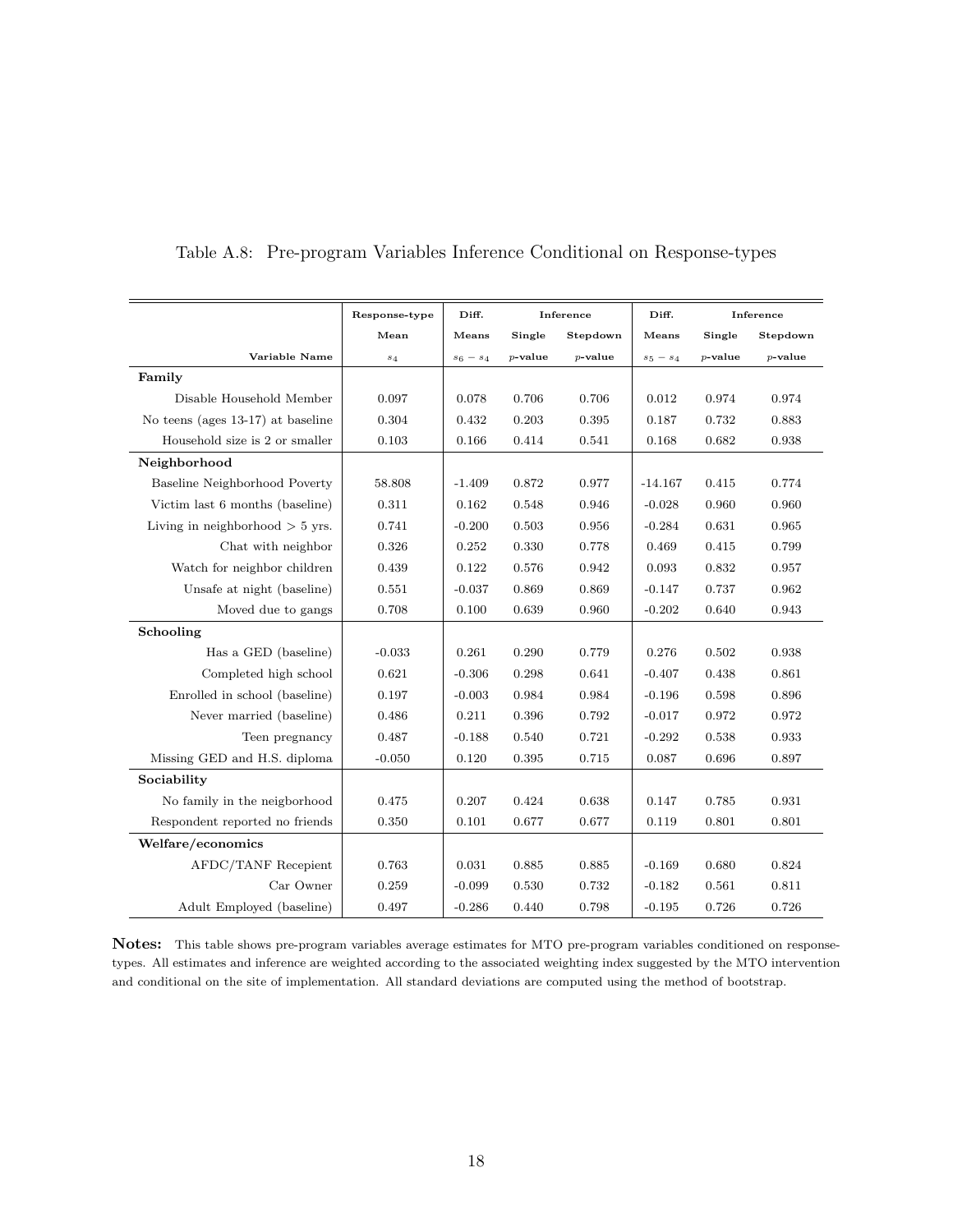<span id="page-94-1"></span>

| Voucher                 |               |       |                                             |       |       |                |       |             |         |       |          | <b>Possible Response-types</b> |          |          |          |          |          |     |
|-------------------------|---------------|-------|---------------------------------------------|-------|-------|----------------|-------|-------------|---------|-------|----------|--------------------------------|----------|----------|----------|----------|----------|-----|
| Assignment              | Ζ             | $s_1$ | $s_2$                                       | $s_3$ | $s_4$ | $s_5$          | $s_6$ | $s_7$       | $s_{8}$ | $s_9$ | $s_{10}$ | $s_{11}$                       | $s_{12}$ | $s_{13}$ | $s_{14}$ | $s_{15}$ | $s_{16}$ | S17 |
| Control                 | $Z = z_1$   1 |       |                                             |       |       |                |       | 1 1 1 1 1 2 |         |       |          | $\overline{\phantom{a}}^2$     | - 3      |          |          |          |          |     |
| Experimental            | $Z=z_2$       |       |                                             |       |       | $\overline{2}$ |       | 2 3 3 3 2   |         |       |          |                                |          |          |          |          |          |     |
| Section 8 $Z = z_3$   1 |               |       | $\begin{array}{cccc} 2 & 3 & 1 \end{array}$ |       |       | $\sim$ 2       |       | 3 1 2 3 2   |         |       |          | $\overline{\phantom{a}3}$      |          |          |          |          |          |     |

Table A.9: MTO Response-types Under Monotonicity Restrictions [74](#page-94-0)

in the MTO design is to extend the monotonicity condition of [Imbens and Angrist](#page-59-1) [\(1994\)](#page-59-1) to the case of an unordered choice model in which the agent decides among three treatments options.

[Imbens and Angrist](#page-59-1) [\(1994\)](#page-59-1) assume that a change in the instrumental variable induces a change in the treatment choice towards a single direction. For instance, consider a model that randomly assigns house subsidizing vouchers that incentivizes neighborhood relocation to families. Then a family is more likely to relocate if is offered the voucher than otherwise. This rationale supports the deletion of the defiers from the set of possible response-types of the binary-treatment, binaryinstrument model of the introduction.

In the case of MTO, the experimental voucher incentivizes families to relocation to a low poverty neighborhood while the Section 8 voucher incentivizes families to relocate to both low and high poverty neighborhoods. Thus, using the same reasoning of [Imbens and Angrist](#page-59-1) [\(1994\)](#page-59-1), it is plausible to assume that the family's relocation choice can change only towards low neighborhood relocation as the voucher changes from no voucher to experimental voucher. Also the family's relocation choice can change only towards low or high neighborhoods relocation as the voucher changes from no voucher to Section 8 voucher. Those assumptions can be formally expressed by:

<span id="page-94-0"></span>
$$
P(\mathbf{1}[T_{\omega}(z_2) = 2] \ge \mathbf{1}[T_{\omega}(z_1) = 2]) = 1
$$
, and  $P(\mathbf{1}[T_{\omega}(z_3) \ne 1] \ge \mathbf{1}[T_{\omega}(z_1) \ne 1]) = 1$ . (74)

The response matrix of  $T-1$  is consistent with the monotonicity restrictions [\(74\)](#page-94-0). Even though the restrictions [\(74\)](#page-94-0) are sensible, they are not sufficiently rich to identify the causal effects of neighborhood relocation. The monotonicity restrictions [\(74\)](#page-94-0) generate the 17 response-types described in Table [A.9,](#page-94-1) which do not render the identification of any causal parameter.

[Sobel](#page-61-0) [\(2006\)](#page-61-0) also examines the causal interpretation of the Bloom estimator for the MTO intervention under the the monotonicity restrictions [\(74\)](#page-94-0).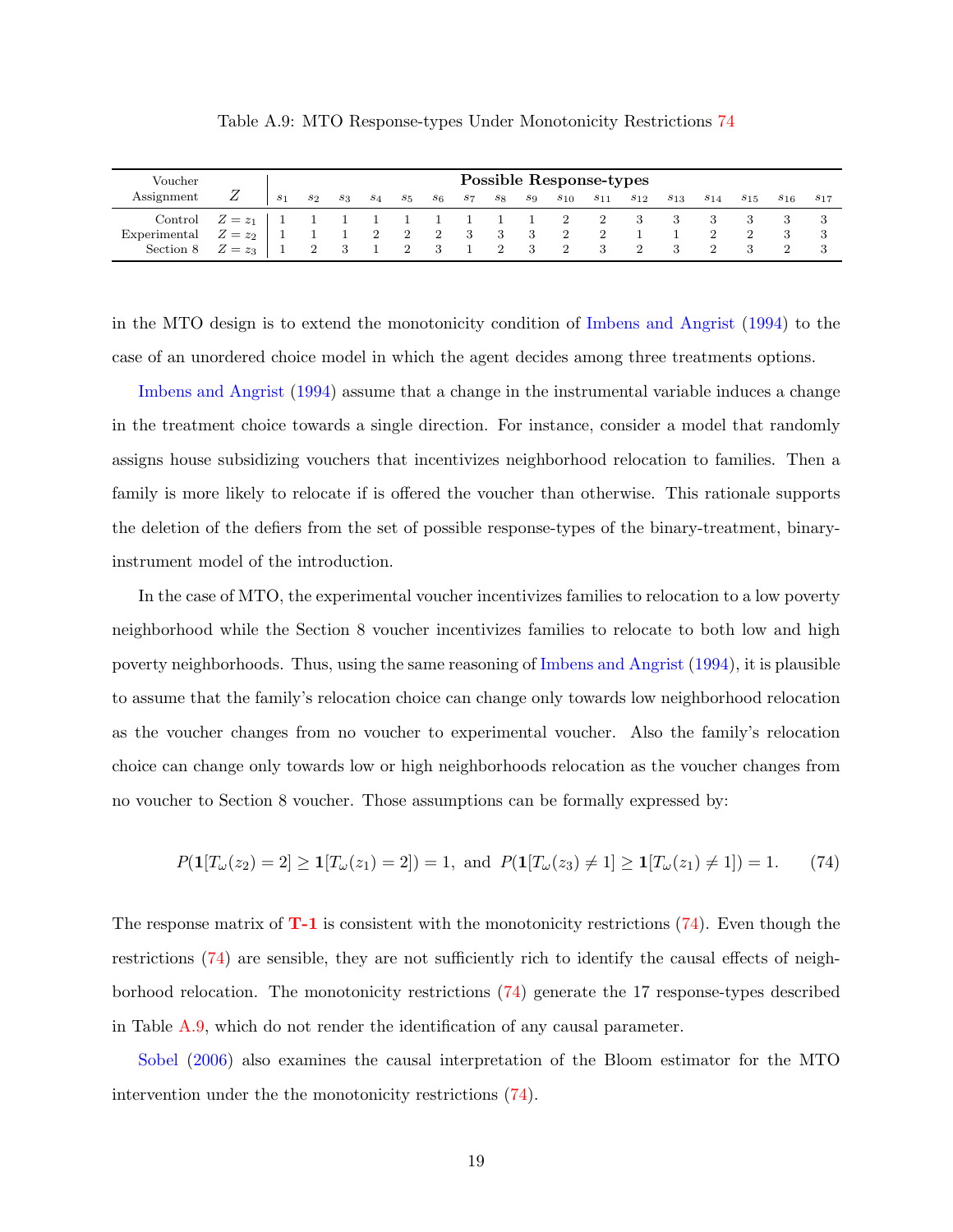## I A General Model for MTO Intervention

This section investigates the MTO model described in the Section [3](#page-18-1) using a novel causal framework. I explain that that the causal operations necessary to examine causality are ill-defined in statistics. I then present a causal framework that is more general an intuitive than the methodology commonly used in economics. Most important, the causal framework presented here solves the problem of translating causal concepts into standard statistical language. That is to say that the causal framework is fully developed within standard statistical theory, it does not require additional mathematical tools to assess causal operations.

#### I.1 MTO Main Variables and Their Causal Relations

All random variables in the MTO model are defined in the common probability space  $(\Omega, \mathscr{F}, P)$ in which  $Y_{\omega}$  denotes a measurement of a random variable Y for family  $\omega \in \Omega$ . A general causal model that describes the MTO intervention stems from seven random variables denoted by set  $B = \{X_{\omega}, Z_{\omega}, V_{\omega}, T_{\omega}, G_{\omega}, V_{\omega}, Y_{\omega}\}\$ and described by:

- 1.  $X_{\omega}$  stands for the observed pre-intervention variables (e.g. gender, site, demographics) of family  $\omega$ .  $X_{\omega}$  is an external variable, i.e., a variable not caused by any variable of the model.
- 2.  $Z_{\omega}$  denotes the MTO vouchers caused by some variables in  $X_{\omega}$  (e.g., MTO site) of family ω. Its support is given by  $supp(Z) = \{z_1, z_2, z_3\}$  where  $Z<sub>ω</sub> = z_1$  stands for Control group;  $Z_{\omega} = z_2$  for Experimental group; and  $Z_{\omega} = z_3$  for Section 8 group.
- 3.  $V_{\omega}$  stands for all unobserved pre-intervention variables.  $V_{\omega}$  is caused by  $X_{\omega}$  and plays the role of a confounding variable generating selection bias on neighborhood relocation choices.<sup>[31](#page-95-0)</sup> It causes the choice of neighborhood relocation and also affects outcomes.
- 4.  $T_{\omega}$  denotes the choice of neighborhood relocation of family  $\omega$  caused by  $V_{\omega}, Z_{\omega}$  and  $X_{\omega}$ . Its support is given by supp $(T) = \{1, 2, 3\}$ , where  $T_{\omega} = 1$  stands for not moving;  $T_{\omega} =$ 2 for moving to a low-poverty neighborhood; and  $T_{\omega} = 3$  for moving to a high-poverty neighborhood;

<span id="page-95-0"></span><sup>&</sup>lt;sup>31</sup>Our results also hold if  $V_\omega$  causes  $X_\omega$  instead.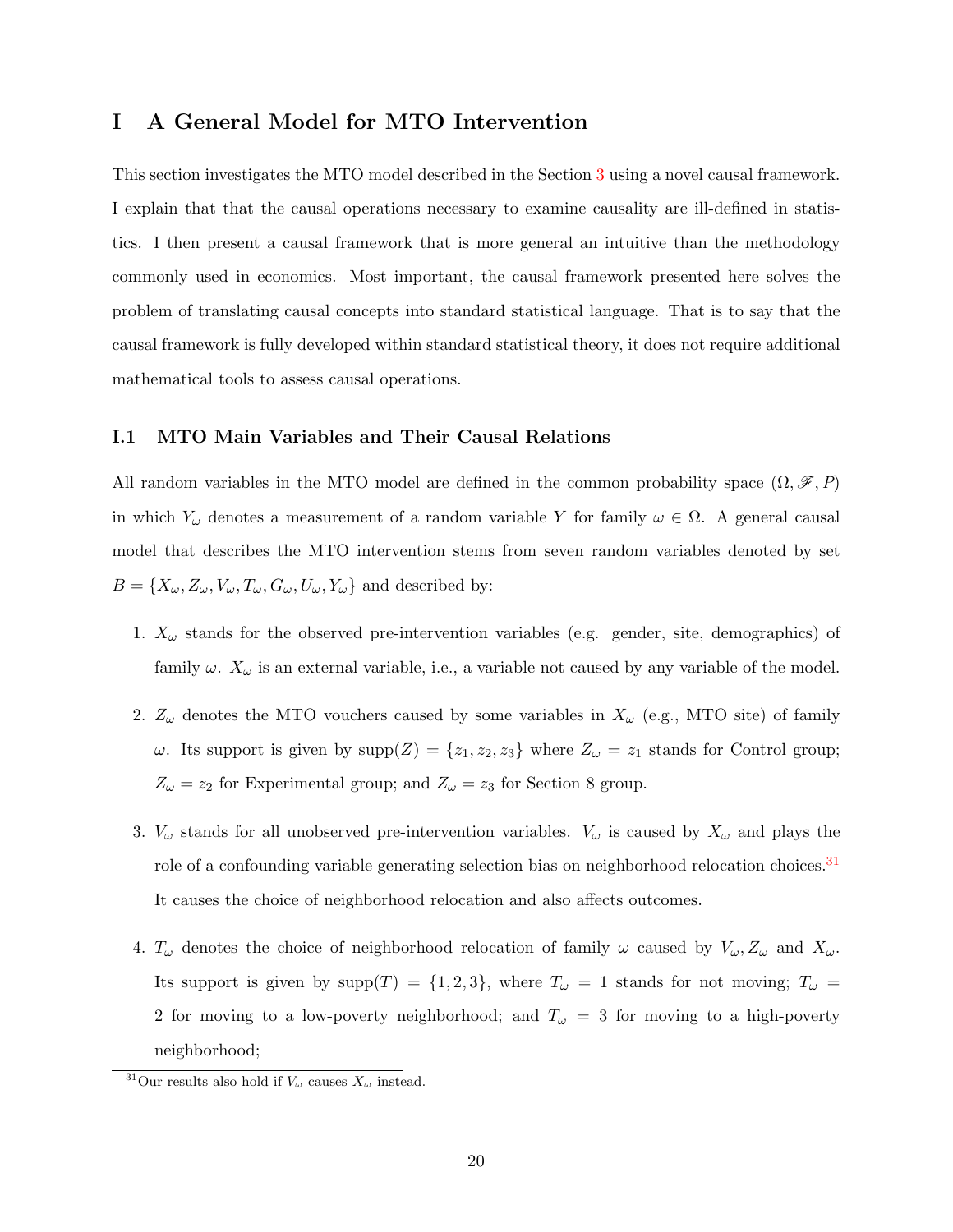- 5.  $G_{\omega}$  represents unobserved *neighborhood* characteristics faced by family  $\omega$ . It varies according to neighborhood relocation choice  $T_{\omega}$ .
- 6.  $U_{\omega}$  stands for all unobserved post-intervention variables of family  $\omega$ . It is caused by previous unobserved characteristics  $V_{\omega}$ ,  $X_{\omega}$  and also neighborhood characteristics  $G_{\omega}$ .
- 7.  $Y_{\omega}$  denotes the outcome of interest caused by  $G_{\omega}, U_{\omega}$  and  $X_{\omega}$ .

MTO voucher  $Z_{\omega}$  plays the role of an instrumental variable, i.e., variable  $Z_{\omega}$  only affects outcome of of family  $\omega$ , i.e.  $Y_{\omega}$  through its impact on the neighborhood relocation choice  $T_{\omega}$ .

I do not assume any special statistical relationships among variables. Instead, I assume causal re*lations* which, in turn, generate statistical ones. I use the seven error terms  $(\epsilon_\omega^X, \epsilon_\omega^Z, \epsilon_\omega^V, \epsilon_\omega^T, \epsilon_\omega^Q, \epsilon_\omega^V, \epsilon_\omega^Y, \epsilon_\omega^Y)$ associated to each variable in  $B$  to express the causal relations described above by the following autonomous structural equations:

<span id="page-96-4"></span>
$$
X_{\omega} = f_X(\epsilon_{\omega}^X), \ Z_{\omega} = f_Z(X_{\omega}, \epsilon_{\omega}^Z), \ V_{\omega} = f_V(X_{\omega}, \epsilon_{\omega}^V), \ T_{\omega} = f_T(V_{\omega}, Z_{\omega}, X_{\omega}, \epsilon_{\omega}^T),
$$
  

$$
G_{\omega} = f_G(T_{\omega}, \epsilon_{\omega}^G), \ U_{\omega} = f_U(G_{\omega}, V_{\omega}, X_{\omega}, \epsilon_{\omega}^U), \ Y_{\omega} = f_Y(G_{\omega}, U_{\omega}, X_{\omega}, \epsilon_{\omega}^Y).
$$
(75)

By autonomy I mean a stable mechanism represented by a deterministic function that remain invariant under the external manipulation of its arguments [\(Frisch,](#page-57-2) [1938\)](#page-57-2). Variables that are arguments in a structural equation directly cause its output variable. I also invoke the following regularity conditions:

<span id="page-96-0"></span>**Assumption A-6.** Error terms  $(\epsilon^X_\omega, \epsilon^Z_\omega, \epsilon^V_\omega, \epsilon^T_\omega, \epsilon^C_\omega, \epsilon^U_\omega, \epsilon^V_\omega)$  are mutually independent.

<span id="page-96-1"></span>**Assumption A-7.** The expectation of  $Y_\omega$  exists, i.e.,  $E(|Y_\omega|) < \infty$ .

<span id="page-96-2"></span>Assumption A-8.  $P(Z_{\omega}=z|X_{\omega})>0 \quad \forall \quad z \in \text{supp}(Z)$ .

<span id="page-96-3"></span>Assumption A-9.  $P(T_{\omega} = t | X_{\omega}) > 0 \quad \forall \quad t \in \text{supp}(T)$ .

Assumption  $\mathbf{A}\text{-}\mathbf{6}$  imposes no restriction on the statistical dependence among variables in  $B$ . Error term  $\epsilon_{\omega}^{Z}$  denotes the MTO randomization device and statistical dependencies among variables in B can be modeled through the unobserved variables  $V_\omega$ ,  $G_\omega$  and  $U_\omega$ . In other words, Assumption  $\mathbf{A}\text{-}\mathbf{G}$  is not a binding constraint. Assumption  $\mathbf{A}\text{-}\mathbf{7}$  assures that the mean treatment parameters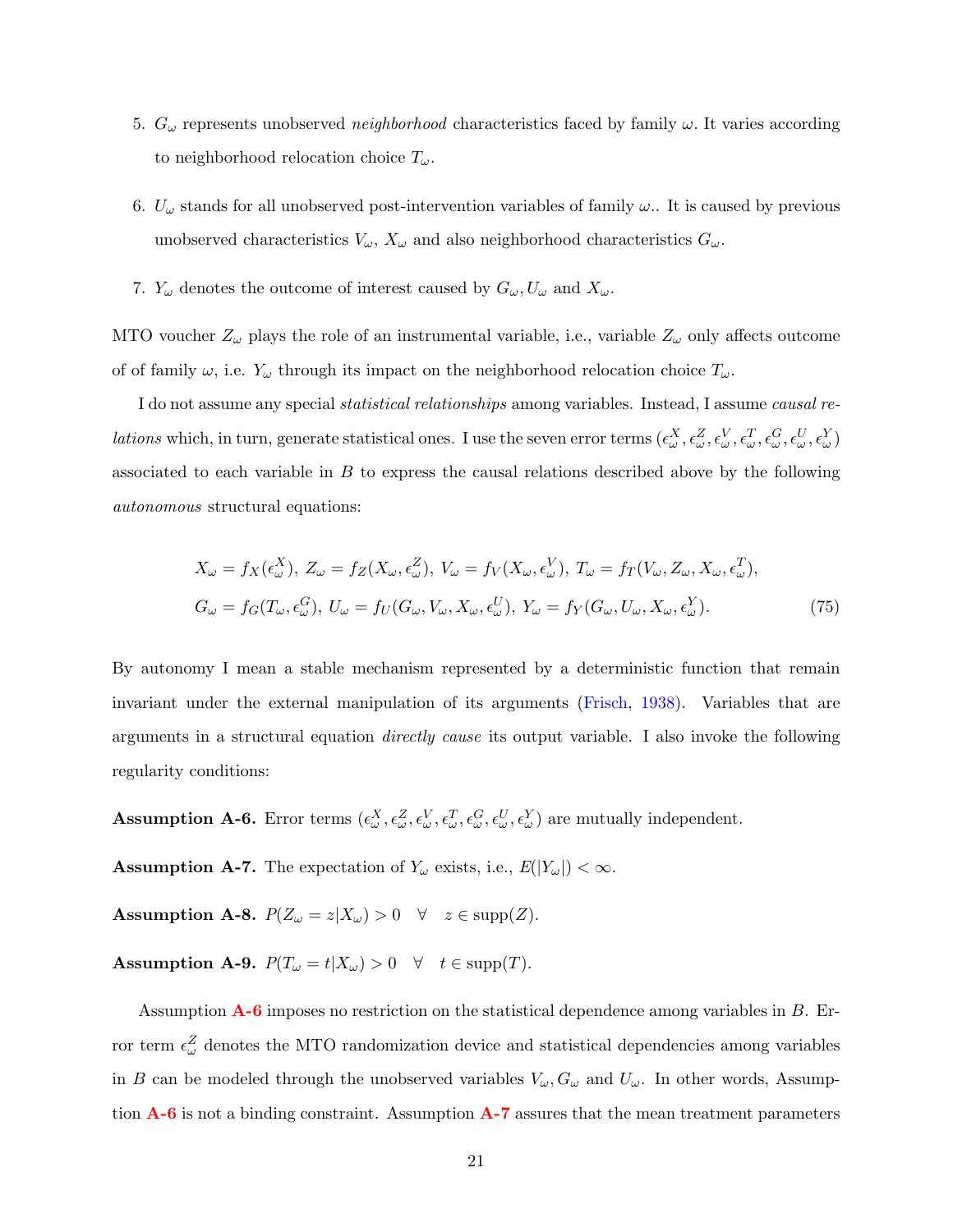#### Figure 8: General Causal Model for MTO Intervention



This light represents the MTO Model as a DTO. [JOTI: Definer] Throws represent direct causal relations. Once srepresent unobserved variables. Squares represent observed variables. Y is the observed outcome. T an observed h This figure represents the MTO Model as a DAG. [JJH: Define.] Arrows represent direct causal relations. Circles represent causes outcome Y. V is an unobserved confounding variable generating selection bias. Z is the MTO voucher assignment that plays the role of instrumental variable causing housing decision T. X are pre-intervention variables.

are well-defined. Assumption  $\mathbf{A}\text{-}8$  assures that families were randomized to each MTO vouchers with positive probability. Assumption  $\mathbf{A}\text{-}9$  assures that each choice of neighborhood relocation is chosen by some families.

Our framework is fully non-parametric. I impose no restrictions on the functional forms of structural equations  $(f_X, f_V, f_Z, f_T, f_G, f_U, f_Y)$ . Neither do I impose restrictions on the dimension of unobserved variables  $V, G$  or  $U$ . Thus, without loss of generality, I can assume that  $V$  subsumes error term  $\epsilon_T$ . Thereby I can replace  $T_{\omega} = f_T(V_{\omega}, Z_{\omega}, X_{\omega}, \epsilon_{\omega}^T)$  of Equation [\(75\)](#page-96-4) by  $T_{\omega} = f_T(V_{\omega}, Z_{\omega}, X_{\omega})$ . This assures that for all  $(v, z, t, x) \in \text{supp}(V) \times \text{supp}(Z) \times \text{supp}(T) \times \text{supp}(X)$ ,

$$
P(T_{\omega} = t | V_{\omega} = v, Z_{\omega} = z, X_{\omega} = x) = 0 \text{ or } P(T_{\omega} = t | V_{\omega} = v, Z_{\omega} = z, X_{\omega} = x) = 1 \quad \forall t \in \text{supp}(T).
$$
\n(76)

For sake of notational simplicity I also suppress pre-intervention observed variables  $X_{\omega}$ . All analysis can be understood as conditioned on  $X_{\omega}$ . The modified model is presented below:

<span id="page-97-0"></span>
$$
Z_{\omega} = f_Z(\epsilon_{\omega}^Z), V_{\omega} = f_V(\epsilon_{\omega}^V), T_{\omega} = f_T(V_{\omega}, Z_{\omega}),
$$
  
\n
$$
G_{\omega} = f_G(T_{\omega}, \epsilon_{\omega}^G), U_{\omega} = f_U(G_{\omega}, V_{\omega}, \epsilon_{\omega}^V), Y_{\omega} = f_Y(G_{\omega}, U_{\omega}, \epsilon_{\omega}^Y).
$$
\n(77)

I account for the family choice of neighborhood by adding an unobserved variable  $S_{\omega}$  that denotes the unobserved 3-dimensional vector that comprises neighborhood choices across the MTO vouchers  $z \in \{1, 2, 3\}$  for family  $\omega$ :

<span id="page-97-1"></span>
$$
S_{\omega} = [f_T(V_{\omega}, z_1), f_T(V_{\omega}, z_2), f_T(V_{\omega}, z_3)]' = f_S(V_{\omega}).
$$
\n(78)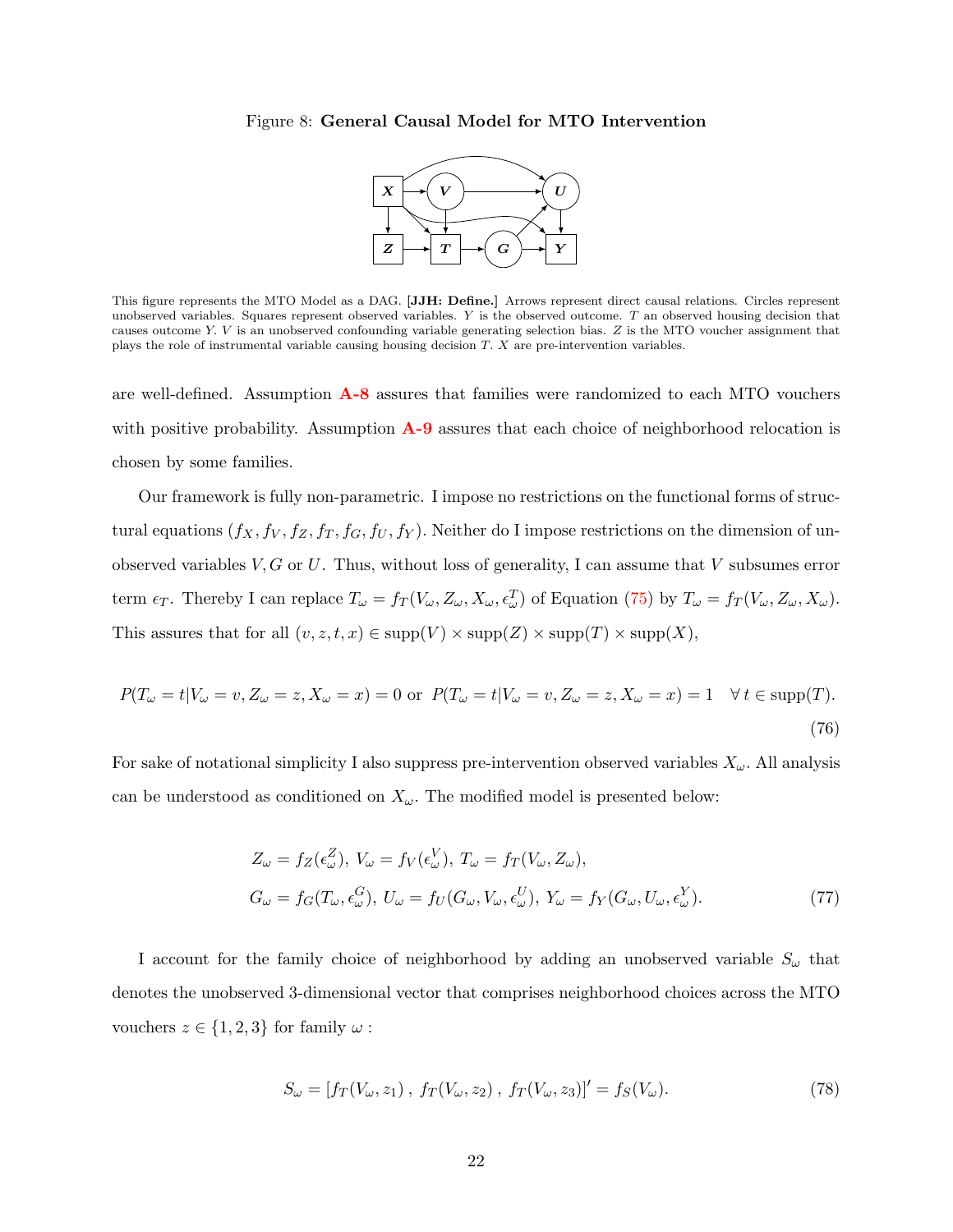#### <span id="page-98-1"></span>Figure 9: Causal Model for MTO Intervention with Response Variable



This include represents the HTO Model as a BHC. HTOW represent ances causal relations. Choose represent anosocional variables. Squares represent observed variables. Y is the observed outcome. T an observed housing decision This figure represents the MTO Model as a DAG. Arrows represent direct causal relations. Circles represent unobserved outcome Y.  $V$  is an unobserved confounding variable generating selection bias.  $Z$  is the MTO voucher assignment that plays the role of instrumental variable causing housing decision  $T$ .  $X$  are pre-intervention variables.

Variable  $S_{\omega}$  is termed a *Response Variable* and denotes the neighborhood relocation decisions that would have occurred if families had been assigned to Control group  $(f_T(V_\omega, z_1))$ , Experimental group  $(f_T(V_\omega, z_2))$  and Section 8  $(f_T(V_\omega, z_3))$ . S is a function of unobserved variables V, therefore it does not add any new information to the model. We can express neighborhood choice  $T_{\omega}$  in terms of the response variable  $S_{\omega}$  by:

<span id="page-98-2"></span><span id="page-98-0"></span>
$$
T_{\omega} = [\mathbf{1}[Z_{\omega} = z_1], \mathbf{1}[Z_{\omega} = z_2], \mathbf{1}[Z_{\omega} = z_3]] \cdot S_{\omega} = g_T(S_{\omega}, Z_{\omega}), \tag{79}
$$

where  $\mathbf{1}[\psi]$  is an indicator function that takes value 1 if  $\psi$  is true and 0 otherwise. In summary, Causal Model [\(77\)](#page-97-0) is recast into:

$$
V_{\omega} = f_V(X_{\omega}, \epsilon_{\omega}^V), Z_{\omega} = f_Z(X_{\omega}, \epsilon_{\omega}^Z), S_{\omega} = f_S(V_{\omega}), T = g_T(S, Z),
$$
  
\n
$$
G_{\omega} = f_G(T_{\omega}, \epsilon_{\omega}^G), U_{\omega} = f_U(G_{\omega}, V_{\omega}, X_{\omega}, \epsilon_{\omega}^U), Y_{\omega} = f_Y(G_{\omega}, U_{\omega}, X_{\omega}, \epsilon_{\omega}^Y),
$$
\n(80)

where  $f_V, f_Z, f_Y, f_T, f_G, f_U, f_Y$  are the same as in [\(77\)](#page-97-0),  $f_S(V_\omega)$  as in [\(78\)](#page-97-1) and  $g_T$  as in [\(79\)](#page-98-0). Figure [9](#page-98-1) represents Model [\(80\)](#page-98-2) as a DAG.

We use  $\text{supp}(S) = \{s_1, \dots, s_{N_S}\}\$  for the finite support of  $S_{\omega}$ , i.e., all response-types s such that  $P_{\rm E}(S_{\omega}=s) > 0$ . Recall that neighborhood decisions  $T_{\omega}$  and MTO vouchers  $Z_{\omega}$  take values in  $\{z_1, z_2, z_3\}.$  Thus there are a total of  $3^3 = 27$  possible values  $s \in \text{supp}(S)$  that the Response Variable S can take. A useful property of the Response Variable  $S_{\omega}$  in Model [\(80\)](#page-98-2) is that  $Y_{\omega} \perp \perp T_{\omega}|(S_{\omega}, Z_{\omega})$ since  $T_{\omega} = g_T(S_{\omega}, Z_{\omega})$ , i.e.,  $T_{\omega}$  is deterministic conditioned on MTO vouchers  $Z_{\omega}$  and unobserved Response Variable variable  $S_{\omega}$ . Next section describes some statistical relations of the Response Variable  $S_{\omega}$ .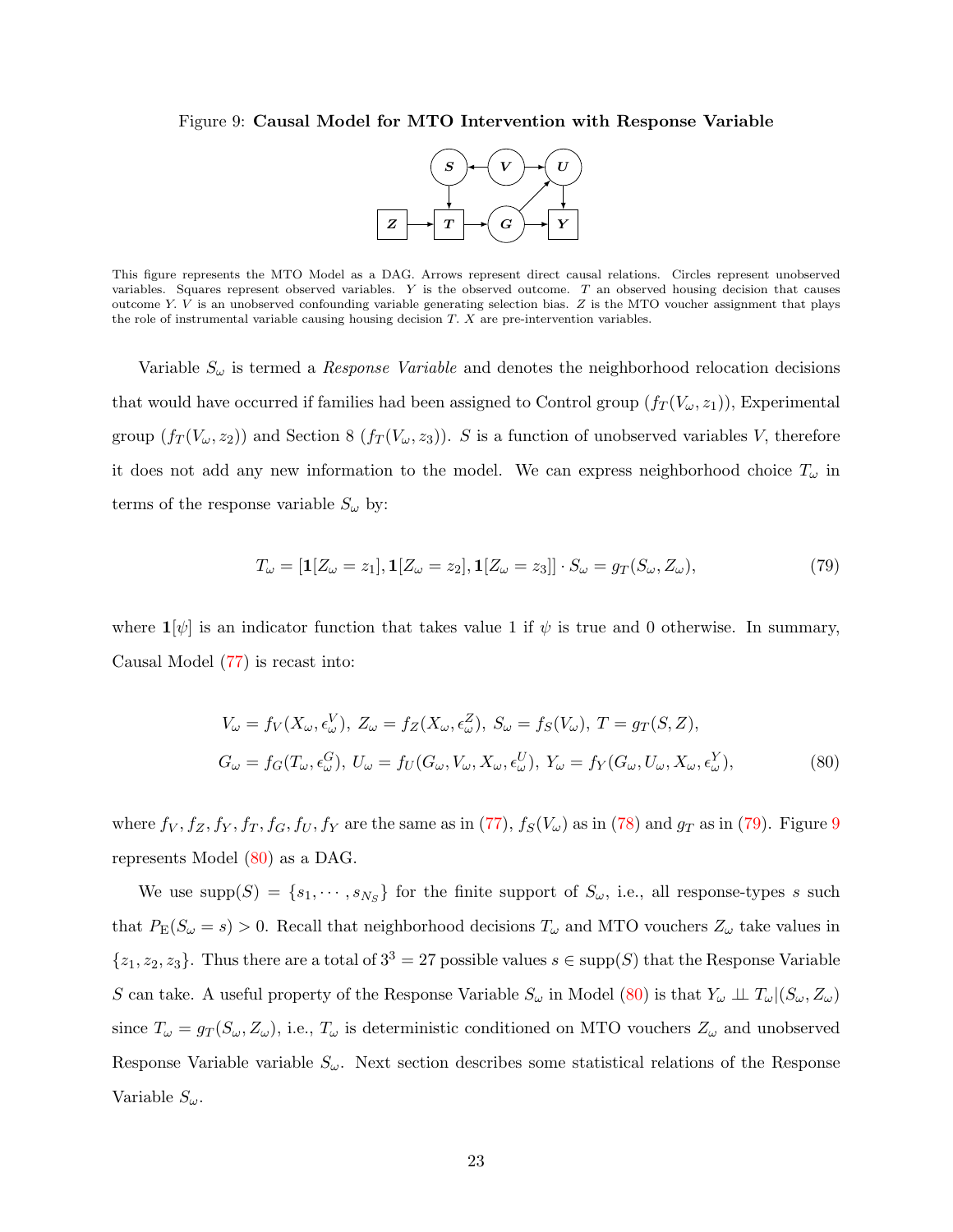#### I.2 From Causal Relations to Statistical Relations

I draw on the literature of Bayesian Networks to translate causal links into conditional independence relations. Some notation is necessary. Let variables that directly cause a variable  $V_{\omega} \in B$  be called parents of  $V_\omega$  and denoted by  $Pa(V_\omega)$ . For example,  $Pa(Y_\omega) = \{G_\omega, U_\omega\}$  in Model [\(80\)](#page-98-2). Variables with no parents are termed external variables. Variables directly caused by a variable  $V_{\omega} \in B$  are termed children of  $V_{\omega}$  and are defined by  $Ch(V_{\omega}) = \{V_{\omega}' \in B: V_{\omega} \in Pa(V_{\omega}')\}$ , e.g.,  $Ch(V_\omega) = \{S_\omega, U_\omega\}$  in [\(80\)](#page-98-2). A causal *chain* is a sequence of variables in B connected by direct cause links, e.g.,  $Z_{\omega} \to T_{\omega} \to G_{\omega} \to Y_{\omega}$ .  $D(V_{\omega}) \subset B$  denotes the descendants of  $V_{\omega} \in B$ , that is, all variables in B connected to  $V_\omega$  through a chain of causation arising from  $V_\omega$ , e.g,  $D(Z_{\omega}) = \{T_{\omega}, G_{\omega}, U_{\omega}, Y_{\omega}\}\$ in [\(80\)](#page-98-2).

The Local Markov Condition (LMC) states that if a model is recursive, that is, no variable is a descendent of itself, then each variable is independent of its non-descendants conditional on its parents [\(Kiiveri et al.,](#page-59-2) [1984;](#page-59-2) [Lauritzen,](#page-59-3) [1996\)](#page-59-3). [32](#page-99-0) Notationally, LMC can be defined as:

<span id="page-99-1"></span>
$$
V_{\omega} \perp \perp (B \setminus D(V_{\omega})) | Pa(V_{\omega}) \quad \text{for all } V_{\omega} \in B. \tag{81}
$$

Equation [\(81\)](#page-99-1) uses Dawid's [\(1979\)](#page-57-3) notation for conditional independence. Let  $B_1, B_2, B_3 \subset B$ , be a disjoint sets of random variables, then  $B_1 \perp B_2 | B_3$  means that variables in  $B_1$  and  $B_2$  are pairwise independent conditioned on all variables in set  $B_3$ . In addition to the LMC, I also rely on the Graphoid Axioms (GA) of [Dawid](#page-57-0) [\(1976\)](#page-57-0) to investigate conditional independence relationships.<sup>[33](#page-99-2)</sup>

Lemma [L-4](#page-99-3) uses the LMC [\(81\)](#page-99-1) and the GA to state two useful properties of Response Variable  $S$  of Model  $(80)$ :

<span id="page-99-3"></span>**Lemma L-4.** (a)  $Z_{\omega} \perp \!\!\! \perp S_{\omega}$  and (b)  $Y_{\omega} \perp \!\!\! \perp Z_{\omega} | (S_{\omega}, T_{\omega})$  hold in the Model described by [\(80\)](#page-98-2).

<span id="page-99-0"></span> $32$ See [Heckman and Pinto](#page-58-1)  $(2013b)$  for a short proof.

<span id="page-99-2"></span> $33$ The Graphoid Axioms are a set of conditional independence relations first presented by [Dawid](#page-57-0) [\(1976\)](#page-57-0):

Symmetry:  $X \perp \!\!\! \perp Y | Z \Rightarrow Y \perp \!\!\! \perp X | Z.$ Decomposition:  $X \perp\!\!\!\perp (W, Y)|Z \Rightarrow X \perp\!\!\!\perp Y|Z.$ Weak Union:  $X \perp\!\!\!\perp (W,Y)|Z \Rightarrow X \perp\!\!\!\perp W|(Y,Z).$ Contraction:  $X \perp \!\!\!\perp Y | Z$  and  $X \perp \!\!\!\perp W | (Y, Z) \Rightarrow X \perp \!\!\!\perp (W, Y) | Z$ . Intersection:  $X \perp \!\!\!\perp W|(Y, Z)$  and  $X \perp \!\!\!\perp Y|(W, Z) \Rightarrow X \perp \!\!\!\perp (W, Y)|Z$ . Redundancy:  $X \perp \!\!\!\perp Y | X$ .

The intersection relation is only valid for strictly positive probability distribution.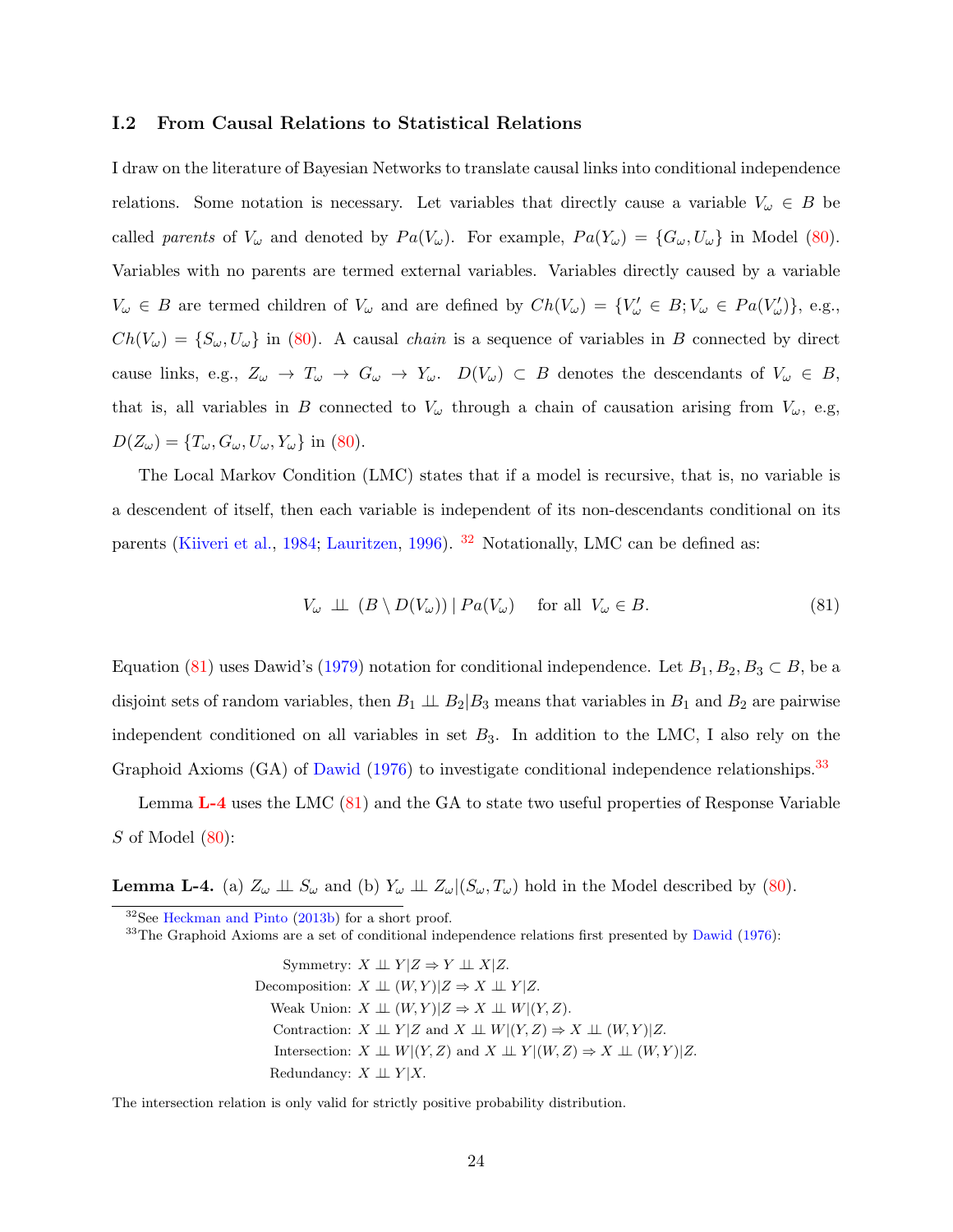#### Proof. [See Proof in Section](#page-108-0) [I.5](#page-108-1)

The first relationship in  $L-2$  states that the voucher indicator  $Z_{\omega}$  is independent of the potential choices of neighborhood relocations in  $S_{\omega}$ . The second relationship states that conditioning on neighborhood decision and the unobserved Response Variable  $S_{\omega}$  renders independence between outcomes and assigned vouchers. Next section defines a causal framework used to investigate neighborhood effects in the MTO experiment.

#### I.3 A Causal framework

Our goal is to evaluate causal effects of neighborhood relocation  $T_{\omega}$  on outcome  $Y_{\omega}$ . The concept of average causal effect dates back to [Haavelmo](#page-57-4) [\(1944\)](#page-57-4) and refers to the expected difference between counterfactual outcomes generated by *fixing*  $T_{\omega}$  for all participants of the sample space. Fixing is a causal operation that sets variable  $T_{\omega}$  to a value  $t \in \text{supp}(T)$  in the structural equations that have  $T_{\omega}$  as input, that is,  $f_G$  in Equations [\(80\)](#page-98-2).

The concept of fixing is an ill-defined concept in statistical theory.<sup>[34](#page-100-0)</sup> This generates some confusion in realms of statistics and economics. For instance, fixing depends on the direction of causal relations while statistical theory lacks directionality. Fixing differs from statistical conditioning in that fixing a variable does not affect the distribution of its non-descendants. Conditioning, on the other hand, affects the dependency structure of all random variables. Most important, fixing does not comply to range of statistical manipulations such as the law of iterated expectation. See [Heckman and Pinto](#page-58-2) [\(2014b\)](#page-58-2) for a recent discussion.

I use a simple yet intuitive approach that harmonizes causal concepts with standard statistical tools. I sidestep the complexities of the fixing operator by distinguishing the model that generates data, termed empirical model, from a hypothetical model suitable for analysing causal effects of  $T_{\omega}$  on  $Y_{\omega}$ . I incorporate the core idea underlying fixing, namely an independent variation of the treatment status  $T_{\omega}$ , by introducing an the external hypothetical variable that replaces the  $T_{\omega}$  in the equations we fix upon. Specifically the hypothetical model stems two properties: (1) it shares the same structural equations and distribution of error terms of the empirical model; (2) it adds the hypothetical variable  $\widetilde{T}_{\omega}$  that is not caused by any variable in the system but replaces the T-input

<span id="page-100-0"></span><sup>34</sup> See [Heckman and Pinto](#page-58-2) [\(2014b\)](#page-58-2) for a recent discussion on fixing.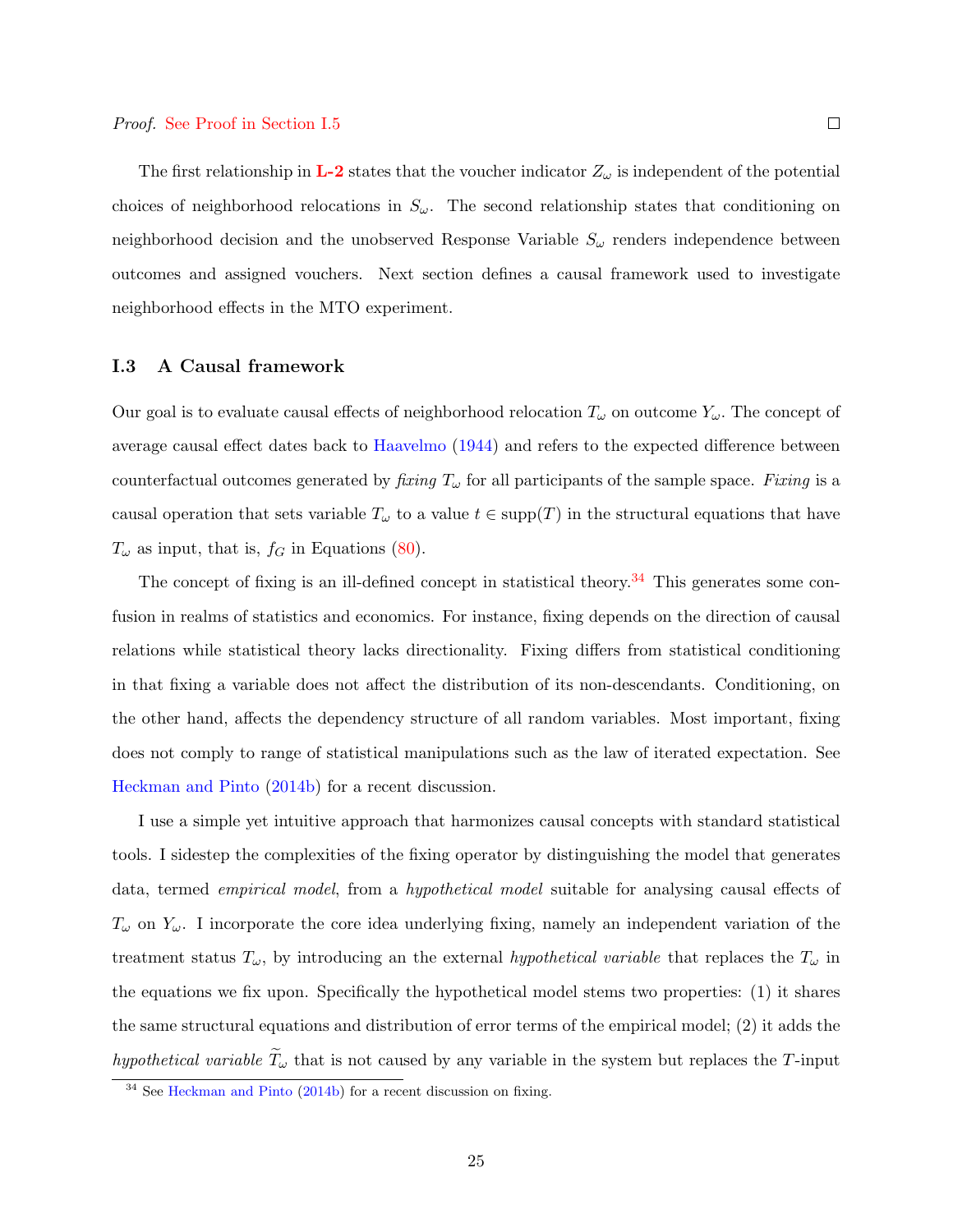<span id="page-101-1"></span>

Figure 10: Empirical and Hypothetical MTO Causal Models

This figure represents two causal frameworks as DAGs: (1) the empirical model for MTO Intervention with Response Variable S; (2) the hypothetical model associated with this empirical model. Arrows represent direct causal relations. Circles represent unobserved variables. Squares represent observed variables.  $Y$  is the observed outcome.  $T$  an observed housing decision that causes outcome Y.  $\tilde{T}$  then unobserved hypothetical variable. V is an unobserved confounding variable generating selection bias.  $S$  is an unobserved Response Variable.  $Z$  is the MTO voucher assignment that plays the role of instrumental variable causing housing decision T.

in the structural equations that have  $T_{\omega}$  as an argument.

Notationally, our hypothetical model is generated by substituting Equation  $G_{\omega} = f_G(T_{\omega}, \epsilon_{\omega}^G)$  in [\(80\)](#page-98-2) by  $G_{\omega} = f_G(\widetilde{T}_{\omega}, \epsilon_{\omega}^G)$ , that is:

<span id="page-101-0"></span>
$$
X_{\omega} = f_X(\epsilon_{\omega}^X), V_{\omega} = f_V(\epsilon_{\omega}^V), Z_{\omega} = f_Z(\epsilon_{\omega}^Z), T_{\omega} = f_T(V_{\omega}, Z_{\omega}, \epsilon_{\omega}^T),
$$
  
\n
$$
G_{\omega} = f_G(\widetilde{T}_{\omega}, \epsilon_{\omega}^G), U_{\omega} = f_U(G_{\omega}, V_{\omega}, \epsilon_{\omega}^V), Y_{\omega} = f_Y(G_{\omega}, U_{\omega}, \epsilon_{\omega}^Y).
$$
\n(82)

The MTO Empirical [\(80\)](#page-98-2) and Hypothetical [\(82\)](#page-101-0) models are represented as DAGs in Panels A and B of Figure [10.](#page-101-1) I use  $B_{\rm E}$ ,  $P_{\rm E}$ ,  $E_{\rm E}$ ,  $Pa_{\rm E}$ ,  $Ch_{\rm E}$ ,  $D_{\rm E}$  for the variable set, probability measure, expectation, parents, children and descendent of the Empirical model respectively. I use  $B_{\rm H}, P_{\rm H}, E_{\rm H}, Pa_{\rm H}, Ch_{\rm H}, D_{\rm H}$  for the Hypothetical model counterpart.

[Heckman and Pinto](#page-58-3) [\(2013a,](#page-58-3)[b\)](#page-58-1) use the hypothetical model to avoid the statistical inconsistencies of fixing. They show that the distribution of variables in the empirical model when  $T_{\omega}$  is fixed at t translates to the distribution of variables in the hypothetical model *conditioned* on  $\tilde{T}_{\omega} = t$ . This allow us to define counterfactual outcomes within the domain of standard statistical theory. For instance, the average treatment effect between counterfactual outcomes Y when neighborhood choice T is fixed at t against  $t'$  is given by a conditional expectation in the Hypothetical model:  $E_{\rm H}(Y|\widetilde{T}_{\omega}=t) - E_{\rm H}(Y|\widetilde{T}_{\omega}=t');\ t,t' \in \rm{supp}(T).$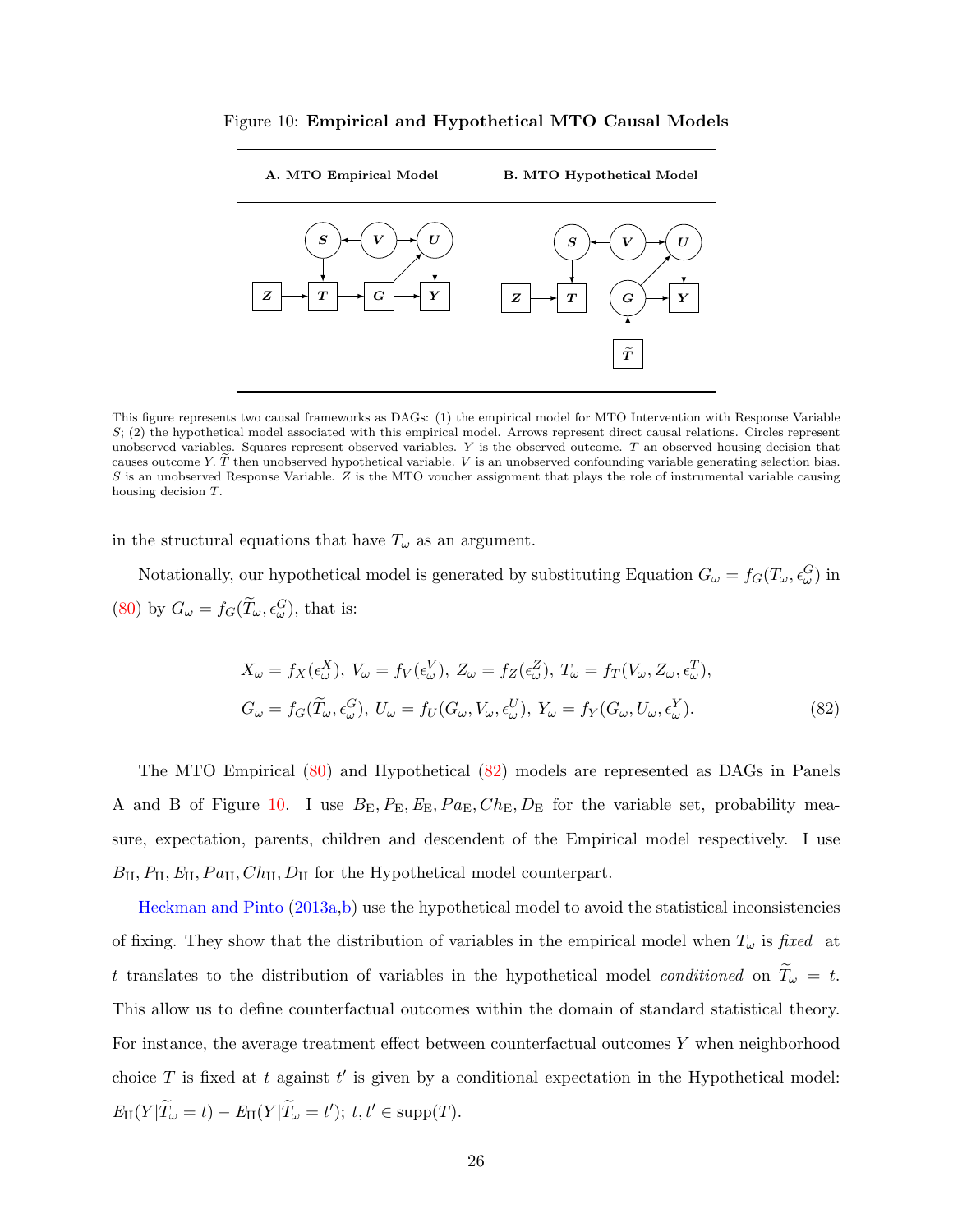Our approach offers a clear identification concept: treatment effects are identified when causal parameters defined in a hypothetical model can be expressed through observed data generated by the empirical model. Hence, identification depend on rules that bridge the empirical and hypothetical probability measures. The next theorem is useful in this regard.

<span id="page-102-0"></span>**Theorem T-11.** Let  $V_{\omega}, Z_{\omega} \in B_{E}$  be two disjoint sets of variables in the empirical model associated with the hypothetical where  $B_H = B_E \cup {\{\widetilde{T}_\omega\}}$ . Thus:

1. 
$$
P_H(V_\omega | \mathbf{Pa}_H(V_\omega)) = P_E(V_\omega | \mathbf{Pa}_E(V_\omega)) \ \forall \ V_\omega \in B_E \setminus {\text{Ch}_H(T_\omega)};
$$

2. 
$$
P_H(V_\omega | \mathbf{Pa}_H(V_\omega) \setminus \{ \widetilde{T}_\omega \}, \widetilde{T}_\omega = t) = P_E(V_\omega | \mathbf{Pa}_E(V_\omega) \setminus \{ T_\omega \}, T_\omega = t) \ \forall \ V_\omega \in \mathrm{Ch}_H(\widetilde{T}_\omega);
$$

3. 
$$
P_H(V_\omega|Z_\omega) = P_H(V_\omega|Z_\omega, \widetilde{T}_\omega) = P_E(V_\omega|Z_\omega)
$$
 if  $V_\omega, Z_\omega \in B_E \setminus D_H(\widetilde{T}_\omega);$ 

4.  $P_H(V_\omega | Z_\omega, T_\omega = t, \widetilde{T}_\omega = t) = P_E(V_\omega | Z_\omega, T_\omega = t) \ \forall \ V_\omega, Z_\omega \in B_E$ 

Proof. [See proof in Section](#page-108-2) [I.5.](#page-108-1)

Item (1) of Theorem [T-11](#page-102-0) states that the distribution of variables not directly caused by the hypothetical variable remain the same in both the hypothetical and the empirical models when conditioned on their parents. Item (2) states that children of the hypothetical variable have the same distribution in both models when conditioned to the same parents. Item (3) states that the hypothetical variable does not affect the distribution of its non-descendants. Item (4) states that variables in both models share the same conditional distribution when the hypothetical variable  $\tilde{T}_{\omega}$ and the variable being fixed  $T_{\omega}$  take the same value t.

## I.4 Applying the Causal Framework to MTO

I now use the causal framework just described to investigate useful properties of Response Variable S regarding the identification of treatment effects. First, I obtain the following relations by applying LMC [\(81\)](#page-99-1) and GA to the MTO Hypothetical Model [\(82\)](#page-101-0):

<span id="page-102-1"></span>**Lemma L-5.**  $Y_{\omega} \perp \!\!\! \perp T_{\omega}|(S_{\omega}, \widetilde{T}_{\omega})$  and  $S_{\omega} \perp \!\!\! \perp \widetilde{T}_{\omega}$  hold in the Hypothetical model [\(82\)](#page-101-0).

Proof. [See proof in Section](#page-109-0) [I.5.](#page-108-1)

 $\Box$ 

 $\Box$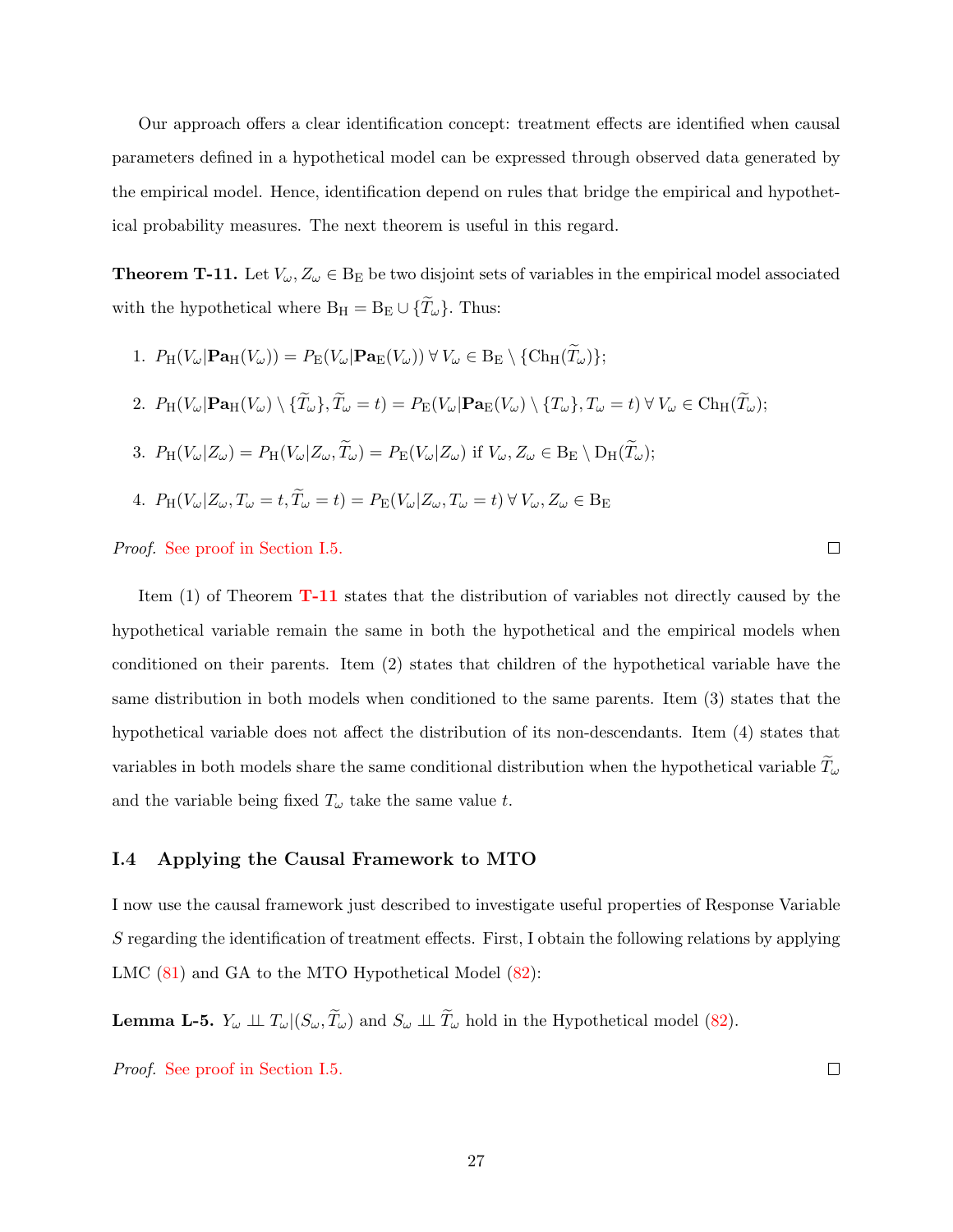Lemma [L-5](#page-102-1) states that counterfactual outcomes are independent of neighborhood relocation when conditioned on S. Also, both  $S_{\omega}$  and  $T_{\omega}$  are non-descendants of the hypothetical variable  $T_{\omega}$ . Thus, by item  $(3)$  of Theorem **[T-11](#page-102-0)**, we have that:

<span id="page-103-1"></span><span id="page-103-0"></span>
$$
P_{\mathcal{H}}(S_{\omega} = s) = P_{\mathcal{E}}(S_{\omega} = s); s \in \text{supp}(S).
$$
\n(83)

and 
$$
P_H(T_\omega = t | S_\omega = s) = P_E(T_\omega = t | S_\omega = s); t \in \text{supp}(T), s \in \text{supp}(S).
$$
 (84)

Equations [\(83\)](#page-103-0)–[\(84\)](#page-103-1) state that Hypothetical and Empirical models share the same distribution of  $S_{\omega}$  and  $T_{\omega}$ . We use the properties of  $S_{\omega}$  stated in Lemma **[L-5](#page-102-1)** to express counterfactual outcomes of the Hypothetical model in terms of the conditional expectation in the Empirical model. Suppose  $P_H(T_\omega = t | S_\omega = s) > 0$  for all  $s \in \text{supp}(S)$ , then:

<span id="page-103-2"></span>
$$
\mathbf{E}_{\mathrm{H}}(Y|\widetilde{T}_{\omega}=t) = \sum_{s \in \mathrm{supp}(S)} \mathbf{E}_{\mathrm{H}}(Y_{\omega}|\widetilde{T}_{\omega}=t, S=s) P_{\mathrm{H}}(S=s|\widetilde{T}_{\omega}=t)
$$

$$
= \sum_{s \in \mathrm{supp}(S)} \mathbf{E}_{\mathrm{H}}(Y_{\omega}|\widetilde{T}_{\omega}=t, T_{\omega}=t, S_{\omega}=s) P_{\mathrm{H}}(S=s)
$$

$$
= \sum_{s \in \mathrm{supp}(S)} \mathbf{E}_{\mathrm{E}}(Y_{\omega}|\widetilde{T}_{\omega}=t, S_{\omega}=s) P_{\mathrm{E}}(S_{\omega}=s), \tag{85}
$$

where the first equation comes from the law of iterated expectations. The first and second terms of the second equality comes from the first and second relations of Lemma  $(L-5)$  $(L-5)$  $(L-5)$ . The first term of Equation  $(85)$  comes from items  $(4)$  of Theorem **[T-11](#page-102-0)** and the second one comes from  $(83)$ .

Equation [\(85\)](#page-103-2) expresses counterfactual  $\mathbf{E}_{\text{H}}(Y_{\omega}|\tilde{T}_{\omega}=t)$ , defined in the hypothetical model, into quantities defined in the empirical model, i.e., a weighted average of outcome  $Y_\omega$  conditioned on treatment  $T_{\omega} = t$  over the values that the Response Variable  $S_{\omega}$  takes. Conceptually, the Response Variable  $S_{\omega}$  solves the problem of confounding effects of unobserved variables  $V_{\omega}$  by generating a coarse partition of sample space such that the distribution of  $V_{\omega}$  is the same across relocation choices within the response-types generated by  $S_{\omega}$ .

Result  $(85)$  motivate us to define the Response Average Treatment Effect  $(RATE)$ , that is, the causal effect of  $T_{\omega}$  on  $Y_{\omega}$  when  $T_{\omega}$  is fixed at t against t' conditioned on response-type  $S_{\omega} = s$ :

$$
RATE_s(t, t') = \mathbf{E}_{\mathrm{H}}(Y_{\omega}|\widetilde{T}_{\omega} = t, S_{\omega} = s) - \mathbf{E}_{\mathrm{H}}(Y_{\omega}|\widetilde{T}_{\omega} = t', S_{\omega} = s).
$$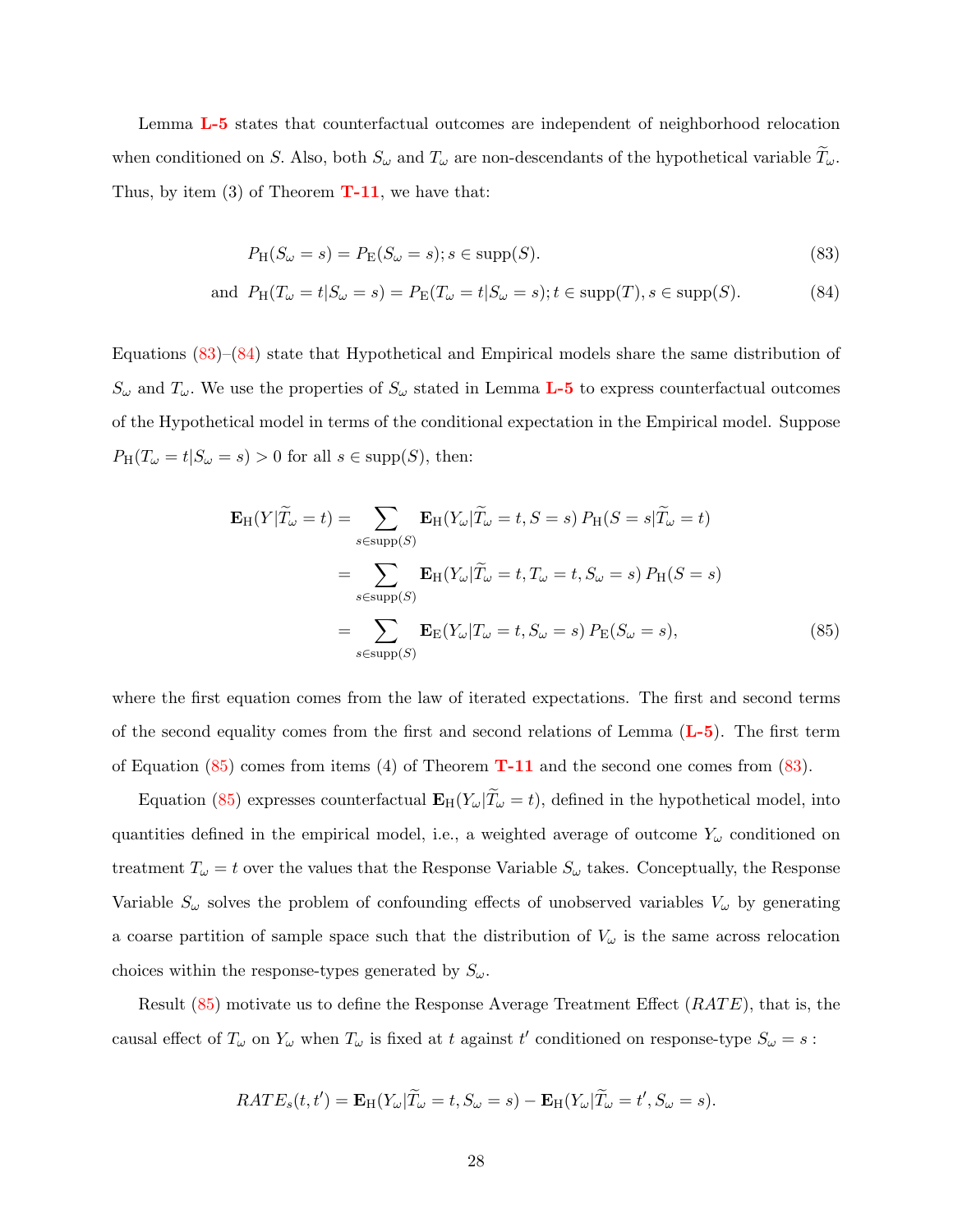We can evoke Lemma  $L-5$  and Theorem  $T-11$  once more to write  $RATE$  in terms of the Empirical model:

<span id="page-104-2"></span>
$$
RATE_s(t, t') = \mathbf{E}_{\mathcal{E}}(Y_{\omega}|T_{\omega} = t, S_{\omega} = s) - \mathbf{E}_{\mathcal{E}}(Y_{\omega}|T = t', S_{\omega} = s).
$$
\n(86)

If  $P_{\mathcal{E}}(T_{\omega} = t | S_{\omega} = s) > 0$  and  $P_{\mathcal{E}}(T_{\omega} = t' | S_{\omega} = s) > 0$  for all  $s \in \text{supp}(S), t, t' \in \text{supp}(T)$  then the Average Treatment Effect  $(ATE)$  can also be expressed as a weighted average of  $RATEs$ :

<span id="page-104-1"></span>
$$
ATE(t, t') = \mathbf{E}_{\mathrm{H}}(Y_{\omega}|\widetilde{T}_{\omega} = t) - \mathbf{E}_{\mathrm{H}}(Y_{\omega}|\widetilde{T}_{\omega} = t') = \sum_{s \in \mathrm{supp}(S)} RATE_s(t, t') P_{\mathrm{E}}(S_{\omega} = s).
$$
 (87)

Example [I.1](#page-104-0) applies the concepts discussed here to the standard binary-treatment RCT with full compliance.

<span id="page-104-0"></span>**Example I.1.** Let a instrumental variable  $Z_{\omega}$  represents the treatment assignment of family  $\omega$ :  $Z_{\omega} = 1$  if family  $\omega$  is treated and  $Z_{\omega} = 0$  otherwise(control). Let the Response Variable  $S_{\omega}$  consists of a two-dimensional vector that describes the realization of the treatment  $T_{\omega}$  when  $Z_{\omega}$  takes values 0 and 1. Under full compliance, treatment  $T_{\omega}$  takes the same value of  $Z_{\omega}$ , i.e.  $P_{\rm E}(T_{\omega} = Z_{\omega}) = 1$ , and the support of Response Variable  $S_{\omega}$  consist of a single element that takes value 0 for  $Z_{\omega} = 0$ and 1 for  $Z_{\omega} = 1$ , i.e.  $P_{\rm E}(S_{\omega} = s_1) = 1$ , where  $s_1 = [0,1]$ . The equations below explain the well-known fact that treatment group comparison beget causal effects in RCT:

$$
ATE(1,0) = \sum_{s \in \text{supp}(S)} RATE_s(1,0) P_H(S_{\omega} = s)
$$
  
=  $RATE_{s_1}(1,0) P_E(S_{\omega} = s_1)$   
=  $RATE_{s_1}(1,0)$   
=  $\mathbf{E}_E(Y_{\omega}|T_{\omega} = 1, S_{\omega} = s_1) - \mathbf{E}_E(Y_{\omega}|T_{\omega} = 0, S_{\omega} = s_1)$   
=  $\mathbf{E}_E(Y_{\omega}|T_{\omega} = 1) - \mathbf{E}_E(Y_{\omega}|T_{\omega} = 0),$  (88)

where the first equality comes from  $(87)$ . The second equality comes from the fact supp $(S)$  is a unity set and Equation [\(83\)](#page-103-0). The third from  $P_E(S_\omega = s_1) = 1$ . The fourth from Equation [\(86\)](#page-104-2). The fifth from the conditional independence  $Y_{\omega} \perp \!\!\! \perp S_{\omega} | T_{\omega}$  as  $S_{\omega}$  is constant.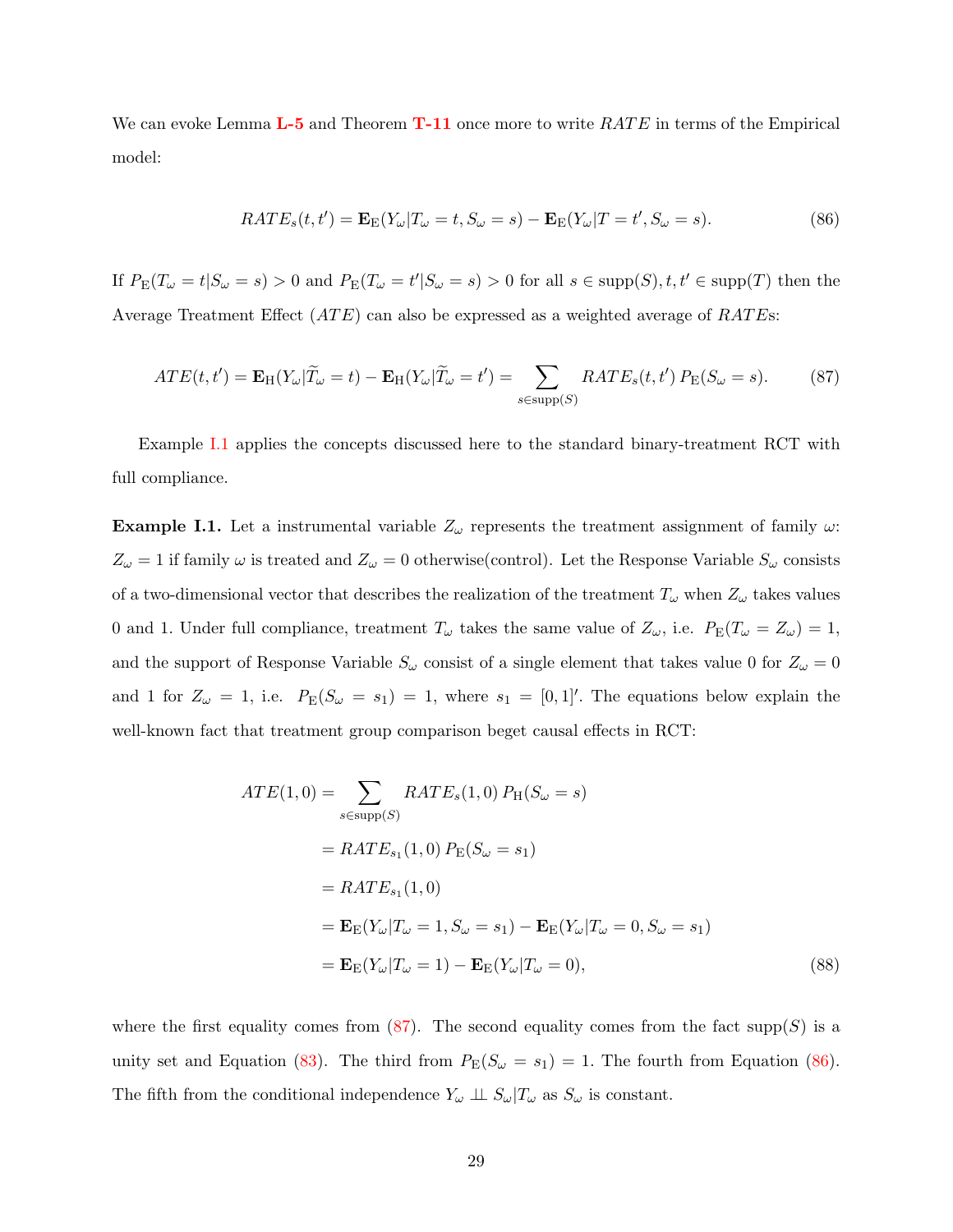In contrast to the RCT Example [I.1,](#page-104-0) the Response Variable  $S_{\omega}$  is not observed in the MTO Experiment. The problem of identification of neighborhood effects is summarised into the task of assessing unobserved RAT Es based on observed data. Next section uses the economic behavior of MTO families to further investigate this problem.

According to Equations [\(86\)](#page-104-2)–[\(87\)](#page-104-1), the identification of causal effects of T on Y relies on the evaluation of unobserved quantities  $\mathbf{E}_{\mathcal{E}}(Y_{\omega}|T_{\omega} = t, S_{\omega} = s)$ ,  $P_{\mathcal{E}}(S_{\omega} = s)$   $\forall s \in \text{supp}(S), t \in \text{supp}(T)$ for strata values  $s \in \text{supp}(S)$  based on observed quantities  $\mathbf{E}_{\text{E}}(Y_{\omega}|T_{\omega} = t, Z_{\omega} = z)$ ,  $P_{\text{E}}(T_{\omega} = t, Z_{\omega} = z)$ z);  $t \in \text{supp}(T)$ ,  $z \in \text{supp}(Z)$ . The next theorem uses MTO vouchers  $Z_{\omega}$  and Lemma **[L-2](#page-25-0)** to express these unobserved quantities in terms of observed ones:

<span id="page-105-2"></span>Theorem T-12. The following equations hold for the the empirical model described by [\(80\)](#page-98-2):

$$
E_{\mathcal{E}}(Y_{\omega} \cdot \mathbf{1}[T_{\omega} = t]|Z_{\omega} = z) = \sum_{s \in \text{supp}(S)} \mathbf{1}[T_{\omega} = t|S_{\omega} = s, Z_{\omega} = z] E_{\mathcal{E}}(Y_{\omega}|T_{\omega} = t, S_{\omega} = s) P_{\mathcal{E}}(S_{\omega} = s).
$$
\n(89)

<span id="page-105-1"></span><span id="page-105-0"></span> $\Box$ 

Proof. [See proof in Section](#page-65-0) [I.5.](#page-108-1)

Equation [\(89\)](#page-105-0) expresses strata outcome expectations:

$$
E_{\mathcal{E}}(Y_{\omega}|T_{\omega}=t,S_{\omega}=s); (s,t) \in \text{supp}(S) \times \{1,2,3\}
$$

in terms of outcome expectations conditional on MTO voucher assignments

$$
E_{\mathcal{E}}(Y_{\omega}\cdot\mathbf{1}[T_{\omega}=t]|Z_{\omega}=z)=E_{\mathcal{E}}(Y_{\omega}|T_{\omega}=t,Z_{\omega}=z)\,P_{\mathcal{E}}(T_{\omega}=t|Z_{\omega}=z);t\in\{1,2,3\},z\in\{z_1,z_2,z_3\}.
$$

If we set outcome  $Y_\omega$  as a constant, then Equation [\(89\)](#page-105-0) generates the following equality:

$$
P_{\mathcal{E}}(T_{\omega} = t | Z_{\omega} = z) = \sum_{s \in \text{supp}(S)} \mathbf{1}[T_{\omega} = t | S_{\omega} = s, Z_{\omega} = z] P_{\mathcal{E}}(S_{\omega} = s).
$$
(90)

Equation [\(90\)](#page-105-1) expresses strata probabilities  $P_E(S_\omega = s); s \in \text{supp}(S)$  in terms of propensity scores  $P_{\rm E}(T_{\omega}=t|Z_{\omega}=z); t \in \{1,2,3\}, z \in \{z_1,z_2,z_3\}.$ 

The left-hand side of both Equations  $(90)$ – $(89)$  is observed, the right-hand side is not. An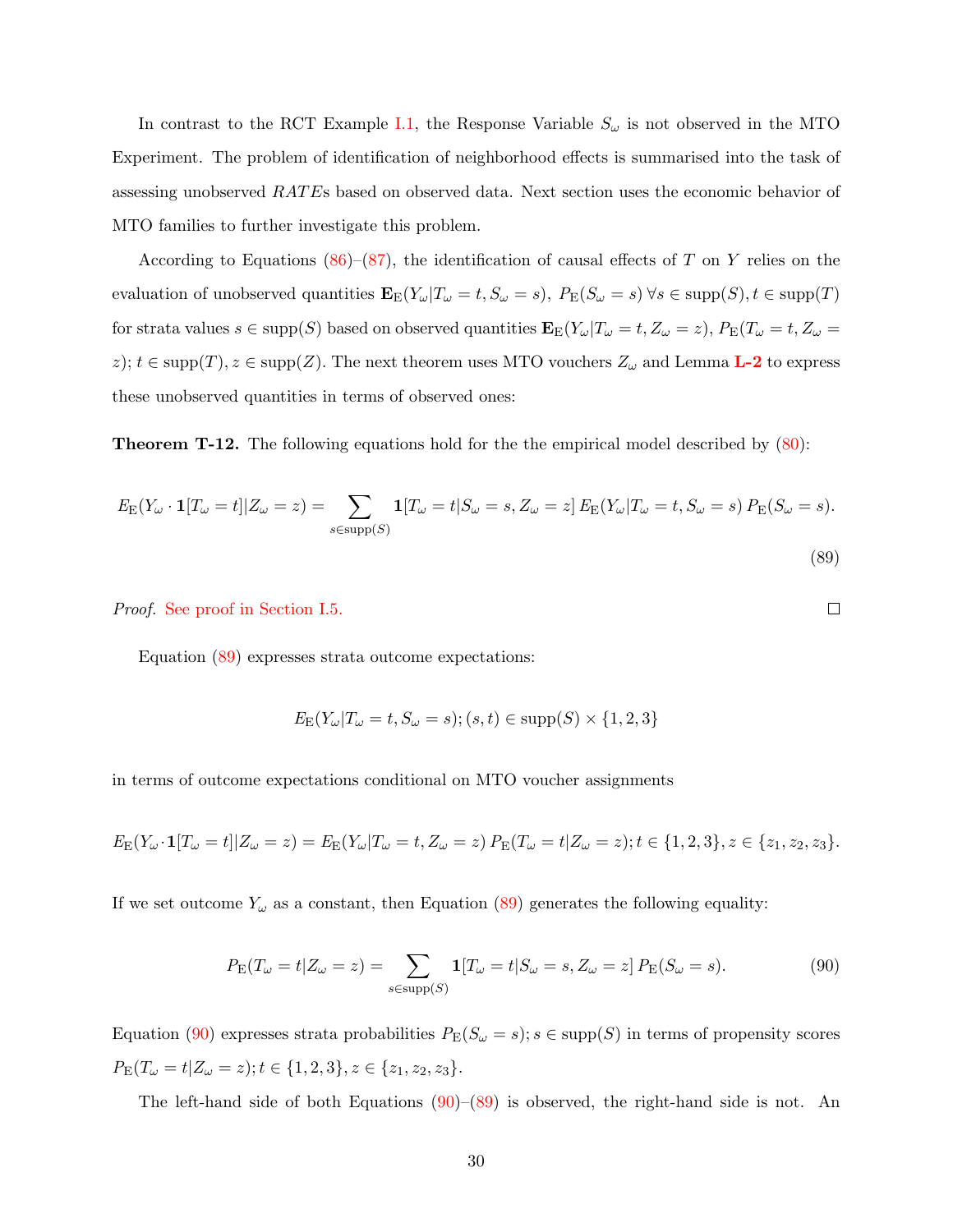identification problem exists as there are 9 possible values for the right-hand side for each equation in **[T-12](#page-105-2)** (combination of 3 possible neighborhood decisions in supp $(T)$  and 3 possible MTO vouchers in supp $(Z)$ , while there are up to 27 possible values for the left-hand side (i.e. the total number of possible elements in the support of  $S_{\omega}$ ). The analysis of Section [3.2](#page-21-0) follows.

[Kling et al.](#page-59-4) [\(2007\)](#page-59-4) postulate that neighborhood poverty is a good proxy for the unobserved neighborhood characteristics that affect outcomes. They assume linearity and evaluate the impact of poverty levels on outcomes through a Two Stage Least Square (TSLS) model using MTO vouchers as instrumental variables. [Clampet-Lundquist and Massey](#page-57-5) [\(2008\)](#page-57-5) also assumes that poverty levels are among the main driving forces generating neighborhood effects. In this section I draw on their insight to show that the average neighborhood causal effects we can be non-parametrically identified.

Model [80](#page-98-2) allows for both family and neighborhood unobserved characteristics to cause the outcome of interest. In it, variable  $G_{\omega}$  represents unobserved neighborhood characteristics that are affected by neighborhood relocation choice  $T_{\omega}$  and cause family unobserved characteristics  $U_{\omega}$ , which, in turn, cause outcome  $Y_{\omega}$ .

[Kling et al.](#page-59-4) [\(2007\)](#page-59-4) insight is to use neighborhood poverty as a good proxy for unobserved neighborhood characteristics  $G_{\omega}$ . By neighborhood poverty I mean the neighborhood poverty levels faced by families in each housing spell since the onset of the program. This assumption does not modify the structural equations used to model the MTO experiment but changes the status of variable  $G_{\omega}$  from unobserved to observed. In particular, it does not modify the confounding effects of family unobserved characteristics on outcomes and neighborhood choices.

Unnoticed by previous literature is that an observed  $G_{\omega}$  allows for the non-parametric identification of the average treatment effect of neighborhood relocation. I rely on the following lemma to show this identification result. It uses LMC [\(81\)](#page-99-1) and the Graphoid relationships to investigate useful conditional independence relationships in the hypothetical model.

<span id="page-106-0"></span>**Lemma L-6.** In the Hypothetical Model [\(82\)](#page-101-0), (1)  $Y_{\omega} \perp \tilde{T}_{\omega} | G_{\omega}$ , (2)  $T_{\omega} \perp G_{\omega}$ , and (3)  $Y_{\omega} \perp \perp G_{\omega}$  $\widetilde{T}_{\omega}|(G_{\omega},T_{\omega})$  hold.

Proof. [See proof in Section](#page-110-0) [I.5.](#page-108-1)

I use Lemma [L-6](#page-106-0) and Theorem [T-11](#page-102-0) state the following theorem:

 $\Box$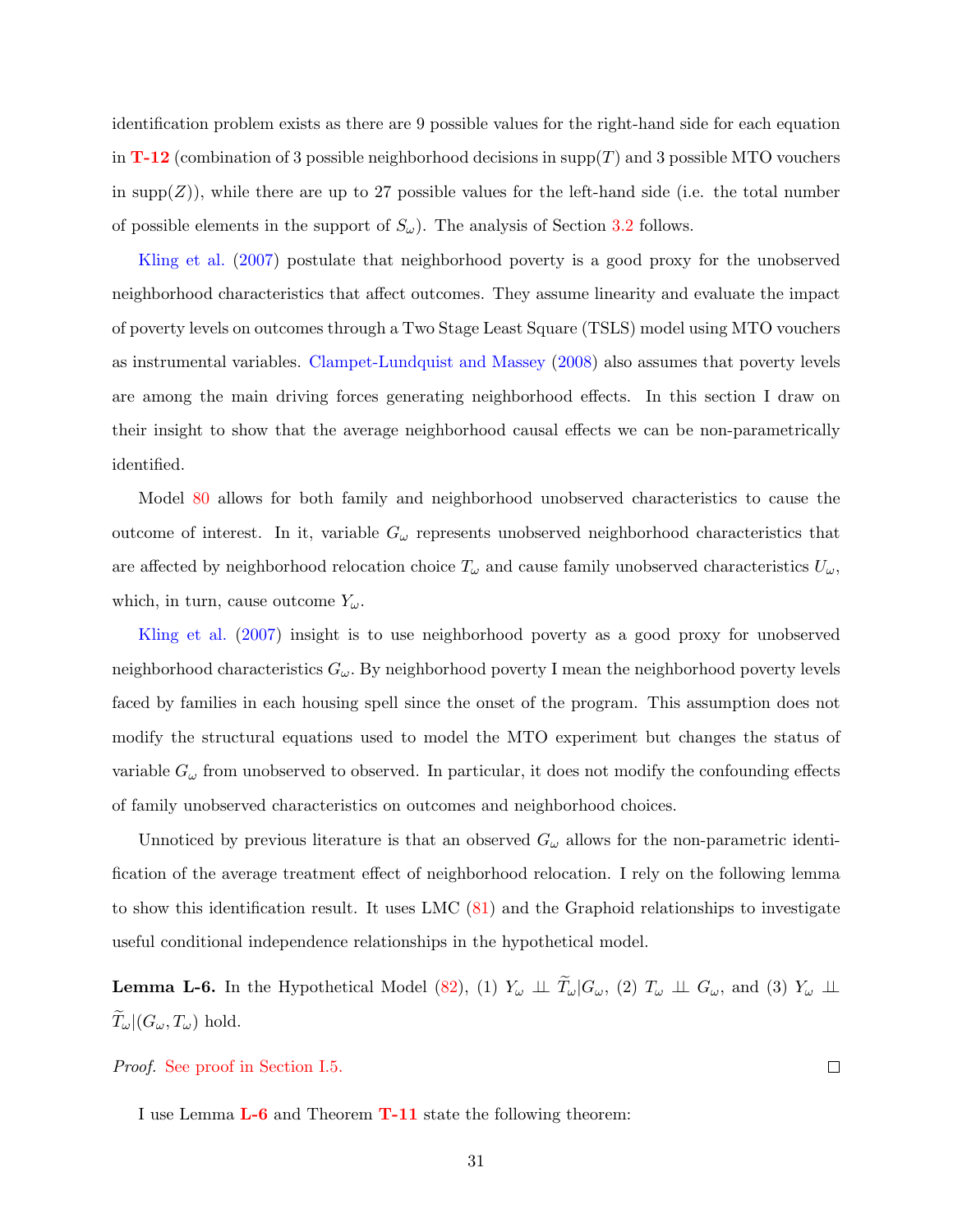<span id="page-107-0"></span>Theorem T-13. The expected value of counterfactual outcomes of Hypothetical Model [\(82\)](#page-101-0) can be identified through observed quantities of the associated Empirical Model  $(80)$  if  $G_{\omega}$  is observed by:

$$
E_{\mathrm{H}}(Y_{\omega}|\widetilde{T}_{\omega}=t)=\int\int E_{\mathrm{E}}(Y_{\omega}|G_{\omega}=g,T_{\omega}=t')\cdot\mathbf{PR}_{\mathrm{E}}(t,t'|G_{\omega}=g)\,d\mathbf{F}_{(T_{\omega},G_{\omega})}(t',g),\qquad(91)
$$

where 
$$
\mathbf{F}_{(T_{\omega},G_{\omega})}(t',g) = P_{\mathcal{E}}(T_{\omega} \le t', G_{\omega} \le g)
$$
 and  
\n
$$
\mathbf{PR}_{\mathcal{E}}(t,t'|G_{\omega}=g) = \left(\frac{P_{\mathcal{E}}(T_{\omega}=t|G_{\omega}=g)}{P_{\mathcal{E}}(T_{\omega}=t)}\right) \left(\frac{P_{\mathcal{E}}(T_{\omega}=t'|G_{\omega}=g)}{P_{\mathcal{E}}(T_{\omega}=t')}\right)^{-1}.
$$
\n(92)

<span id="page-107-2"></span><span id="page-107-1"></span> $\Box$ 

Proof. [See Mathematical Appendix.](#page-110-1)

Theorem  $T-13$  is proved in three steps. First, the LMC  $(81)$  and the Graphoid relationships allow us to show that  $Y_{\omega} \perp \tilde{T}_{\omega}|G_{\omega}, T_{\omega} \perp \perp G_{\omega}$ , and  $Y_{\omega} \perp \tilde{T}_{\omega}|(G_{\omega}, T_{\omega})$  hold for the Hypothetical Model [82.](#page-101-0) Upon these relations, we can express  $E_H(Y_\omega|\tilde{T}_\omega = t)$  into the hypothetical counterpart of the statistical quantities presented in Equation [91.](#page-107-1) Finally, Theorem  $T-11$  is used to translated these quantities defined in the hypothetical model into the empirical model counterparts.

Equation [\(91\)](#page-107-1) expresses the expected counterfactual outcome when neighborhood choice takes value t, i.e.  $E_H(Y_\omega|\tilde{T}_\omega = t)$  as the multiplication of two terms,  $E_E(Y_\omega|G_\omega = g, T_\omega = t')$  and  $PR_E(t, t'|G_\omega = g)$ , weighted by the values that  $T_\omega$  and  $G_\omega$  take. The first term is simply the outcome expectation conditioned on neighborhood choice and poverty levels. The second term, defined in [\(92\)](#page-107-2), is called Proportion Ratio. It stands for the ratio between the propensity of choosing a treatment  $t \in \text{supp}(T)$  conditional on poverty level  $G_{\omega}$  and measured in terms of its unconditional propensity divided by the same measure for a treatment  $t' \in supp(T)$ . The counterfactual expectation [\(91\)](#page-107-1) can be understood as a weighted average of conditional expectations  $E_{\rm E}(Y_{\omega}|G_{\omega}=g,T_{\omega}=t')$  as  $\mathbf{PR}_{\rm E}(t,t'|G_{\omega}=g)$  are always positive and

$$
\int \int \mathbf{PR}_{\mathbf{E}}(t, t'|G_{\omega} = g) d\mathbf{F}_{(T_{\omega}, G_{\omega})}(t', g) = 1.
$$

If the neighborhood choice  $T_{\omega}$  does not affect the levels of neighborhood poverty, i.e.  $T_{\omega} \perp \!\!\! \perp G_{\omega}$ , then the causal effect of neighborhood relocation must be zero. In this case, the distribution of  $G_{\omega}$  conditional on  $T_{\omega} = t$  is the same for all  $t \in \text{supp}(T)$ . Thereby  $\mathbf{PR}_{\mathcal{E}}(t, t'|G_{\omega} = g)$  always takes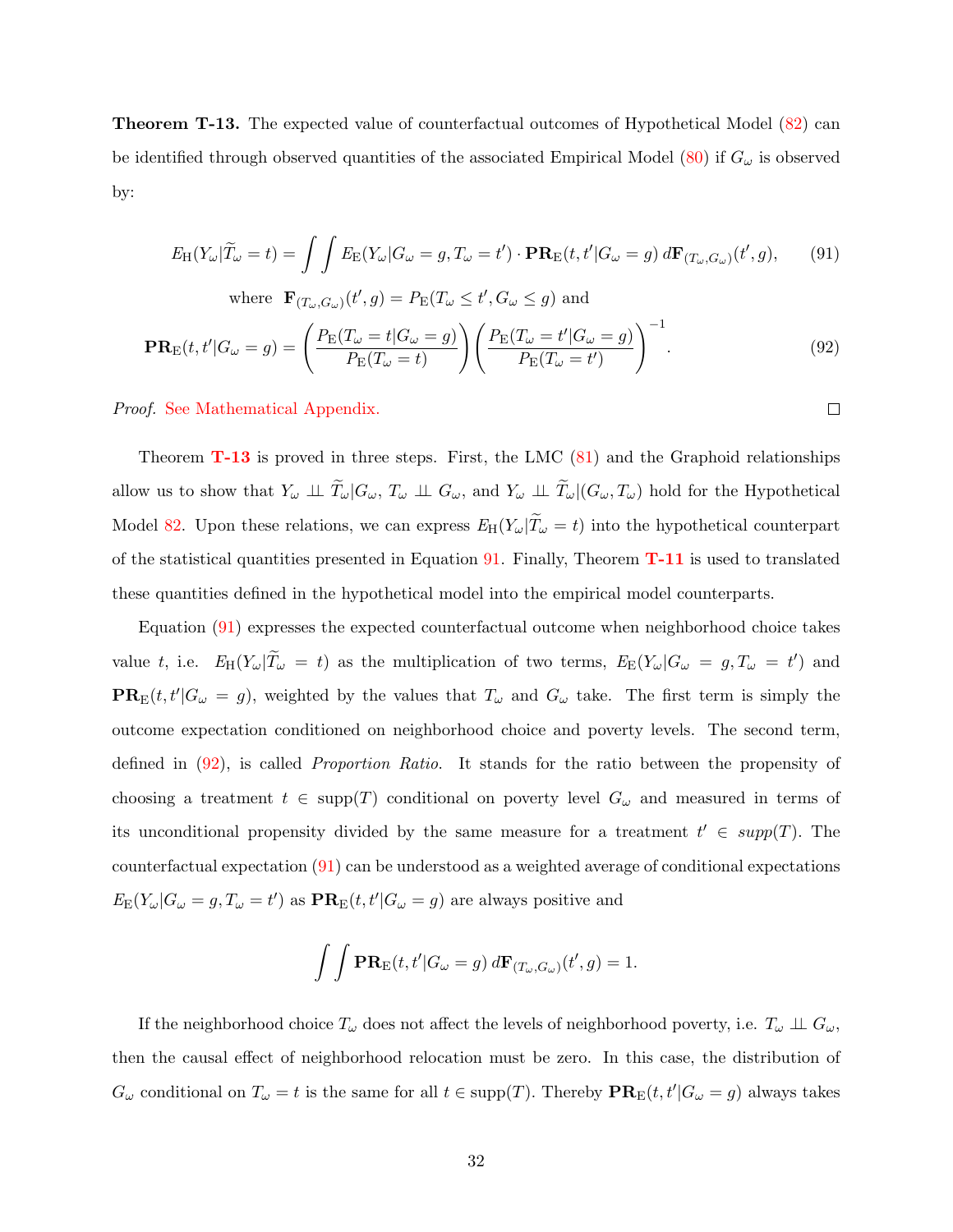value 1 and causal effects are zero as all outcome counterfactual expectations attain the same value.

We now examine the case where neighborhood relocation affects the levels of poverty faced by participating families. By this I mean that the neighborhood choice made at the onset of the intervention affect not only the subsequent neighborhood families relocate, but all the subsequent neighborhoods they lived from onset until the time of survey. Suppose that the poverty distribution for families who chose not to relocate  $(T_\omega = 1)$  stochastically dominate the poverty distribution of families who chose to move to a low-poverty neighborhood  $(T_\omega = 2)$ . In this case, the Proportion Ratio that assess the counterfactual outcome of moving to a low-poverty neighborhood, i.e.  $PR_E(2, 1|G_\omega = g)$  is larger for low-poverty levels. These events are also more likely for  $T_\omega = 2$ . Otherwise stated, the Proportion Ratio weights poverty levels according to its relative likeliness across neighborhood choices.

## I.5 Proofs

This section presents the proofs of lemmas and theorems of Sections [I.1,](#page-95-0) [I.3](#page-100-0) and [I.4.](#page-102-0) The subscript  $\omega$  is not shown for sake of notational simplicity.

#### Proof of Lemma [L-4:](#page-99-0)

*Proof.* By LMC [\(81\)](#page-99-1) on Z we obtain  $(V, S) \perp \perp Z$ , by the Decomposition, we obtain  $S \perp \perp Z$ . To prove that  $Y \perp \!\!\!\perp Z|(S,T)$  holds, we use the fact that  $(V, G, U, Y) \perp \!\!\!\perp T|(Z, S)$  holds as T is deter-ministic conditional on Z and S. By LMC [\(81\)](#page-99-1) on S we obtain  $(Z, S, T) \perp U | (V, G)$ . By LMC (81) on V we obtain  $(Z, V, S) \perp \!\!\! \perp G|T$ . By Contraction on  $(Z, S, T) \perp \!\!\! \perp U|(V, G)$  and  $(Z, V, S) \perp \!\!\! \perp G|T$  we obtain  $(Z, S) \perp\!\!\!\perp (G, U)| (V, T)$ . By LMC  $(81)$  on T we obtain  $(Z, V, S, T) \perp\!\!\!\perp Y | (G, U)$ . By Contraction on  $(Z, S) \perp (G, U)| (V, T)$  and  $(Z, V, S, T) \perp (Y | (G, U)$  we obtain  $(Z, S) \perp (G, U, Y) | (V, T)$ . By LMC [\(81\)](#page-99-1) on G we obtain  $(V, G, U, Y) \perp \!\!\! \perp T | (Z, S)$ . By LMC (81) on Z we obtain  $(V, S) \perp \!\!\! \perp Z$ . By Contraction on  $(V, G, U, Y) \perp \perp T | (Z, S)$  and  $(V, S) \perp \perp Z$  we obtain  $V \perp \perp (Z, T) | S$ . By Contraction on  $(Z, S) \perp\!\!\!\perp (G, U, Y) | (V, T)$  and  $V \perp\!\!\!\perp (Z, T) | S$  we obtain  $Z \perp\!\!\!\perp (V, G, U, Y) | (S, T)$ , and therefore  $Z \perp\!\!\!\perp Y | (S, T)$  holds by Decomposition.  $\Box$ 

### Proof of Theorem [T-11:](#page-102-1)

*Proof.* Let Ancestors of V, that is  $An(V)$ , refers to all variables in B connected to V through a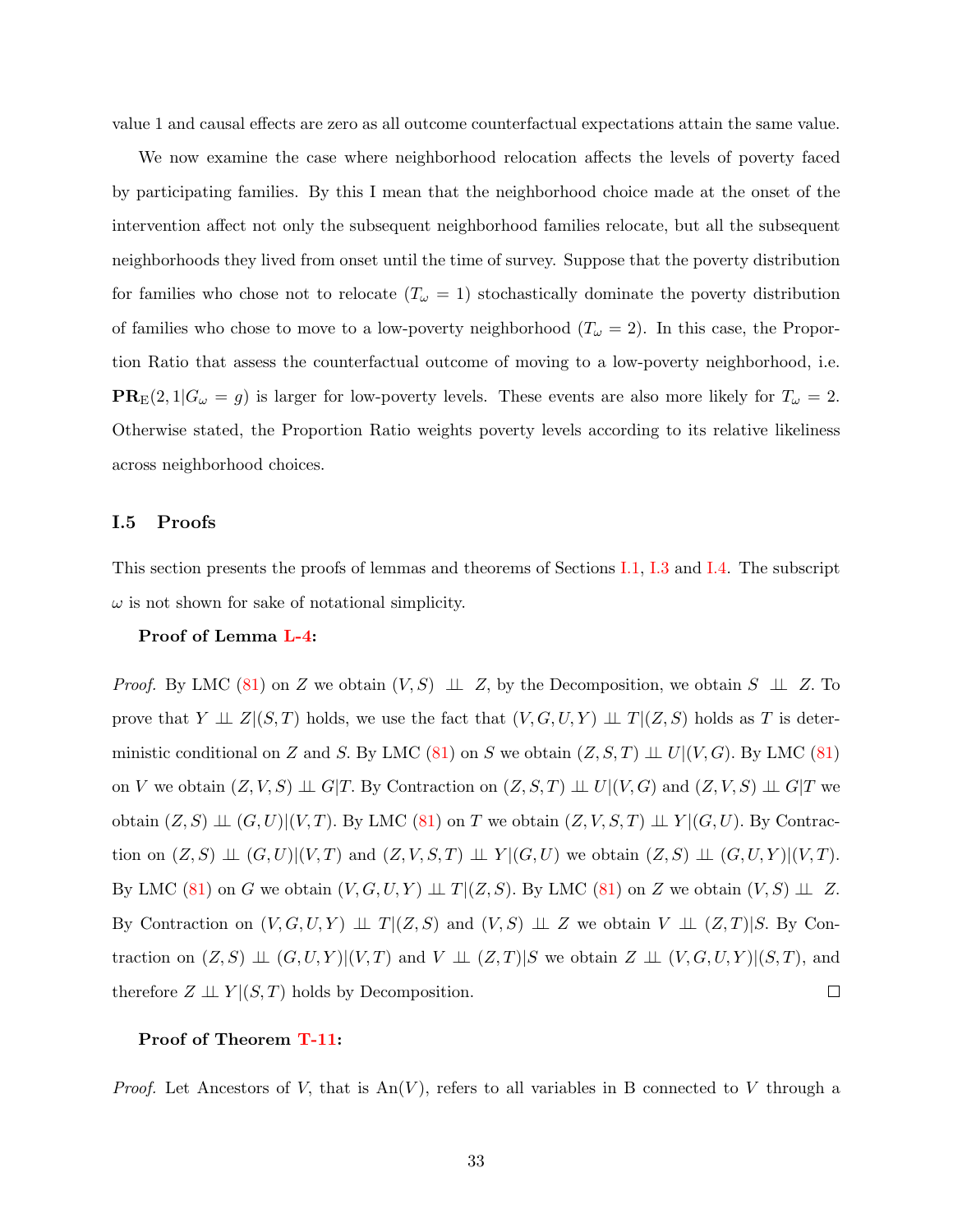chain of causation arriving at V, e.g,  $An(T) = \{V, Z\}$  in [\(80\)](#page-98-0).

- 1. If  $V \in B_{\mathcal{E}} \setminus \{Ch_H(\widetilde{T}), \text{ then } (V | \mathbf{Pa}_H(V)), \text{ in the hypothetical model, and } (V | \mathbf{Pa}_{\mathcal{E}}(V)), \text{ in the }$ empirical model, are a function of the error term  $\epsilon_V$  associated with V. Equality in distribution comes from the fact that the empirical and the hypothetical models share the same structural equations and the same distribution of error terms.
- 2. Likewise item 1,  $(V|\mathbf{Pa}_{H}(V) \setminus {\{\widetilde{T}\}}$ ,  $\widetilde{T} = t$ ) and  $(V|\mathbf{Pa}_{E}(V) \setminus {T}$ ,  $T = t$ ) are a function of the error term  $\epsilon_V$  associated with V.
- 3. If  $V \in B_{E} \setminus D_{H}(\widetilde{T})$  then  $\widetilde{T} \notin An_{H}(V)$  and thereby  $\widetilde{T} \notin An_{H}(V')$   $\forall V' \in An_{H}(V)$ . But V can be expressed as by the same function of error terms associated with its ancestors in both empirical and hypothetical model. Thereby it share the same distribution in either models. In particular the joint distribution of all variables  $V \in B_E$ ;  $\widetilde{T} \notin An_H(V)$  is the same in both models. Also, by LMC [81,](#page-99-1)  $\tilde{T} \perp \!\!\!\perp B_{\text{E}} \setminus D_{\text{H}}(\tilde{T})$ .
- 4. The joint distribution of all variables in  $B_E \setminus \{T\}$  of the empirical model when T is conditioned on  $T = t$  is defined by the structural equations that replace input T by t. This coincides with the characterization of the joint distribution of these variables in in hypothetical model when both T and  $\tilde{T}$  take the value t.

$$
\qquad \qquad \Box
$$

#### Proof of Lemma [L-5:](#page-102-2)

*Proof.* By LMC [\(81\)](#page-99-1) on T we obtain  $(V, G, U, Y, \tilde{T}) \perp \perp T|(Z, S)$ . By LMC (81) on Z we obtain  $(V, S, G, U, Y, \widetilde{T}) \perp \!\!\! \perp Z$ . By Contraction on  $(V, G, U, Y, \widetilde{T}) \perp \!\!\! \perp T | (Z, S)$  and  $(V, S, G, U, Y, \widetilde{T}) \perp \!\!\! \perp Z$  we obtain  $(V, G, U, Y, \tilde{T}) \perp \!\!\! \perp (Z,T)|S$ , and therefore  $Y \perp \!\!\! \perp T | (S, \tilde{T})$  holds by Decomposition and Weak Union.  $\Box$ 

# Proof of Lemma [T-12:](#page-105-0)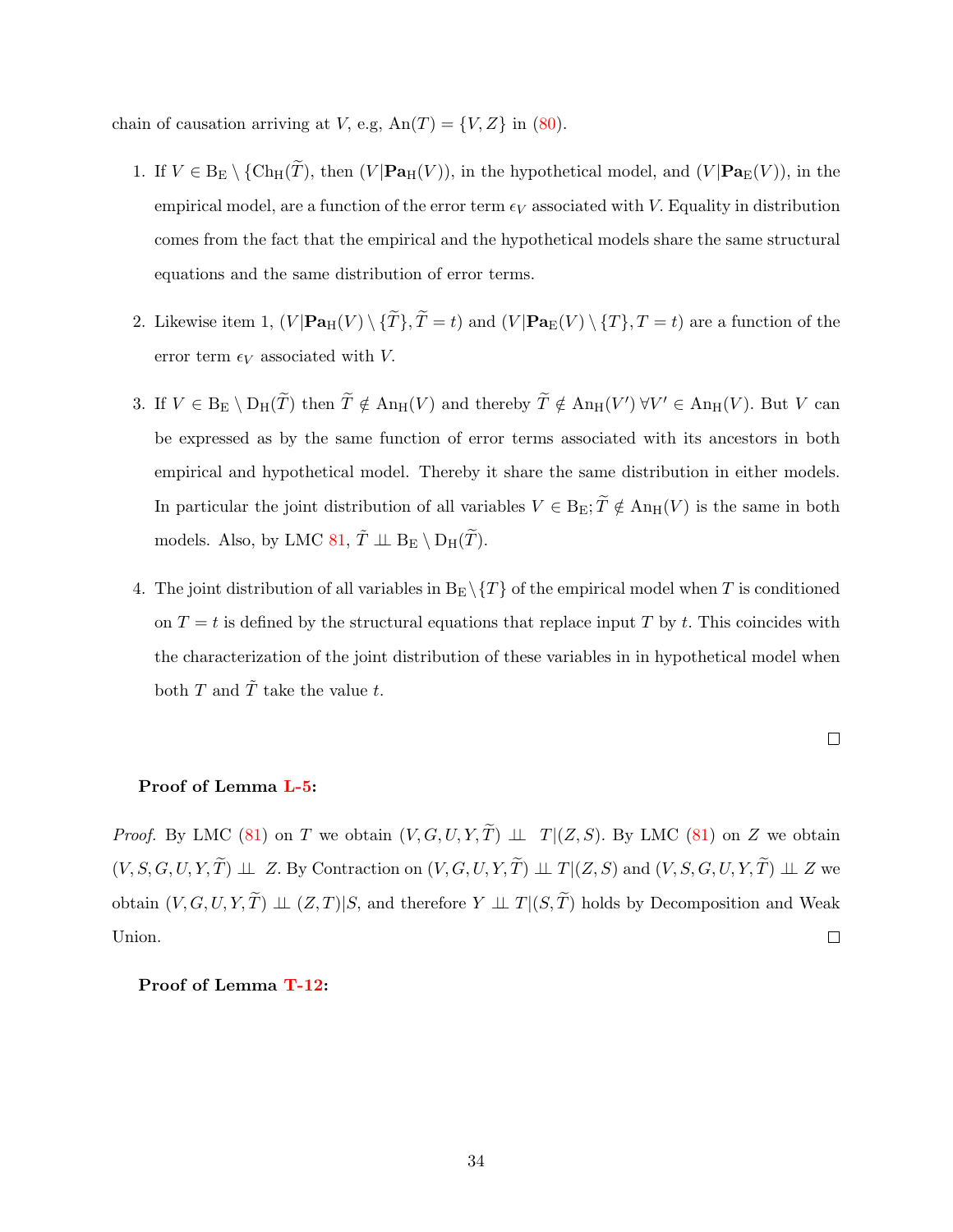Proof.

<span id="page-110-0"></span>
$$
E_{\rm E}(Y|T=t, Z=z) = \sum_{s \in \text{supp}(S)} E_{\rm E}(Y|T=t, S=s, Z=z) P_{\rm E}(S=s|T=t, Z=z)
$$
  
= 
$$
\sum_{s \in \text{supp}(S)} E_{\rm E}(Y|T=t, S=s, Z=z) \frac{P_{\rm E}(T=t|S=s, Z=z) P_{\rm E}(S=s|Z=z)}{P_{\rm E}(T=t|Z=z)}
$$
  

$$
\therefore E_{\rm E}(Y|T=t, Z=z) P_{\rm E}(T=t|Z=z) =
$$
  
= 
$$
\sum_{s \in \text{supp}(S)} \mathbf{1}[T=t|S=s, Z=z] E_{\rm E}(Y|T=t, S=s) P_{\rm E}(S=s).
$$
 (93)

The second equality comes from Bayes Rule. The first term of Equation [\(93\)](#page-110-0) comes from the fact that T is deterministic conditional on Z and S. The second and third terms come from  $Y \perp \perp Z | (S, T)$ and  $S \perp \!\!\! \perp Z$  of Lemma **[L-2](#page-25-0)**.  $\Box$ 

## Proof of Lemma [L-6:](#page-106-0)

*Proof.* By LMC [\(81\)](#page-99-1) on Y we obtain  $(\widetilde{T}, V, Z, S, T) \perp V | (G, U)$ . By LMC (81) on U we obtain  $(\widetilde{T}, Z, S, T) \perp\!\!\!\perp U|(V, G)$ . By Contraction on $(\widetilde{T}, V, Z, S, T) \perp\!\!\!\perp Y|(G, U)$  and  $(\widetilde{T}, Z, S, T) \perp\!\!\!\perp U|(V, G)$ we obtain  $(\widetilde{T}, Z, S, T) \perp \perp (U, Y) | (V, G)$ . By LMC [\(81\)](#page-99-1) on G we obtain  $(V, Z, S, T) \perp \perp G | \widetilde{T}$ . By LMC [\(81\)](#page-99-1) on  $\widetilde{T}$  we obtain  $(V, Z, S, T)$   $\perp \perp \widetilde{T}$ . By Contraction on $(V, Z, S, T)$   $\perp \perp G|\widetilde{T}$  and  $(V, Z, S, T) \perp \tilde{T}$  we obtain  $(V, Z, S, T) \perp \perp (\tilde{T}, G)$ . By Contraction on $(\tilde{T}, Z, S, T) \perp \perp (U, Y) | (V, G)$ and  $(V, Z, S, T) \perp\!\!\!\perp (\widetilde{T}, G)$  we obtain  $\widetilde{T} \perp\!\!\!\perp (V, Z, S, T, U, Y) | G$ . Thus, by holds by Decomposition, Weak Union and Symmetry we obtain (1)  $Y \perp \perp \widetilde{T} |G$  and (3)  $Y \perp \perp \widetilde{T} |(T, G)$ . Now by LMC [\(81\)](#page-99-1) on G we obtain  $(V, Z, S, T) \perp \perp G | \widetilde{T}$ . By LMC [\(81\)](#page-99-1) on  $\widetilde{T}$  we obtain  $(V, Z, S, T) \perp \perp \widetilde{T}$ . By Contraction on  $(V, Z, S, T) \perp \perp G | \widetilde{T}$  and  $(V, Z, S, T) \perp \perp \widetilde{T}$  we obtain  $(V, Z, S, T) \perp \perp (\widetilde{T}, G)$  and therefore (2)  $T \perp \!\!\! \perp G$  holds by Decomposition.  $\Box$ 

## Proof of Lemma [T-13:](#page-107-0)

*Proof.* We now use Lemma **[L-6](#page-106-0)** to express the counterfactual expectation  $E_H(Y|\tilde{T}=t)$  defined in